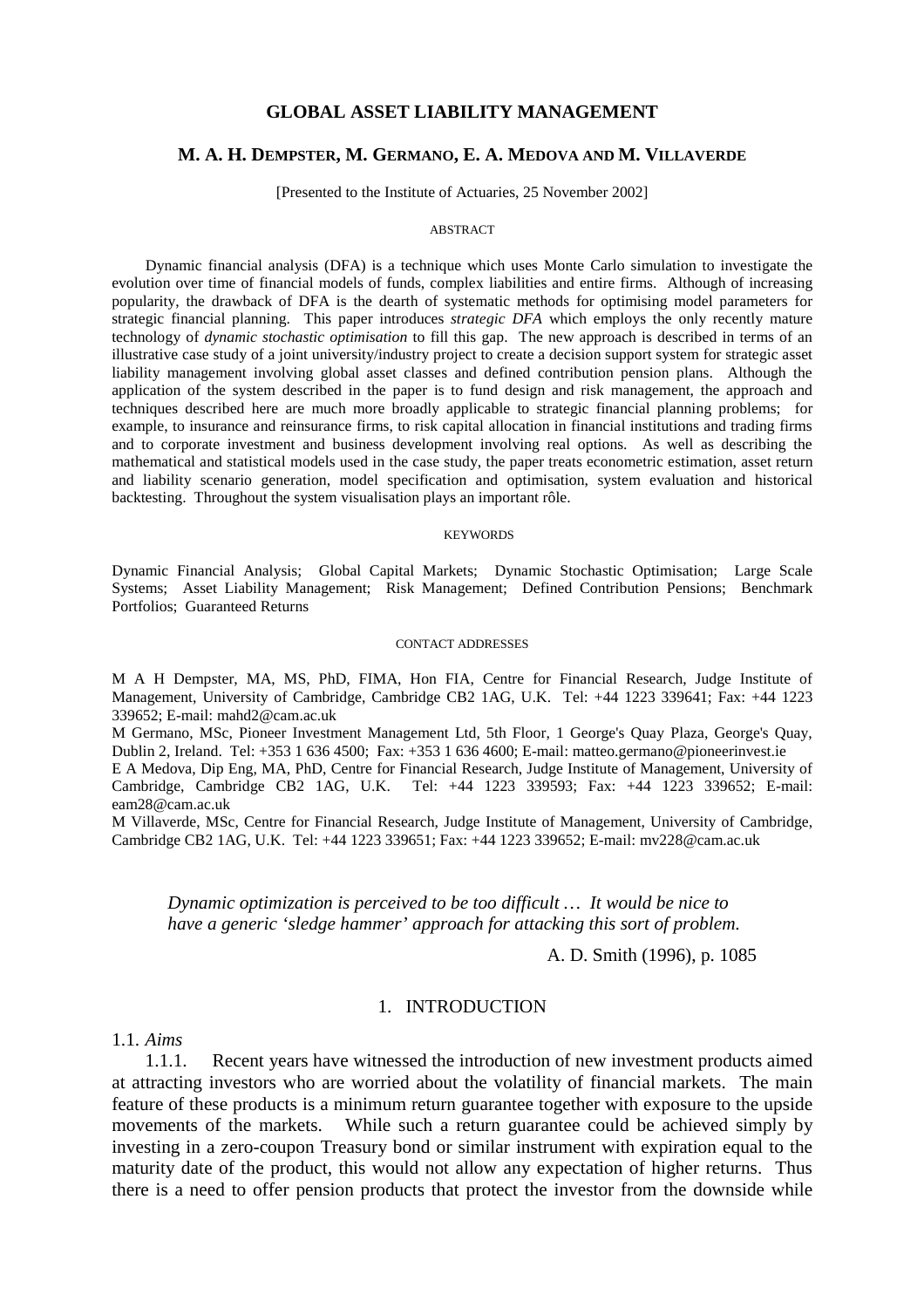maintaining a reasonable expectation of better returns than the guaranteed one.

1.1.2. However, most such current products do not offer a high degree of flexibility; usually, they accept only lump sum investments and have a predetermined maturity of only a few years. This is probably a consequence of the difficulty of reliable long-term forecasting and subsequent determination of the proper asset allocation(s) over the distant time horizon of the investment.

1.1.3. At the same time it is well known that state, and many company, run defined benefit pension plans are becoming inadequate to cover the gap between the contributions of people while working and their pensions once retired. The solution to this problem requires some form of instrument which can fill the gap to allow investors a reasonable income after retirement. A long-term minimum guarantee plan with a variable time-horizon, and in addition to the initial contribution the possibility of making variable contributions during the lifetime of the product, is such an instrument.

1.1.4. Although societally beneficial and potentially highly profitable for the provider the design of such instruments is not a trivial task, as it encompasses the need to do long-term forecasting for investment classes, handling a stochastic number of contributors, contributions and investment horizons, together with providing a guarantee. Stochastic optimisation methodology in the form of dynamic stochastic programming has recently made long strides and is positioned to be the technique of choice to solve these kinds of problems.

1.1.5. This paper describes the approach and outcomes of a joint project between a university financial research centre and a leading firm operating in the European fund management industry to develop a state-of-the-art dynamic asset liability management (ALM) system for pension fund management. The development of this system has been part of an effort undertaken by the firm for the global improvement of its ALM-related technologies and systems.

### 1.2. *The Pension Fund Problem*

1.2.1. Asset liability management concerns optimal strategic planning for management of financial resources and liabilities in stochastic environments, with market, economic and actuarial risks all playing an important role. The task of a pension fund, in particular, is to guarantee benefit payments to retiring clients by investing part of their current wealth in the financial markets. The responsibility of the pension fund is to hedge the client's risks, while meeting the solvency standards in force, in such a way that all benefit payments are met.

1.2.2. Below we list some of the most important issues a pension fund manager has to face in the determination of the optimal asset allocations over time to the product maturity:-

*a) Stochastic nature of asset returns and liabilities* 

Both the future asset return and the liability streams are unknown. Liabilities, in particular, are determined by actuarial events and have to be matched by the assets. Thus each allocation decision will have to take into account the liabilities level which, in turn, is directly linked to the contribution policy requested by the fund.

*b) Long investment horizons* 

The typical investment horizon is very long (30 years). This means that the fund portfolio will have to be rebalanced many times, making "buy&hold" Markowitz-style portfolio optimisation inefficient. Various dynamic stochastic optimisation techniques are needed to take explicitly into account the on-going rebalancing of the asset-mix.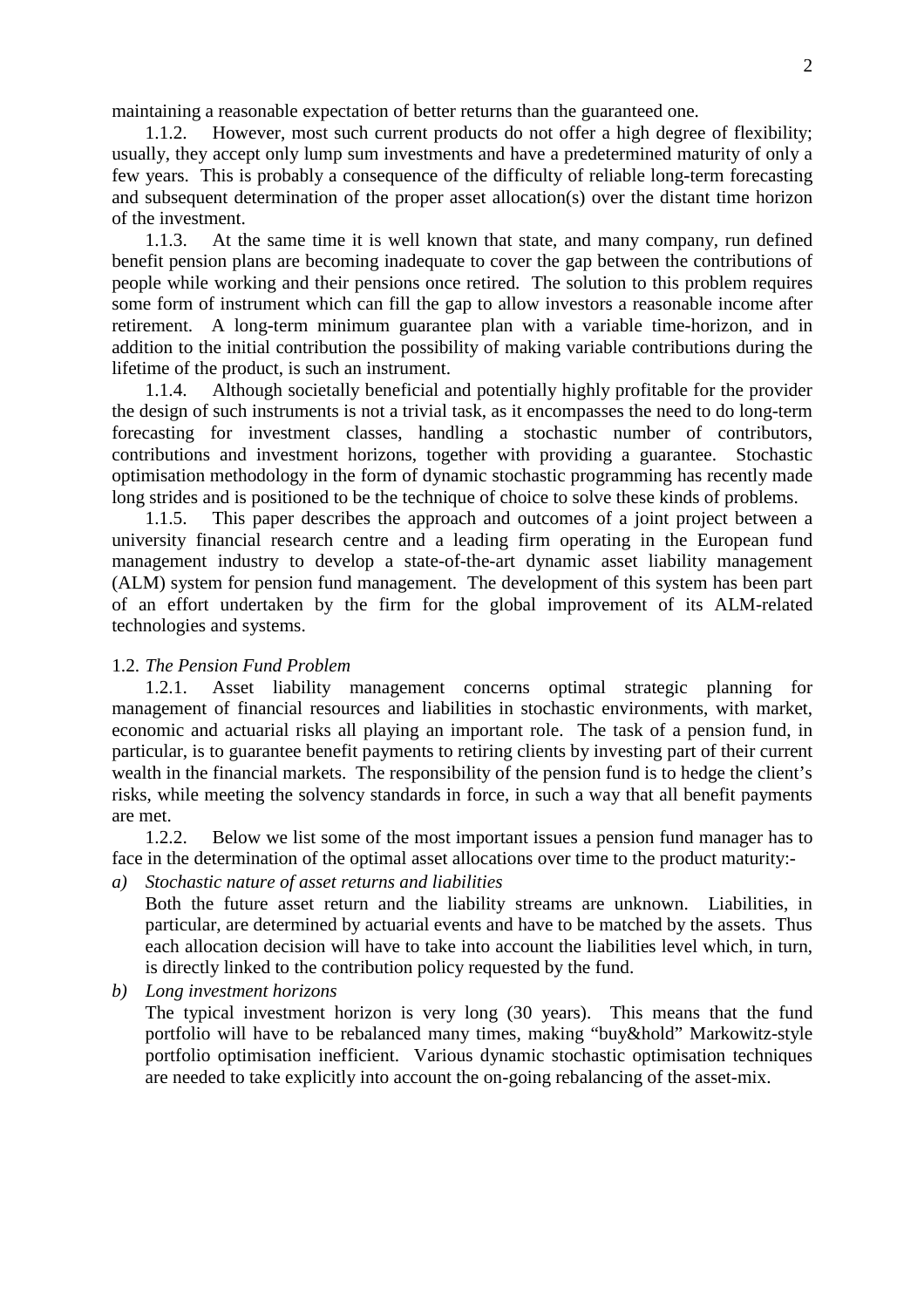*c) Risk of under-funding* 

There is a very important requirement to monitor and manage the probability of underfunding for both individual clients and the fund, that is the confidence level with which the pension fund will be able to meet its targets without resort to its parent guarantor.

*d) Management constraints* 

The management of a pension fund is also dictated by a number of solvency requirements which are put in place by the appropriate regulating authorities. These constraints greatly affect the suggested allocation and must always be considered. Moreover, since the fund's portfolio must be actively managed, the markets' bid-ask spreads, taxes and other frictions must also be modelled.

1.2.3. The theory of *dynamic stochastic optimisation* provides the most natural framework for the effective solution of the pension fund ALM problem that will guarantee its users a competitive advantage in the market.

1.2.4. Most firms use static portfolio optimisation models, such as Markowitz meanvariance allocation, which are short-sighted and when rolled forward lead to radical portfolio rebalancing unless severely constrained by the portfolio manager's intuition. Although such models have been extended to take account of liabilities in terms of expected solvency (surplus) levels (see e.g. Mulvey, 1989) these difficulties with static models remain. In practice fund allocations are (thus) wealth dependent and face time-varying investment opportunities, path-dependent returns – due to cash inflows and outflows, transactions costs and time or state dependent volatilities – and conditional mean return parameter uncertainties – due to estimation or calibration errors. Hence *all* conditions necessary for a sequence of myopic static model allocations to be dynamically optimal are violated (see e.g. Scherer, 2002, §1.2).

1.2.5. By contrast, the dynamic stochastic programming models incorporated in the system described below automatically hedge current portfolio allocations against future uncertainties in asset returns and liabilities over a longer horizon, leading to more robust decisions and previews of possible future problems and benefits.

# 1.3. *Paper Outline*

1.3.1. The next section of the paper sets out the background and basic approach of practical strategic DFA systems for financial planning utilising modern dynamic stochastic optimisation techniques. The remaining sections illustrate these in the context of this case study. Section 3 treats the modelling and econometric estimation of a monthly global asset return model for four major currency areas and the emerging markets which includes macroeconomic variables. In §4, the calibration and stochastic simulation of various versions of this statistical model for use in financial scenario generation for strategic DFA models is discussed. The basic CALM dynamic stochastic optimisation model is treated in §5, including a discussion of risk management objectives, basic constraints, practical constraints and variants of the CALM model for the determination of optimal benchmark portfolios and risk managed return guarantees. Section 6 describes the generation of dynamic stochastic optimisation models for their numerical solution, together with a brief description of solution algorithms and software. Historical out-of-sample backtests of system portfolio recommendations are described in §7 for risk management criteria applied to both terminal fund wealth and the trajectories of the wealth accumulation process. Finally, §8 draws conclusions and indicates directions for future work.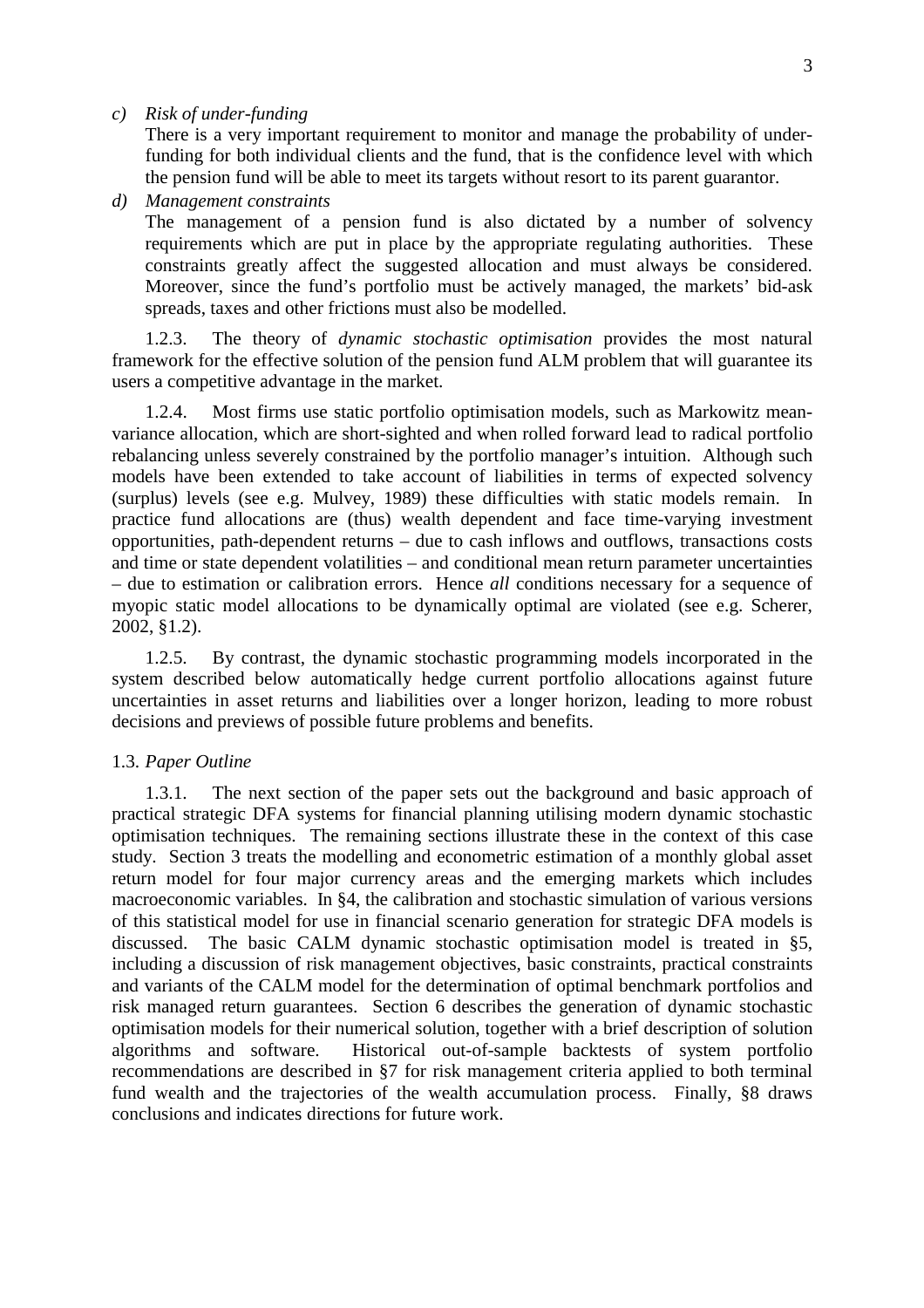### 2. STRATEGIC DFA

### 2.1. *System Design*

2.1.1. Figure 1.1 depicts the processes, models, data and other inputs required to construct a strategic DFA system for dynamic asset liability management with periodic portfolio rebalancing. It should be noted that knowledge of several independent highly technical disciplines is required for strategic DFA in addition to professional domain knowledge. Corresponding to Figure 1.1, Figure 1.2 shows the system design which describes the separate – largely automated and software instantiated – tasks which must be undertaken to obtain recommended strategic decisions once statistical and optimisation models have been specified. Each of the blocks of the latter figure will be treated in detail in a subsequent section of the paper. The outer solid feedback loop recognizes the iterative nature of developing any implementable strategic plan in which process visualisation of data and solutions is key. The inner solid loop will be described in §4. The dotted feedback loops represent possible future developments which will be mentioned in the conclusion.



**Figure 1.1 Strategic financial planning**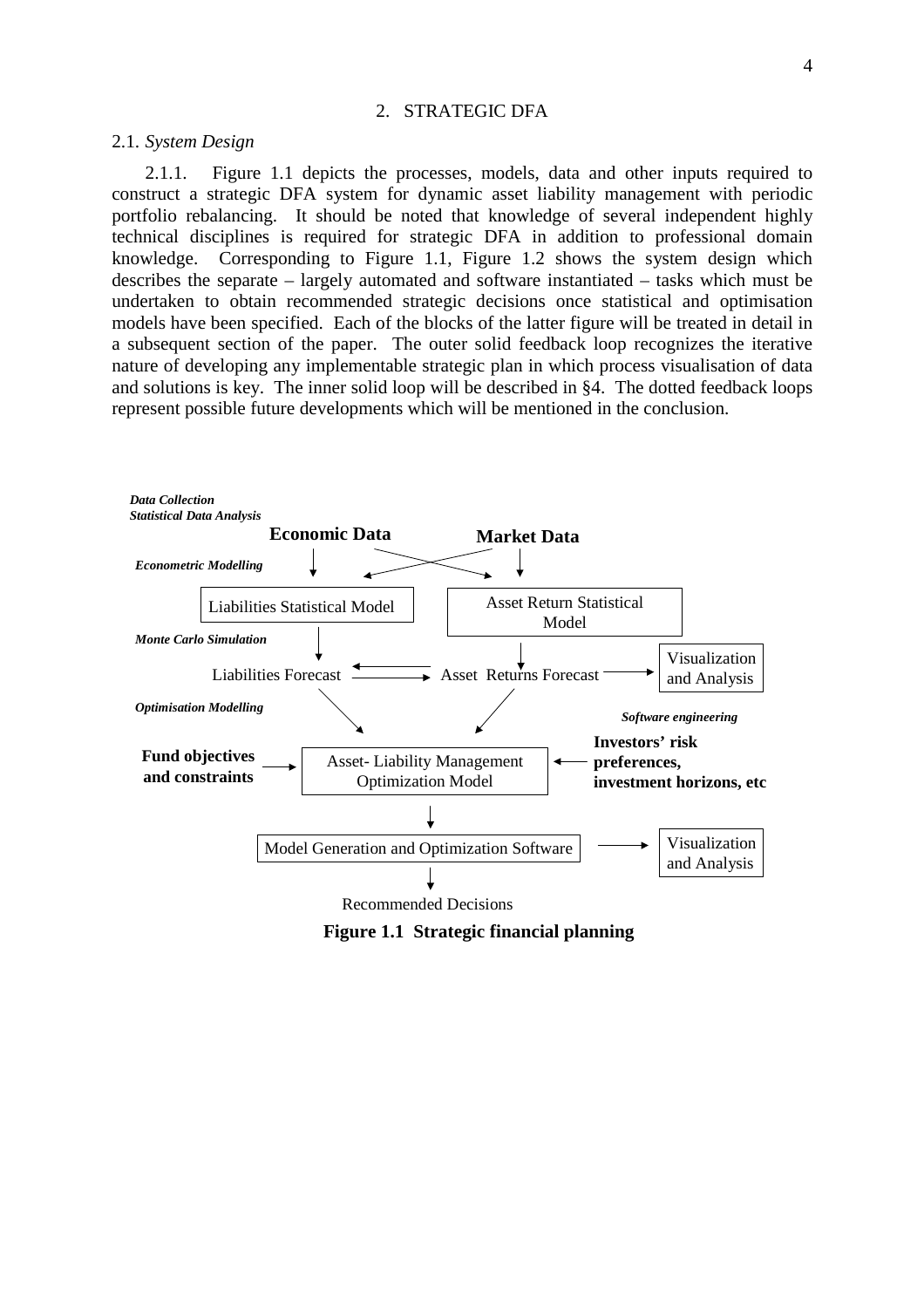

Recommended Decisions

**Figure 1.2 System design for strategic financial planning** 

# 2.2. *Dynamic Stochastic Optimisation*

2.2.1. As noted above, strategic ALM requires the dynamic formulation of portfolio rebalancing decisions together with appropriate risk management in terms of a dynamic stochastic optimisation problem. Decisions under uncertainty require a complex process of future prediction or projection and the simultaneous consideration of a number of alternatives, some of which must be optimal with respect to a given objective. The problem is that these decisions are only *known* to be optimal or otherwise *after* the realisation of all random factors involved in the decision process. In *dynamic stochastic optimisation* (often termed *dynamic stochastic programming*, as in mathematical programming, see e.g. Dempster (1980)) the unfolding uncertain future is represented by a large number of future scenarios from the DFA simulation process (see e.g. Kaufmann, *et al.* (2001) and the references therein) and contingent decisions are made in stages according to tree representations of future data and decision processes. The initial – *implementable stage* – decisions are made with respect to all possible variations of the future (in so far as it is possible to predict and generate this future) and are thus hedged within the constraints against all undesirable outcomes. This technique also allows detailed 'what-if' analysis of particular extreme future scenarios – forewarned is forearmed!

2.2.2. The methods used are computationally intensive and have only recently become practical for real applications. Each particular optimisation problem is formulated for a specific application combining the goals and the constraints reflecting risk/return relationships. The dynamic nature of stochastic optimisation: decisions – observed output – next decisions – etc … allows a choice of strategy which is the best suited for the stated objectives. For example, for pension funds the objective may be a guaranteed return with a low unexpected risk and decisions reviewed every year. For a trading desk, the objective may be the maximisation of risk adjusted cumulative trading profit with decisions revised every minute, hour or day.

2.2.3. The basic dynamic stochastic optimisation problem treated in this paper is the following. Given a fixed planning horizon and a set of portfolio rebalance dates, find the dynamic investment strategy that maximises the expected utility of the fund's (net) wealth process subject to constraints, such as on borrowing, position limits, portfolio change and risk management tolerances, *viz.*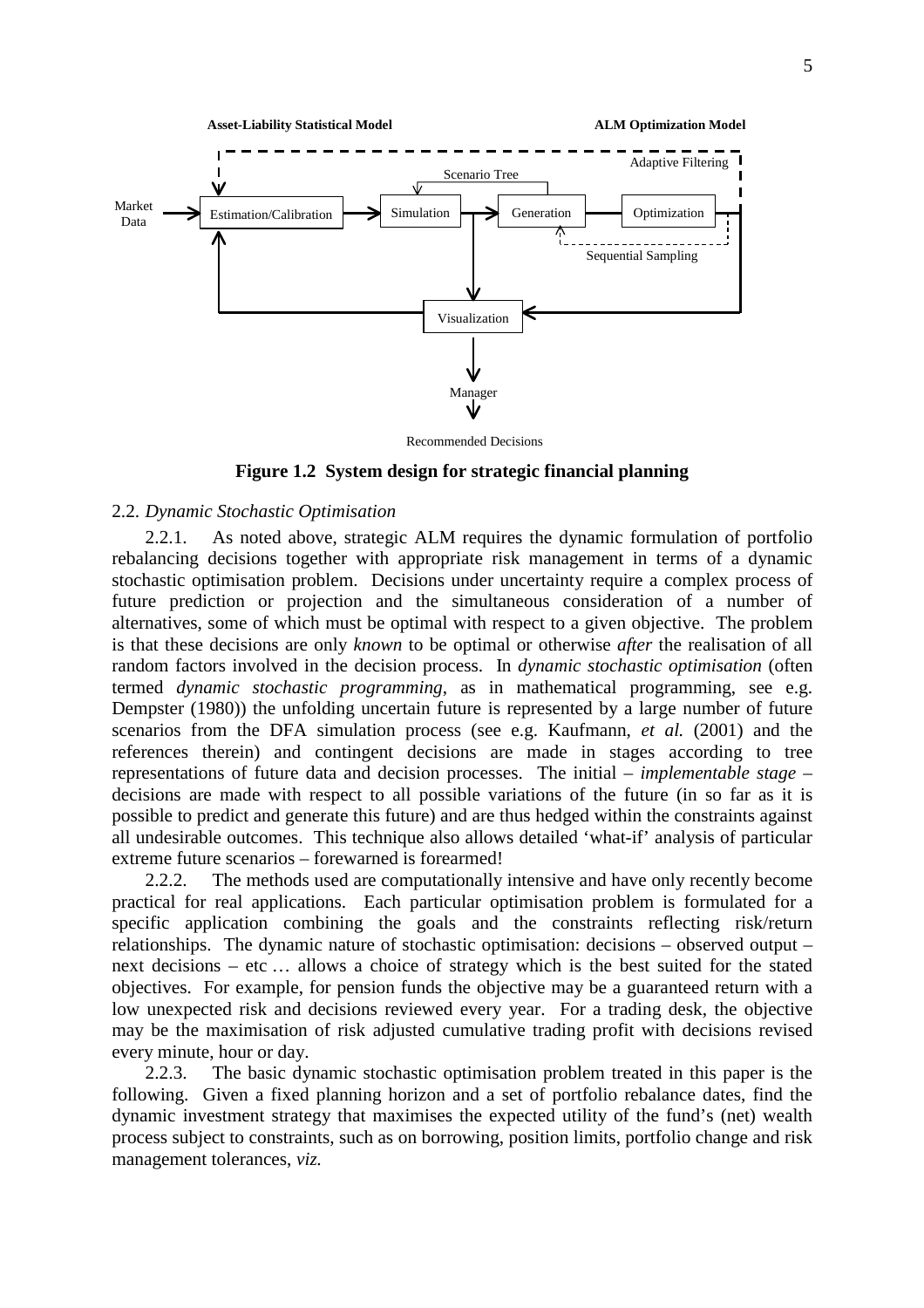

*subject to*  $A x \leq b$ .

Here U is a specified utility function which is used to express the *attitude to risk* adopted for a particular fund – tailored to broadly match those of its participants over the specified horizon – with regard to the wealth process **w**. (Throughout the paper we use boldface type to represent random entities.) U is used to recommend rebalance decisions which shape the state distributions of **w** over problem scenarios. Risk attitude may concern only *terminal* wealth (Hakansson, 1974; Dempster & Ireland, 1998) or be imposed at each portfolio rebalance date. The (deterministic equivalent form of the) *decision process* x represents portfolio composition at each rebalance date in each scenario subject to the data (A, b) representing the constraints. As such it is a complete contingency plan for the events defined by the scenarios. This basic model will be detailed in §5 and the appendices.

### 2.3. *Literature Review*

2.3.1. The problem of maximising expected utility under uncertainty subject to constraints can be a highly non-trivial problem. From the point of view of maximising utility the fund will naturally want its set of potential investments to be as large as possible. Thus, it will want the option to invest in global assets ranging from relatively low risk, such as cash, to relatively high risk, such as emerging markets equity. The inclusion of such assets greatly increases the complexity and the amount of uncertainty in the problem since it necessitates the modelling to some degree of not only the asset returns, but also of exchange rates and correlations. Further sources of complexity arise from the multi-period nature of the problem and frictions such as market transaction costs and taxes.

2.3.2. The most well known and probably the most widely used method to solve such a problem is the *mean*-*variance analysis* pioneered by Markowitz (1952). This analysis can be characterised by a quadratic utility function which depends only on the mean and variance of the portfolio return parameterised by a risk aversion coefficient. Solving the utility maximisation problem for a range of values of the risk aversion parameter gives rise to the *efficient frontier*. This method is now easily implemented in a spreadsheet and only requires an estimate of the mean and covariance of the returns, which are normally obtained from historical data and/or subjective opinion. However, as noted above, the standard implementation of the mean-variance model is static (one-period) and thus fails to capture the multi-period nature of the problem. It also ignores market frictions such as transaction costs. Mean-variance analysis has been extended to incorporate multiple periods and market frictions (see e.g. Steinbach (1999), Horniman *et al*. (2000) and Chellathurai and Draviam (2002)) but at the cost of greatly increased complexity.

2.3.3. In this paper we apply dynamic stochastic optimisation to solve pension fund management problems with global investments. The advance of computing technology and the development of effective algorithms (see e.g. Scott, 2002) have made stochastic optimisation problems significantly more tractable. Following the early work of Bradley & Crane (1972), Lane & Hutchinson (1980), Kusy & Ziemba (1986) and Dempster & Ireland (1988), the growing body of literature concerning the application of stochastic optimisation to fund management problems includes Mulvey and Vladimirou (1992), Dantzig and Infanger (1993), Cariño *et al*. (1994), Consigli and Dempster (1998), Zenios (1998) and Geyer *et al*. (2002) and is a testament to the suitability of this method for solving such problems. A comparison of the application of mean-variance analysis, stochastic control and stochastic optimisation to fund management problems can be found in Hicks-Pedron (1998) where it is shown that dynamic stochastic optimisation performs best in terms of the appropriate Sharpe ratio.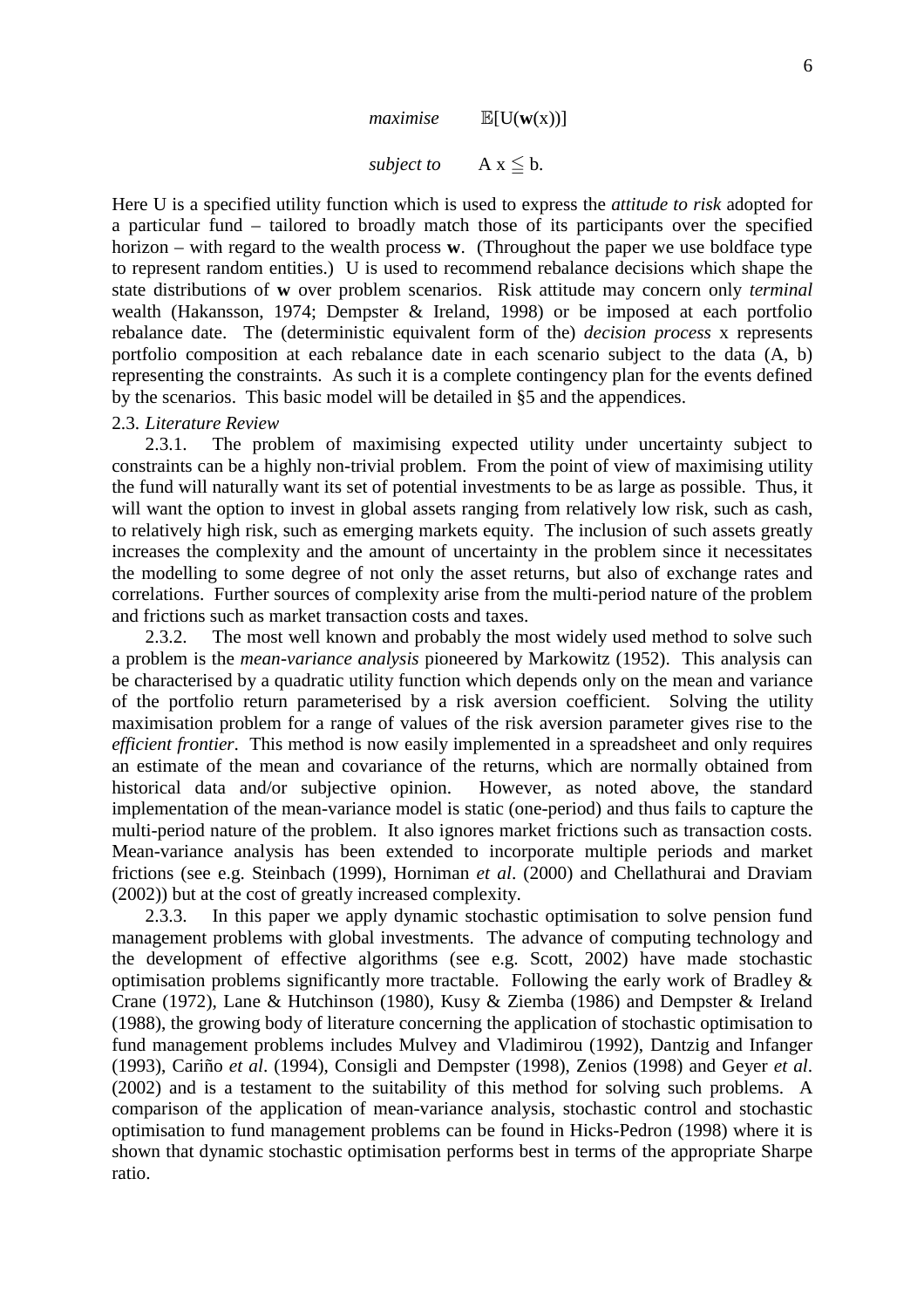# 3. ASSET RETURN, EXCHANGE RATE AND ECONOMIC DYNAMICS

#### 3.1. *Asset Return Model*

3.1.1. Our asset return model is in the econometric *estimation* tradition initiated by Wilkie (1986, 1995) and continued, for example, by Cariño *et al.* (1994), Dert (1995), Boender *et al.* (1998) and Duval *et al.* (1999). An alternative approach, in the tradition of Merton (1990), is to set up a continuous time *stochastic differential equation* (sde) model for the financial and economic dynamics of interest, discretise time to obtain the corresponding system of stochastic *difference* equations and *calibrate* the output of their simulation with history by various *ad hoc* or semi-formal methods of parameter adjustment, see, for example, Mulvey & Thorlacius (1998) and Dempster & Thorlacius (1998).

3.1.2. Several other alternative approaches have appeared in the literature which also attempt to generate scenarios known to be arbitrage free within the model. One method widely used for very specific problems in financial stochastic optimisation is sampling scenarios from arbitrage-free lattice paths for the appropriate – e.g. short rate (Zenios, 1998) – arbitrage free model. The resulting sampled scenarios however need not be arbitrage free unless the sampling procedure is carefully controlled (see §4.3). More recently, arbitragefree methods (Cairns, 2000) and deflator techniques (Smith & Speed, 1998; Jarvis *et al.*, 2001) for designing models in more complex situations have appeared. These modelling approaches involve – at least implicitly – *risk neutral* (i.e. risk discounted) probabilities and *market price of risk premia* to allow simulation of cash flows under real world probabilities. While such approaches are appropriate – indeed necessary – for full discounting for *valuation* purposes, they are totally *inappropriate* for making dynamic *'what-if' forward investment decisions* which must face an approximation of the real world risks. Even for valuation purposes, calibration of complex arbitrage-free models to *current* –but not necessarily past – market data is difficult, not least since the literature on estimating multivariate market prices of risk or state price densities is sparse (but see §3.4 for such a 3-factor yield curve calculation). By contrast with the assumption of no arbitrage – when portfolio decisions are irrelevant to total return (Jarvis *et al.*, 2001) – time varying investment opportunities and potential macro-economic arbitrages occur in the real world.

3.1.3. We have therefore opted for the econometric approach which can – if successful (*cf.* the positive results of system backtests in §7) – model these effects, together with the fact that the estimation procedures involved have been widely employed and most pitfalls in their use documented. Although in our experience some further informal calibration (tuning) of parameter estimates is usually required, for the complex asset return models developed here this has been minimal.

3.1.4. Note that real world scenario generation for stochastic optimisation models by any method may still introduce *spurious* arbitrages due to *sampling* errors. Simple techniques for their suppression will be discussed in §4.3. In this study sampling error has been found to completely swamp statistical parameter estimation error – even assuming that the fitted econometric model actually underlies the data.

3.1.5. Figure 3.1 depicts the global structure of the asset return model involving investments in the three major asset classes – cash, bonds and equities – in the four major currency areas  $-$  US, UK, EU and Japan (JP)  $-$  together with emerging markets (EM) equities and bonds. Arrows depict possible explanatory dependence.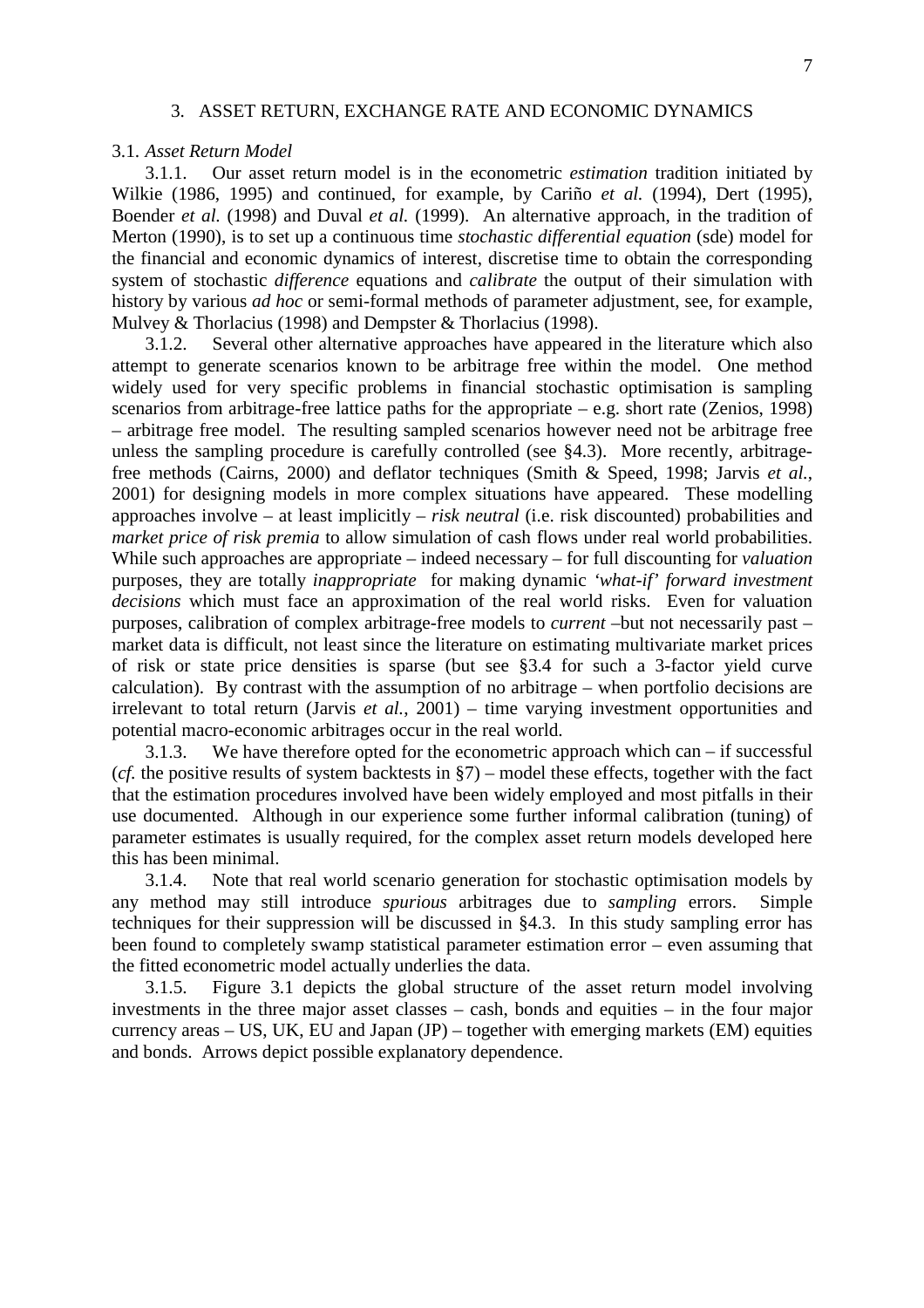

**Figure 3.1 Pioneer Asset Return Model Global**

3.1.6. Following Dempster & Thorlacius (1998), the approach is to specify a canonical model for each currency area which is linked to the others *directly* via an exchange rate equation and *indirectly* through correlated innovations (disturbance or error terms). For capital market modelling with monthly data this approach was deemed likely to be superior to the usual macroeconomic (quarterly) trade flow linkages (see e.g. Pesaran & Shuermann 2001) between currency areas. Figures 3.2 and 3.3 show respectively at overall and detailed level the structure of the canonical model of a major currency area. Potential liability models in each currency area are shown for completeness although of course pension or guarantee liabilities might be needed only in fewer currencies. The next three sections discuss respectively the canonical model for the capital markets and exchange rate, the emerging markets model and the canonical economic model. The home currency for these models is assumed to be the US dollar, but of course scenarios can be generated in any of the four major currencies since cross rates are forecast and any other currency (e.g. the Euro) can be taken as the home currency for the statistical estimation.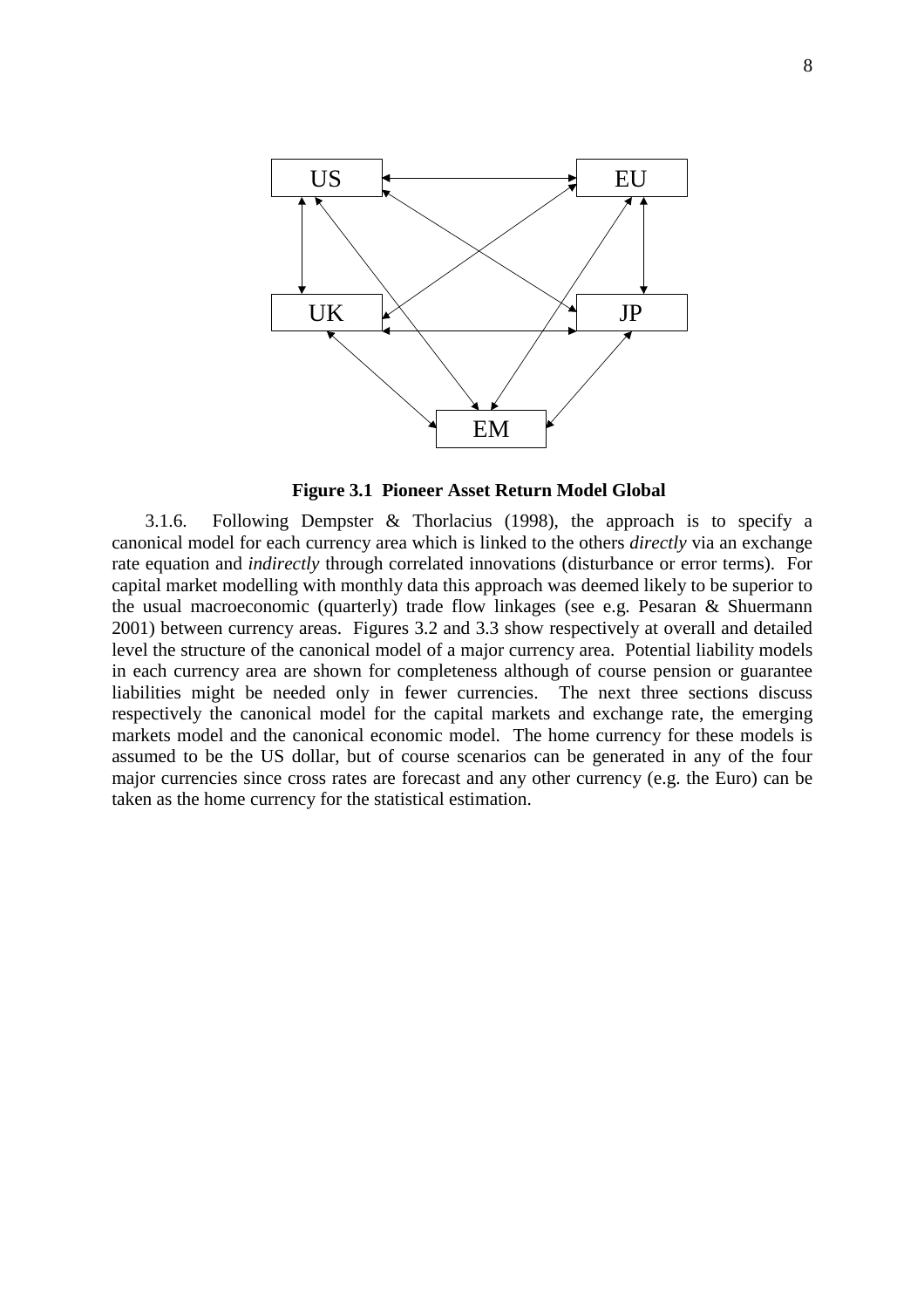

**Figure 3.2 Major currency area model structure** 



# **Figure 3.3 Major currency area detailed model structure**

### 3.2. *Capital Markets and Exchange Rate Model*

3.2.1. For simplicity we specify here the evolution of the four state variables – equity (stock market) *index* (**S**), *short* term (money market) interest *rate* (**r),** *long* term (Treasury bond) interest *rate* (**l**) and *exchange rate* (**X**) – in continuous time form as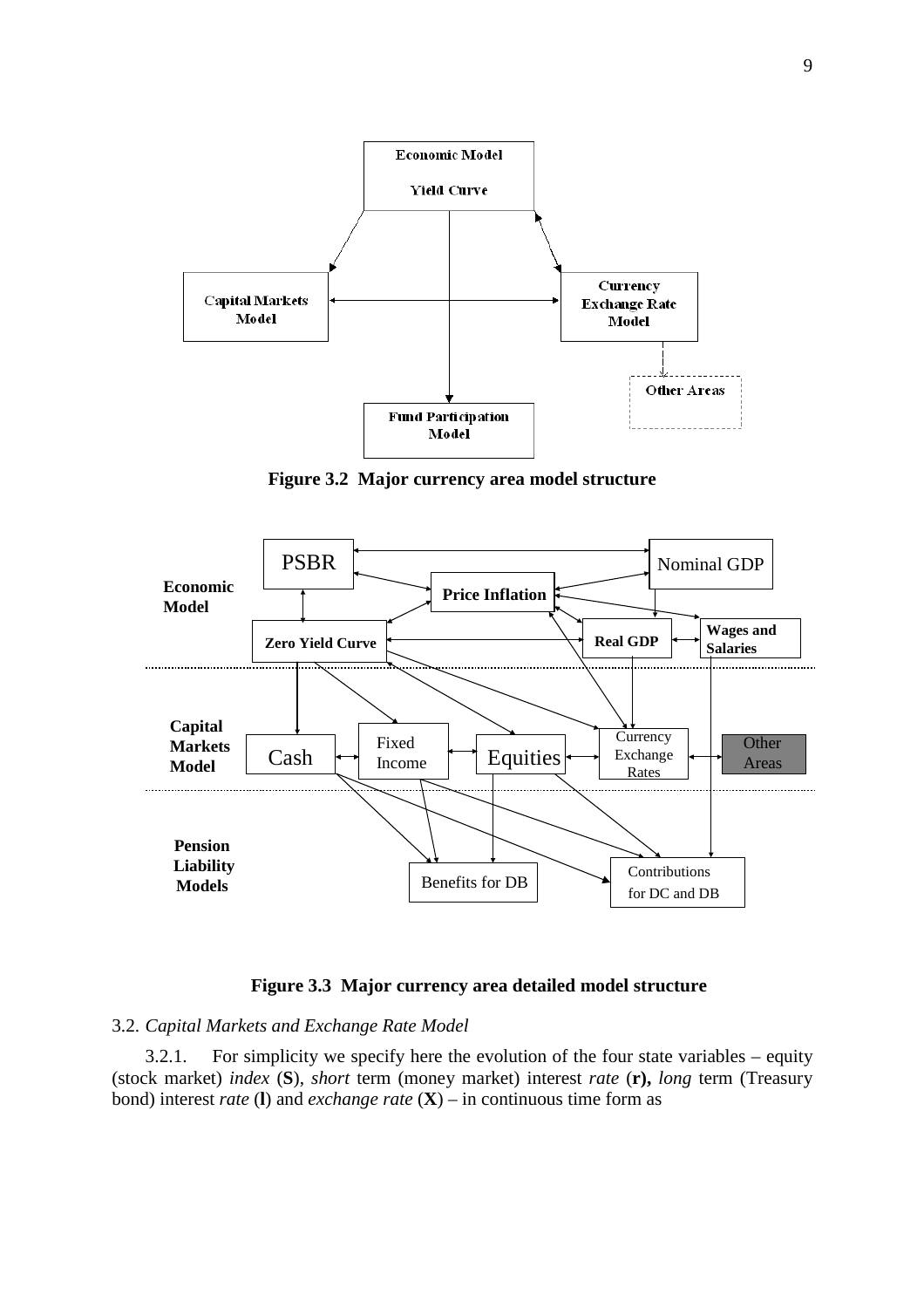$$
\frac{dS}{S} = \mu_s dt + \sigma_s dZ_s
$$
  

$$
dr = \mu_r dt + \sigma_s dZ_r
$$
  

$$
dI = \mu_1 dt + \sigma_1 dZ_1
$$
  

$$
\frac{dX}{X} = \mu_X dt + \sigma_X dZ_X
$$

.

3.2.2. Here the drifts and volatilities for the four diffusion equations are potentially functions of the four state variables and the d**Z** terms represent (independent) increments of correlated Wiener processes. All dependent variables in this specification are in terms of rates, while the explanatory state variables in the drift and volatility specifications are in original level (**S** and **X**) or rate (**r** and **l**) form.

3.2.3. Detailed specifications of discretised versions of this model are given in Appendix A. The resulting econometric model has been transformed to have all dependent variables in the form of returns and the disturbance structure contemporaneously correlated but serially uncorrelated. In vector terms, the econometric discrete time model has the form

$$
\Delta \mathbf{x} = \text{diag}(\mathbf{x}) \left[ \mu(\mathbf{x}) + \sqrt{\Sigma} \mathbf{\varepsilon} \right],
$$

where  $\Delta$  denotes forward difference, diag (.) is the operator which creates a diagonal matrix from a vector,  $\mu$  is a first order nonlinear autoregressive filter,  $\sqrt{\Sigma}$  is the Cholesky factor of the correlation matrix  $\Sigma$  of the disturbances, and the vector **ε** has uncorrelated standardised entries.

3.2.4. Although linear in the drift parameters to be estimated, this model is second order autoregressive and highly nonlinear in the state variables, making its long run dynamics difficult to analyse and potentially unstable. For use in scenario generation over long horizons the model must therefore be linearised so that its stability analysis becomes straightforward. Some linear variants used to date will be discussed in the sequel; we continue to experiment with appropriate forms. Due to its linearity in the parameters this (reduced form) model may be estimated using the *seemingly unrelated regression* (SUR) technique, see e.g. Hamilton (1994) or Cochrane (1997), recursively until a parsimonious estimate is obtained in which all non-zero parameters are statistically significant.

### *3.3. Emerging Markets Model*

3.3.1. After preliminary analysis of the emerging market equity and bond indices (see Table 3.1) using extreme value theory (Kyriacou, 2001) and experimentation with various ARMA/GARCH specifications, it was decided to fit the following ARMA (1,0) model with GARCH (1,1) error structure to index returns *individually, viz.*

$$
\mathbf{y}_{t} = \alpha_{0} + \alpha_{1} \mathbf{y}_{t-1} - \beta_{1} u_{t-1} + \mathbf{u}_{t}
$$
  
\n
$$
H_{t} = \gamma + pH_{t-1} + qu_{t-1}^{2}
$$
  
\n
$$
\mathbf{u}_{t} := \sqrt{H_{t}} \mathbf{\varepsilon}_{t},
$$

where **y** denotes the (monthly) index return and **ε** is a serially uncorrelated standard normal or student t random variable. Interestingly, although in the EM index data analysed individually the equity index was less extreme than the bond index in terms of tail parameter estimate (Kyriacou, 2001), the above model fit both sets of index data reasonably well with Gaussian innovations. However, these innovations could be expected to be contemporaneously correlated between EM indices and with the innovations of the other variables in the model.

3.3.2. In this case the system model remains as in §3.2, but the enlarged contemporaneous covariance matrix  $\Sigma$  is no longer constant and becomes a process  $\Sigma$  for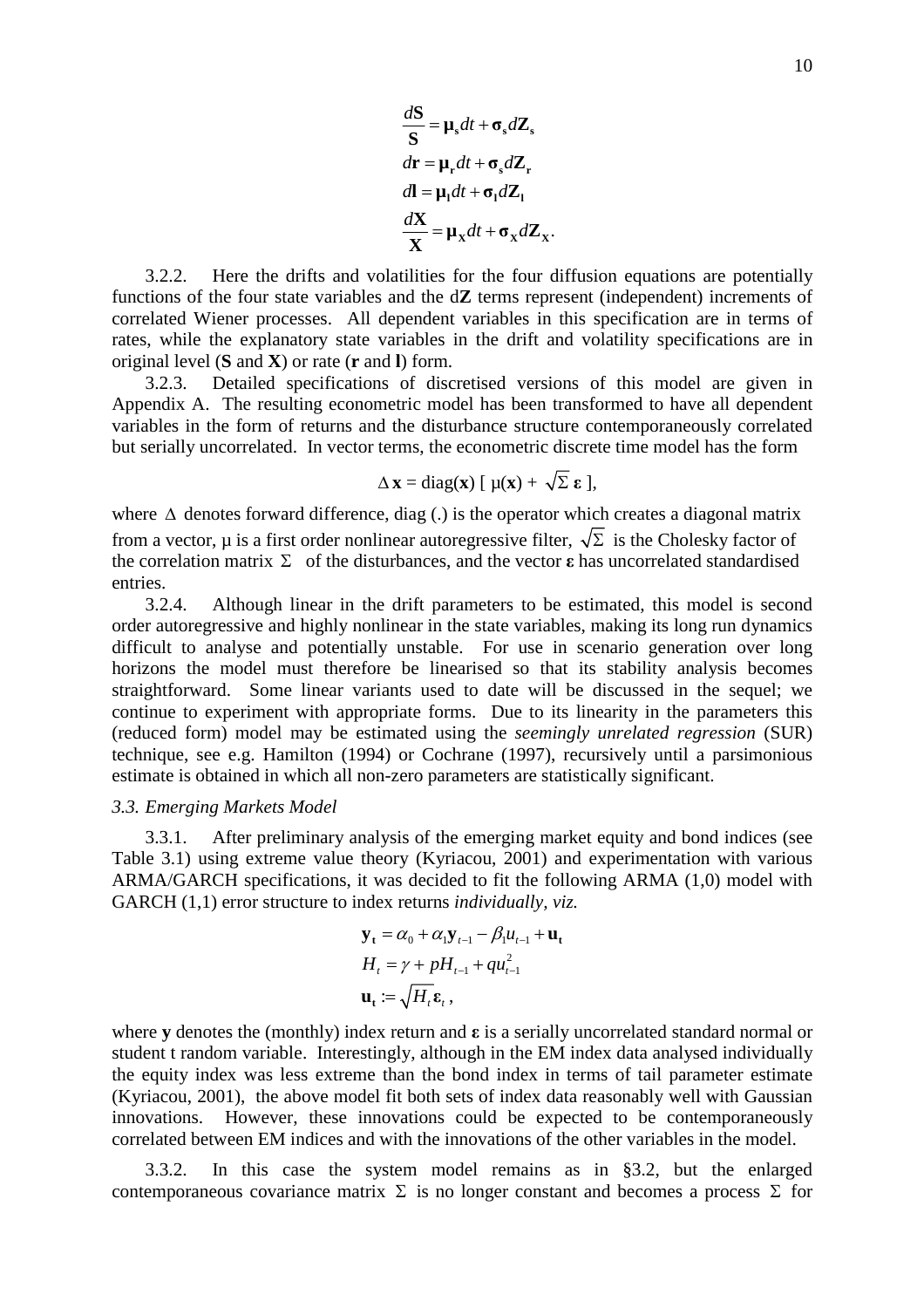the entries corresponding to the two extra EM returns. Following a general quasi-likelihood strategy (White, 1982) we may estimate a constant covariance matrix  $\Sigma$  as before using the residuals from the SUR capital market equation estimation and the normalised residuals  $u_{\ell}/\sqrt{H_{\ell}}$  from the individual EM index estimations with sample variance (approximately) 1. Then we compute the Cholesky factor of the corresponding correlation matrix estimate and, for simulation of the full system equation, scale each correlated standardised innovation by the appropriate volatility estimate – constant  $\hat{\sigma}$  or time and scenario dependent  $\sqrt{\hat{H}_{t}}$ .

# 3.4. *Economic Model*

3.4.1. In order to capture the interactions of the capital markets with the economy in each major currency area, a small model of the economy was developed with four state variables in nominal values: three financial – consumer price index (CPI), wages and salaries (WS) and public sector borrowing requirement (PSB) – and gross domestic product (GDP). For stability the specification is in terms of returns similar to the capital markets model but with non-state-dependent volatilities, *viz.*

$$
\frac{\text{CPI}_{t+1} - \text{CPI}_{t}}{\text{CPI}_{t}} = \begin{pmatrix} a_{c_{p i_{1}}} + a_{c_{p i_{2}}} \text{CPI}_{t} + a_{c_{p i_{3}}} \text{W} \text{S}_{t} + a_{c_{p i_{4}}} \text{GDP}_{t} + a_{c_{p i_{5}}} \text{PSB}_{t} \\ + b_{c_{p i_{2}}} \text{CPI}_{t-1} + b_{c_{p i_{3}}} \text{W} \text{S}_{t-1} + b_{c_{p i_{4}}} \text{GDP}_{t-1} + b_{c_{p i_{5}}} \text{PSB}_{t-1} \end{pmatrix} + \sigma_{c_{p i}} \epsilon_{t}^{c_{p i}}
$$
\n
$$
\frac{\text{WS}_{t+1} - \text{WS}_{t}}{\text{WS}_{t}} = \begin{pmatrix} a_{w s_{1}} + a_{w s_{2}} \text{CPI}_{t} + a_{w s_{3}} \text{W} \text{S}_{t} + a_{w s_{4}} \text{GDP}_{t} + a_{w s_{5}} \text{PSB}_{t} \\ + b_{w s_{2}} \text{CPI}_{t-1} + b_{w s_{3}} \text{W} \text{S}_{t-1} + b_{w s_{4}} \text{GDP}_{t-1} + b_{w s_{5}} \text{PSB}_{t-1} \end{pmatrix} + \sigma_{w s} \epsilon_{t}^{w s}
$$
\n
$$
\frac{\text{PSB}_{t+1} - \text{PSB}_{t}}{\text{PSB}_{t}} = \begin{pmatrix} a_{p s b_{1}} + a_{p s b_{2}} \text{CPI}_{t} + a_{p s b_{3}} \text{W} \text{S}_{t} + a_{p s b_{4}} \text{GDP}_{t} + a_{p s b_{5}} \text{PSB}_{t} \\ + b_{p s b_{2}} \text{CPI}_{t-1} + b_{p s b_{3}} \text{W} \text{S}_{t-1} + b_{p s b_{4}} \text{GDP}_{t-1} + b_{p s b_{5}} \text{PSB}_{t-1} \end{pmatrix} + \sigma_{p s b} \epsilon_{t}^{p s b}
$$
\n
$$
\frac{\text{GDP}_{t+1} - \text{GDP}_{t}}{\text{GDP}_{t}} = \begin{pmatrix} a_{g d p_{1}} + a_{g d p_{2}} \text{CPI}_{t} + a_{g d p_{3}} \text{W} \
$$

This is again a second order autoregressive model in the state variables which as shown is *linear* in parameters and *nonlinear* in variables*.* It may be estimated using the techniques mentioned in §3.2.

3.4.2. With a view to eventually including Treasury bond asset classes of different maturities in the system, a standard 3-factor yield curve model (Campbell, 2000) was developed for fitting to spot yield curve data. The three factors in this model are a very short (one month) rate  $(\mathbf{R}^0)$  and long rate  $(L)$  corresponding to the capital markets model and a *slope* factor  $(Y: = L-R)$  between the short and long rates. By using a time series of monthly yield curve data, it is possible to estimate the evolution over the sample period of the *market prices of risk* (MPRs) for the three factors in volatility units by assuming the model fits the yield curve exactly (commonly referred to as *backing-out* the MPRs).

3.4.3. In more detail, suppose the processes for the three factors  $\mathbf{R}_0$ ,  $\mathbf{Y}$  and  $\mathbf{Z}$  under the real world probabilities satisfy

$$
d\mathbf{R}^{\theta} = (k(\mathbf{L} + \mathbf{Y} - \mathbf{R}^{\theta}) + \alpha_{\mathbf{R}^{\theta}} \sigma_{\mathbf{R}^{\theta}})dt + \sigma_{\mathbf{R}^{\theta}} dW_{\mathbf{R}^{\theta}} := \delta_{\mathbf{R}^{\theta}} dt + \sigma_{\mathbf{R}^{\theta}} dW_{\mathbf{R}^{\theta}}
$$
  
\n
$$
d\mathbf{Y} = (\mu_{y} - \lambda_{y}\mathbf{Y} + \alpha_{y}\sigma_{y})dt + \sigma_{y}dW_{y} := \delta_{y}dt + \sigma_{y}dW_{y}
$$
  
\n
$$
d\mathbf{L} = (\mu_{L} - \lambda_{L}\mathbf{L} + \alpha_{L}\sigma_{L})dt + \sigma_{L}dW_{L} := \delta_{L}dt + \sigma_{L}dW_{L}.
$$

model parameters  $\mu_Y, \mu_L, \lambda_Y, \lambda_L, k, \sigma_{R^0}, \sigma_Y$  and  $\sigma_L$ . Estimates of the real world drifts To calculate market prices of risk time series  $\alpha_{R^0t}$ ,  $\alpha_{Yt}$ ,  $\alpha_{Lt}$ , for t=1,...,T, we first calibrate the model to detailed yield curve data at  $t=1$  in the usual manner giving estimates of the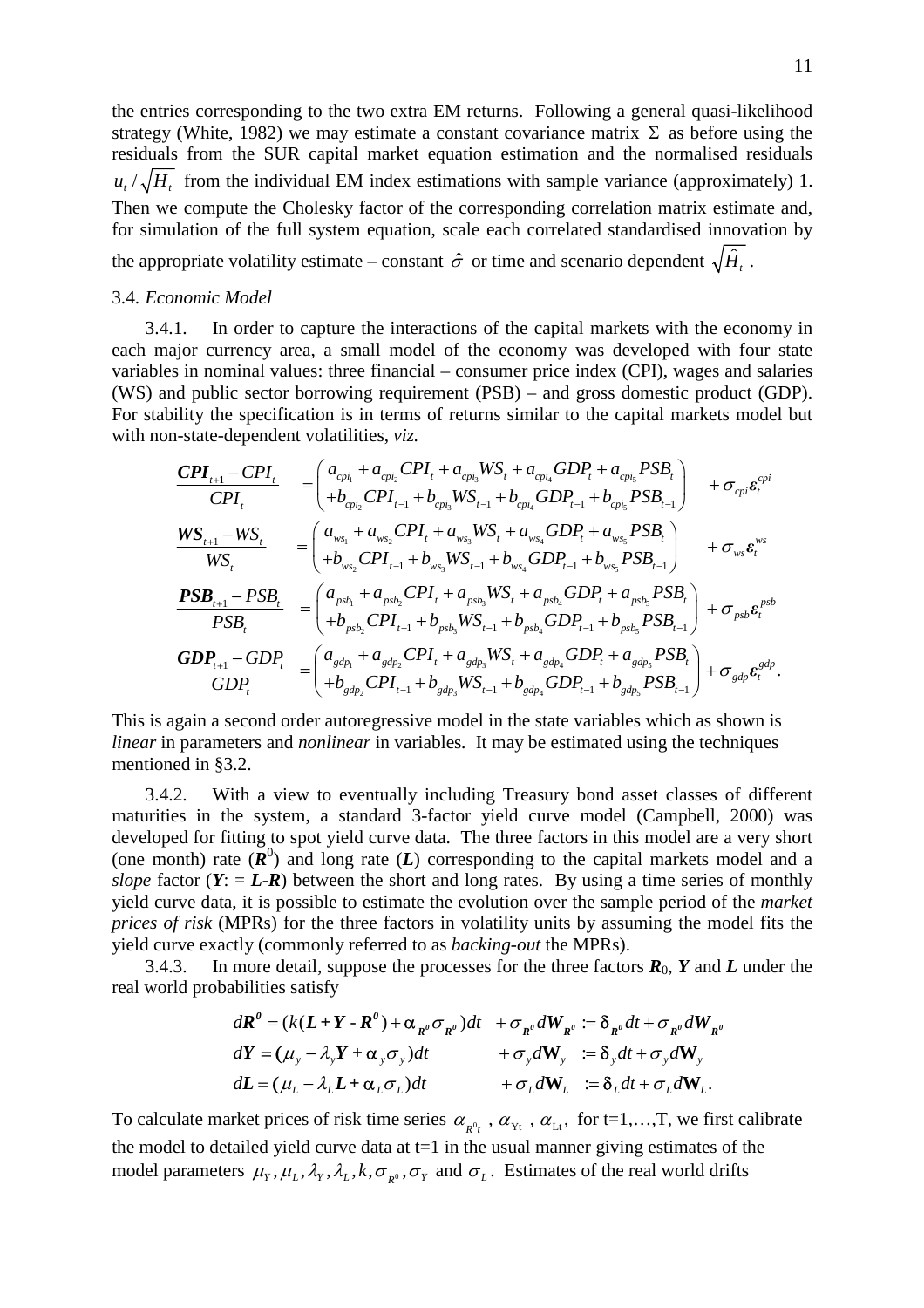$\delta_{R^0t}$ ,  $\delta_{Yt}$ ,  $\delta_{L}$ ,  $t = 1,...,T$  can then be obtained from the historical (monthly) time series for the factors using a suitable backward moving average and data prior to  $t = 1$ . Estimates of the market prices of risk can then be calculated using the expressions

$$
\alpha_{R^0t} = (\delta_{R^0t} - kL_t - kY_t + kR_t^0) / \sigma_{R^0}
$$
  
\n
$$
\alpha_{Yt} = (\delta_{Yt} - \mu_y - \lambda_y Y_t) / \sigma_Y
$$
  
\n
$$
\alpha_{Lt} = (\delta_{Lt} - \mu_L - \lambda_L L_t) / \sigma_L.
$$

3.4.4. Figure 3.4 depicts the result of this procedure for the US over nearly a 24 year horizon. Note that while the MPRs of the very short rate and the yield curve slope are highly positively correlated, they are both negatively correlated with the MPR of the long rate, as might be expected for a market which shifts its interest rate risk focus back and forth from short to long term.



**Figure 3.4 Evolution of US yield curve factor market prices of risk**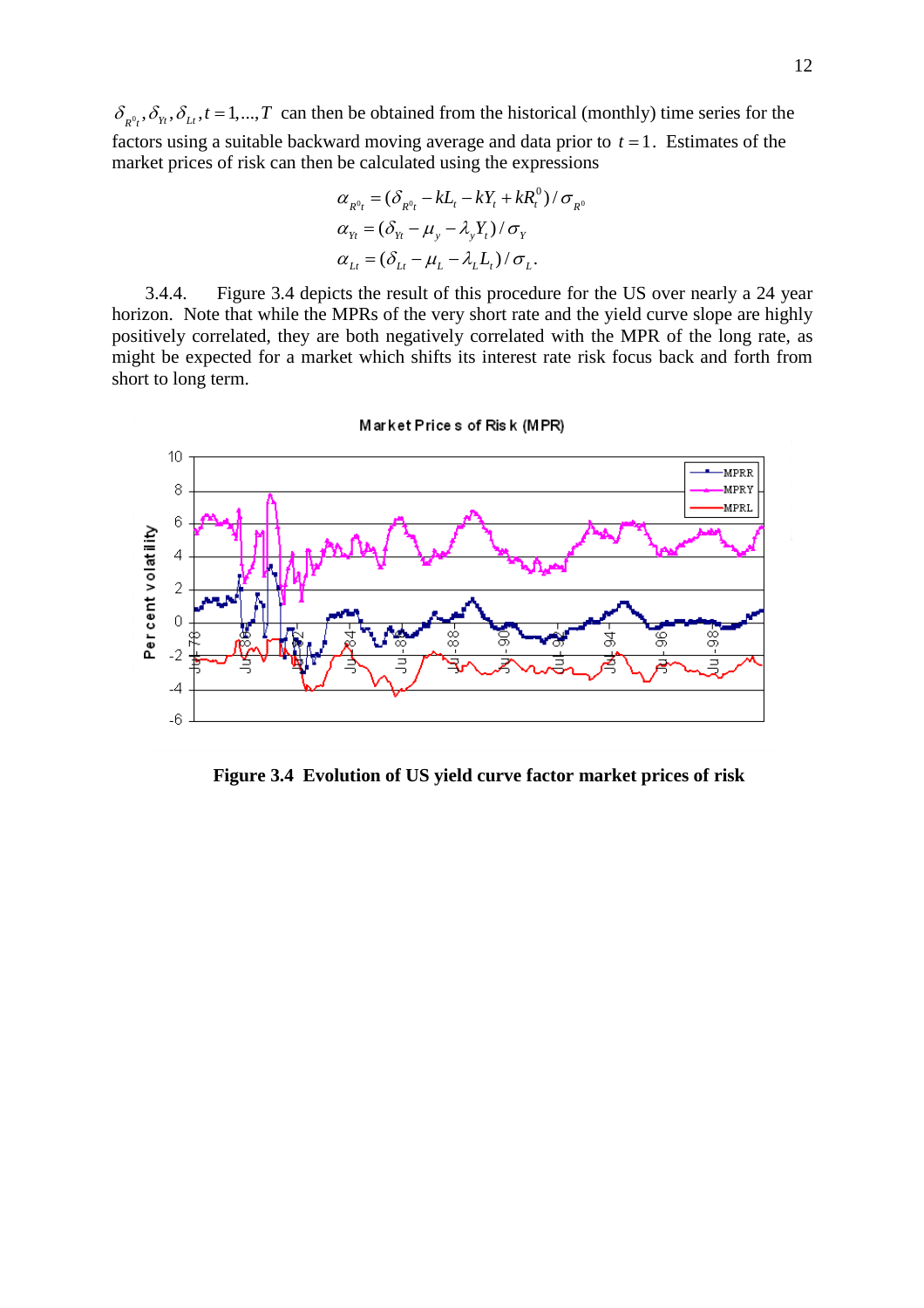| <b>Variable</b>          | <b>Corresponding Proxy</b>                        |  |  |  |  |  |
|--------------------------|---------------------------------------------------|--|--|--|--|--|
| $\mathbf{S}^{\text{US}}$ | S&P 500 stock index                               |  |  |  |  |  |
| $R^{US}$                 | US 3 month T-bill rate                            |  |  |  |  |  |
| $L^{US}$                 | US 30 year T-yield with semi-annual compounding   |  |  |  |  |  |
| $S^{\text{UK}}$          | FTSE stock index                                  |  |  |  |  |  |
| $R^{UK}$                 | UK 3 month T-bill rate                            |  |  |  |  |  |
| $L^{UK}$                 | UK 20 year GILT rate with semi-annual compounding |  |  |  |  |  |
| $S^{EU}$                 | MSCI Europe stock index                           |  |  |  |  |  |
| $R^{EU}$                 | German 3 month FIBOR rate                         |  |  |  |  |  |
| $\mathbf{L}^{\text{EU}}$ | German 10 year bond yield with annual compounding |  |  |  |  |  |
| $S^{JP}$                 | <b>TOPIX</b> stock index                          |  |  |  |  |  |
| $R^{JP}$                 | JP 3 month CD rate                                |  |  |  |  |  |
| $\mathbf{L}^{\text{JP}}$ | JP 10 year bond yield with annual compounding     |  |  |  |  |  |
| $S^{EM}$                 | MSEMEI stock index                                |  |  |  |  |  |
| $B^{EM}$                 | EMBI+ bond index with 10 year average maturity    |  |  |  |  |  |
| $X^{\text{UK}}$          | UK/US Exchange Rate                               |  |  |  |  |  |
| $\mathbf{X}^{\text{EU}}$ | EU/US Exchange Rate                               |  |  |  |  |  |
| $X^{JP}$                 | JP/US Exchange Rate                               |  |  |  |  |  |
| $C^{US}$                 | <b>US CPI</b>                                     |  |  |  |  |  |
| $W^{US}$                 | US wage index                                     |  |  |  |  |  |
| G <sup>US</sup>          | US GDP                                            |  |  |  |  |  |
| P <sup>US</sup>          | US public sector borrowing                        |  |  |  |  |  |

**Table 3.1 Data proxies for model variables** 

3.4.5. As a preliminary analysis of the interactions of the US macroeconomic and capital market variables over the sample period, these MPRs were regressed on the macroeconomic variables expressed in both levels and returns and significant relationships noted. These accorded well with significant coefficients in the subsequent US system model estimation (see §3.6).

# 3.5. *Data and System Model Estimation*

3.5.1. Table 3.1 sets out the data used as proxies for the variables of the full system so far discussed. Sources were Data Stream and Bloomberg at monthly frequency from 1977 except for economic variables available only quarterly. Monthly levels were computed for the latter by taking the cube root of the actual quarterly return and finding the corresponding monthly levels between announcements. Figure 3.5 shows equity index evolution in the US and Japan over the 284 month period from July 1977 to February 2001. Dummy variable techniques were required to estimate the effects on constant terms of the bubble and crash period, thereby enabling a meaningful estimation of the Japanese currency area capital market equations. So far they have not proved necessary for recent US history! A consistent database of model data is currently being maintained and updated monthly by the fund manager.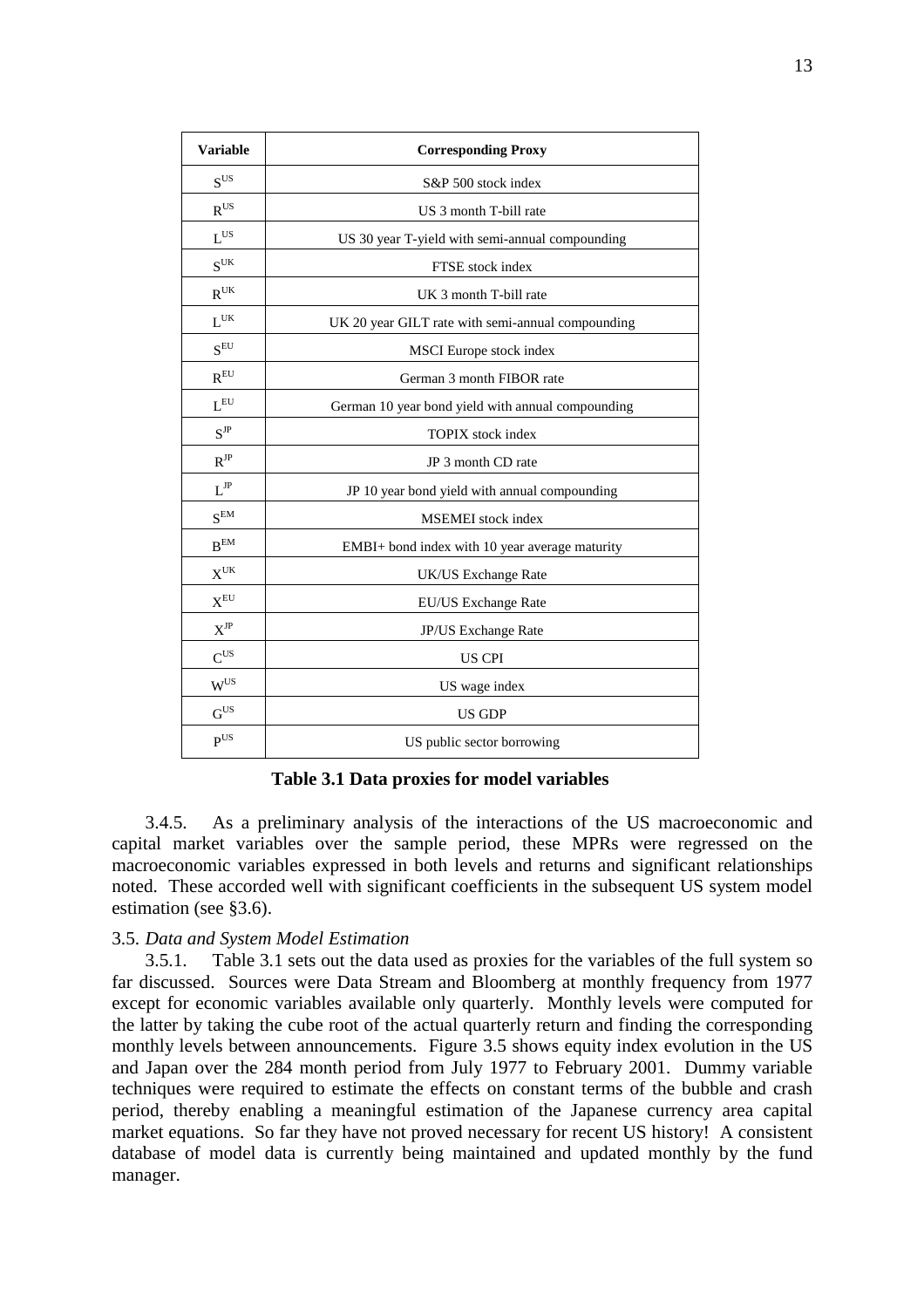



**Source: DataStream**

**Figure 3.5a Equity index evolution in JP** 

**S&P 500 Levels (US)**



**Figure 3.5b Equity index evolution in the US**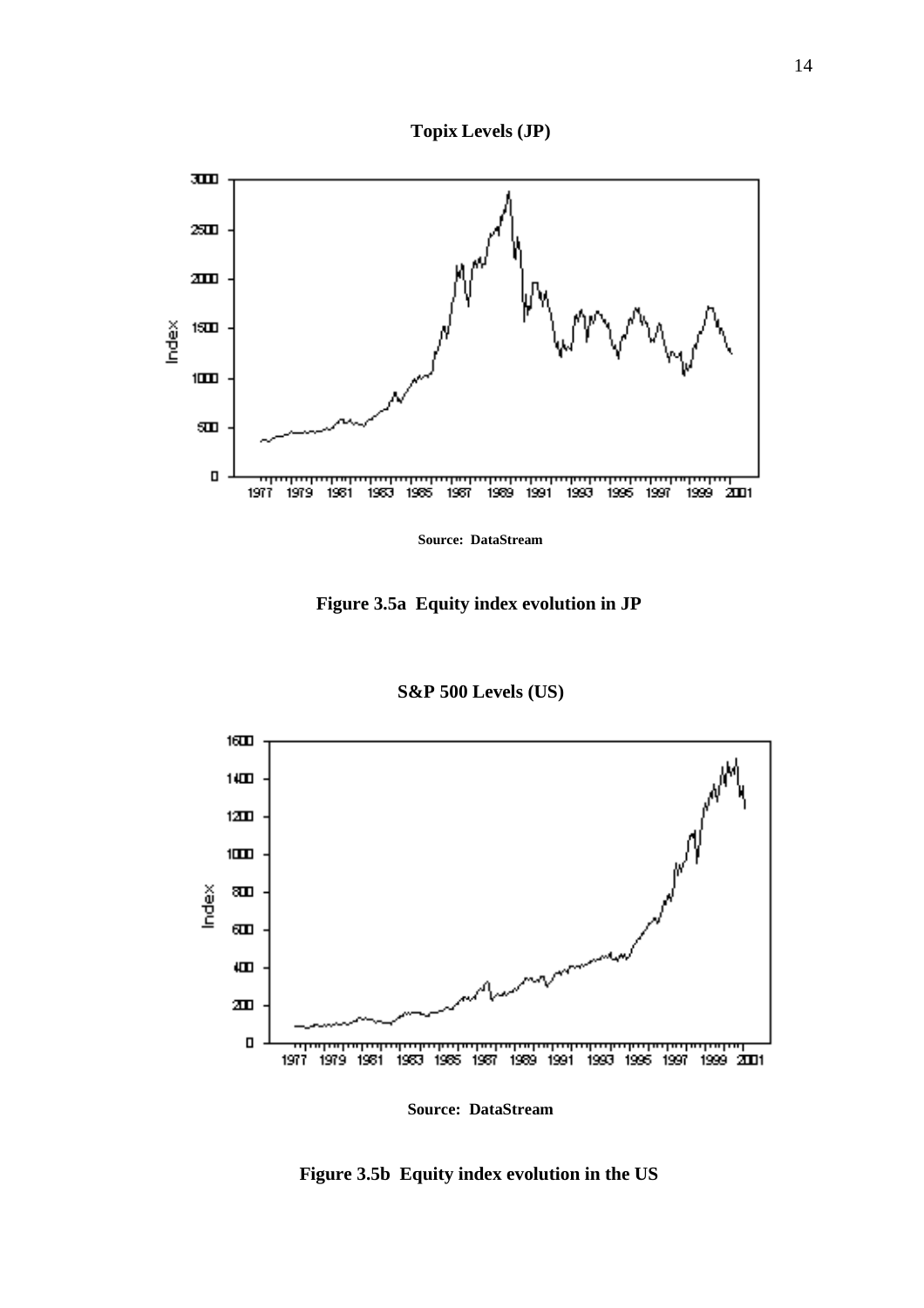3.5.2. Various subsystems of the full capital markets and economic model have been estimated (see §7) using the SURE model maximum likelihood estimation procedures of RATS (Doan, 1996). For each model the full set of model parameters was first estimated and insignificant (at the 5% level) variables sequentially removed to obtain a parsimonious final model with all statistically significant coefficients. This procedure has been automated in a PERL/RATS script, and (although we are well aware that for given data best variable selection is an NP-hard problem) the automated results agree virtually completely with the much more time consuming hand procedures. Estimation of the emerging market individual ARMA/GARCH equations to yield the AR(1)/GARCH (1,1) specification of §3.4 has been accomplished using  $S^+$ . The quasi-likelihood procedure for estimating full models with EM returns was described in §3.4.

### 3.6. *Results*

3.6.1. We summarise here only illustrative or highly significant findings; more detailed results are forthcoming in Arbeleche (2002).

3.6.2. In this project we have devised a way of presenting econometric model estimation results concisely and graphically. For example, Figure 3.6 shows such an *influence diagram* for a full system model including the US economic variables. Boxes (economic variables) or circles (capital market variables) denote dependent variables (in return form with corresponding adjusted  $\mathbb{R}^2$  values shown in percentage terms) and arrows denote a significant influence (solid) or lagged influence (dotted) from a corresponding explanatory variable (tail) to a dependent variable return (tip). The seemingly unrelated regression nature of the model is obvious as each currency area is directly related only through exchange rates and indirectly related through shocks. In light of Meese & Rogoff's (1983a, b) classical view on the inefficacy of macroeconomic explanations of exchange rates even at monthly frequency, after considerable single equation and subsystem analysis we have found that interest rate parity expressed as inter-area short rate differences – *together* with other local capital market variables – has significant explanatory power, while purchasing power parity expressed various ways does not (*cf.* Hodrick & Vassalou, 2002).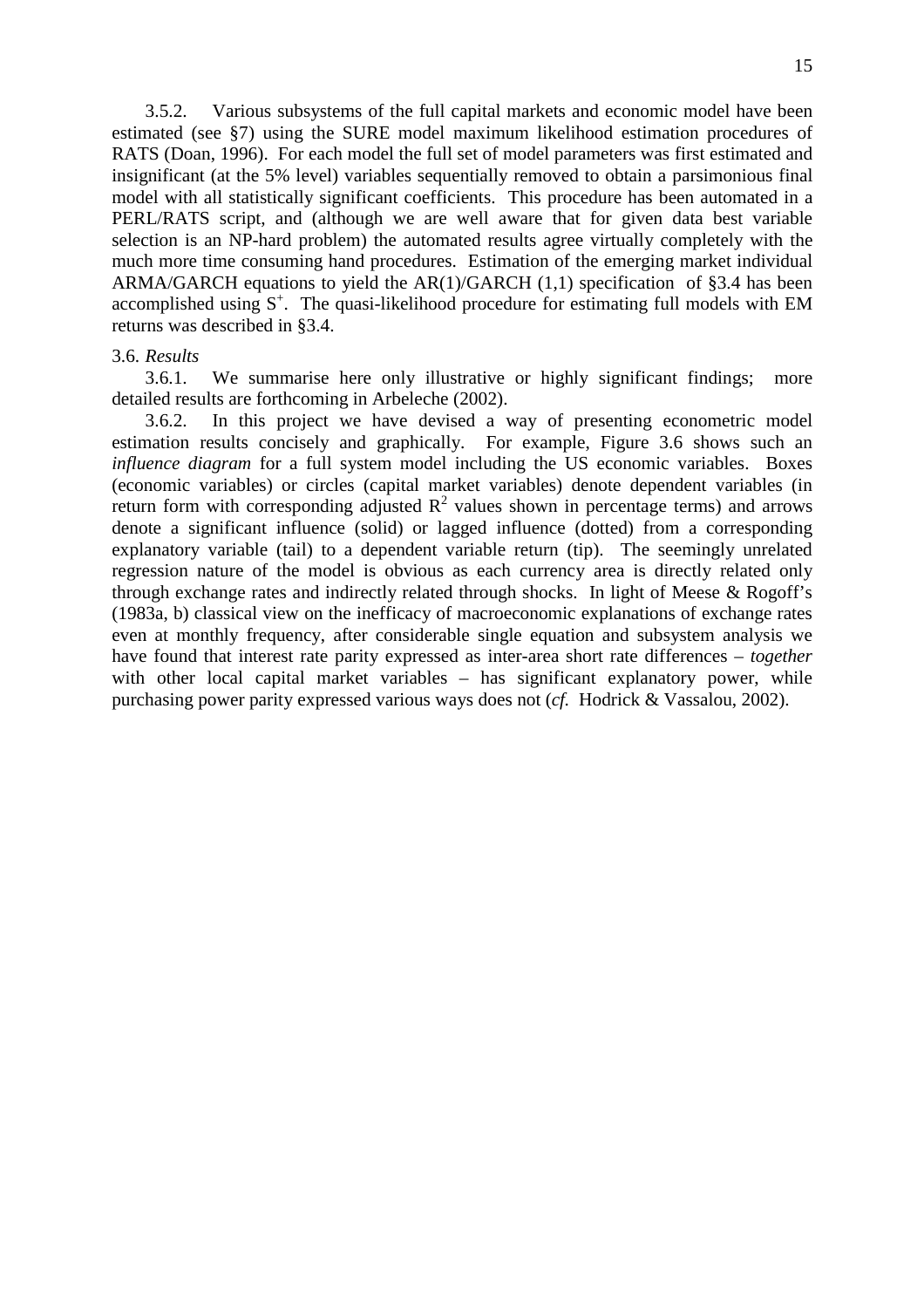

**Figure 3.6 Influence diagram for CM +USE + EM 93/01-02/01 system model**

3.6.3. Figure 3.7 emphasises our main econometric finding that the world's equity and emerging bond markets and currency exchange rates are linked simultaneously through shocks. The first covariance (diagonal and below)/correlation (above diagonal) matrix is that of raw returns. The second is estimated using residuals from the fitted system model. The circled entries have high correlations and do not change significantly – some actually increase – from the one to the other showing that the dependent variables react mainly to current shocks (innovations) in spite of the stochastic nature of the explanatory variables.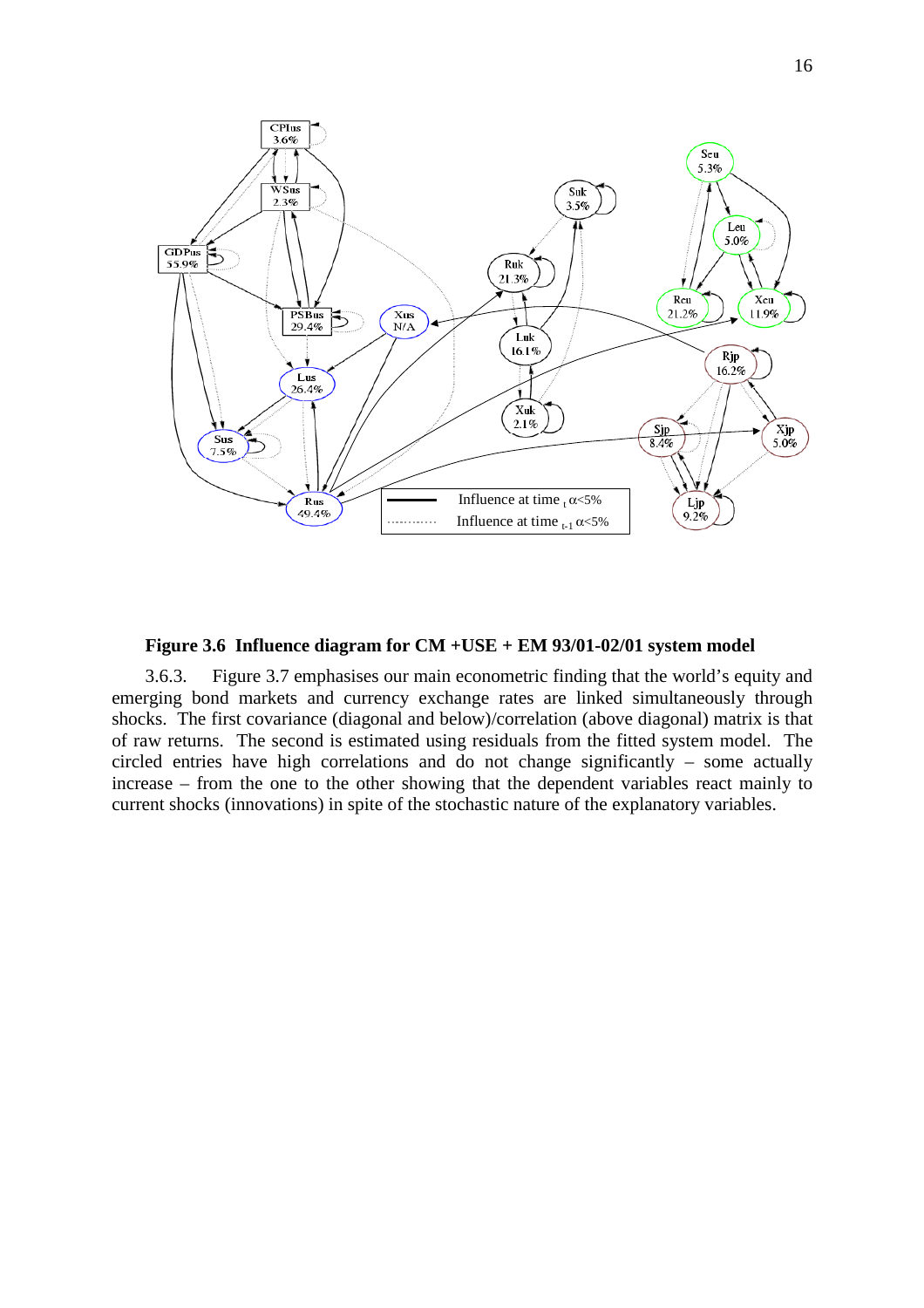**Covariance/correlation matrix of raw returns 93:12 to 01:02** 

|              | SUS   | <b>RUS</b> | шs     | <b>SUK</b> | <b>RUK</b>    | ШК     | XIIK                                                                                              | SEU      | REU                                             | LEU                        | XEU             | <b>SJP</b>                                   | <b>RJP</b>                               | ШP               | <b>XJP</b>  | SIE                     | $F = 1$  | <b>CPIUS</b>     | <b>WSUS</b> | <b>GDPUS</b> | <b>PSBUS</b> |
|--------------|-------|------------|--------|------------|---------------|--------|---------------------------------------------------------------------------------------------------|----------|-------------------------------------------------|----------------------------|-----------------|----------------------------------------------|------------------------------------------|------------------|-------------|-------------------------|----------|------------------|-------------|--------------|--------------|
| sus          | 0.002 | -n nea     | ، 117  |            | -0.008 -0.331 |        | -0.023                                                                                            | 0.702    | -0.078                                          | -0.274                     | -0.202          | 0.371                                        | 0.023                                    |                  |             | $0.075 - 0.10$ s, 0.619 |          | $0.617 - 20.217$ | 0.101       | 0.317        | 0.175        |
| RUS          | 0.000 | 0.007      | 0.420  |            | 0.224 0.222   |        | $-0.182$                                                                                          | 0.030    | 0.177                                           | 0.345 0.180                |                 | 0.020                                        | 0.096                                    |                  | 0.138 0.218 | $-0.156$                | -U 152   | 0.027            | 0.165       | 0.207        | 0.225        |
| lLUS.        | റന    | 0.001      | TOJO 1 |            |               |        | $-0.086$ $-0.10$ $($ 0.599 belt192                                                                | -0.007   | $-0.001$ ( $0.600$                              |                            | 1.168           | 0.232                                        | $-0.066$                                 | 0.080            | 0.202       | 0.137                   | -0.180   | -0.076           | 0.037       | 0.031        | $-0.022$     |
| <b>SUK</b>   | NO01  | nm.        | ഥാന    |            |               |        | $0.001 - 0.090$ $\overline{0.375}$ $-0.258$ $0.762$ $\overline{0.007}$ $\overline{0.310}$ $0.270$ |          |                                                 |                            |                 | 0.347                                        | 0.141                                    | 0.122            | -0073       | 0.583                   | 0.566    | 0.139            | 0.006       | 0.208        | 0075         |
| <b>RUK</b>   | nnm   | nm.        | 0.000  | 0.000      | 0.001         | 0.064  | 0.277                                                                                             |          | 1 <del>0.13</del> 0.186 0.0 <del>21</del> 0.011 |                            |                 | $-0.004$                                     | 0.062                                    | $-0.219$         | 0.182       | $-0.097$                | $-0.001$ | 0.103            | 0.099       | 0.072        | 0.037        |
| LUK          | nnm   | nm.        | 0.001  | 0.000      | 0.000         | 0.001  | -0.020                                                                                            | $-0.234$ | -0.062【 0.654 】0.034                            |                            |                 | 0.063                                        | $-0.093$                                 | $-0.053$         | 0.163       | $-0.036$                | $-0.232$ | $-0.078$         | 0.013       | $-0.108$     | $-0.045$     |
| <b>XUK</b>   | nnm   | nm.        | 0.000  | 0000       | 0.000         | 0.000  | 0.000                                                                                             | $-0.225$ |                                                 |                            |                 | $-0.045$ $-0.007$ $-0.585$ $-0.058$ $-0.071$ |                                          | $-0.051 - 0.256$ |             | $-0.142$                | $-0.188$ | 0.012            | 0.015       | $-0.003$     | 0.078        |
| ls∈∪         | nnm   | n mn       | nnm    | nm2        | nm.           | റന     | റന്ന                                                                                              | ana a    | $-0.034$                                        | $-0.223$ , 0.437 $\lambda$ |                 | 0.414                                        | 1115                                     | 0.174            | 0.131       | 0.554                   | 0.529    | 0.204            | 0.103       | 0.323        | 0.194        |
| REU          | nnm   | n mn       | nnm    | nmn        | .nm           | 0.000  | 0.000                                                                                             | 0.000    | 0.002                                           | $0.154$ $J_{J}J_{J}B_{B}$  |                 | - <del>11110</del>                           | 0.443 0.083                              |                  | $-0.072$    | $-0.152$                | $-0.070$ | $-0.072$         | 0.041       | 0.043        | $-0.069$     |
| LEU          | nnm   | nm         | nnm    | nmn        | 0.000         | 0.001  | 0.000                                                                                             | 0.000    | 0.000                                           |                            | $0.001 - 0.178$ |                                              | $-0.018$ $0.028$ $0.107$ $0.009$ $0.020$ |                  |             |                         | $-0.225$ | $-0.128$         | $-0.009$    | -0.022       | -0035        |
| XEU          | nnm   | nm         | nnm    | nmr        | nm.           | nm.    | 0.000                                                                                             | 0.001    | 0.000                                           | 0.000                      | 0.001           | 0.271                                        | 0.063                                    | nn97 <b>C</b>    | .0369       | $I\!\!D$ .169           | 0.256    | 0.082            | 0.091       | n 138.       | 0.067        |
| <b>SJP</b>   | nnm   | n mn       | nnm    | nm         | n mn          | nmm    | റന്ന                                                                                              | 0.001    | 0.OOO                                           | nnm.                       | 0.000           | 0.003                                        | $-0.095$                                 | 0.180            | 0051        | 0.490                   | 0.391    | $-0.004$         | $-0.191$    | 0.069        | 0.043        |
| <b>RJP</b>   | nnm   | n mi       | מחח-   | nm2        | .n m1         | -0.001 | n ma                                                                                              | nnm      | 0.OO R                                          | nnm.                       | n mn            | וחח ח-                                       | 0.085                                    | nnee.            | כחו ה-      | $-0.108$                | 0.037    | 0.097            | 0025        | 0.068        | $-0.034$     |
| LJP          | nnm   | n m1       | nnm    | nm         | .nm           | nnm    | nm                                                                                                | NUU U    | nm                                              | nmn                        | n mr            | nnn1                                         | nma                                      | 0.015            | -0172       | nn1n                    | -n 120   | $-0.034$         | $-0.115$    | n m4         | -0066        |
| XJP          | nnm   | n mn       | nnm    | nmn        | n mn          | nm.    | 0.000                                                                                             | nnm      | 0.000                                           | 0.000                      | 0.000           | 0.000                                        | $-0.001$                                 | $-0.001$         | 0.001       | $-0.050$                |          | 0.444 0.032      | 0.119       | $-0.003$     | 0.008        |
| SIE          | nnm   | nm         | nnm    | nm         | n mn          | nm.    | ഠന്മ                                                                                              | nnm      | മന്മ                                            | nnm.                       | 0000            | 0.002                                        | $-0.002$                                 | 0.000            | 0000        | 0.005                   | 0.721    | E051             | -0086       | n ma         | $-0.023$     |
| <b>BIE</b>   | nnm   | n m        | nnm    | nm         | n mn          | .nm    | റന്ന                                                                                              | nnm      | റന്ന                                            | nnm                        | nmn             | nnn1                                         | 0.001                                    | -nnm             | 0.MO        | 0.003                   | 0.003    | 0.243            | 0.062       | 0.182        | 0.155        |
| <b>CPIUS</b> | nnm   |            | nnm    | nmn        | nm            | nm     | nmn                                                                                               | nnm      | 0.000                                           | nnm                        | n mn            | nnm                                          | nm                                       | nnm              | nmn         | 0.000                   | 0.000    | 0.000            | 0.519       | 0.799        | 0487         |
| <b>WSUS</b>  | nnm   | nm         | nnm    | nmn        | nm            | nm     | 0.000                                                                                             | 0.000    | 0.000                                           | nnm                        | nmn             | 0.000                                        | 0.000                                    | nnm              | nmn         | 0.000                   | 0.000    | n mn             | 0.000       | 0.560        | 0.491        |
| GDPUS        | 0.000 | 0.000      | 0.000  | 0.000      | 0.000         | 0.000  | 0.000                                                                                             | 0.000    | 0.000                                           | 0.000                      | 0.000           | 0.000                                        | 0.000                                    | 0.000            | 0.000       | 0.000                   | 0.000    | 0.000            | 0.000       | 0.000        | 0.682        |
| PSBUS        | 0.000 | 0.000      | 0.000  | nmn        | nm.           | nnm    | മന്മ                                                                                              | 0.000    | 0.000                                           | nmn.                       | 0.000           | 0.000                                        | 0.000                                    | 0.000            | 0.000       | 0.000                   | മന       | 0.000            | 0.000       | 0.000        | 0.001        |

**Covariance/correlation matrix of residuals 93:12 to 01:02** 

|                    | SUS   | <b>RUS</b>      | <b>LUS</b>          | <b>SUK</b>          | <b>RUK</b>      | ШK     | <b>XUK</b>                                                                    | SEU    | REU                                                                            | LEU           | <b>XEU</b>              | <b>SJP</b>                         | <b>RJP</b>                 | LР                | <b>XJP</b>      | SIE.                     | ᆧ        | <b>CPIUS</b> | WSLIS.   | GDPLIS. | PSBLIS.  |
|--------------------|-------|-----------------|---------------------|---------------------|-----------------|--------|-------------------------------------------------------------------------------|--------|--------------------------------------------------------------------------------|---------------|-------------------------|------------------------------------|----------------------------|-------------------|-----------------|--------------------------|----------|--------------|----------|---------|----------|
| <b>SUS</b>         |       | 0.002 0.138     | -0.148              | 10.6751.0009 -0.261 |                 |        |                                                                               |        | $0.060$ $CD.674$ $D.113 - 0.241$                                               |               |                         | $0.167$ $0.42$ $D - 0.017$         |                            |                   | 0.197 -0.134    | <b>MA39 0.5622 0.045</b> |          |              |          |         | -0072    |
| <b>RUS</b>         |       |                 | 0.000 0.001(0.201 . |                     |                 |        | 0.071 -0.004 -0.014 -0.294 -0.003 0.259 -0.007 0.251 -0.027 0.278 0.094 0.319 |        |                                                                                |               |                         |                                    |                            |                   |                 | $-0.243 - 0.130 - 0.347$ |          |              | -0090    | 10 ה-   | 0.098    |
| <b>LUS</b>         |       | ദേഹാദ ദേഹാദ     | 0.001               |                     |                 |        | $-0.026 - 0.169$ 0.507 0.254 $-0.009 - 0.010$ 0.449 0.206                     |        |                                                                                |               |                         | 0.144                              | $-0.132 - 0.058$           |                   | 0.247           | 0.048 -0.104             |          | -0.062       |          | N 141   | $-0.028$ |
| <b>SUK</b>         | nm1   | nmn             | n nnn               |                     |                 |        | $0.001 - 0.098$ $0.340 - 0.236$ (0.732 0.002 $0.325 - 0.248$ )                |        |                                                                                |               |                         | 0.278                              |                            | 0.152 0.114 0.104 |                 | n 589                    | n. 550   | በመ3          | -0.073   | n nan   | $-0.105$ |
| <b>RUK</b>         | nmn.  | . വസ            | n nnn               | nmn.                | $0.001$ $0.103$ |        | 0.292 1.17 0.138 0.018 0.067                                                  |        |                                                                                |               |                         | 0.175                              | 0.031 -0.229               |                   | 0.187           | -0.098                   | -0.079   | -0.034       | በ 1በበ    | 0.031   | $-0.088$ |
| <b>LUK</b>         | nmn   | nmn             | n nnn               | nmn.                | 0.000           | 0.001  | $-0.107 - 0.120 - 0.029$ (0.608 D496, 0.103                                   |        |                                                                                |               |                         |                                    | $-0.170 - 0.062$           |                   | 0.277           | $-0.079$                 | -0.167   | -0.140       | በ 233    | 0.110   | 0.061    |
| IЖK                | nmn.  | ഥാന             | n nnn               |                     | ոռո ոռո         | nmn.   |                                                                               |        | $0.000$ $-0.184$ $-0.001$ $-0.071$ $-0.609$ $0.085$ $-0.067$ $-0.061$ $-0.253$ |               |                         |                                    |                            |                   |                 | $-0.143$                 | -0.229   | 0013         | 0.307    | N UGR   | 0.087    |
| <b>SEU</b>         | nm1   | .nm             | n nnn               | 0.001               | .nmn            | nnnn.  | 0.000                                                                         |        | 0.002 $-0.049 - 0.216$ 0.409 $\sqrt{0.427}$ 0.495 0.189 0.122                  |               |                         |                                    |                            |                   |                 | 0.595                    | 0.512    | 0.063        | 0.062    | n 145   | $-0.041$ |
| lr∈∪               | n mn  | .nmn            | n nnn               | n mn                | n mr            | n mn   | 0.000                                                                         | 0.000  |                                                                                |               | $0.002$ $0.187 - 0.022$ | $-0.019$ (0.528 $-0.045 - 0.059$ ) |                            |                   |                 | $-0.178$                 | $-0.121$ | $-0.219$     | $-0.043$ | 0.286   | -0.023   |
| lı Fili            | חרחר  | n mn            | ההה ה               | n mn                | .nooc           | nnnn   | n nm                                                                          | n nm   | n mn                                                                           |               | 0.001 - 0.086           | 0.052                              | - <b>FITRE</b> FORD - DODS |                   |                 | $-0.103$                 | -0150    | -רו 127      | in nar   | 0.113   | 0.023    |
| XEU                | n mn  | .nmn            | n nnr               | n mn                | .nooc           | nnnn   | n nnn                                                                         | n nm   | n mr                                                                           | 0.000 0.001   |                         | 0.258                              | 0.049                      | በ በ17             | 0375            | n 159                    | 0.224    | $-0.046$     | -0.067   | 0.051   | -0.009   |
| ls⊮                | ۱m    | n mr            | n nnr               | n mr                |                 |        | n nm                                                                          | מח ח   | n mr                                                                           | nnnn          | n nnr                   | n nm                               | -0.189                     | n 115             | 0.066           | 0.466                    | N 447    | D 145        | ״חל ח    | N 412   | f171     |
| <b>RJP</b>         | n mr  | .nm2            | -n nnr              | nm                  | n mr            | -0011  | n nm                                                                          | n nni  | n m5                                                                           |               | .noon noon              | לחח ח-                             | 0.069                      |                   | በ 11በ - በ 14በ   | -0.120                   | -0057    | -N UGR       | -0075    | 0.088   | 0.021    |
| LJP                | 0 M 1 | n mn            | n nnr               | nmn                 | -0.001          | n nnr  | n nm                                                                          | n nn 1 | n mr                                                                           | nnnn nnnn     |                         | n nn 1                             | n ma                       |                   | $0.012 - 0.165$ | n naz                    | -0.045   | D.067        | N N 1 N  | 0.053   | $-0.075$ |
| IXJP.              | n mn  | n mn            | n nnr               | n mn                | .nor            | n mn   |                                                                               | nnm    | n me                                                                           | nmn.          | nnnn                    | n nm                               | יחם ה-                     | -001              | 0.M1            | -0.038                   | n 109    | -0.159       | 0.067    | -N 154  | וחח ח-   |
| ISE.               | n m5  | -nmz            | in nn 1             | በ በ21               | un ma           | um m   | an nm                                                                         | nnoa   | -nmz                                                                           | -nm2          | . O OO 4                | .nn21                              | -0.031                     | n ma              | -nnn1           | N.976                    | N 699    | .n 199       | -0.059   | 0.168   | 0.024    |
| <b>I</b> BE        |       | በበ22 -በጠ4       | -n nn3              | n mn                |                 | -n nns | -n nns                                                                        | 0.M5   | -0.005 -0.004                                                                  |               | n nos                   | מח ח                               | -0.015                     | -nms.             | n nn a          |                          | 0.988    | 0.204        | -0.150   | ח4ח ה-  | $-0.017$ |
| <b>CPIUS</b>       | n mn  | n mn            | n nnr               | nmn                 |                 |        | nnm                                                                           | nnm    | nmn                                                                            |               | n nnr                   | nnm                                | n mn                       |                   |                 |                          | n mr     |              | -0.091   | N N 8   | -0.064   |
| MSUS               | n mn  | n mr            | n nnn               | nmn                 |                 | nnnn   | n nnn                                                                         | nnm    | nmn                                                                            | <b>TITULI</b> | nnnn                    | nnm                                | nmn                        | n n n             | חחונו           | nnm                      | nnm      | nmr          | n nnr    | በ 293   | 0.305    |
| GDPUS <sub>1</sub> | nmn   | nm <sub>m</sub> | n nnn               | nmn                 | n mr            | nnn    | nnm                                                                           | nnm    | nmn                                                                            | nnn           | n nnr                   | nnm                                | n mn                       | .                 |                 |                          | n mr     |              | n nnr    | n nm    | 0.481    |
| <b>PSBUS</b>       | n mn  |                 | n nnn               | n mn                |                 |        |                                                                               | nnm    |                                                                                |               |                         |                                    |                            |                   |                 |                          |          |              |          | nmn     | 0.000    |

**Figure 3.7 Covariance/correlation matrices for the model of Figure 3.6**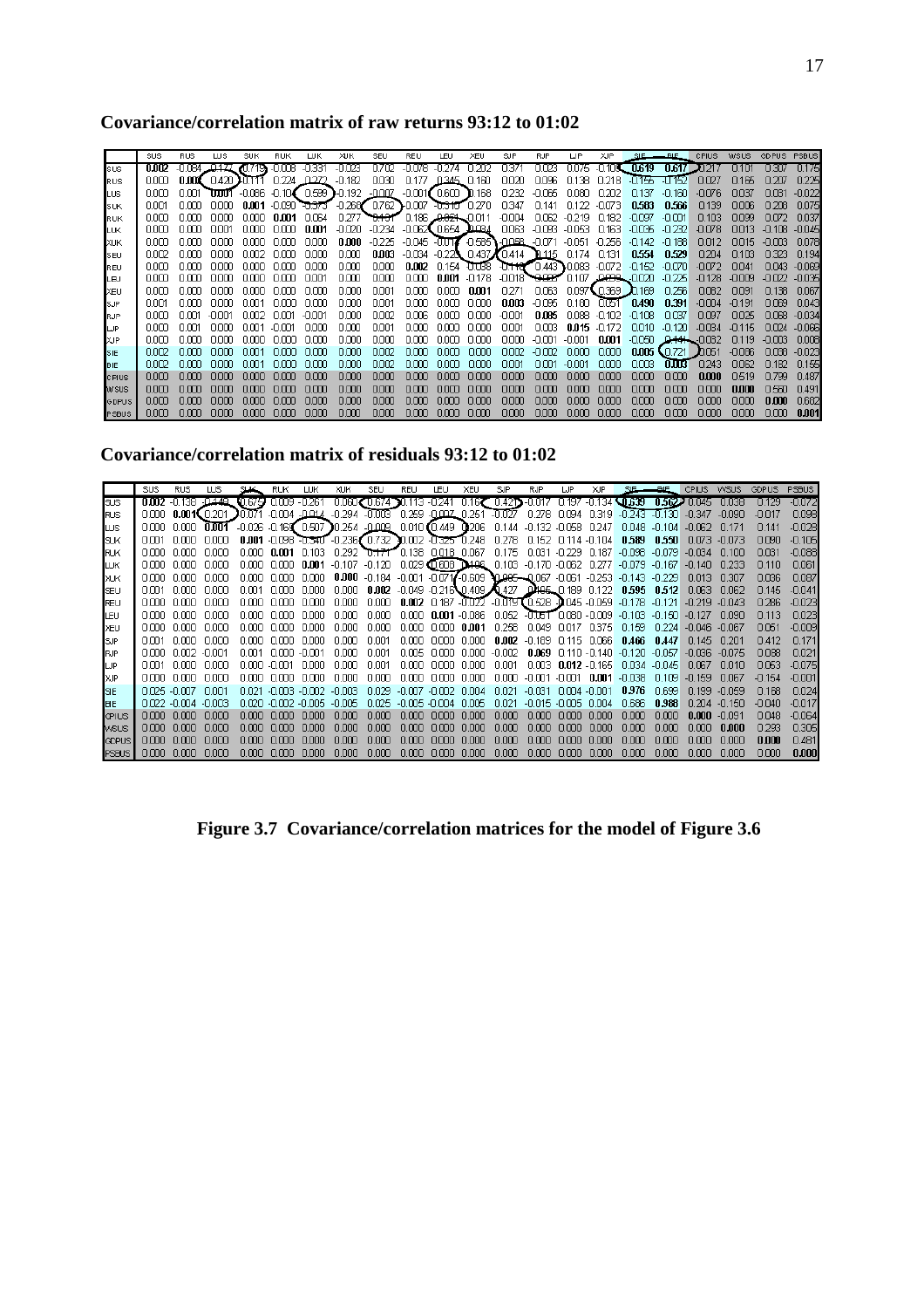# 4. ASSET RETURN AND LIABILITY SCENARIO SIMULATION AND CALIBRATION

### 4.1. *Simulation and Calibration*

4.1.1. The system model discussed in the previous section is a vector nonlinear second order autoregressive model with a monthly timestep. Given initial values of its state variables, it may be simulated without stochastic innovations as a discrete time deterministic dynamical system defining the mean paths of the state variables. The nonlinear dynamics of this deterministic system may be exceedingly complex and the system may rapidly explode or die to zero values of some variables for certain configurations of the (significant) estimated parameters. Graphical emulation of the central tendencies of the historical path by this deterministic system (see Figure 4.1) is a necessary condition for the generation of realistic scenarios – alternative histories – by Monte Carlo simulation of the stochastic dynamical system. Monte Carlo simulation of this nonlinear vector stochastic difference equation is effected by Euler (first order) stochastic simulation of the independent Gaussian or Student t disturbances which are correlated through the estimated Cholesky factor of the contemporaneous covariance matrix. The implication is that a limited number of estimated parameters – both coefficients and volatilities – may need adjustment to make both the deterministic and corresponding stochastic systems graphically match history (in-sample). Since the impacts of parameter changes is complex due to the nonlinearity of the system, this is not an easy task. Nevertheless, intuitions can be developed to make the achievement of reasonably accurate calibrations tractable and we have developed a prototype graphical interface tool *stochgen 3.0* (Dempster *et al.*, 2002) to aid the process graphically. Ideally, the calibration process itself should be formalised as a nonlinear optimisation problem for some out-of-sample prediction error criterion and we are currently working on limited versions of this. However, the development of appropriate prediction criteria is itself a challenge, to say nothing of the fact that the parameter optimisation problem involving an out-of-sample prediction error criterion is a nonconvex optimisation problem of at least the difficulty of the dynamic stochastic optimisation problems we wish to solve. As previously noted we have therefore made considerable use of graphics.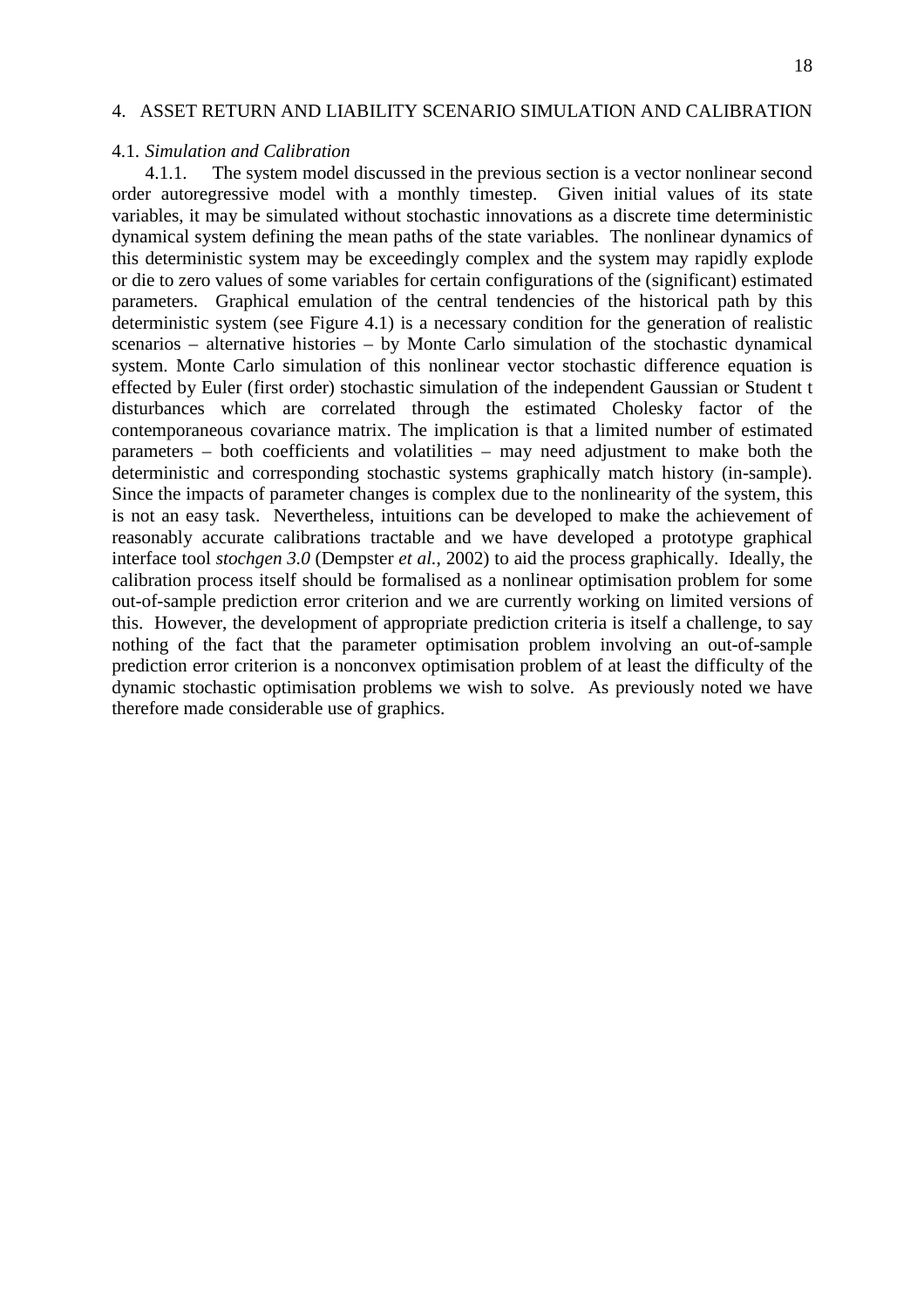

**Figure 4.1b In-sample drift with US history – long rate**

4.1.2. Figure 4.1 shows a typical graphical result of a calibrated deterministic simulation of the nonlinear system in the estimation period (in-sample). Figure 4.2 shows the corresponding in-sample scenario generation where one is looking for scenario paths with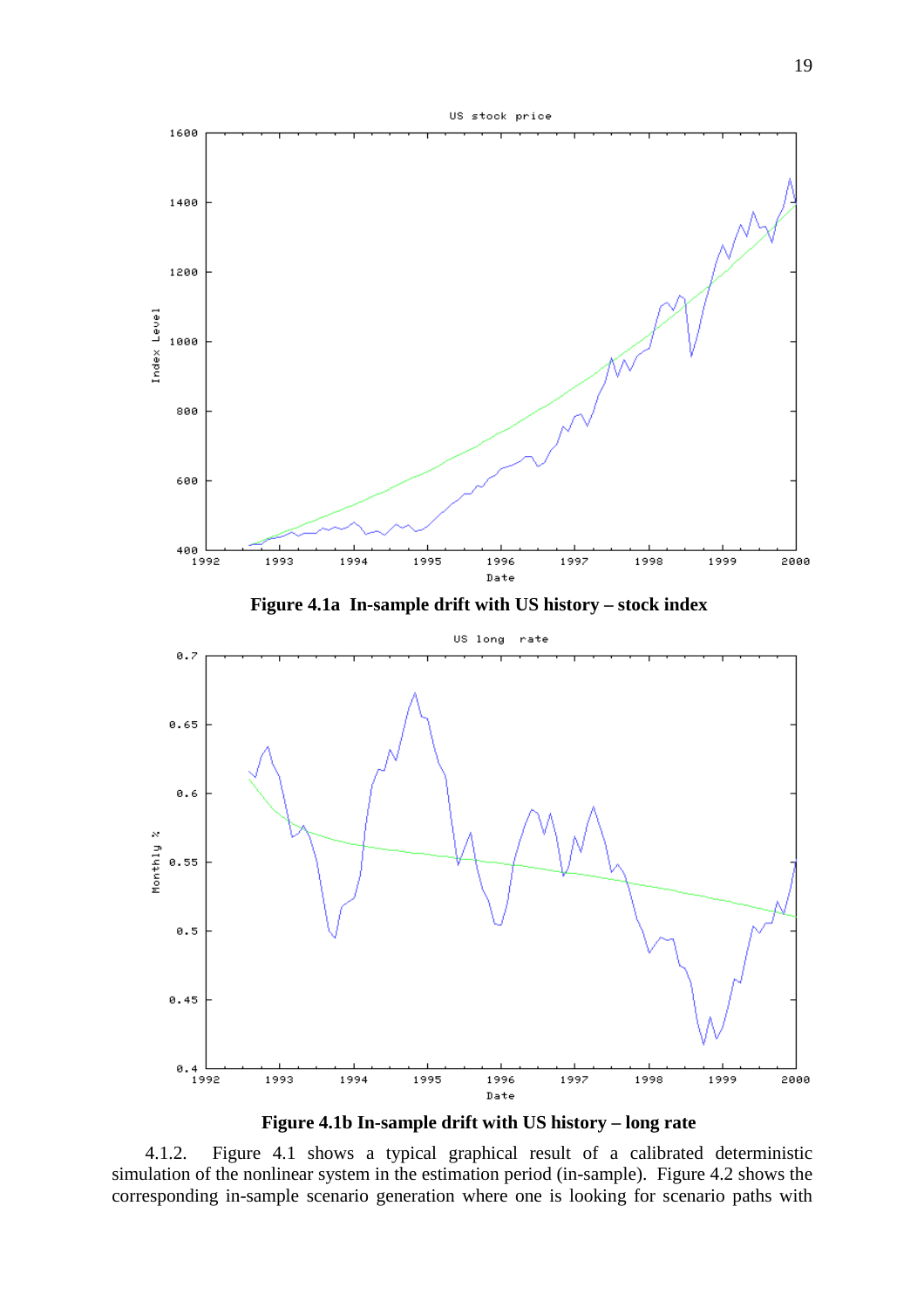similar properties to the historical path. Similar scenarios may be generated out-of-sample. For calibration purposes however the 0, 25, 50, 75 and 100 percent scenario values in each out-of-sample period, as shown in Figure 4.3, are more valuable. The US stock index plot in the figure shows the desirable calibration in which out-of-sample the historical path is centred in the 50 percent inter-quantile range of the scenario state distributions over time. The US long rate plot shows the less desirable result in which the historical path is captured by the scenario distributions, but is probabilistically over-predicted. As noted above, in- or out-ofsample calibration of *all* variables is difficult and while the weaker criterion may always be met out-of-sample by calibration, in our experience the stronger criterion is usually only met for about 50% of the state variables in a calibration.



**Figure 4.2a In-sample scenarios with US history – stock index**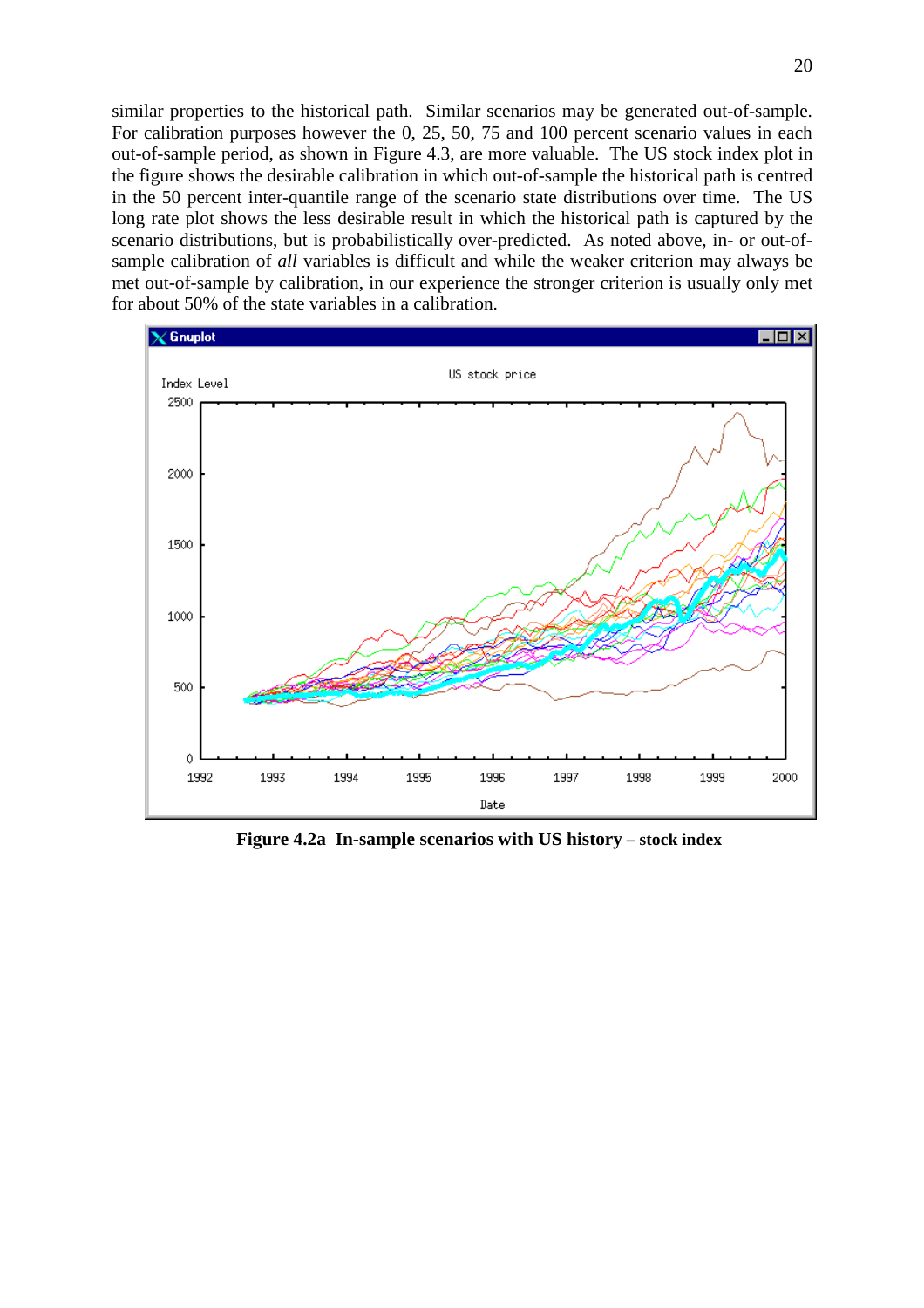

**Figure 4.2b In-sample scenarios with US history – long rate**

# Calibration Period: 77-90



**Figure 4.3a Out-of-sample simulation quantiles with US history – stock index**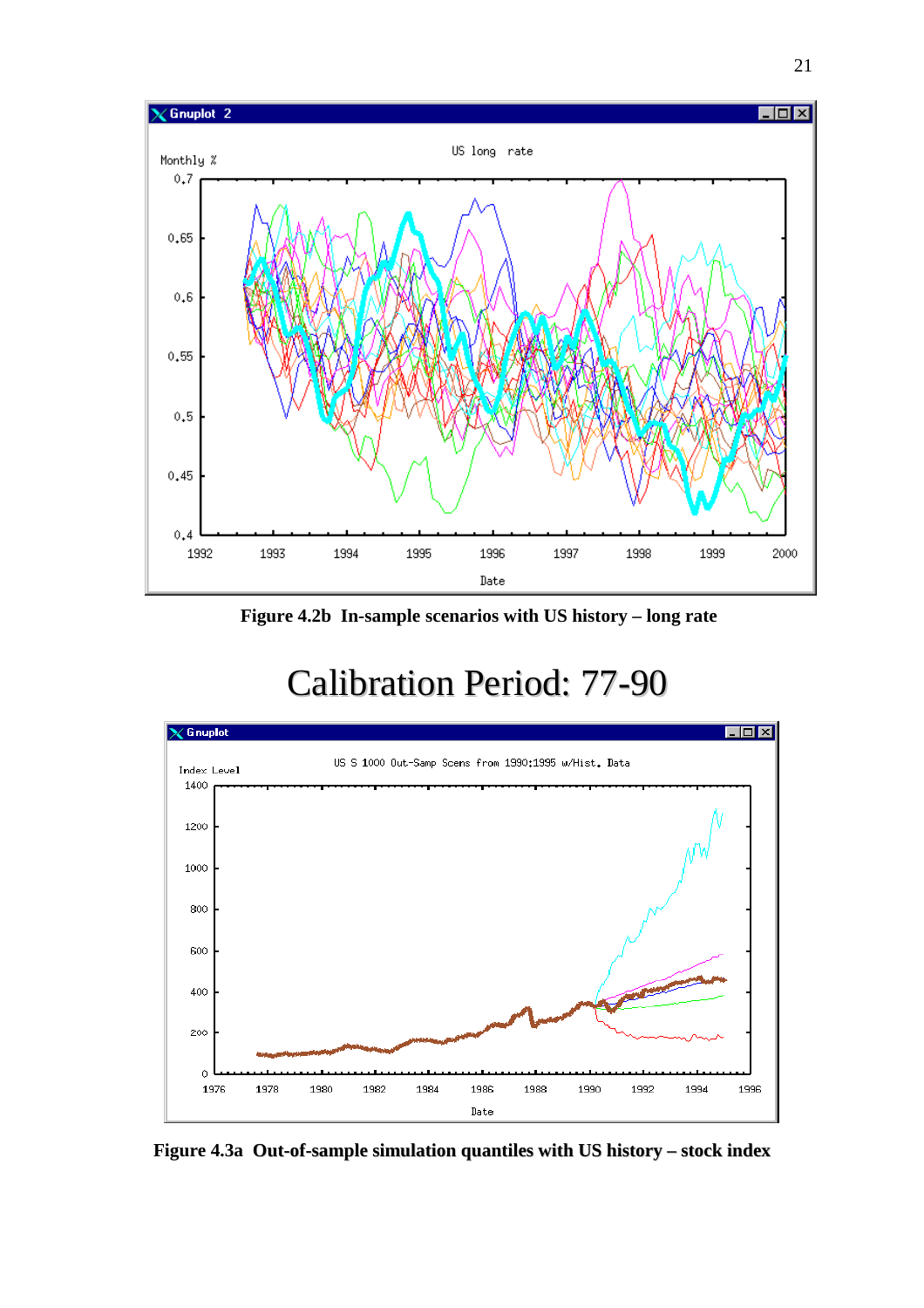# Simulation Period: 90-95



**Figure 4.3b Out-of-sample simulation quantiles with US history – long rate**

4.1.3. Another approach to econometric model calibration is to linearise a nonlinear system to obtain a *vector autoregressive* (VAR) system which is *stable* in the state variable returns, so that the deterministic system converges to steady state returns and shocks to the corresponding stochastic system are nonpersistent. Stability analysis for such a system is more easily conducted by appropriate eigenvalue analysis of the explanatory variable coefficient matrices – the leading eigenvalue (root) must be less than one in modulus. For given data the feasibility of fitting such a model may be checked by (autoregressive) impulse response analysis (Garratt *et al.*, 2000; Hamilton, 1994) and testing on our full model data to August 2002 has been affirmative. The VAR approach can be extended to an adaptive *error-correcting* VAR model (Boenders *et al.,* 1998; Pesaran & Schuerman, 2001) on which we are currently engaged and will be reported elsewhere (Arbeleche, 2002).

4.1.4. Finally, treating the process generating the historical data as *stationary* with independent increments – an unrealistic assumption – we may alternatively conduct historical simulation by resampling from the empirical marginal distributions of state variable returns constructed from the historical paths over the in-sample period.

4.1.5. All these options have been evaluated and we report dynamic stochastic optimisation backtest results for all three approaches to scenario generation for our dynamic ALM problem in §7.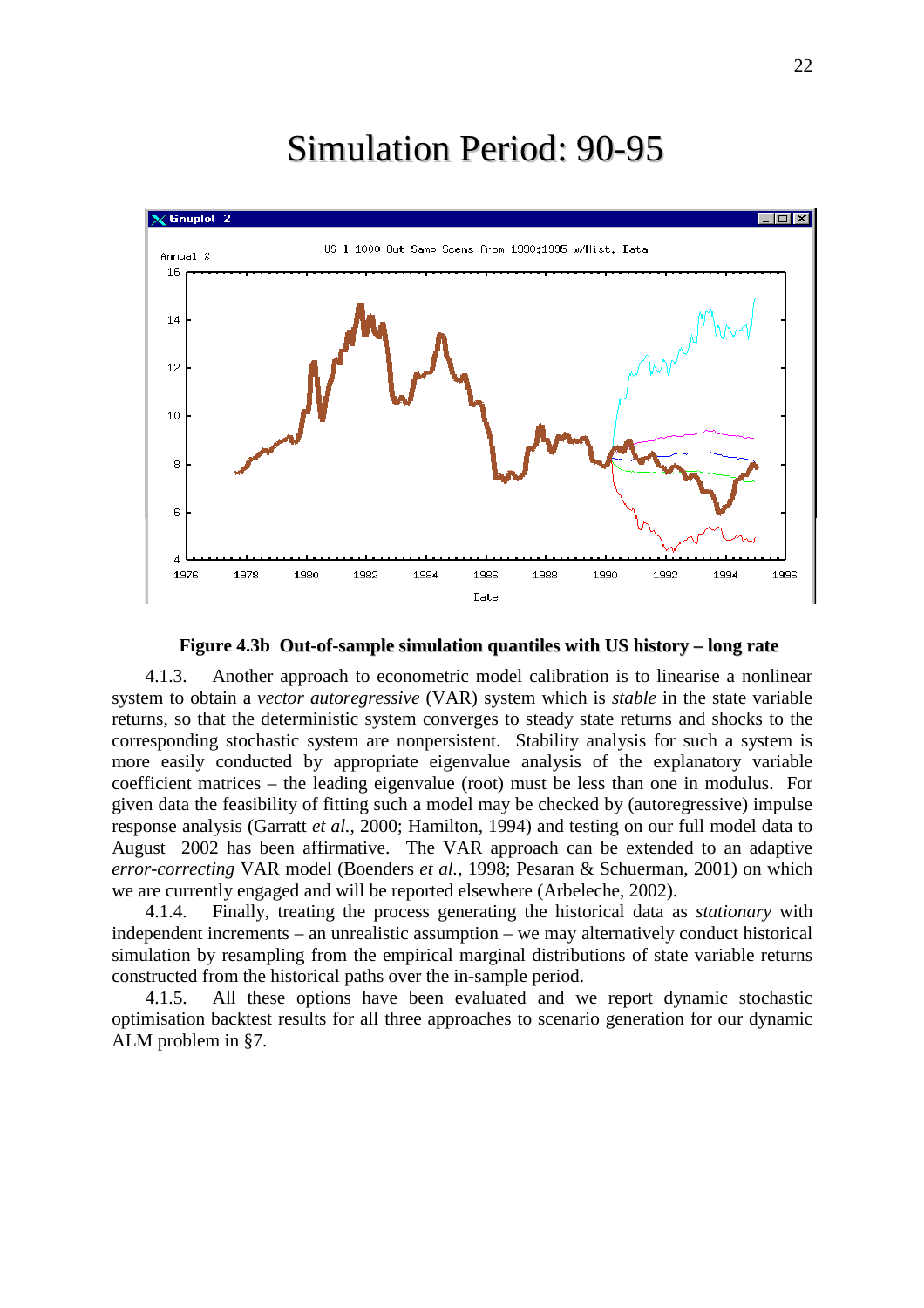# Calibration Period: 77-90





# Simulation Period: 90-95



**Figure 4.4b Comparison of 1-month returns with US history – long bond**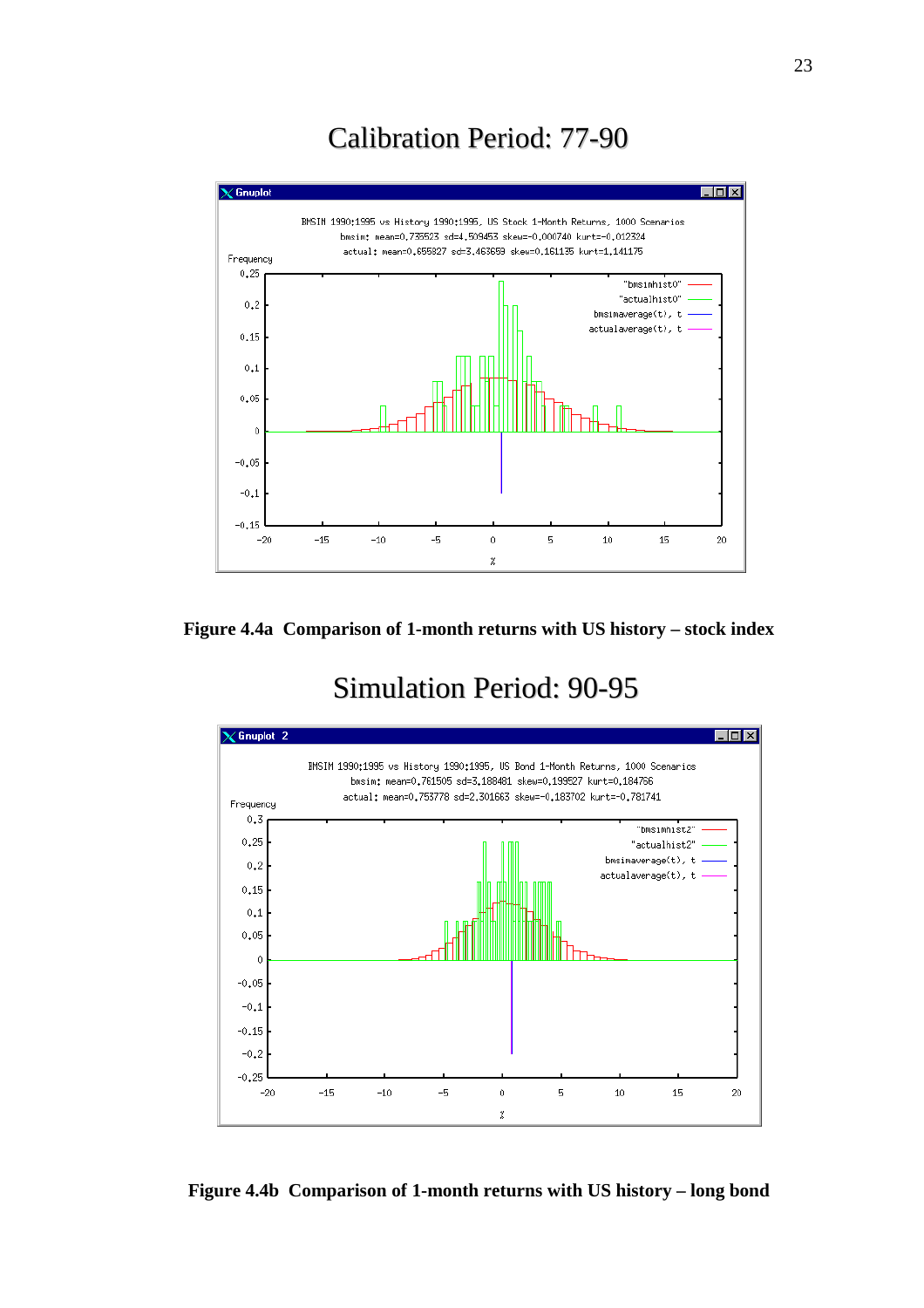# Calibration Period: 92-00





# Simulation Period: 00-10



# **Figure 4.5a Comparison of 10-year annualized US returns with InQA – long bond***Comparative Scenario Return Distribution Evaluation* Out-of-sample scenario marginal return distributions from calibrated system models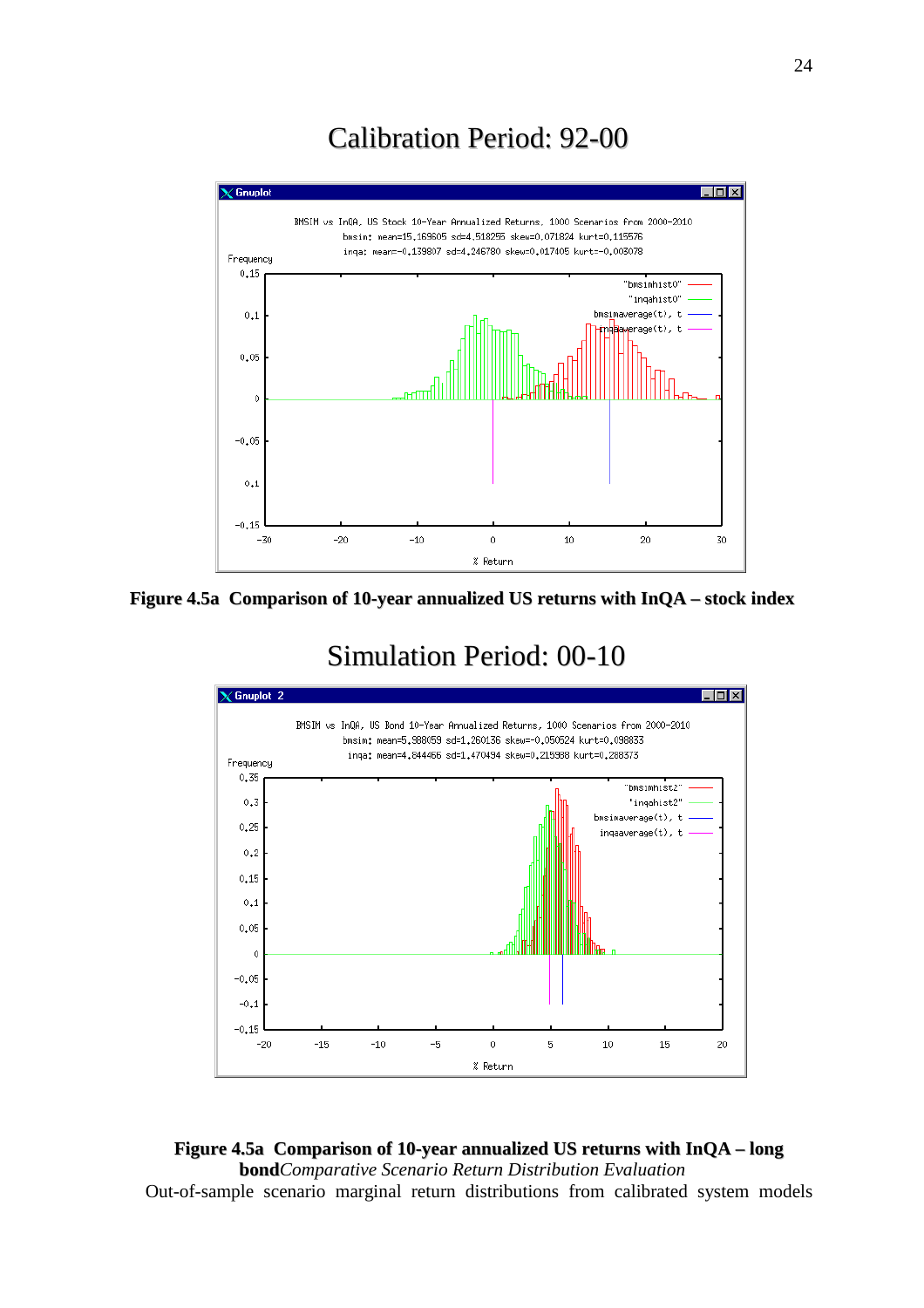were evaluated in two ways: against the empirical marginal return distribution generated by the out-of-sample historical path (Figure 4.4) and against an alternative scenario generation system (Figure 4.5). The 10 year out-of-sample annual return distributions in (the representative) Figure 4.5 were generated by the capital markets model and the marketneutral version of InQA's simulator based on the Wilkie global model (Wilkie, 2000). These comparative results were judged to be more than acceptable.

### 4.3. *Suppression of Sampling Error*

Since we must always use a finite sample of scenarios, there will always be sampling error in the generation of scenario return state distributions relative to the calibrated estimated system model. This can lead to serious errors and spurious arbitrages in subsequent portfolio optimisation. These can however be suppressed by ensuring that the sample marginal return distributions corresponding to all generated scenarios at a specific point in time have two moments matched to those of the theoretical model underlying the simulations (Høyland  $\&$ Wallace, 2001; Høyland *et al.,* 2001). This can be posed in terms of matching the moments of the sampled innovations with their theoretical –here independent standard normal or student t – distributions. The first sample moments are easily set to zero by translation and the unit second moments can be matched in terms of a nonlinear programme which can be solved by sequential quadratic programming using the SNOPT sequential quadratic programming software (Villaverde, 2002).

### 4.4. *Liability Modelling and Simulation*

4.4.1. A proprietary stochastic Markov chain model for defined benefit pension fund liabilities has been developed which currently assumes (unrealistically) that liabilities and fund return performance and macroeconomic variables such as CPI and the wages and salaries index are independent. Nevertheless, formidable calibration problems for the liability model remain due to lack of historical data.

4.4.2. For defined contribution pension funds similar interdependence between lagged fund performance and participation rates is a reality. In principle this can be handled (Dempster, 1988), but is again difficult to specify and calibrate.

4.4.3. Tax liabilities for funds in the jurisdiction of the fund manager are particularly simple – a one percent proportional transaction cost.

4.4.4. If complex liability models (including more complex tax liabilities) can be simulated – possibly together with asset returns and macroeconomic variables – to result in a net liability cash flow process, no difficulties arise in the optimisation model (see e.g. Consigli & Dempster, 1998). In this paper however we concentrate on the newer – previously unsolved – problem of incorporating the guarantee liabilities of defined contribution pension plans into scenario based stochastic optimisation models (see §6.4).

### 4.5. *Scenario Tree Generation*

4.5.1. As mentioned in §2.2, in order to mirror reality dynamic stochastic optimisation models for strategic DFA problems must face alternative scenario uncertainty at each decision point in the model – e.g. at each forward portfolio rebalance. Otherwise, the model decisions incorporate future knowledge along scenarios– hardly possible in the real world of finance! The distinction is between the so-called *flat* out-of-sample scenarios of Figure 4.6 and a scenario *tree,* an example of which is shown schematically in Figure 4.7. Each path from the root to a leaf node in the latter scheme *represents* a scenario and the nodes represent decision points – the root node represents the initial *implemented* decision (e.g. initial portfolio balance). Subsequent nodes represent *forward* 'what-if' decisions facing the uncertainty represented by all scenarios emanating from that node.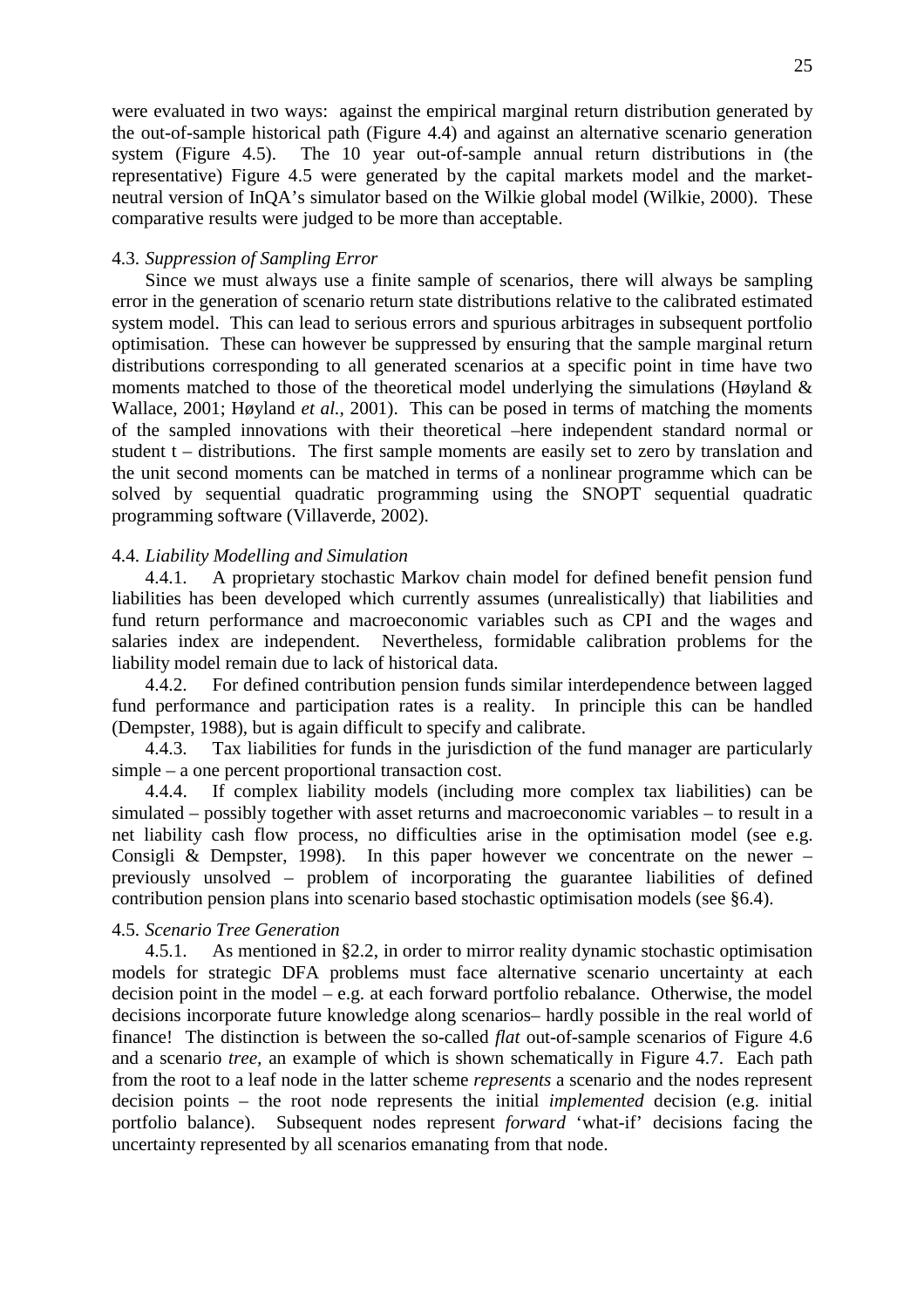

**Figure 4.6 Out-of-sample flat scenario generation** 

4.5.2. Note that the Monte Carlo simulation of scenarios corresponding to a given scheme is a nontrivial matter requiring generic software to handle a complex simulator such as is needed for the Pioneer model. We have used the generic *stochgen 2.3* software of the STOCHASTICS™ toolchain for dynamic stochastic optimisation (Dempster *et al*, 2002) and its variants tailored for Pioneer.



**Figure 4.7 Schematic out-of-sample scenario tree branching structure with uniform branching factor 3**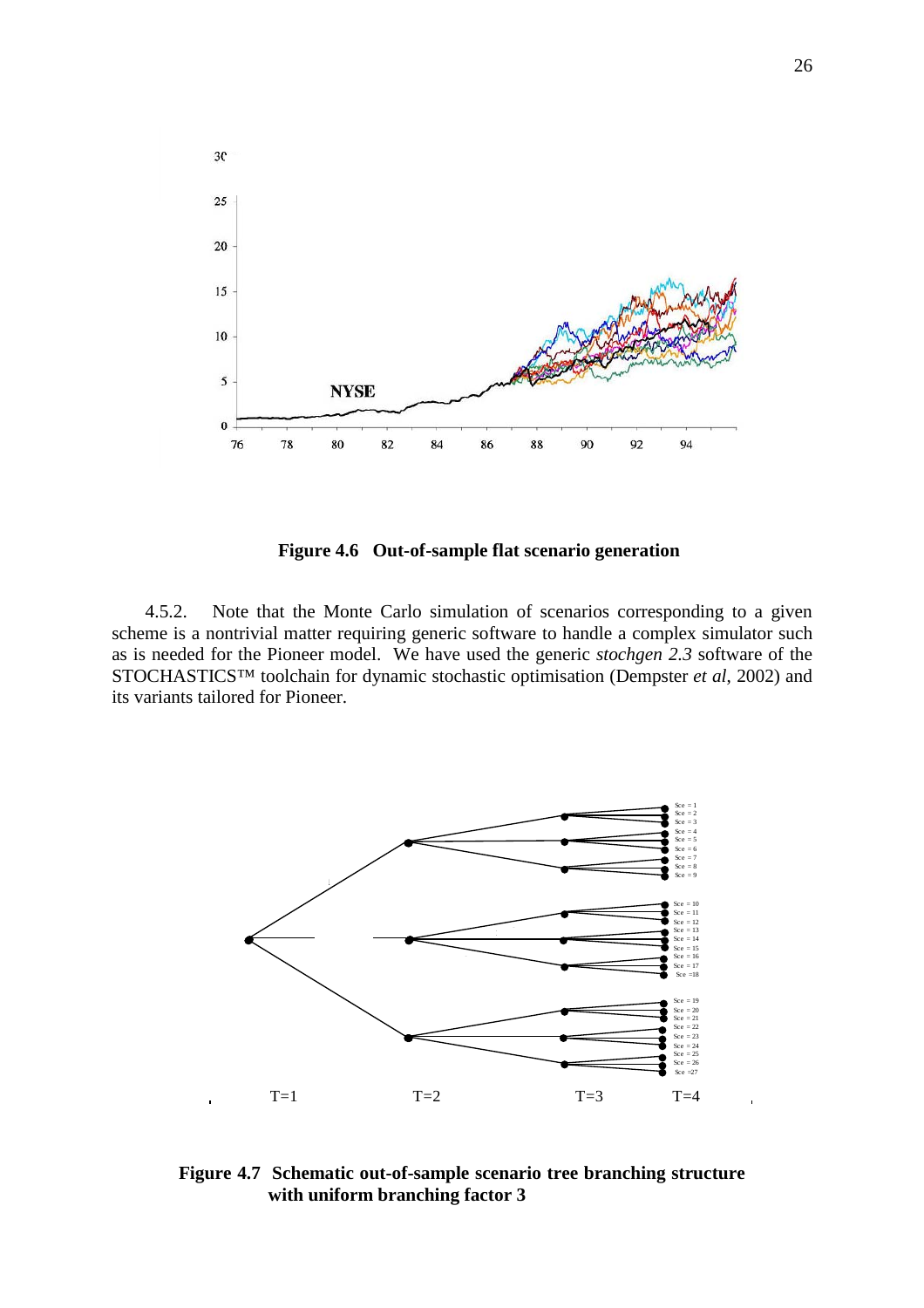4.5.3. In this software the input tree structure is represented for a symmetric *balanced* scenario tree by a product of branching factors, e.g.  $3.3.3$  or  $3<sup>3</sup>$  for the scenario tree of Figure 4.7, or by a scenario or nodal partition matrix for asymmetric trees as shown in Figure 4.8. The *scenario partition matrix* (Lane & Hutchinson, 1980) corresponds to the discrete scenario information partition inherent in the tree structure at each decision point while the *nodal partition matrix* (used in *stochgen 2.3*) denotes the node through which each scenario passes at each decision point and is useful for decomposition-based optimisers.



# **Figure 4.8 Example of a scenario tree with corresponding scenario and nodal partition matrices**

4.5.4. The *stochgen* software must handle at each node multiple conditional stochastic simulations of versions of the asset return model initialised by the data at the node and two previous timesteps (months) along the scenario path. Notice that the simulation time step (a month) is much shorter than the decision point frequency (for forward portfolio rebalancing: quarterly, semi annually or annually), *cf.* Dempster *et al.* (2000).

4.5.5. In the reported project backtests we used balanced scenario trees with high initial branching (see §7.2).

4.5.6. A number of variants of the BMSIM stochastic simulator for the Pioneer model have so far been written in  $C^{++}/C$ , but in the *stochgen 3.1* software currently under development these variants are specified as extensions or restrictions of a full model. Similarly VARSIM and VARSIM 2 are simulators for variants of the VAR linearisation of the asset return model and HSIM performs the historical bootstrap simulation described above in §4.1.

4.5.7. Obtaining bond returns *in* a currency area is somewhat subtle since they must be derived from bond yields. A representative derivation is given in Appendix B. Handling a complex external stochastic simulator is just one function of the variants of the *stochgen* software and we will return to its other functions in §6 after describing in the next section the strategic ALM dynamic stochastic optimisation models used in our project.

# 5. OPTIMAL DYNAMIC ASSET LIABILITY MANAGEMENT

### 5.1. *CALM Problem Formulation*

5.1.1. The dynamic ALM model used in the Pioneer project is a variant of the CALM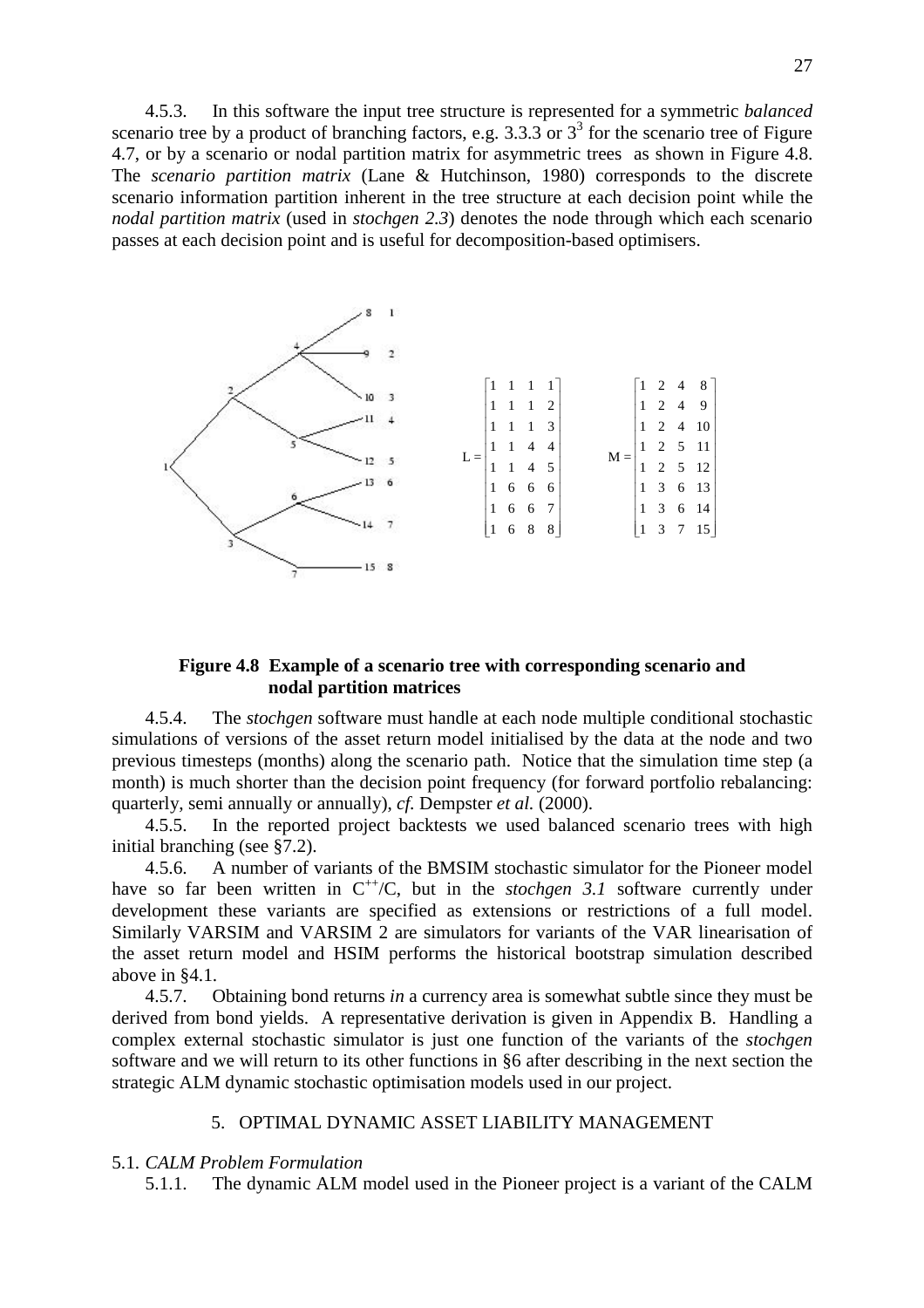(computer-aided asset liability management) model (Dempster, 1993) used previously in other projects (Consigli & Dempster, 1998; Hicks Pedrón, 1998). Here we describe the main features of the model. A precise mathematical description is given in Appendix C.

5.1.2. We focus in this paper on what is normally called *strategic asset allocation* which is concerned with allocation across broad asset classes such as equity and bonds of a given country. The problem is as follows:

*Given a set of assets, a fixed planning horizon and a set of rebalance dates, find the trading strategy that maximizes the risk adjusted wealth accumulation process subject to the constraints.* 

As noted in §4.4, defined contribution pension plans or other complex liabilities (such as insurance or reinsurance claims) may be added to the basic model as a stochastic net cashflow stream (see e.g. Consigli and Dempster, 1998)*.* 

5.1.3. In the model description given below we begin with a discussion of alternative utility functions (fund risk tolerances) (§5.2) and continue on to treat the specification of risk management objectives through the problem objective function (§5.3) and then the constraints (§5.4). The last two sections discuss respectively the optimal setting of benchmark portfolios (§5.5) and the specification of probabilistic *value at risk* (VaR) constraints for the model connected with defined contribution guarantee liabilities (§5.6).

5.1.4. We consider a discrete time and space setting. It is assumed that the fund operates from the view point of one currency which we call the *home currency*. Unless otherwise mentioned all quantities are assumed to be in the local currency. There are  $T+1$ times (the first T are decision points) indexed by  $t=1,\dots,T+1$ , where T+1 corresponds to the planning *horizon* at which no decisions are made. Uncertainty is represented by a finite set of time evolutions of states of the world, or *scenarios*, denoted by  $\Omega$ . The probability  $p(\omega)$  of scenario  $\omega$  in  $\Omega$  is here always the reciprocal of the number of scenarios since these scenarios are being generated by Monte Carlo simulation as discussed in the previous section.

5.1.5. Assets take the form of *equity*, *bonds* and *cash*. Let I denote the set of all equity and bond assets and K denote the set of cash assets. The fund begins with an *initial endowment* of equity and bonds given by  $\{x_i: i \in I\}$  and of cash in the home currency given by  $w_1$ . The fund trades in the assets at  $t=1,...,T$ , i.e. at all times except for at the planning horizon.

5.1.6. A *trading* strategy is given by  $\theta_{ikt}(\omega) := (x_{it}(\omega), x_{it}^+(\omega), x_{it}^-(\omega), z_{kt}^+(\omega), z_{kt}^-(\omega))$  for i in I, k in K,  $t=1,..., T$ ,  $\omega$  in  $\Omega$ , where:

-  $x_{it}(\omega)$  denotes the amount *held* of asset i between time t and time t+1 in state  $\omega$ .

 $- x_{it}^+(\omega)/x_{it}(\omega)$  denotes the amount *bought/sold* of asset i at time t in state  $\omega$ . The introduction of the buy/sell variables is used to account for proportional transaction costs on buying and selling equity and bond assets. Denote by f and g respectively the *proportional transaction cost* of buying or selling an equity or bond asset.. For example, a 1% proportional transaction cost on buying and selling an equity or bond asset corresponds to f=1.01 and  $g=0.99$ .

 $- z_{kt}^+(\omega)/z_{kt}(\omega)$  denotes the amount of cash *lent/borrowed* in asset k between time t and time  $t+1$  in state  $\omega$ . The positions in cash are split into long and short components to account for different rates of borrowing and lending. We assume that cash lent and borrowed at time t in any currency is automatically converted back to the home currency at time t+1.

- The *asset returns* are given by  $\{v_{it}(\omega), (r_{kt}^+(\omega), r_{kt}^-(\omega))\colon i \text{ in } I, k \text{ in } K, t=2,...,T+1, \omega \text{ in } K\}$  $\Omega$ } where:

-  $v_{it}(\omega)$  denotes the net return on asset i between time t-1 and time t in state  $\omega$ .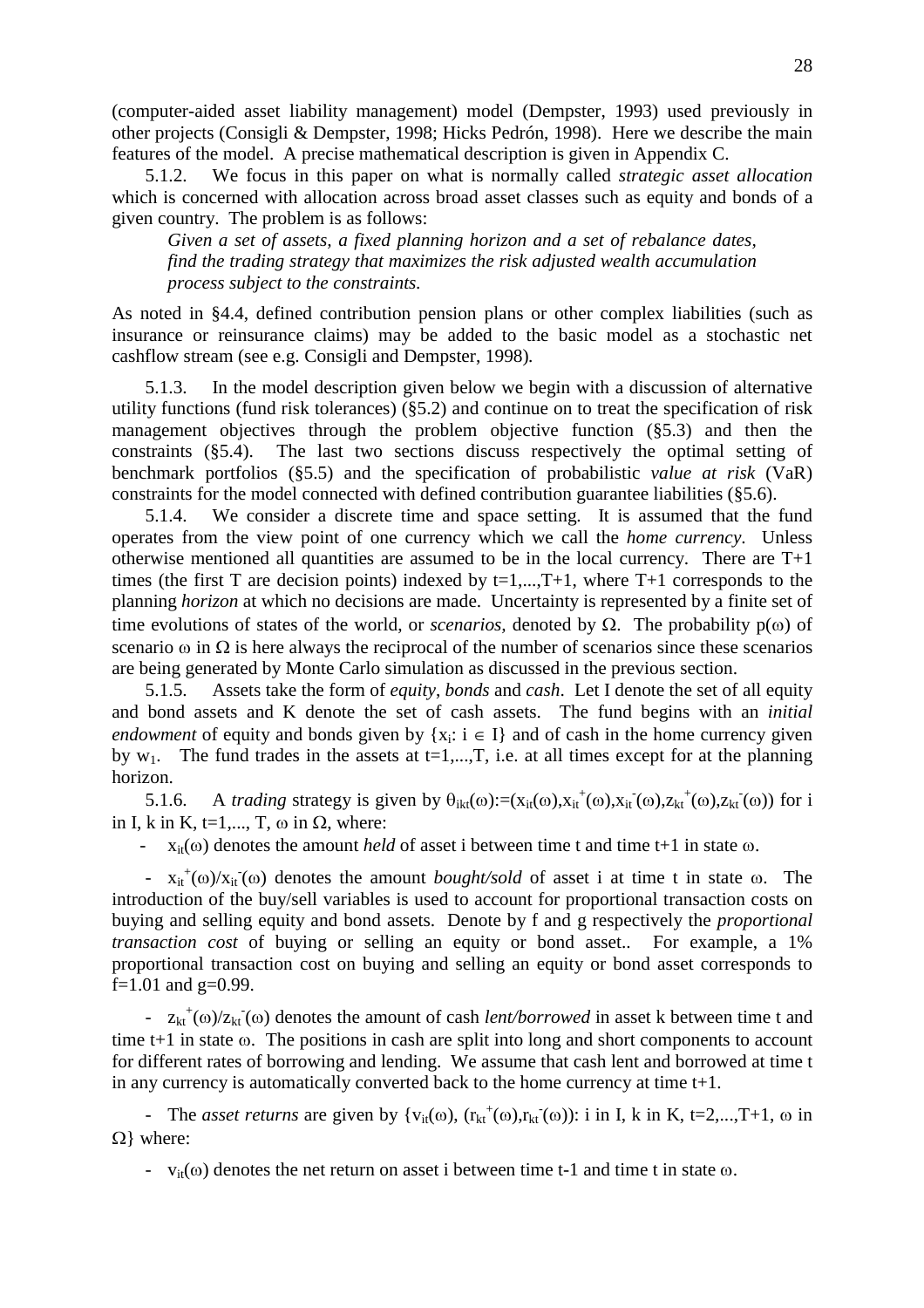-  $r_{kt}^{\dagger}(\omega)/r_{kt}(\omega)$  denotes the net return on *lending/borrowing* asset k between time t-1 and time t in state  $\omega$ .

5.1.7. The *exchange rates* are given by  $\{ (p_{it}(\omega), p_{kt}(\omega)) : i \in I, k \in I, ..., T+1, \omega \in I \}$  $\Omega$ } where:

-  $p_{it}(\omega)$  denotes the exchange rate of asset i at time t in state  $\omega$  expressed as home currency/local currency.

-  $p_{kt}(\omega)$  denotes the exchange rate of asset k at time t in state  $\omega$  expressed as home currency/local currency.

5.1.8. The fund may face cash inflows and outflows given by  $\{ (q_t^+(\omega), q_t^-(\omega)) :$ t=2,...,T,  $\omega$  in  $\Omega$ } where:

 $-q_t^+(\omega)/q_t^-(\omega)$  denotes the *cash flow in/out* at time t in state  $\omega$ .

5.1.9. A trading strategy  $\theta$  results in a *wealth before rebalancing* of  $w_t^{\theta}(\omega)$  for t=2,...,T+1 and  $\omega \in \Omega$ , and a *wealth after rebalancing* of  $W_t^{\theta}(\omega)$  for t=1,...,T and  $\omega \in \Omega$ .

5.1.10. Subject to the constraint structure, the fund acts by choosing the trading strategy which maximizes *the* (von Neumann-Morgenstern) *expected utility* of the wealth process which is assumed to take the form

$$
E[U(\mathbf{w}_{2}^{\theta},...,\mathbf{w}_{T+1}^{\theta})]=\sum_{\omega\in\Omega}p(\omega)\sum_{t=2}^{T+1}u_{t}(w_{t}^{\theta}(\omega)).
$$

Alternative *period utility functions*  $u_t$  are discussed in the next section.

### *5.2. Utility Functions*

wealth process in such a way that  $E[U(\mathbf{w}_2^{\theta_1},...,\mathbf{w}_{T+1}^{\theta_1})] > E[U(\mathbf{w}_2^{\theta_2},...,\mathbf{w}_{T+1}^{\theta_T})]$  if and only if the 5.2.1. The functional U is used to define the risk preferences of the fund over the wealth process generated by  $\theta_1$  is strictly preferred to the wealth process generated by  $\theta_2$ . Thus a clearly desirable property of U is that it be strictly increasing. Another desirable property of U is that it be concave. If U is concave  $E[U(\mathbf{w}^{\theta}_2, ..., \mathbf{w}^{\theta}_{T+1})] \leq U(E[\mathbf{w}^{\theta}_2], ..., E[\mathbf{w}^{\theta}_{T+1}])$ . The interpretation is that the utility of having the certain quantities  $E[\mathbf{w}_2^{\theta}], ..., E[\mathbf{w}_{T+1}^{\theta}]$  is preferred to the expected utility of having the uncertain quantities  $\mathbf{w}_2^{\theta}$ ,..., $\mathbf{w}_{T+1}^{\theta}$ . Thus if U is concave the fund is said to be *risk-averse* and if it is linear it is said to be *risk-neutral*. (If U is convex then it is said to be *risk-loving* or risk-seeking.) Since U is a linear combination of the u<sub>t</sub>, U will be strictly increasing and concave if they are.

5.2.2. As noted in §2.1 the utility functional is used here to represent the general attitude to risk of the fund's participants over a specified fund horizon. Short horizon funds are likely to attract more risk averse participants than very long horizon funds whose long term participants can afford to tolerate more risk in the short run. Even for such problems however the fund manager will likely wish to mitigate the long term participants' risk tolerances in the short run in the interest of maintaining competitive participation rates. In any event, choice of a sequence of period utility functions can be used to shape the evolution of the wealth process over the scenarios in the scenario tree of the problem. Appropriate tree size and branching structure – together with variance reduction  $(\S 4.3)$  – can be used to ensure that these distributional properties resulting from the implemented decisions continue to hold against sufficiently large samples of further flat scenarios not included in the problem scenario tree – a prerequisite for good out-of-sample performance (see §7.2).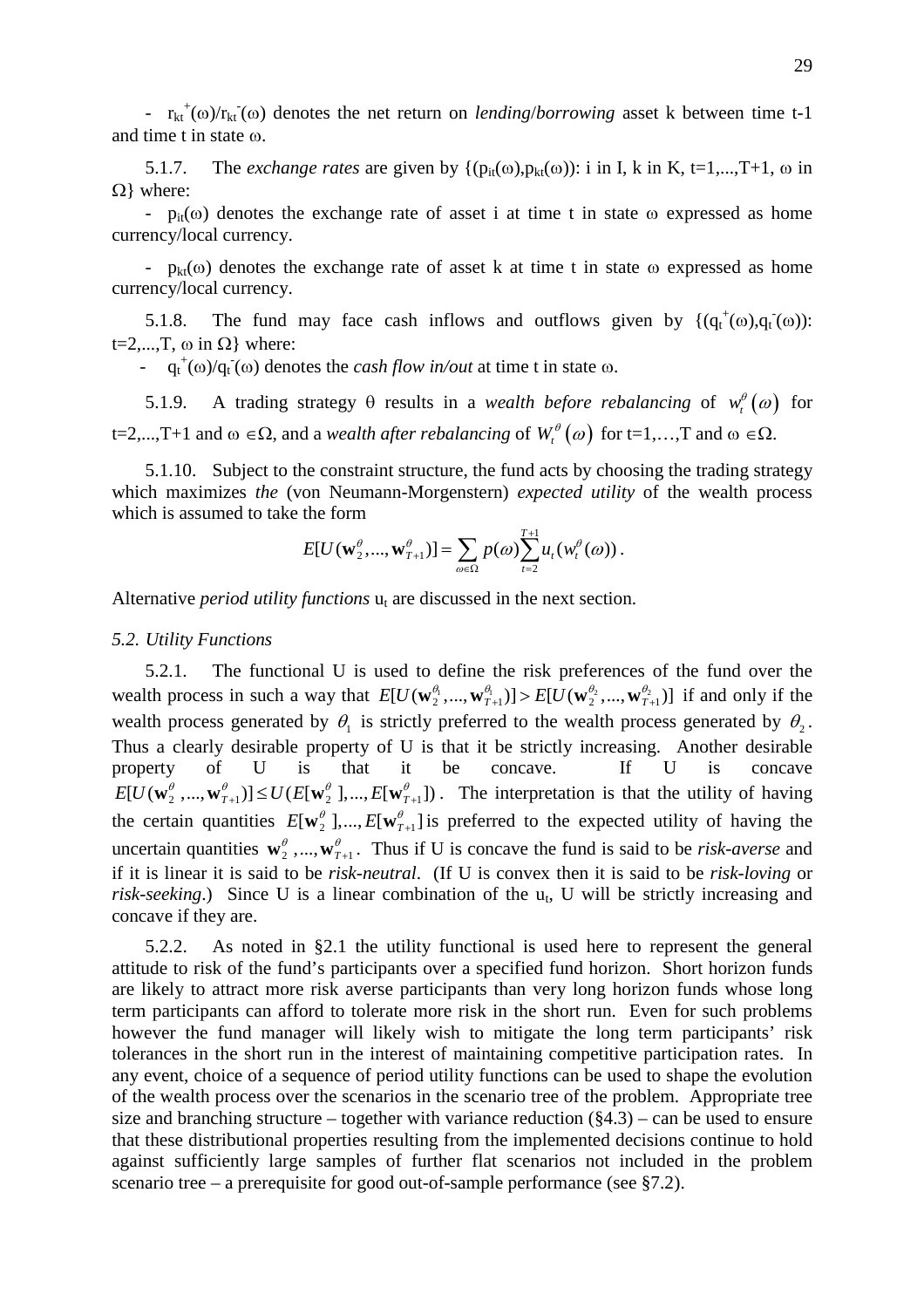5.2.3. We consider the following period utility functions:

1. *Exponential* (CARA):  $u(w) = -e^{-aw}$  $-e^{-aw}$  and  $a>0$ 

2. Power (CARA): 
$$
u(w) = \frac{w^{1-a}}{1-a}
$$
  $a > 0$ 

3. *Downside-quadratic*:  $u(w) = (1 - a)w - a(w - \tilde{w})^2$   $0 \le a \le 1, 0 \le \tilde{w} \le \infty$ .  $-\tilde{w}$ )<sup>2</sup>  $0 \le a \le 1, 0 \le \tilde{w} \le \infty$ 

5.2.4. Note that *log* utility given by  $u(w) = log(w)$  is a limiting case of power utility as  $a \rightarrow 1$ . The  $\tilde{w}$  parameter that appears in the downside-quadratic utility function denotes a *target wealth*. Note that this utility function reduces to *linear* (risk-neutral) utility given by  $u(w) = w$  for a:=0.



**Figure 4.9 Scaled risk averse utility functions** 

5.2.5. The exponential utility function is also referred to as the constant *absolute risk aversion* (CARA) utility function because its Arrow-Pratt *absolute measure* of risk aversion defined by  $-u''(w)/u'(w)$  is equal to the constant a. The power utility function is also referred to as the *constant relative risk aversion* (CRRA) utility function because the Arrow-Pratt *relative measure* of risk aversion defined by  $-wu''(w)/u'(w)$  is equal to the constant a. The downside-quadratic utility function, similar to the *mean-downside-variance* or *meansemi-variance* utility function except that it has  $\tilde{w}$  in place of  $E[w]$ , aims to maximize wealth and at the same time penalize downside deviations of the wealth from the target. This is illustrated in Figure 4.9 which depicts the different amounts of risk aversion implied by the curvature of the utility functions – for a fixed slope the greater the curvature the greater the aversion to risk. Of particular interest is the curvature for wealth levels less than the initial wealth (1) or the target wealth ( $\tilde{w}$ ).

5.2.6. Table 4.2 gives the Arrow-Pratt absolute measure of risk aversion for each utility function considered above and used in our models.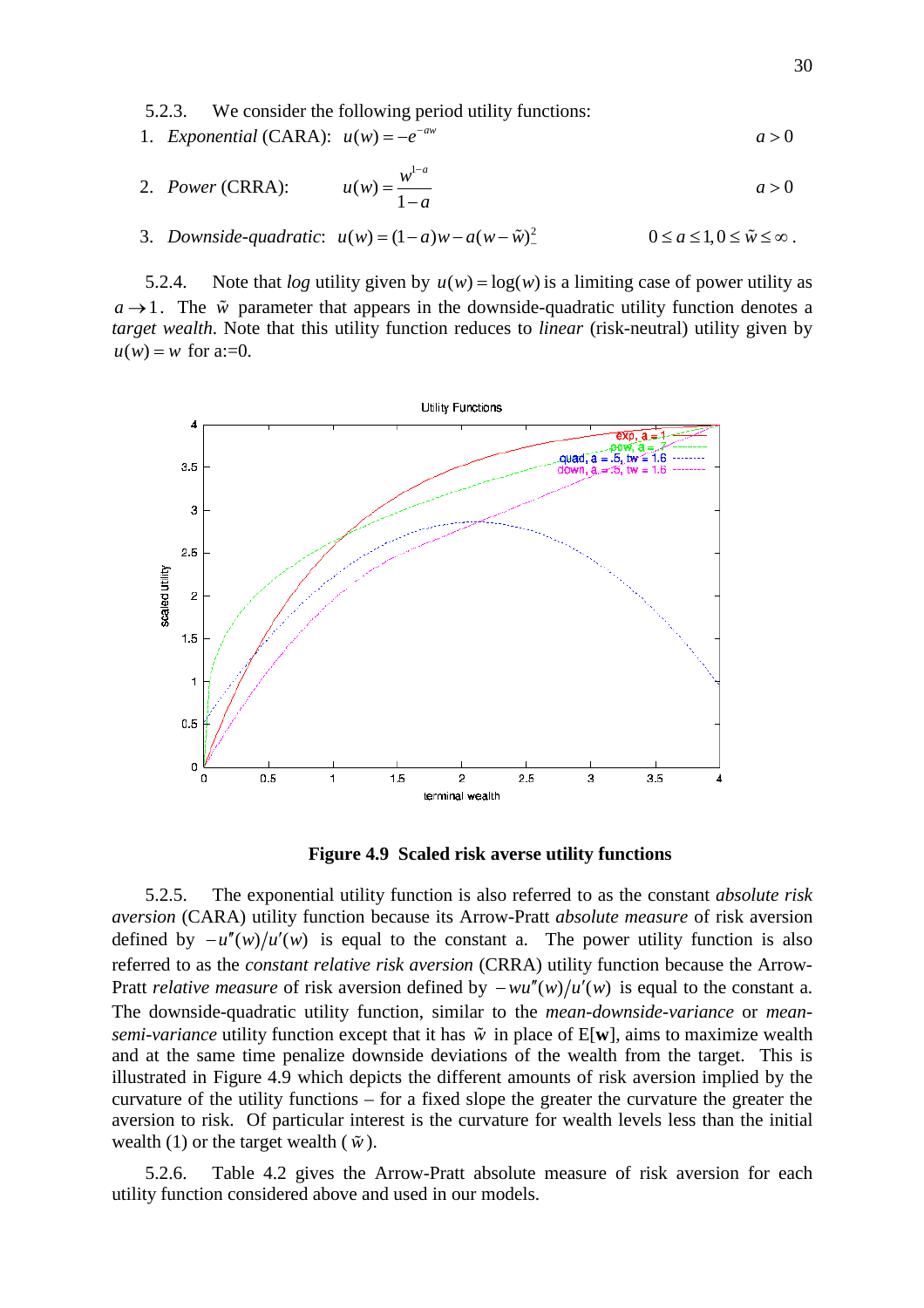| Exponential        |                              |
|--------------------|------------------------------|
| Power              | a/w                          |
| Downside-Quadratic | $2a/[(1-a)-2a(w-\tilde{w})]$ |

**Table 4.2 Arrow-Pratt Absolute Measure of Risk Aversion** 

Kallberg and Ziemba (1983) have shown in the one period case that utility functions with similar Arrow-Pratt absolute measures of risk aversion result in similar optimal portfolios.

### *5.3. Risk Management Objectives*

As noted above, in principle different attitudes to downside risk in fund wealth may be imposed at *each* decision point through the *additively separable* utility U which is a sum of different period utility functions  $u_t$ , t=2,...,T+1, or may be of a common form with different period-specific values of its parameters. Adjustment of these parameter values allows the shaping of the fund wealth distribution across scenarios at a decision point as we shall see in more detail in §6. In practice however a common specification of period utility is usually used.

### *5.4. Basic, Diversification and Liquidity Constraints*

5.4.1. The basic constraints of the dynamic CALM model (*cf*. Consigli and Dempster, 1998) detailed in Appendix C are:

- *Cash balance constraints.* These are the first set of constraints of the model referring respectively to period 1 and the remaining periods before the horizon.

- *Inventory balance constraints*. These are the second set of constraints and involve *buy* (+), *sell* (-), and *hold* variables for each asset (and more generally liability, with buy and sell replaced by incur and discharge). This approach, due to Bradley & Crane (1972), allows (with double subscripting) all possible tax and business modelling structures to be incorporated in constraints (see e.g. Cariño et al., 1994).

- *Current wealth constraints*. The third set of constraints involves the two wealth variables: beginning of period *wealth before rebalancing* (w) from the previous period and beginning of period *wealth* (W) after a possible cash infusion from borrowing, or an outflow from the costs of portfolio rebalancing and possible debt reduction, i.e. *after rebalancing*.

5.4.2. The remaining constraint structures required will likely differ from fund to fund. Possible constraints include:

- *Solvency constraints*. These constrain the net wealth of the fund generated by the trading strategy  $\theta$  to be non-negative (or greater than a suitable regulatory constant) at each time, i.e.  $w_t^{\theta}(\omega) \ge 0$  for t=2,...,T+1 and  $\omega$  in  $\Omega$ .

- *Cash borrowing limits*. These limit the amount the trading strategy can borrow in cash and take the form:  $p_{kt}(\omega) z_{kt}(\omega) \leq \overline{z}_k$  for k in K, t=1,...,T and  $\omega$  in  $\Omega$ , where recall  $p_k$ denotes the appropriate exchange rate.

- *Short sale constraints*. These limit the amount the trading strategy can short the equity and bond assets and take the form:  $p_{i}(ω)x_{i}(ω) \geq \overline{x}_{i}$  for i in I, t=1,...,T and ω in  $\Omega$ .

- *Position limits*. These limit the amount invested in an asset to be less than some proportion  $\phi$  < 1 of the fund wealth and take the form:

$$
p_{it}(\omega)x_{it}(\omega) \le \phi_i W_t^{\theta}(\omega)
$$
  

$$
p_{kt}(\omega)(z_{kt}^+(\omega) - z_{kt}^-(\omega)) \le \phi_k W_t^{\theta}(\omega)
$$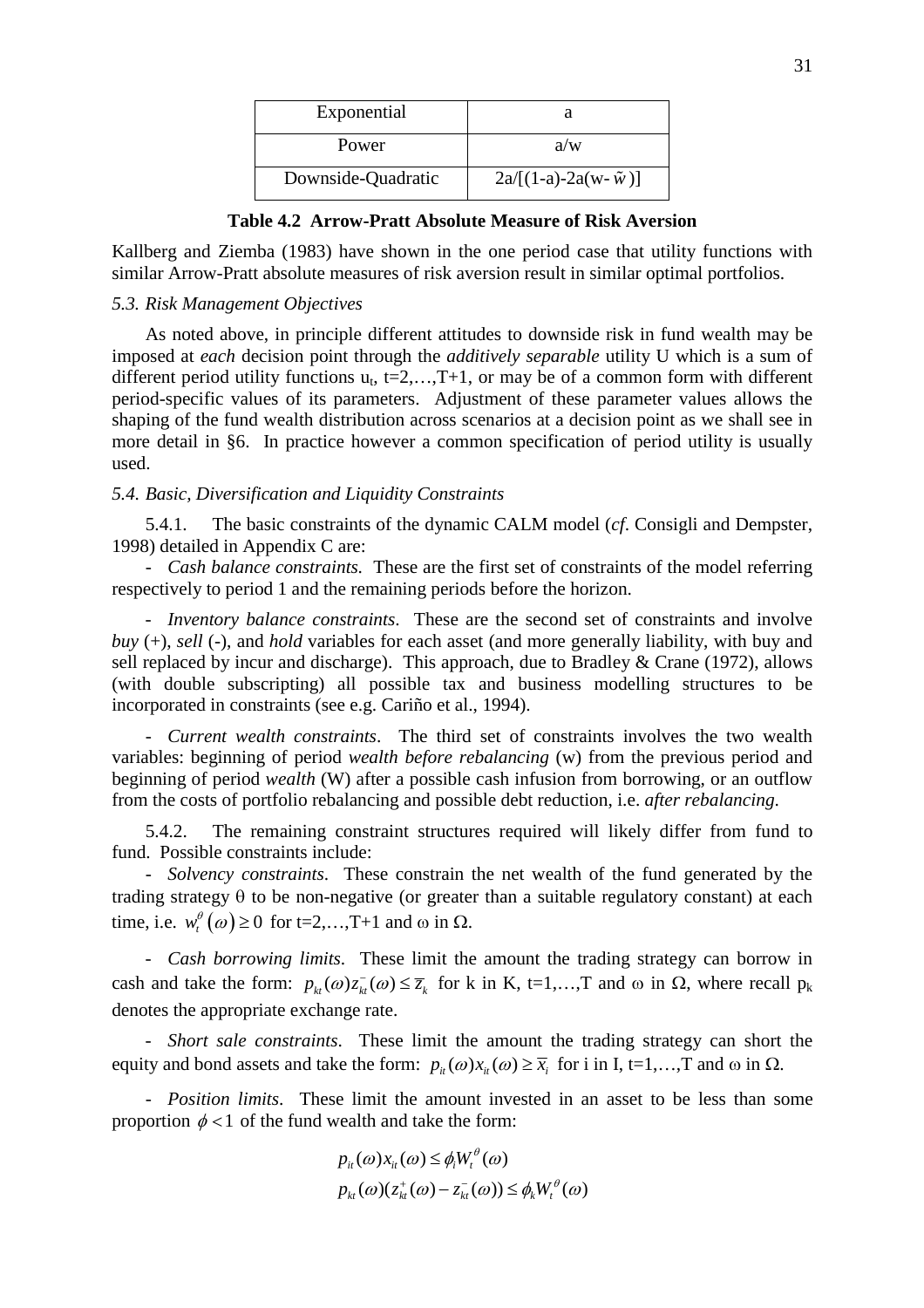for i in I, k in K,  $t=1,...,T$  and  $\omega$  in  $\Omega$ .

- *Turnover (liquidity) constraints*. These limit the approximate change in the fraction of total wealth invested in some equity or bond asset i from one time to the next to be less than some proportion of the fund wealth  $\alpha_i$  <1 and take the form:

$$
\mid p_{i t}(\omega) x_{i t}(\omega) - p_{i t - 1}(\omega) x_{i t - 1}(\omega) \mid \le \alpha_{i} W_{t - 1}^{\theta}(\omega)
$$

for i in I, k in K, t=1,..., T and  $\omega$  in  $\Omega$ . They are imposed on large funds primarily from market liquidity considerations which are not modelled.

5.4.3. All the above constraints are piecewise linear convex.

5.4.4. For backtesting purposes (see §7) we define the following three types of constraint structures. T1 constraints have no position limits or turnover constraints. T2 constraints have 20% position limits on all assets and no turnover constraints. T3 constraints contain both position limits and turnover constraints as summarized in Table 4.3.

|                     | <b>Position</b> | <b>Turnover</b>   |
|---------------------|-----------------|-------------------|
| Asset               | Limit           | <b>Constraint</b> |
| <b>US Equity</b>    | 0.40            | 0.15              |
| <b>US Bonds</b>     | 0.40            | 0.15              |
| <b>UK Equity</b>    | 0.80            | 0.15              |
| <b>UK Bonds</b>     | 0.80            | 0.15              |
| <b>EU Equity</b>    | 0.80            | 0.15              |
| <b>EU</b> Bonds     | 0.80            | 0.15              |
| <b>JP</b> Equity    | 0.15            | 0.15              |
| <b>JP</b> Bonds     | 0.15            | 0.15              |
| <b>EM Equity</b>    | 0.05            |                   |
| <b>EM Bonds</b>     | 0.05            |                   |
| Sum of Cash         | 0.25            |                   |
| $US$ Equity + Bonds | 0.50            |                   |
| JP Equity $+$ Bonds | 0.20            |                   |
| $EM$ Equity + Bonds | 0.08            |                   |

**Table 4.3 Position limits and turnover restrictions by proportion of value** 

5.4.5. Short selling and borrowing are not allowed in any of these constraint structures. Assuming that the simulated price processes are non-negative, this automatically enforces the solvency constraints.

# *5.5. Benchmark Portfolio (Fixed Mix) Constraints*

5.5.1. A common problem in the management of funds of all types is the setting of realistic benchmarks. This is usually done in an *ad hoc* manner in light of experience. For a given set of asset classes a *benchmark portfolio* whose performance can be used to set a *return benchmark* may be decided *optimally* by applying a further constraint to any variant of the dynamic strategic ALM model so far defined. The corresponding portfolio rebalance (trading) strategy is to rebalance the asset portfolio to the initial optimally determined proportions – i.e. fixed mix – at each trading date (decision point), see Mulvey (1995). Thus assets which have appreciated since the last rebalance will be sold to finance the purchase of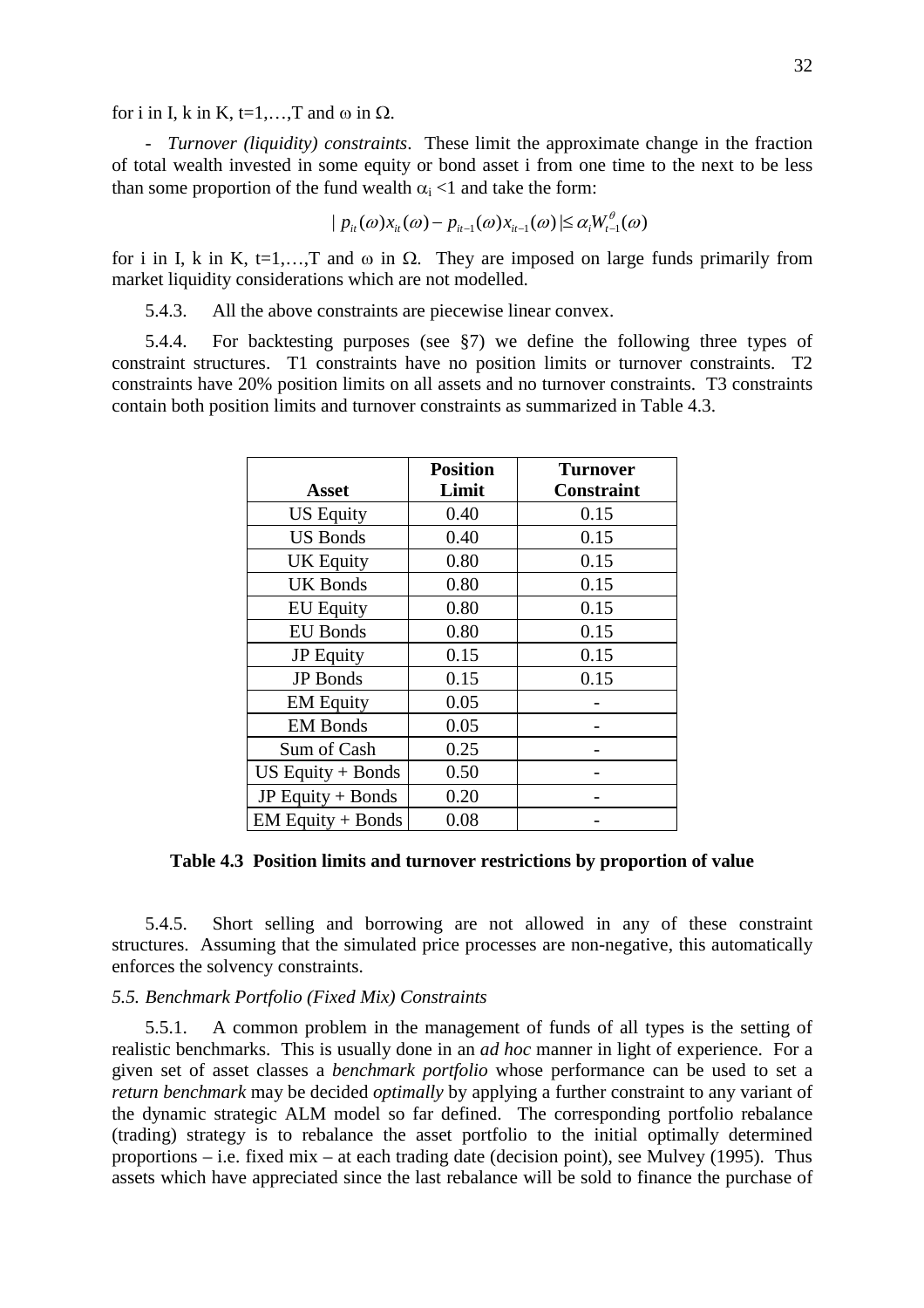depreciating assets to bring their value up to the initial fixed proportion of portfolio value – *buy low and sell high*! – but of course this policy is no protection against generally falling asset values.

5.5.2. Mathematically, the *fixed mix* constraint on asset values held in each scenario  $\omega$ in  $\Omega$  at each time period t=1,..., T is given by

$$
\Sigma_{i\in I} \lambda_i = 1
$$
\n
$$
p_{i1} x_{i1}^+ = \lambda_i (w_0 - \tau)
$$
\n
$$
i \in I
$$
\n
$$
p_{i1}(\omega) x_{i1}(\omega) = \lambda_i \left( \sum_{j\in I} p_{j1}(\omega) x_{j1}(\omega) \right)
$$
\n
$$
i \in I ,
$$

where  $\lambda_i \geq 0$ ,  $i \in I$ , are the initial portfolio *proportions* to be optimally determined,  $w_0$  is initial wealth and  $\tau$  is an estimate of the transaction costs of the initial portfolio balance. Obviously the imposition of these constraints reduces the terminal wealth achievable in the model relative to the full optimum without such constraints – sometimes *severely* in practice (Hicks Pedrón, 1998) – and hence constitutes a benchmark to beat. Unfortunately, due to the bilinear nature of the constraints applying to the portfolio decisions subsequent to the initial one the resulting optimisation problem becomes *nonconvex* (Dempster *et al.*, 2003), but we shall address its practical solution in §6.

### 5.6. *Guaranteed Return Constraints*

5.6.1. Of course the return guarantee to an individual investor in a defined contribution pension fund is absolute, given the solvency of the guarantor. In the situation of a banking group such as the fund manager and its parent guarantor this necessitates strategies both to implement the absolute guarantee for individuals and to manage the investment (trading) strategy of the fund so as to ensure meeting the guarantee for *all* participants of the fund with a high probability.

5.6.2. Mathematically, this latter goal can be met by imposing a *probabilistic* constraint of the VaR type on the wealth process at specific trading dates, computing expected shortfall across scenarios which fail to meet the fund guarantee and adding the corresponding penalty terms to period objective functions. For example, at the horizon T+1 or any intermediate date *t'* this would take the form

$$
P(\mathbf{w}_{t'} \geq w_{t'}^*) \geq 1 - \alpha,
$$

where  $\alpha$ : = 0.01 or 0.05, corresponding to respectively 99% or 95% confidence, and  $w_{t'}^*$  is calculated from the initial wealth and the guaranteed annualised rate *r* as  $w_0(1+r)^{t'}$ . However, such scenario-based probabilistic constraints are extremely difficult to implement in that they again convert the convex (deterministic equivalent) large scale optimisation problem to a *nonconvex* one. We will nevertheless describe a practical approximation procedure in the next section, but we leave expected shortfall penalties to future work.

# 6. PROBLEM GENERATION AND SOLUTION TECHNIQUES

### 6.1. *Optimisation Problem Generation*

6.1.1. Instantiations of the CALM model and other similar strategic DFA models lead to *very large* deterministic equivalent nonlinear optimisation problems involving perhaps hundreds of thousands of scenarios and millions of variables and constraints. Moreover in a production setting both parameter values and the model itself are constantly changing due to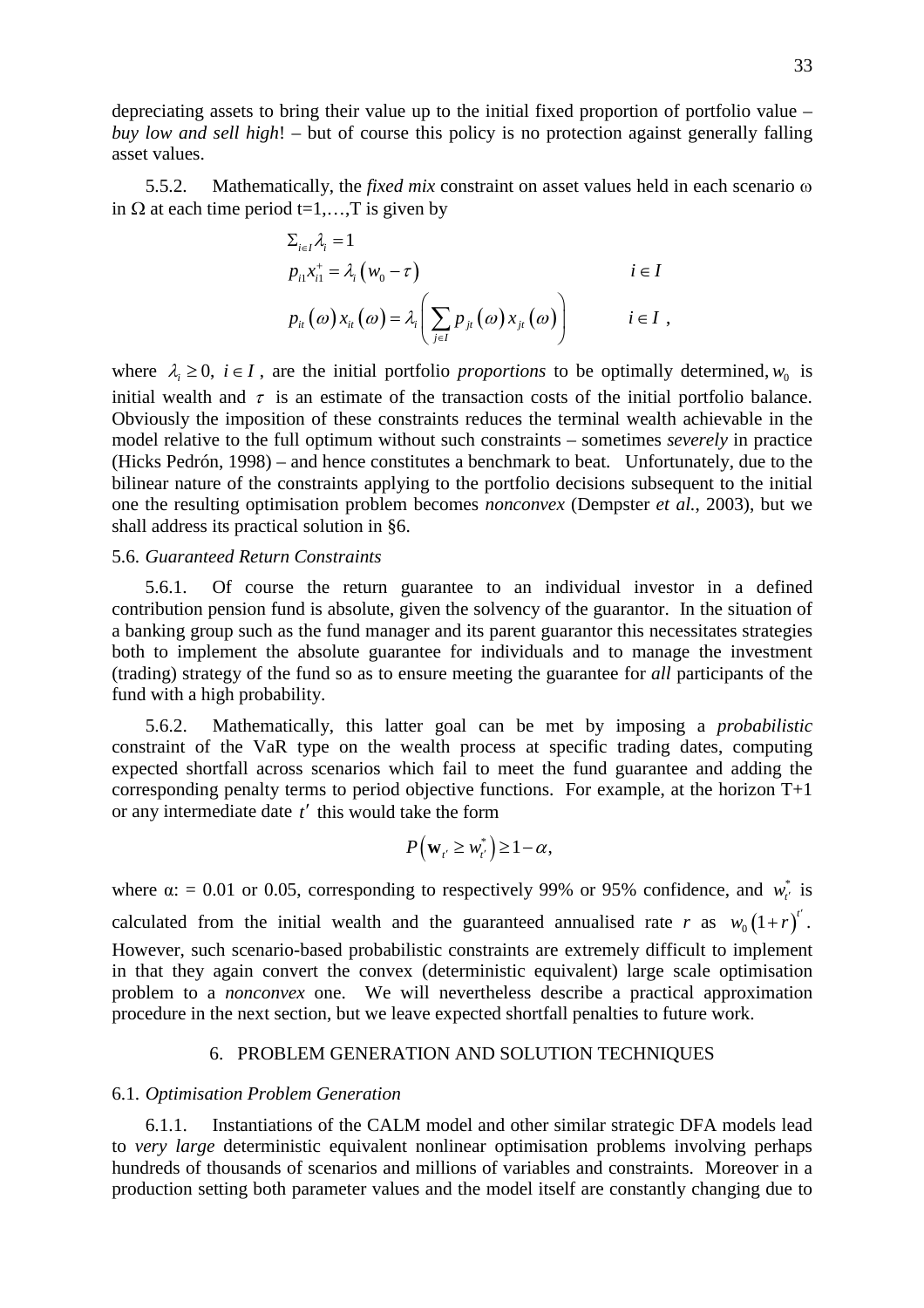changes of view, objectives and regulations. Mathematical programming *modelling languages* such as AMPL (Fourer *et al*., 1993) and OPL (ILOG, 2000) have been developed to handle deterministic optimisation models in this regard by specifying the variables, objective and constraints of the problem in an algebraic language in terms of entity sets which is similar to the ordinary mathematical specification of the Pioneer CALM model given in Appendix C. Such systems take as input the model in algebraic form together with specific parameter values and they output a structured file in a *standard* format such as MPS (IBM, 1972) which is readable as input by a wide range of optimisation solvers. These concepts have been extended to large scale dynamic stochastic optimisation problems with the STOCHASTICS<sup>TM</sup> software (Dempster *et al.*, 2002) and the SMPS standard solver input format (Birge *et al.*, 1986) which have been used for this project. As discussed in §4.4 the *stochgen* subsystem handles the scenario tree generation using routine dynamic stochastic simulation from a standardised tree structure specification – horizon and branching structure –and making use of AMPL (or a new modelling language SAMPL currently under development for *stochgen 3.1*) outputs the optimisation problem for decomposition based techniques – or appropriate pieces of the optimisation problem – in the SMPS or MPS formats to the solver – possibly as it runs. See Dempster & Consigli (1998) and Dempster *et al.* (2002) for more details.

### 6.2. *Optimal Strategic ALM Algorithms and Software*

6.2.1. A variety of large scale optimisation algorithms have been used to solve variants of the CALM model. For linear and quadratic problems – both linearly constrained – these are simplex, interior point and nested Benders decomposition methods. For general linearly constrained convex and general nonlinear problems both nested Benders decomposition and sequential quadratic programming algorithms have been used.

6.2.2. Simplex and interior point algorithms are well documented (see e.g. Vanderbei, 2002) and the basic reference to nested Benders decomposition is Gassmann (1990), see also Scott (2002). Nested Benders decomposition is a sequential cutting plane technique in which the subproblems at each node of the scenario tree are solved independently for each major iteration until the cuts for each subproblem lead to the solution of the problem. Like interior point methods, the number of major iterations required for convergence by nested Benders decomposition depends more upon the size of the feasible region than on the problem dimensions (size) itself. We have used CPLEX 5.1 for linear and quadratic programming, *solgen 1.2* of the STOCHASTICS™ toolchain for nested Benders decomposition and SNOPT for general nonlinear programming by sequential quadratic programming (see Gill *et al*., 2002).

6.2.3. For the CALM model of Appendix C and its variants - which are linearly constrained convex problems generally and quadratic problems for the best performing downside quadratic utilities (see §7.3), we usually first solve a quadratic version of a new instantiation with a few thousand scenario tree using CPLEX interior point. For the very large scenario trees corresponding to long horizon multi-portfolio rebalance problems however the *solgen 1.2* implementation of nested Benders decomposition is required since the other techniques must load the full problem into the computer's memory.

### 6.3. *Optimal Benchmark Portfolio Algorithms*

6.3.1. Due to the bilinear nature of the constraints – in initial portfolio proportions and subsequent portfolio asset positions – which apply to portfolio decisions subsequent to the initial one the fixed mix problem for setting optimal benchmark portfolios is *nonconvex*. However these nonconvexities add only finescale "noise" to a generally well behaved, though not unimodal, problem value considered as a function of the initial portfolio proportions  $(\lambda)$ to be optimised. This formulation as a low dimensional general nonconvex problem in the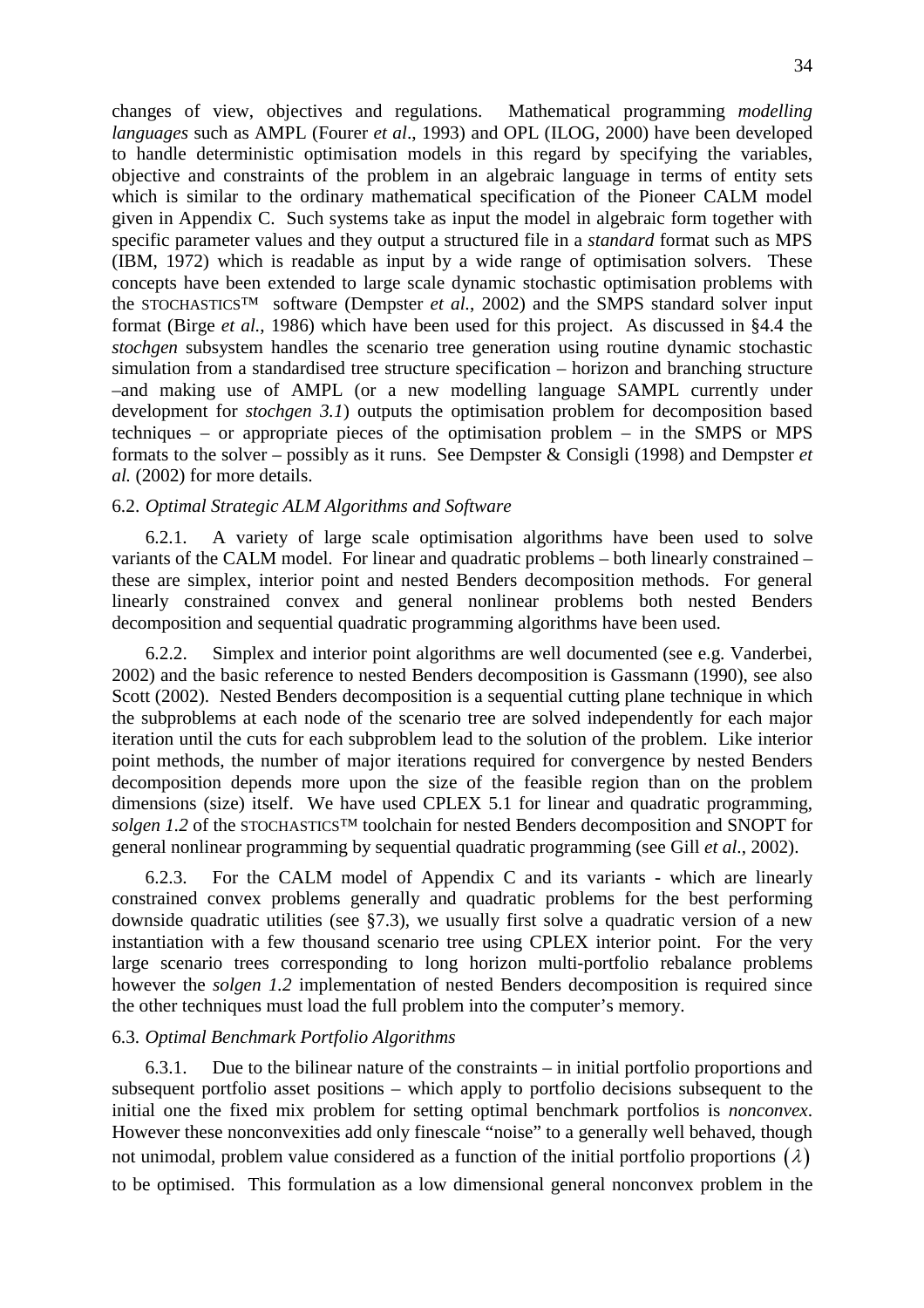number of asset classes in the model is possible since for fixed  $\lambda$  s subsequent rebalance decisions may be computed either by one iteration of nested Benders decomposition or directly by algebraic calculation (Dempster *et al.*, 2003).

6.3.2. In an attempt to reduce transaction costs it is also possible to define a model and corresponding trading strategy which rebalances to the fixed mix proportions only when current portfolio proportions have varied by more than specified percentages. Such a *relaxed fix mix* model has dead zones in which no portfolio rebalancing is necessary and may also be formulated as a global optimisation problem (using nested Benders decomposition) in the initial portfolio proportions.

6.3.3. To attack these nonconvex problems we have applied a variety of algorithms and software – local smooth approximate conjugate directions (Powell, 1964), the DIRECT global Lipschitz smooth partitioning algorithm (Gablonsky, 1998) and several others – to fixed mix variants of the CALM model with reasonable success (Scott, 2002). Currently we are working on improving the efficiency of these methods to make their routine operational use more robust.



# Portfolios are penalised for each scenario in which they der**perform relative to the target**

# **Figure 6.1 Terminal wealth distribution from a scenario tree**

# *6.4. Capital Guaranteed Products Algorithm*

6.4.1. The so*-*called *chance-constrained* programme arising from applying one or more probabilistic VaR-type capital guarantee constraints to the CALM model would only be convex if the distribution of current wealth  $w_{t'}$  satisfies certain analytic conditions (Prékopa, 1980). This is not the case of course for a finite scenario-based distribution and hence the resulting problem is *nonconvex* and will require approximation for practical purposes. Like the benchmark portfolio problem however this approximation problem is not intractable. Instead of solving a problem (involving, for example, expected terminal wealth) of the form

 $max Ew_{T+1}$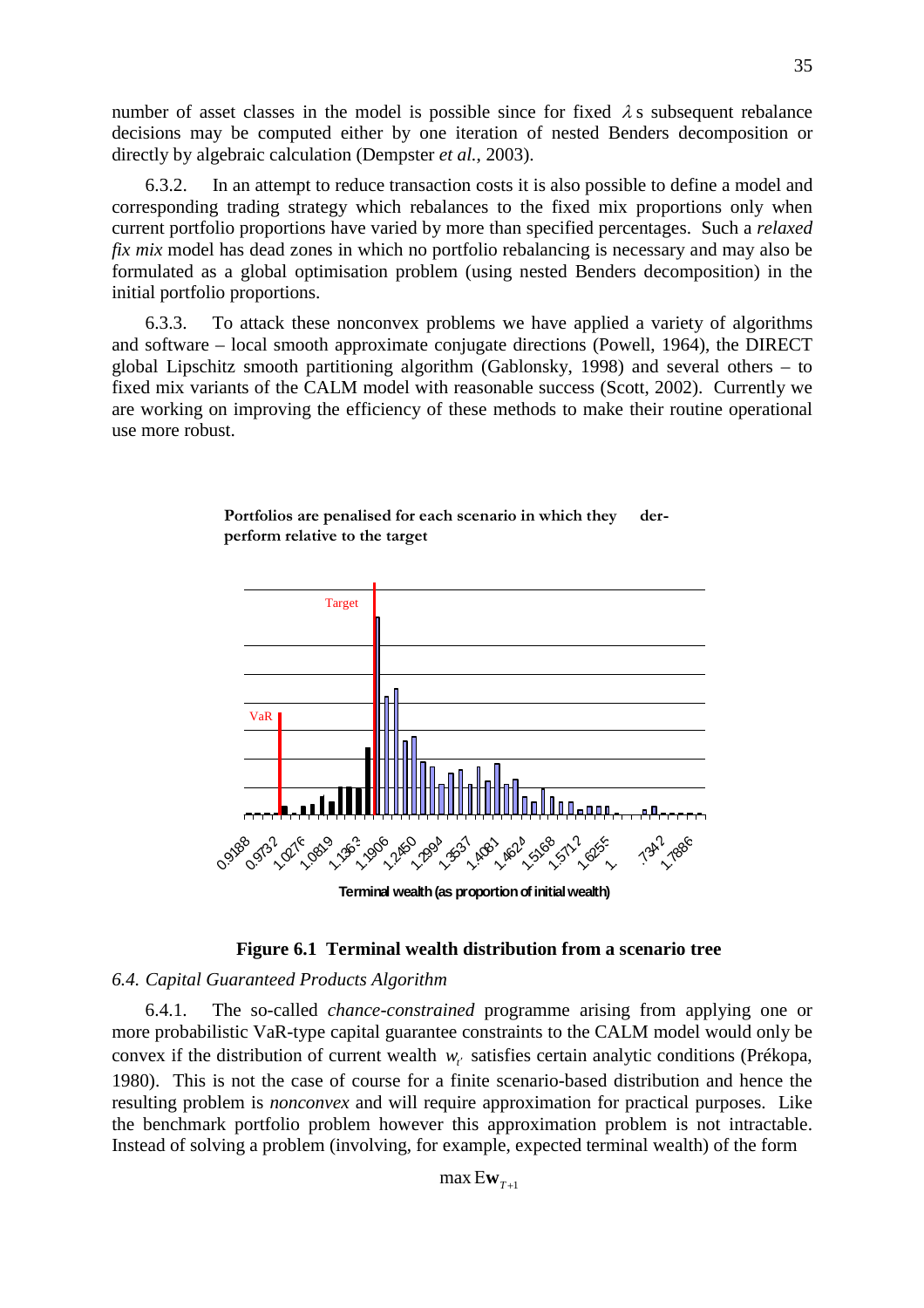subject to

$$
\mathbf{x} \in \mathbf{X}
$$
  
\n
$$
\mathbf{w}_{T+1} = g(\mathbf{x})
$$
  
\n
$$
P(\mathbf{w}_{T+1} \geq w_{T+1}^*) \geq 1 - \alpha,
$$

we repeatedly solve

$$
\max \mathsf{E}\bigg[\beta\mathbf{w}_{T+1}-(1-\beta)\big(\mathbf{w}_{T+1}-\tilde{w}_{T+1}\big)^2\bigg]
$$

subject to

$$
x \in X
$$
  

$$
\mathbf{w}_{T+1} = g(\mathbf{x}),
$$

while searching for a value of target wealth  $\tilde{w}_{T+1}$  for which the probabilistic constraint is satisfied. Alternatively, a severe downside linear penalty can be employed and this appears to be better at shaping wealth so as to reproduce scenario-based problem confidence levels out-of-sample using simulator or historical data, see Figure 6.1. We are currently perfecting this method for operational use with long horizon problems.

6.4.2. We have also tested a 0-1 mixed integer programming formulation in which the binary variables are used to count explicitly scenarios on which the guaranteed fund wealth is violated, but this approach currently appears intractable for anything but toy problems.

# 7. SYSTEM HISTORICAL BACKTESTS

### 7.1. *Implementation*

7.1.1. In a practical implementation of the dynamic stochastic optimization approach to strategic DFA a new problem is solved for each trading time,  $t=1,...,T$ , and the initial portfolios implemented. At each time t, the asset return and exchange rate model's parameters are re-estimated and re-calibrated using historical data up to and including time t, and the initial values of the simulated scenarios are given by the actual values of the variables at that time.

7.1.2. There are several reasons for implementing our approach in this manner. The first is that the actual value of the variables at  $t=2$  are unlikely to coincide with any values of the variables in the simulated scenarios at  $t=2$ . If this is the case then the optimal investment policy will be undefined. The second and more important reason is that re-estimating and recalibrating the simulator's parameters at each time t captures information in the history of the variables up to that point. Since the asset return and exchange rate model employed is only an approximation to the real dynamics, using the most recent history should improve the scenario simulation.

7.1.3. For a given problem formulation, the process of implementing the stochastic optimization approach at each trading time t can be represented by the following system diagram of Figure 7.1 (*cf.* Figure 1.1). Much of this system has been automated for the purposes of this research.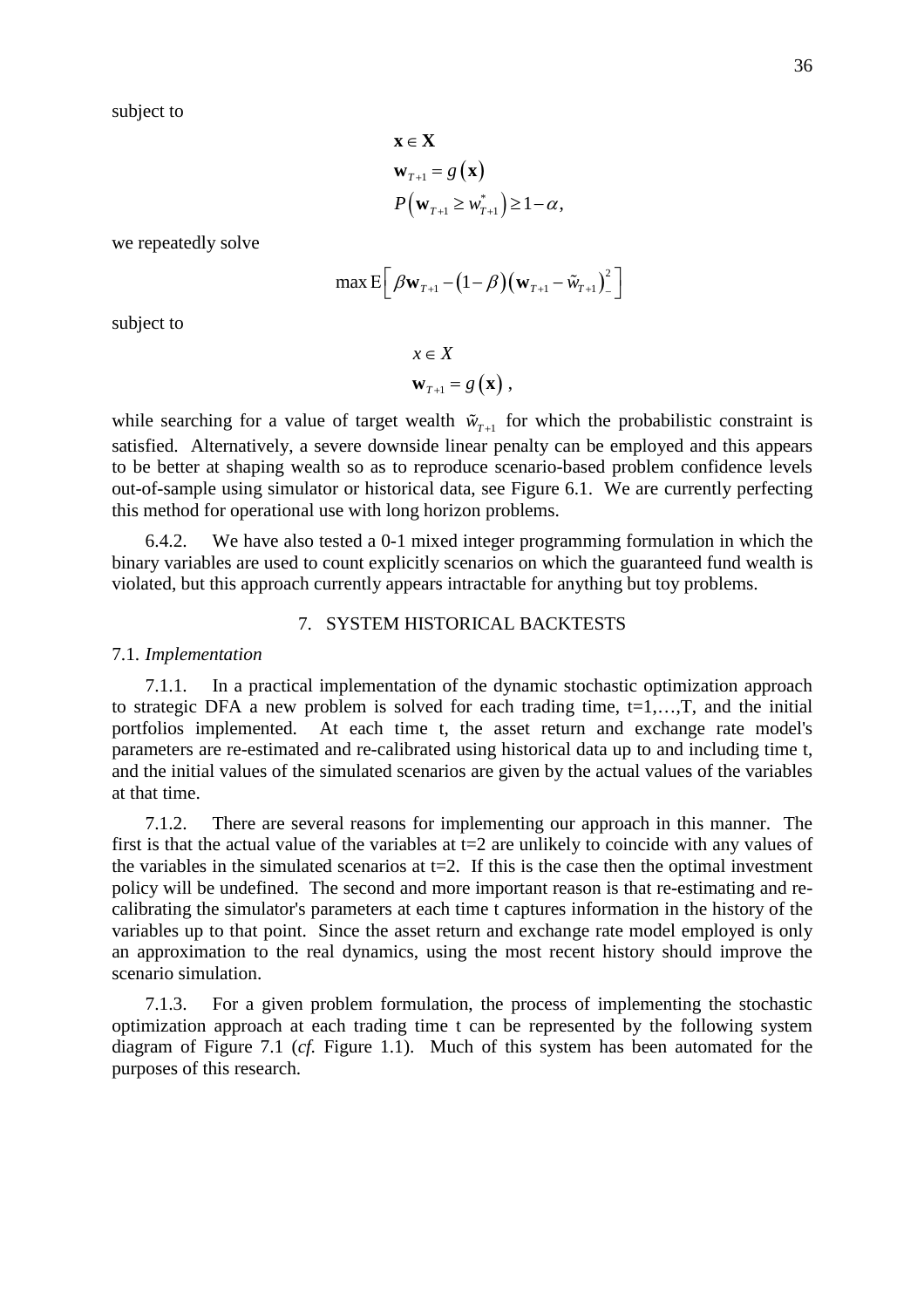

**Figure 7.1 Pioneer CALM model system diagram** 

7.1.4. The quality of the first stage implementable and subsequent 'what-if' portfolio rebalance decisions of a dynamic stochastic optimisation ALM model clearly depend on a number of real world scenario contingent factors.

7.1.5. Obviously the most crucial factor is the 'predictive' power of the asset return statistical model underlying the scenario (tree) simulations. (We shall return to *ad hoc* tests of this factor in the next section). Less obvious perhaps is the impact of the *number* of scenarios used in the optimisation model and even more importantly the *branching structure* used in the scenario tree. Although there is general consensus that in dynamic models branching should be larger for the earliest decisions – in particular for the first implementable one – than for those later in the tree (see e. g. Dempster  $&$  Thompson, 2002) the number of scenarios required to stabilise problem value and decisions is highly model dependent. This is clearly a *sampling* problem for a continuous state stochastic optimisation problem – one level higher than a (discrete time) stochastic process sampling problem. Although asymptotic consistency results for both value and decisions are available (see Dempster (1998) or Shapiro (2002) and the references therein) the proofs are mathematically very difficult and the results of limited practical use. It is however generally agreed for a given problem that its value is stabilised by smaller scenario trees (samples) than are required to stabilise its (even implementable) decisions. Moreover, suppressing sampling error by the techniques discussed in §4.3 has also generally been seen to be beneficial for decision stability (although to an extent not reported in any detail in the literature). In our experiments, tree sizes (i.e. numbers of scenarios) have been reduced by a factor 5 by these means with a slightly greater problem run time reduction (to several minutes on a top end PC) which is of great practical use in fund design – although much remains to be done. We define a practical decision stability criterion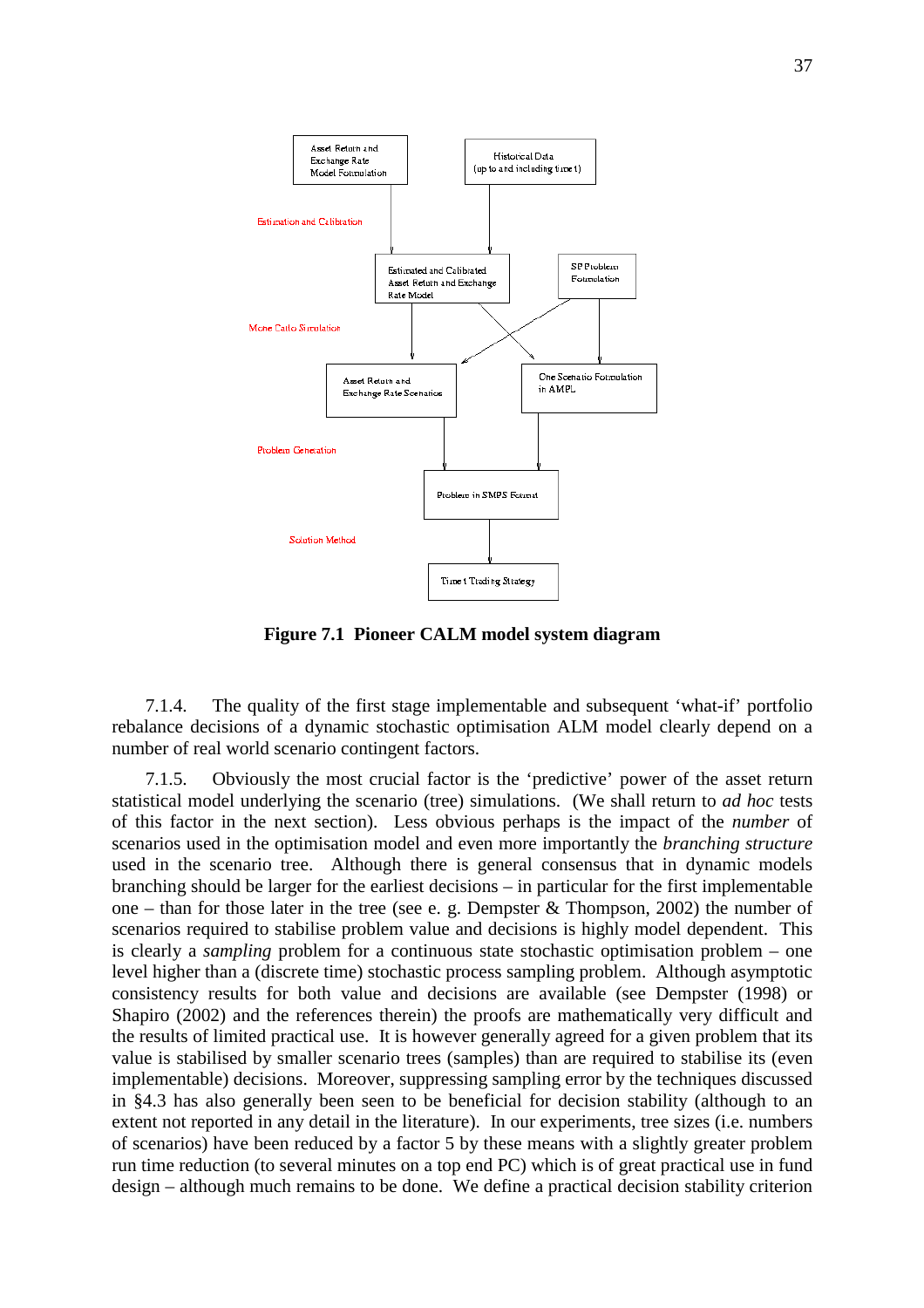in the next section.

7.2. *Backtesting*

7.2.1. Backtesting strategic DFA systems out-of-sample can take two forms: experimental and historical. In the more familiar *historical backtest*, statistical models are fitted to data up to a trading time t, scenario trees are generated to some chosen horizon  $t+T+1$ , the optimal decisions implemented at t are evaluated against historical returns at  $t+1$ , and the whole procedure rolled forward for T trading times. *Experimental backtests* can repeat this procedure as many times as is necessary to suppress sampling error by treating independently generated out-of-sample flat scenarios to T+1 as pseudo-histories. Such tests are invaluable in exploring the stability properties of decisions in specific models and we have termed a given model *decision stable* in scenario tree size and structure experiments when the standard deviation of the sampling error in each implementable decision portfolio proportion has been reduced to 10% of its sample mean value by a suitable choice of scenario tree for the model. Typically, 10,000 flat scenarios are used for such experiments.

7.2.2. Either type of backtest can involve a *telescoping horizon* as depicted in Figure 7.2 or a *rolling horizon* as shown in Figure 7.3.

| 5 year<br>scenario tree |                         |                         |                         |                         |             |
|-------------------------|-------------------------|-------------------------|-------------------------|-------------------------|-------------|
|                         | 4 year<br>scenario tree |                         |                         |                         |             |
|                         |                         | 3 year<br>scenario tree |                         |                         |             |
|                         |                         |                         | 2 year<br>scenario tree |                         |             |
|                         |                         |                         |                         | 1 year<br>scenario tree |             |
| Jan<br>1990             | Jan<br>1991             | Jan<br>1992             | Jan<br>1993             | Jan<br>1994             | Jan<br>1995 |

**Figure 7.2 Telescoping horizon backtest schema**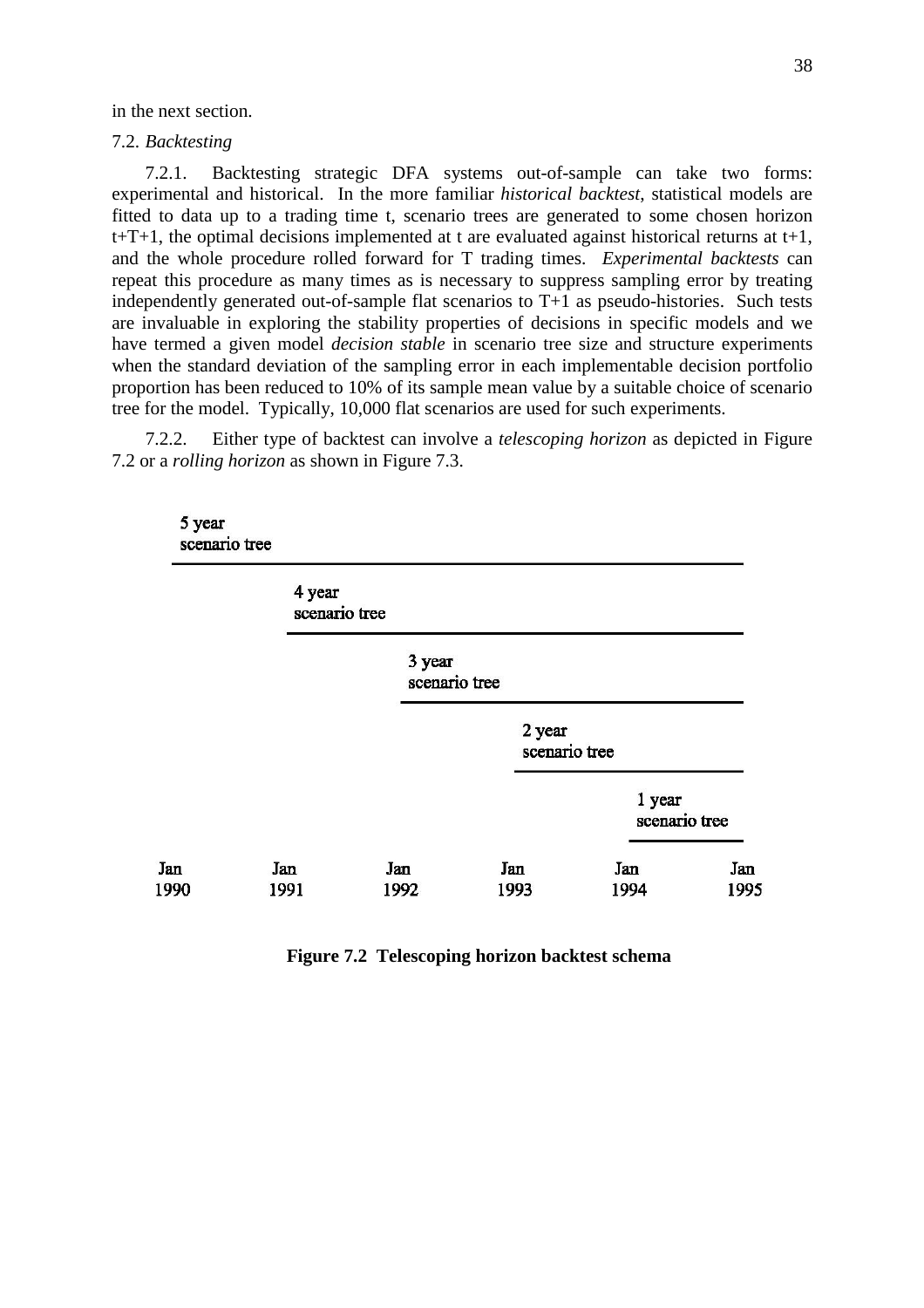5 year scenario tree

5 year scenario tree

|             |             |             | 5 year scenario tree |                      |                      |             |             |             |             |
|-------------|-------------|-------------|----------------------|----------------------|----------------------|-------------|-------------|-------------|-------------|
|             |             |             |                      | 5 year scenario tree |                      |             |             |             |             |
|             |             |             |                      |                      | 5 year scenario tree |             |             |             |             |
| Jan<br>1990 | Jan<br>1991 | Jan<br>1992 | Jan<br>1993          | Jan<br>1994          | Jan<br>1995          | Jan<br>1996 | Jan<br>1997 | Jan<br>1998 | Jan<br>1999 |

## **Figure 7.3 Rolling horizon backtest schema**

## *7.3. Pioneer CALM Model Backtests*

7.3.1. A number of historical backtests have been run on variants of the CALM global model, with perhaps surprisingly uniformly good results, see Villaverde (2002) for complete details. The aims of these tests were several. First we wished to establish the relative 'predictability' or otherwise of the alternative Pioneer tuned econometric models for short horizons. (Long horizon (20 or 30 year) experiments – where the simpler aim is merely to recapture historical statistical patterns – are currently in progress but require significant computational resources.) Secondly, we wished to understand the impact of the alternative utility functions available to the system on optimal portfolio decisions. Thirdly, we wished to evaluate the impact of risk attitudes imposed on fund wealth trajectories period-by-period (in terms of additively separable utility functionals) versus their imposition only on fund terminal wealth. Fourthly, we were interested in the farsightedness or otherwise of the dynamic stochastic optimisation approach to strategic DFA relative to rolling over single period-based systems à la Markowitz – the raison d'être of dynamic models. Finally, we were interested in what effects imposing the practical diversification and liquidity (turnover) constraints (T3 in Table 4.3) would have on backtest returns. We discuss the (at least partial) evidence to date on all these topics here.

7.3.2. All historical asset allocation backtests we report were from the viewpoint of a US dollar-based fund in Eire. The benchmark used is therefore the S&P500 equity index over the out-of-sample period for each test. All portfolio rebalances are subject to a 1% value tax on transactions which of course does not apply to the benchmark index. Monthly data (as set out in Table 3.1) were available from July 1977 to August 2002.

7.3.3. Figure 7.4 shows the results in terms of annualised returns of a typical backtest with a 2 year telescoping horizon and semi-annual rebalancing from February 1999 to February 2001 using the model of Appendix C with 8192 scenarios, a 128.16.2.2 branching structure and a terminal wealth criterion. During this period the S&P500 returned 0 percent. With no position limits the model tends to pick the best asset(s) and so in this case a high annual historical return is an indication of predictability in the tuned econometric model used to generate the scenarios. Once more realistic constraints are imposed in this test however portfolios become well diversified and in the results corresponding to the various attitudes to risk there is little to choose from. However, performance is improved by the use of the emerging market asset returns even though they were actually not used in the optimal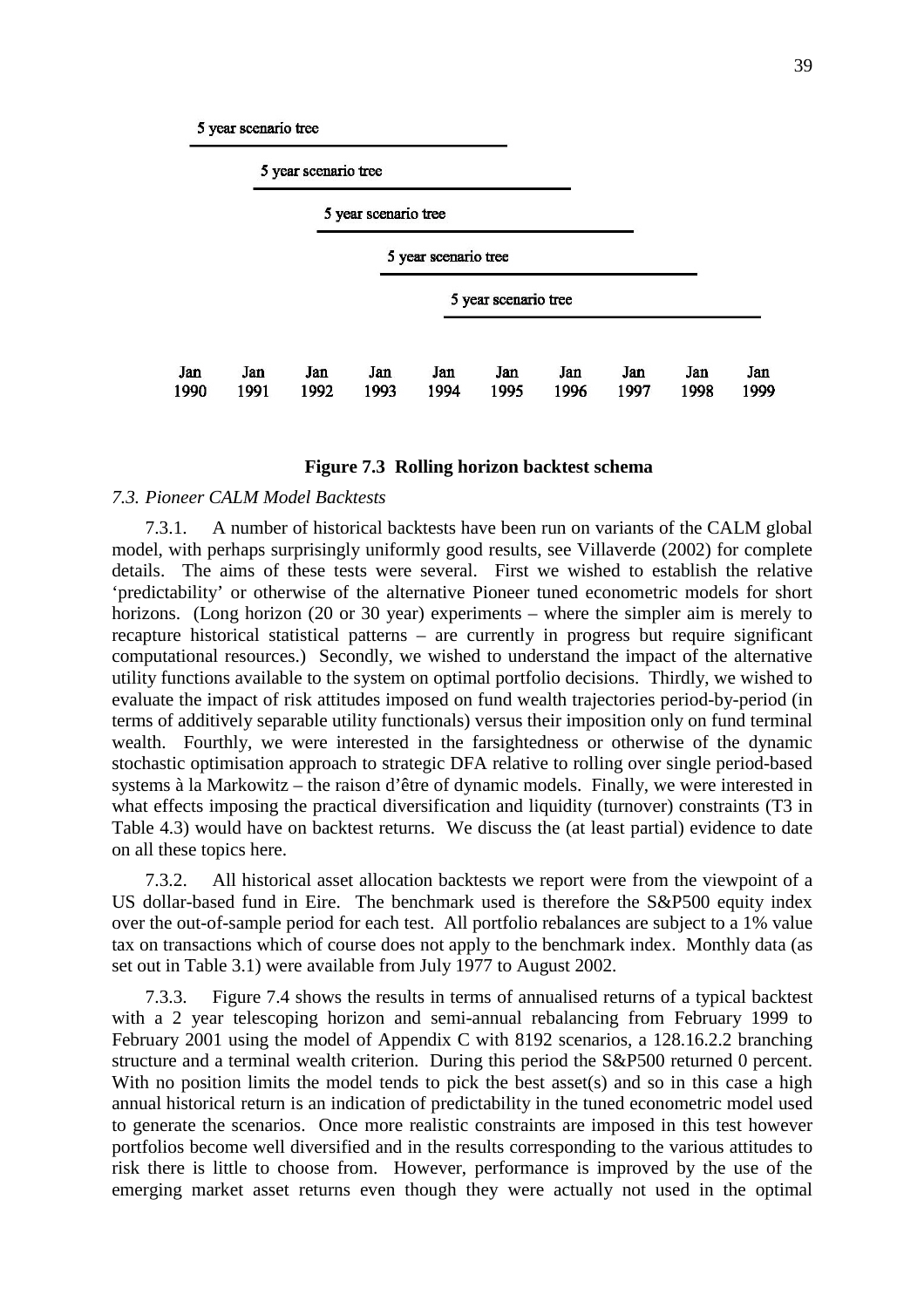portfolios. Corresponding results for the addition of the US economic model to the system are mixed. When this backtest was extended one period to August 2001 – when the S&P500 annualised return over the 2.5 year period was –2.3% – similar results were obtained with the best position limited result being 6.8% per annum for the downside-quadratic utility with  $a =$ 0.5 and target wealth a 61% increase over the period.

|                           |                  | <b>Capital Markets</b> |                  | <b>Capital Markets + Emerging</b><br><b>Markets</b> | <b>Capital Markets + Emerging</b><br><b>Markets + US Economic</b><br><b>Model</b> |            |  |  |
|---------------------------|------------------|------------------------|------------------|-----------------------------------------------------|-----------------------------------------------------------------------------------|------------|--|--|
| <b>Utility Function</b>   | <b>No Limits</b> | 20% Limits             | <b>No Limits</b> | 20% Limits                                          | No Limits                                                                         | 20% Limits |  |  |
| <b>Linear</b>             | 91%              | 9%                     | 92%              | 10%                                                 | 31%                                                                               | 11%        |  |  |
| <b>Quadratic</b>          | 8%               | 9%                     | 6%               | 11%                                                 | 21%                                                                               | 6%         |  |  |
| <b>Downside-quadratic</b> | 54%              | 9%                     | 70%              | 11%                                                 | 29%                                                                               | 9%         |  |  |
| <b>Exponential</b>        | 72%              | 9%                     | 92%              | 10%                                                 | 51%                                                                               | 11%        |  |  |
| <b>Power</b>              | 91%              |                        | 92%              |                                                     | 49%                                                                               |            |  |  |



7.3.4. Overall, the best overall historical backtest results were obtained using the downside-quadratic utility function with appropriate parameters. A summary of the backtests performed to date for this attitude to risk is given in Table 7.1. Note here that imposing the practical liquidity (T3) constraints, which could be expected generally to reduce returns, sometimes led to significantly increased returns. Notice also that the imposition of an attitude to risk of wealth in *each* period – the 10 year 5 year horizon rolling 4 area backtest using the linearised VARSIM simulation – improved annual return over the position limited returns for the two constituent 5 year periods (using 3 and 4 area capital market models) employing only an attitude to risk on fund terminal wealth.

7.3.5. Table 7.2 shows analysed implemented solver output for an historical backtest over the period 1996-2001 with annual rebalancing and the liquidity (T3) constraints imposed (corresponding to the bolded entry in Table 7.1). Note that the successive implemented portfolios are responding as much as possible to changing market conditions by asset allocations with varying diversification.

7.3.6. Overall, we found that the imposition of the T3 liquidity constraints in the model forced its decisions to take full advantage of the information in future scenarios and optimal forward rebalances to result in well diversified portfolios and significant improvement in historical backtest performance over rolling myopic single period models (*cf.* Hicks-Pedrón, 1998).

# 8. CONCLUSIONS

8.1. This paper describes an innovative joint project to construct the model base for a decision support system for defined contribution pension fund design at the strategic level. Each block of the system diagram of Figure 1.2 has been described in detail (including the third party component software utilised). The methods developed are much more widely applicable to a range of strategic DFA problems in finance. Practical solutions to two new problems – optimal fund benchmark setting and value-at-risk constrained guaranteed return fund design – have been outlined. In all historical backtests using data over roughly the past decade the global asset allocation system equalled or outperformed the S&P500 when transactions costs are taken into account. All system returns for the nonlinear statistical model were positive – even through the recent high tech crash.

8.2. A number of areas for further work have been identified throughout the paper and much work remains to be done. However if we have convinced the reader that the dynamic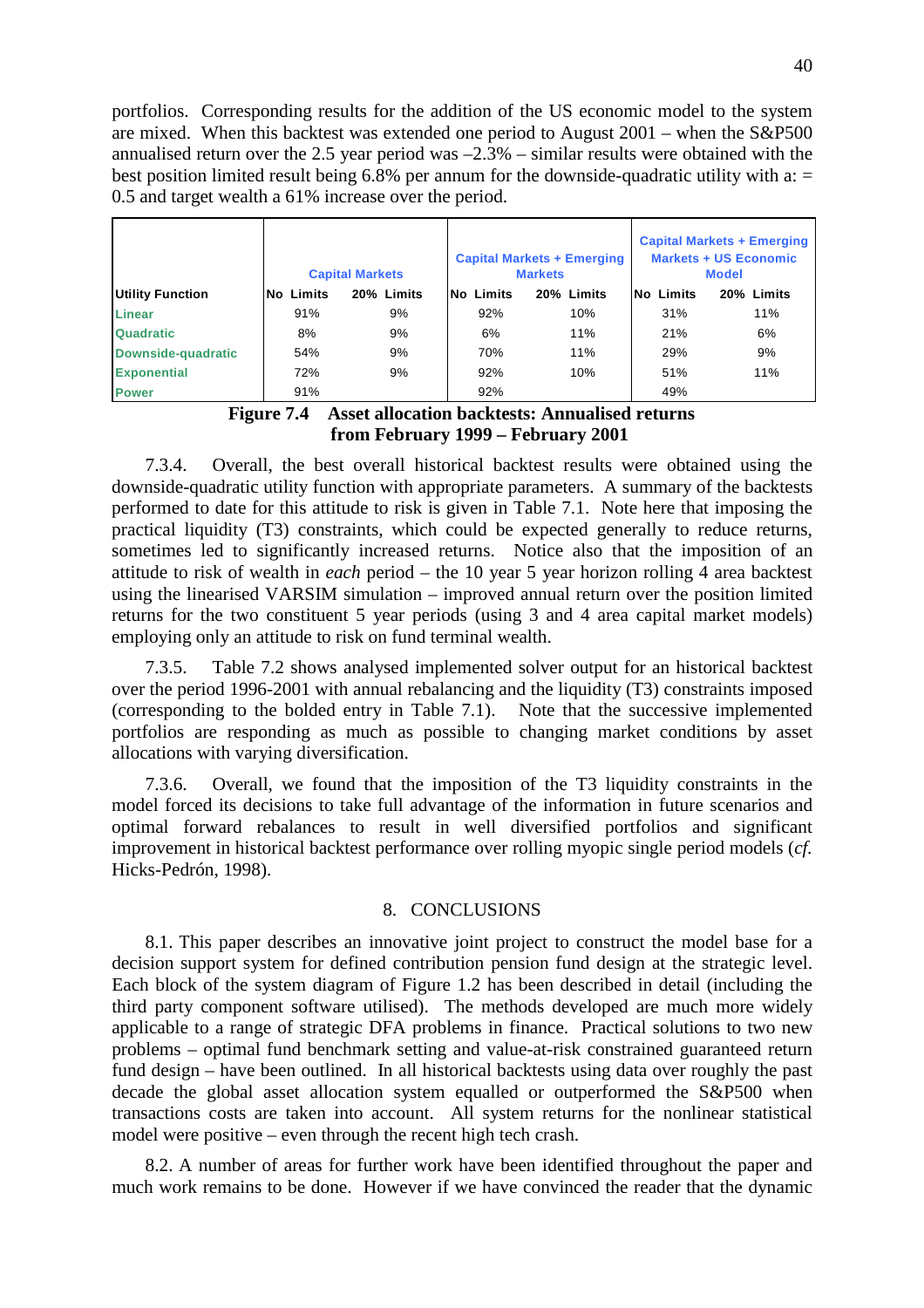8.3. Currently we are developing an industrial strength version of the expected value of perfect information importance sampling algorithm (Dempster, 1998) represented by the inner dotted feedback loop in Figure 1.2. Eventually it should be possible to automate the reestimation and updating procedure of the outer dotted loop in the figure, but this adaptive filtering approach for this application is still a long way off.

8.4. The fund manager intends to become a leader in the management of pension funds for third parties. Its collaboration with the Centre for Financial Research at Cambridge has already made possible important advances in both its long-term forecasting engines and its optimisation techniques. Such know-how is currently used in the development of its new financial products and services.

## 9. ACKNOWLEGEMENTS

The authors would like to express their gratitude to the ALM Committee of Pioneer Investments and its parent company Unicredito Italiano for their continuing support. The project could not have been undertaken without the creativity and hard work of our colleagues (past and present): Santiago Arbeleche, Gabriele Cipriani, Giorgio Consigli, Maurizio Ferconi, James Scott and Giles Thompson, to whom we wish to record our heartfelt appreciation and thanks. We are grateful for the comments of the two anonymous referees which greatly improved the final version of this paper.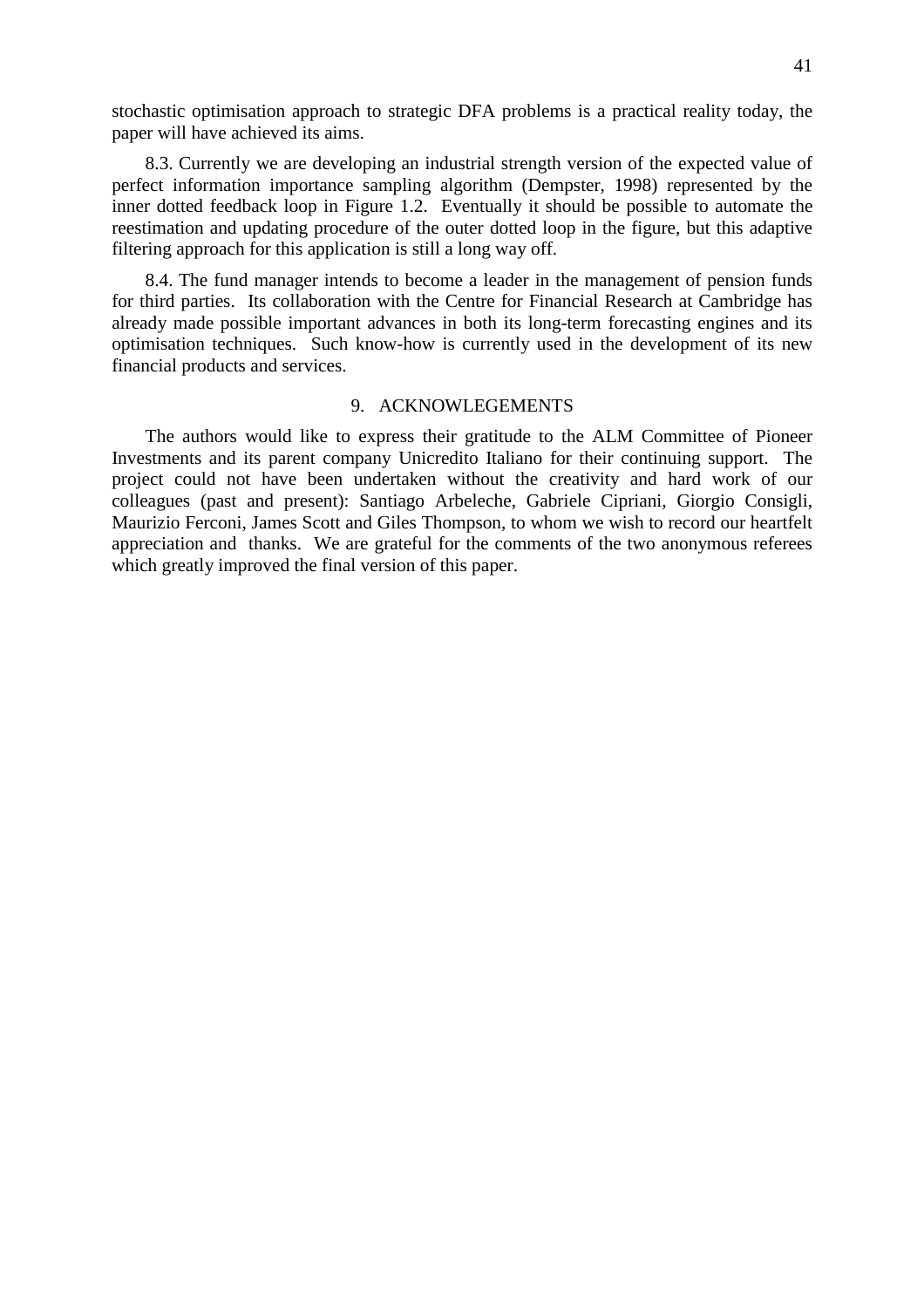| Initial<br>Estimation<br>Period | $Out-of-$<br>sample<br>Period | Length    | <b>Asset Return Model</b>  | Simulator     | Number of<br>Scenarios k | Rebalance<br>Frequency | <b>Risk</b><br>Management<br>Criterion | Horizon        | <b>Constraint Annualised</b><br>Return %<br>(see Section 5.4) |                          | S&P 500<br>Benchmark<br>Annualised<br>Return % |         |
|---------------------------------|-------------------------------|-----------|----------------------------|---------------|--------------------------|------------------------|----------------------------------------|----------------|---------------------------------------------------------------|--------------------------|------------------------------------------------|---------|
|                                 |                               |           |                            |               |                          |                        |                                        |                | T1                                                            | T <sub>2</sub>           | T <sub>3</sub>                                 |         |
| 1972-1990                       | 1990-1995                     | 5 years   | 3 areas (ex Japan)         | <b>BMSIM</b>  | 4                        | annual                 | terminal                               | telescoping    | 10.33                                                         | 9.34                     | $\overline{\phantom{a}}$                       | 7.41    |
| 1992-1996                       | 1996-2001                     | 5 years   | 4 areas                    | <b>BMSIM</b>  | 4                        | annual                 | terminal                               | telescoping    | 13.36                                                         | 7.13                     | $\overline{\phantom{a}}$                       | 14.12   |
| 1992-1996                       | 1996-2001                     | 5 years   | 4 areas                    | <b>VARSIM</b> | 4                        | annual                 | terminal                               | telescoping    | 1.51                                                          | 8.30                     | $\overline{\phantom{a}}$                       | 14.12   |
| 1992-1999                       | 1999-2001                     | 2.5 years | 4 areas                    | <b>BMSIM</b>  | 8.2                      | semi-annual            | terminal                               | telescoping    | 27.89                                                         | 6.48                     | 2.69                                           | $-2.30$ |
| 1992-1999                       | 1999-2001                     | 2.5 years | $above + emerging$ markets | <b>BMSIM</b>  | 8.2                      | semi-annual            | terminal                               | telescoping    | 16.98                                                         | 5.72                     | 3.38                                           | $-2.30$ |
| 1992-1999                       | 1999-2001                     | 2.5 years | $above + US economy$       | <b>BMSIM</b>  | 8.2                      | semi-annual            | terminal                               | telescoping    | 19.16                                                         | 4.64                     | $-0.38$                                        | $-2.30$ |
| 1992-1999                       | 1999-2001                     | 2.5 years | 4 areas                    | <b>VARSIM</b> | 8.2                      | semi-annual            | terminal                               | telescoping    | $-6.40$                                                       | $\sim$                   | $-3.92$                                        | $-2.30$ |
| 1990-1996                       | 1996-2001                     | 5 years   | 4 areas                    | <b>BMSIM</b>  | 8.2                      | annual                 | all periods                            | telescoping    | 8.54                                                          | $\overline{\phantom{a}}$ | 8.37                                           | 14.12   |
| 1990-1996                       | 1996-2001                     | 5 years   | 4 areas                    | <b>VARSIM</b> | 8.2                      | annual                 | all periods                            | telescoping    | 5.78                                                          | 9.99                     | 9.37                                           | 14.12   |
| 1990-1996                       | 1996-2001                     | 5 years   | 4 areas                    | <b>HSIM</b>   | 8.2                      | annual                 | all periods                            | telescoping    | 4.95                                                          | $\sim$                   | 6.04                                           | 14.12   |
| 1972-1991                       | 1991-2001                     | 10 years  | 4 areas                    | <b>VARSIM</b> | 8.2                      | annual                 | all periods                            | 5-year rolling | 3.56                                                          | $\overline{a}$           | 9.98                                           | 12.72   |

**Table 7.1 Summary of CALM US\$ fund historical backtests**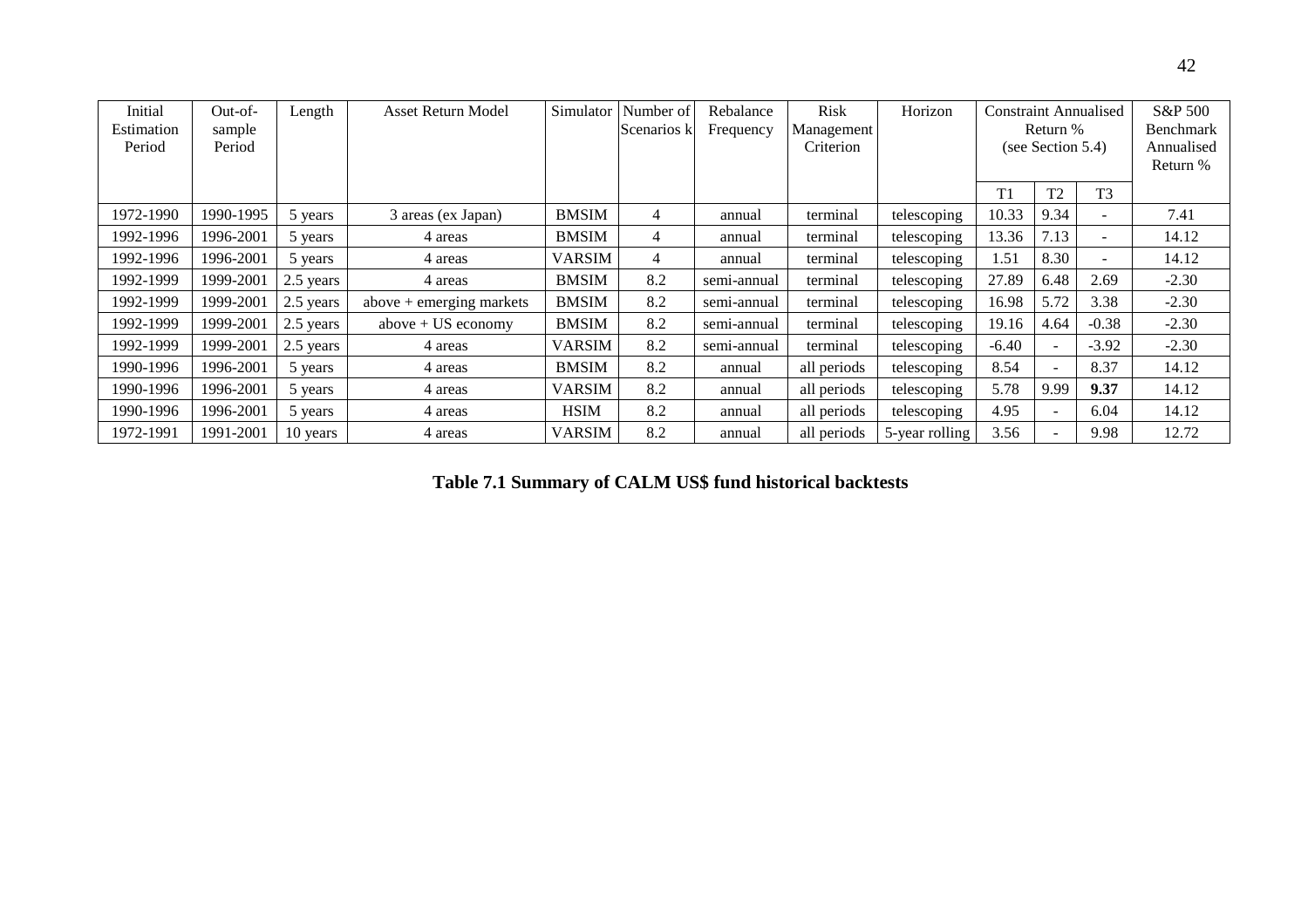| VARSIM, 1996-2001, annual rebalancing, 8192 scenarios, additive downside-quadratic utility, T3 constraints |      |                |                |          |          |                                             |          |             |                             |          |              |               |          |                |          |
|------------------------------------------------------------------------------------------------------------|------|----------------|----------------|----------|----------|---------------------------------------------|----------|-------------|-----------------------------|----------|--------------|---------------|----------|----------------|----------|
|                                                                                                            |      |                |                |          |          | USstock UScash USbond UKstock UKcash UKbond |          |             | UK fx EUstock EUcash EUbond |          |              | EU fx JPstock | JPcash   | JPbond         | JP fx    |
| Date: Feb-96                                                                                               |      |                |                |          |          |                                             |          |             |                             |          |              |               |          |                |          |
| <b>First Stage Weights</b>                                                                                 | 0.19 | 0.25           | $\overline{0}$ | 0.03     | 0        | 0.52                                        | 0        | $\mathbf 0$ | 0                           | $\Omega$ | $\Omega$     | 0             | $\Omega$ | $\mathbf 0$    | $\Omega$ |
| Historical return (dollar)                                                                                 | 1.23 | 1.05           |                | 1.22     | 1.13     | 1.24                                        | 1.07     | 1.21        | 0.92                        | 1.01     | 0.9          | 0.78          | 0.88     | 0.98           | 0.87     |
| 12-Month Portfolio Return Against History                                                                  | 1.18 |                |                |          |          |                                             |          |             |                             |          |              |               |          |                |          |
| Date: Feb-97                                                                                               |      |                |                |          |          |                                             |          |             |                             |          |              |               |          |                |          |
| <b>First Stage Weights</b>                                                                                 | 0.23 | 0.25           | $\Omega$       | $\Omega$ | $\Omega$ | 0.4                                         | $\Omega$ | $\Omega$    | $\Omega$                    | $\Omega$ | $\Omega$     | 0.12          | $\Omega$ | $\Omega$       | $\Omega$ |
| Historical return (dollar)                                                                                 | 1.33 | 1.05           | 1.19           | 1.28     | 1.08     | 1.26                                        | 1.01     | 1.36        | 0.96                        | 0.99     | 0.92         | 0.87          | 0.96     | 1.04           | 0.95     |
| 12-Month Portfolio Return Against History                                                                  | 1.17 |                |                |          |          |                                             |          |             |                             |          |              |               |          |                |          |
| Date: Feb-98                                                                                               |      |                |                |          |          |                                             |          |             |                             |          |              |               |          |                |          |
| First Stage Weights                                                                                        | 0.4  | 0.06           | 0.06           | $\Omega$ | $\Omega$ | 0.28                                        | $\Omega$ | 0.15        | $\Omega$                    | $\Omega$ | $\Omega$     | 0.04          | $\Omega$ | $\Omega$       |          |
| Historical return (dollar)                                                                                 | 1.18 | 1.05           | 1.13           | 1.03     | 1.04     | 1.24                                        | 0.98     | 1.11        | 1.06                        | 1.15     | 1.02         | 0.93          | 1.06     | 1.04           | 1.06     |
| 12-Month Portfolio Return Against History                                                                  | 1.16 |                |                |          |          |                                             |          |             |                             |          |              |               |          |                |          |
| Date: Feb-99                                                                                               |      |                |                |          |          |                                             |          |             |                             |          |              |               |          |                |          |
| <b>First Stage Weights</b>                                                                                 | 0.4  | $\overline{0}$ | 0.06           | 0        | $\Omega$ | 0.15                                        | $\Omega$ | 0.29        | $\Omega$                    | $\Omega$ | $\Omega$     | 0.09          | $\Omega$ | $\mathbf 0$    | $\Omega$ |
| Historical return (dollar)                                                                                 | 1.1  | 1.05           | 0.94           | 1.04     | 1.04     |                                             | 0.99     | 1.17        | 0.9                         | 0.8      | 0.88         | 1.66          | 1.08     | 1.12           | 1.08     |
| 12-Month Portfolio Return Against History                                                                  | 1.15 |                |                |          |          |                                             |          |             |                             |          |              |               |          |                |          |
| Date: Feb-00                                                                                               |      |                |                |          |          |                                             |          |             |                             |          |              |               |          |                |          |
| <b>First Stage Weights</b>                                                                                 | 0.41 | $\Omega$       | $\Omega$       | $\Omega$ | $\Omega$ | $\Omega$                                    | $\Omega$ | 0.45        | $\Omega$                    | $\Omega$ | $\mathbf{0}$ | 0.14          | $\Omega$ | $\overline{0}$ | $\Omega$ |
| Historical return (dollar)                                                                                 | 0.91 | 1.06           | 1.19           | 0.88     | 0.97     | 0.98                                        | 0.92     | 0.86        | 1.01                        | 1.06     | 0.96         | 0.68          | 0.94     |                | 0.94     |
| 12-Month Portfolio Return Against History                                                                  | 0.85 |                |                |          |          |                                             |          |             |                             |          |              |               |          |                |          |

**Table 7.2 Implemented annual portfolio rebalances for an historical backtest with liquidity constraints using VARSIM**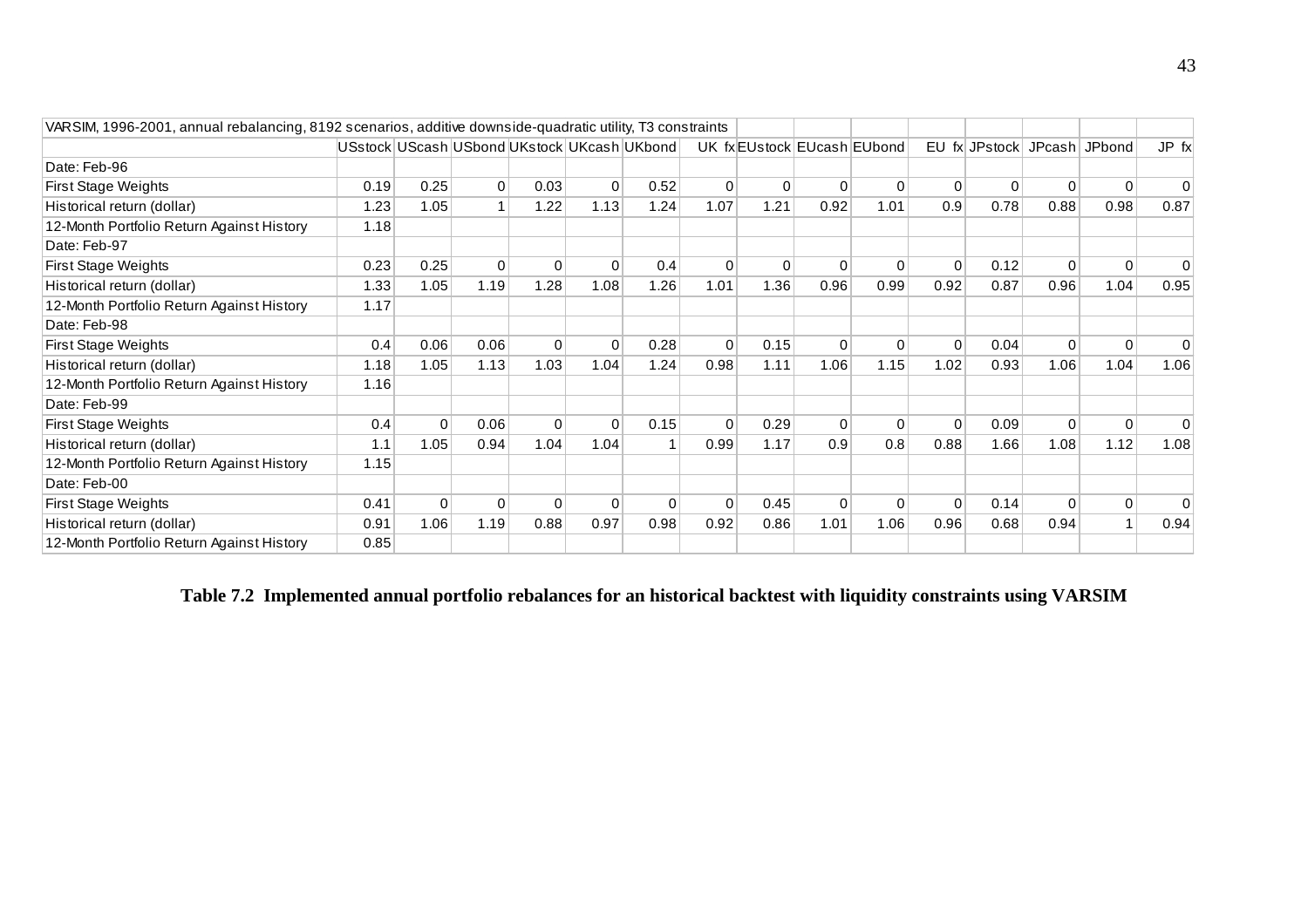## **REFERENCES**

- 1. ARBELECHE, S. A. (2002). Econometric modelling for global asset liability management. Working Paper, Centre for Financial Research, University of Cambridge, in preparation.
- 2. BIRGE, J. R., DEMPSTER, M. A. H., GASSMANN, H. I., GUNN, E. A., KING, A. J. & WALLACE, S. W. (1986). A standard input format for multiperiod stochastic linear programs. *Committee on Algorithms Newsletter*, **17**, 1-20. Mathematical Programming Society.
- 3. BOENDER, G. C. E., van AALST, P. & HEEMSKERK, F. (1998). Modelling and management of assets and liabilities of pension plans in the Netherlands. In Ziemba & Mulvey (1998), *op. cit.*, 561- 580.
- 4. BRADLEY, S. P. & CRANE, D. B. (1972). A dynamic model for bond portfolio management. *Management Science*, **19**, 131-151.
- 5. CAIRNS, A. J. G. (2000). A multifactor model for the term structure and inflation for long-term risk management with an extension to the equities market. Working Paper, Department of Actuarial Mathematics and Statistics, Heriot-Watt University.
- 6. CAMPBELL, R. (2000). The economic factor model: Theory and applications. Lehman Brothers presentation to Europlus Research and Management, Dublin, 31 March 2000.
- 7. CARIÑO, D. R., KENT, T., MYERS, D.H., STACY, C., SYLVANUS, M., TURNER, A. L., WATANEBE, K. & ZIEMBA, W. T. (1994). The Russell-Yasuda Kasai model: An asset/liability model for a Japanese insurance company using multistage stochastic programming. *Interfaces*, **24**, 29- 49.
- 8. CHELLATHURAI, T. & DRAVIAN, T. (2002). Generalized Markowitz mean-variance principles for multi-period portfolio selection problems. *Journal of the Royal Society*, to appear.
- 9. COCHRANE, J. H. (1997). *Time series for macroeconomics and finance.* Unpublished book manuscript.
- 10. CONSIGLI, G. & DEMPSTER, M. A. H. (1998). The CALM stochastic programming model for dynamic asset-liability management. In Ziemba & Mulvey (1998), *op. cit.,* 464-500.
- 11. DANTZIG, G. B. & INFANGER, G. (1993). Multi-stage stochastic linear programs for portfolio optimization. *Annals of Operations Research,* **45**, 59-76.
- 12. DEMPSTER, M. A. H., ed. (1980). *Stochastic programming*. Academic Press.
- 13. DEMPSTER, M. A. H. (1988). On stochastic programming II: Dynamic problems under risk. *Stochastics,* **25**, 15-42.
- 14. DEMPSTER, M. A. H. (1993). CALM: A stochastic MIP model. Technical Report, Department of Mathematics, University of Essex.
- 15. DEMPSTER, M. A. H. (1998). Sequential importance sampling algorithms for dynamic stochastic programming. Working Paper 32/98, Judge Institute of Management, University of Cambridge. *Mathematical Programming*, to appear.
- 16. DEMPSTER, M. A. H., HICKS PEDRON, N., MEDOVA, E. A., SCOTT, J. E. & SEMBOS, A. (2000). Planning logistics operations in the oil industry. *Journal of the Operational Research Society*, **51**, 1271-1288.
- 17. DEMPSTER, M. A. H. & IRELAND, A. M. (1988). A financial expert decision support system. In *Mathematical models for decision support*. NATO ASI Series F48, G. Mitra, ed. Springer-Verlag, 415-440.
- 18. DEMPSTER, M. A. H., SCOTT, J. E. & THOMPSON, G. W. P. (2002). Stochastic modelling and optimization using STOCHASTICS™. In *Applications of Stochastic Programming.* S. W. Wallace & W. T. Ziemba, eds. MPS-SIAM Series on Optimization. Society for Industrial and Applied Mathematics, forthcoming.
- 19. DEMPSTER, M. A. H., SCOTT, J. E. & THOMPSON, G. W. P. (2003). Two nonconvex problems in strategic financial planning. Working Paper, Centre for Financial Research, University of Cambridge, in preparation.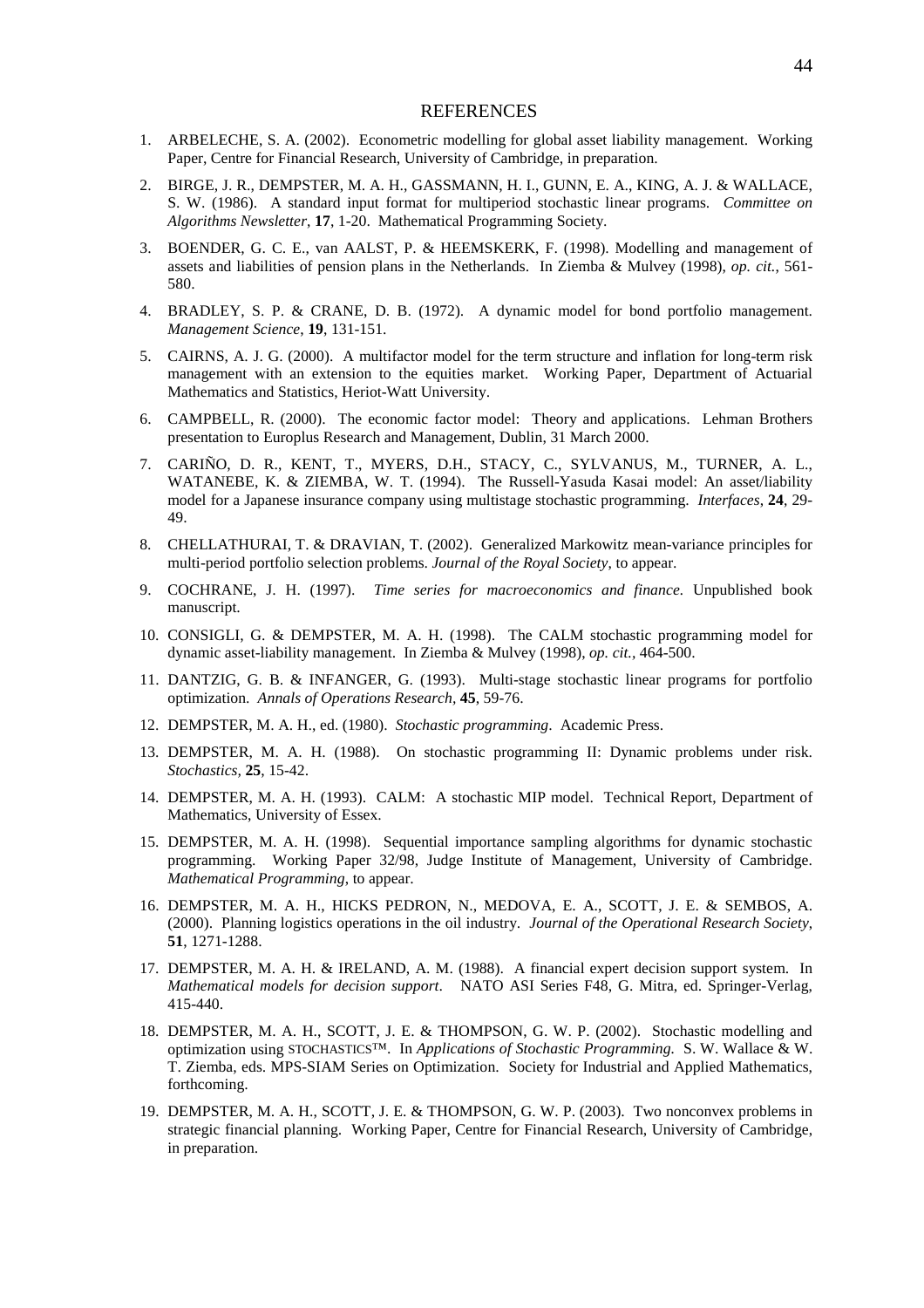- 20. DEMPSTER, M. A. H. & THOMPSON, G. W. P. (2002). Dynamic portfolio replication using stochastic programming. In *Risk management: Value at risk and beyond.* M. A. H. Dempster, ed. Cambridge University Press, 100-128.
- 21. DEMPSTER, M. A. H. & THORLACIUS, A. E. (1998). Stochastic simulation of international economic variables and asset returns: The Falcon Asset Model. *Proceedings of the 8th International AFIR Colloquium*. Institute of Actuaries, London, 29-45.
- 22. DERT, C. L. (1995). A multi-stage stochastic programming approach to asset/liability management. PhD Thesis, Econometric Institute, Erasmus University.
- 23. DOAN, T. A. (1996). *RATS users manual*, Version 4.0.
- 24. DUVAL, D. B., TEEGER, M. H. & YAKOUBOV (1999). The TY model, a stochastic investment model for asset liability management. Technical Report, Aon Consulting, London.
- 25. FOURER, R., GAY, D. M. & KERNIHAN, B. W. (1993). *AMPL: A modelling language for mathematical programming*. Scientific Press.
- 26. GABLONSKY, J. (1998). An implementation of the DIRECT algorithm. Research Report, Centre for Research in Scientific Computation, North Carolina State University.
- 27. GARRATT, A., LEE, R., PESARAN, M. H., SHIN, Y. (2000). A structural cointegrating VAR approach to macroeconometric modelling. In *Econometric modelling: Techniques and applications.* S. Holly & M. Weale, eds. Cambridge University Press, Chapter 5.
- 28. GASSMAN, H. I. (1990). MSLiP: A computer code for the multistage stochastic linear programming problem. *Mathematical Programming*, **47**, 407-423.
- 29. GEYER, A. HEROLD, W. KONTRINER, K. & ZIEMBA, W.T. (2001). The Innovest Austrian pension fund financial planning model InnoALM. Technical Report, Siemens AG, Vienna.
- 30. GILL, P. E., MURRAY, W. & SAUNDERS, M. A. (2002). SNOPT: An SQP algorithm for large-scale constrained optimisation. *SIAM Journal of Optimization*, **12**, 979-1006.
- 31. HAKANSSON, N. H. (1974) Convergence to isolastic utility and policy in multiperiod portfolio choice. *Journal of Financial Economics*, **1,** 201-224.
- 32. HAMILTON, J. D. (1994). *Time series analysis*. Princeton University Press.
- 33. HICKS-PEDRÓN, N. (1998). Model-based asset management: A comparative study. PhD Thesis, Centre for Financial Research, University of Cambridge.
- 34. HODRICK, R. & VASSALOU, M. (2002). Do we need multi-country models to explain exchange rate and interest rate and bond return dynamics. *Journal of Economic Dynamics and Control*, **26**, 1275-1299.
- 35. HORNIMAN, M. D., JOBST, N. J., LUCAS, C. A. & MITRA, G. (2000). Constructing efficient portfolios: Alternative models and discrete constraints – a computational study. Technical Report, Department of Mathematical Sciences, Brunel University.
- 36. HØYLAND, K, KAUT, M. & WALLACE (2001). A heuristic for generating scenario trees for multistage decision problems. Working Paper, Molde University College, Molde, Norway.
- 37. HØYLAND, K. & WALLACE, S. W. (2001). Generating scenario trees for multistage decision problems. *Management Science,* **47**, 295-307.
- 38. IBM (1972). *Mathematical programming subsystem Extended (MPSX) and Mixed Integer Programming (MIP) program description*. Document GH19-1091-0.
- 39. ILOG (2000). OPL Manual.
- 40. JARVIS, S., SOUTHALL, F. & VARNELL, E. C. (2001). Modern valuation techniques. Presented to the Staple Inn Actuarial Society, London, 6 February 2001.
- 41. KALLBERG, J. G. & ZIEMBA, W. T. (1983). Comparison of alternative utility functions in portfolio selection problems. *Management Science*, **29**, 1257-1276.
- 42. KAUFMANN, R., GADMER, A. & KLETT, R. (2001). Introduction to dynamic financial analysis. *ASTIN Bulletin,* **31,** 214-249.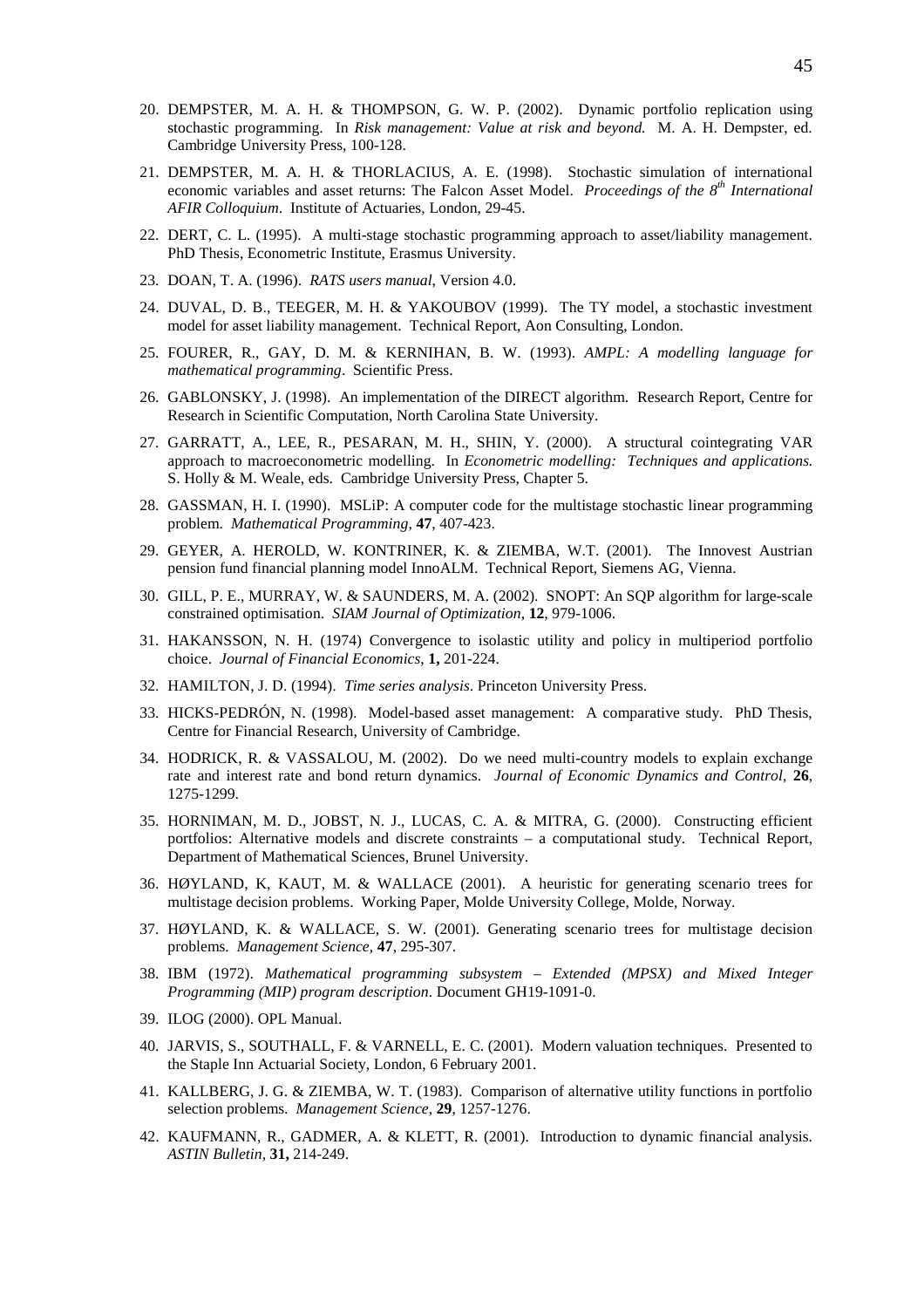- 43. KUSY, M. I. & ZIEMBA (1986). A bank asset and liability management model. *Operations Research,* **34**, 356-376.
- 44. KYRIACOU, M. N. (2001). Financial risk measurement and extreme value theory. PhD Thesis, Centre for Financial Research, University of Cambridge.
- 45. LANE, M. & HUTCHINSON, P. (1980). A model for managing a certificate of deposit portfolio under uncertainty. In Dempster (1980), *op. cit.*, 473-493.
- 46. MARKOWITZ, H. M. (1952). Portfolio selection. *Journal of Finance*, **7**, 77-91.
- 47. MEESE, R. & ROGOFF, K. (1983a). Empirical exchange rate models of the seventies. *Journal of International Economics*, **14,** 3-24.
- 48. MEESE, R. & ROGOFF, K. (1983b). The out-of-sample failure of empirical exchange rate models. In *Exchange rates and international macroeconomics*. J. Frenkel, ed. University of Chicago Press.
- 49. MERTON, R. C. (1990). *Continuous-time finance*. Blackwell Publishers.
- 50. MULVEY, J. M. (1989). A surplus optimization perspective. *Investment Management Review*, **3**, 31- 39.
- 51. MULVEY, J. M. (1995). Financial planning via multi-stage stochastic optimization. Report SOR-94- 09, Program in Statistics and Operations Research, Princeton University.
- 52. MULVEY, J. M. & THORLACIUS, A. E. (1998). The Towers Perrin global capital market scenario generation system. In Ziemba & Mulvey (1998), *op. cit.*, 286-314.
- 53. MULVEY, J. M. & VLADIMIROU, H. (1992). Stochastic network programming for financial planning problems. *Management Science,* **38**, 1642-1664.
- 54. PESARAN, M. H. & SCHUERMANN, T. (2001). Modeling regional interdependencies using a global error-correcting macroeconomic model. Working Paper, Trinity College, Cambridge.
- 55. POWELL, M. J. D. (1964). An efficient method for finding the minimum of a function of several variables without calculating derivatives. *Computer Journal*, **7**, 303-307.
- 56. PRÉKOPA, A. (1980). Logarithmic concave measures and related topics. In Dempster (1980), *op. cit.*, 63-82.
- 57. SCHERER, A. (2002). *Portfolio construction and risk budgeting.* Risk Books.
- 58. SCOTT, J. E. (2002). Modelling and solution of large scale stochastic programmes. PhD thesis, Centre for Financial Research, University of Cambridge.
- 59. SHAPIRO, A. (2002). Dynamic sampling schemes for multistage stochastic optimization. Research Report, Department of Operations Research, Georgia Institute of Technology.
- 60. SMITH, A. D. & SPEED, C. (1998) Gauge transforms in stochastic investment modelling. In *Proceedings of the 8th International AFIR Colloquium*. Institute of Actuaries, London.
- 61. SMITH, A. D. (1996). How actuaries can use financial economics. *British Actuarial Journal,* **2**, 1057- 1193.
- 62. STEINBACH, M. C. (1999). Markowitz revisited: Single period and multi-period mean-variance models. Technical Report SC 99-30, Konrad-Zuse-Zentrum für Informationstechnik Berlin.
- 63. VANDERBEI, R. (2002). *Linear programming: Foundations and extensions*. Princeton University Press.
- 64. VILLAVERDE, M. (2002). Global fund management using stochastic optimization. Working Paper, Centre for Financial Research, University of Cambridge, in preparation*.*
- 65. WHITE, H. (1982). Maximum likelihood estimation of misspecified models. *Econometrica*, **50**, 1-25.
- 66. WILKIE, A. D. (1986). A stochastic investment model for actuarial use. *Transactions of the Faculty of Actuaries*, **39**, 391-403.
- 67. WILKIE, A. D. (1995). More on a stochastic asset model for actuarial use. *British Actuarial Journal*, **1**, 777-964.
- 68. WILKIE, A. D. (2000). The long term outlook for asset returns. Presented to the Inquire Europe Conference, Venice, 23 October, 2000.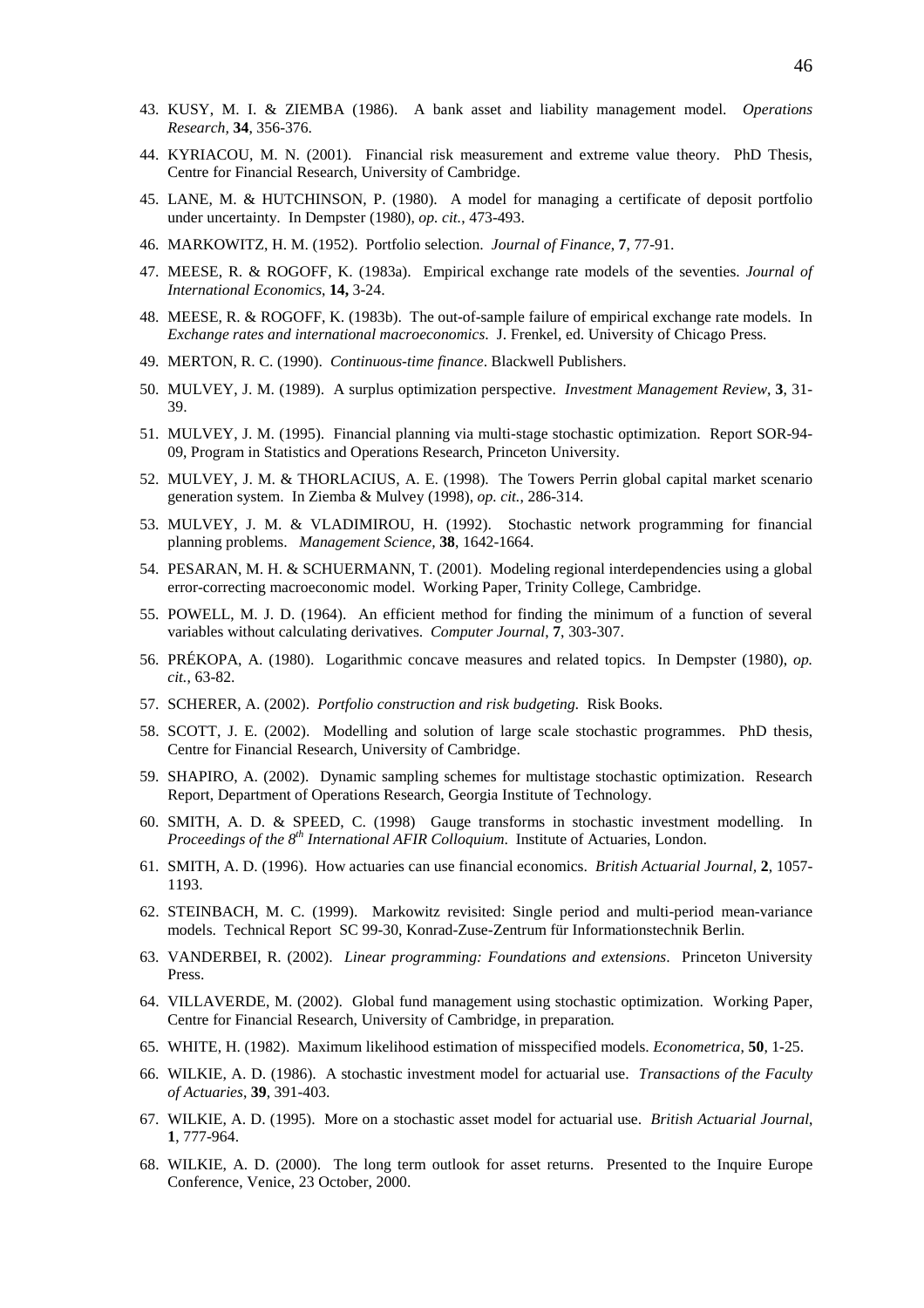- 69. ZENIOS, S. A. (1998). Asset and liability management under uncertainty for fixed income liabilities. In Ziemba & Mulvey (1998), *op. cit.,* 537-560.
- 70. ZIEMBA, W. T. & MULVEY, J. M. (1998), eds. *Worldwide asset and liability modelling.* Cambridge University Press.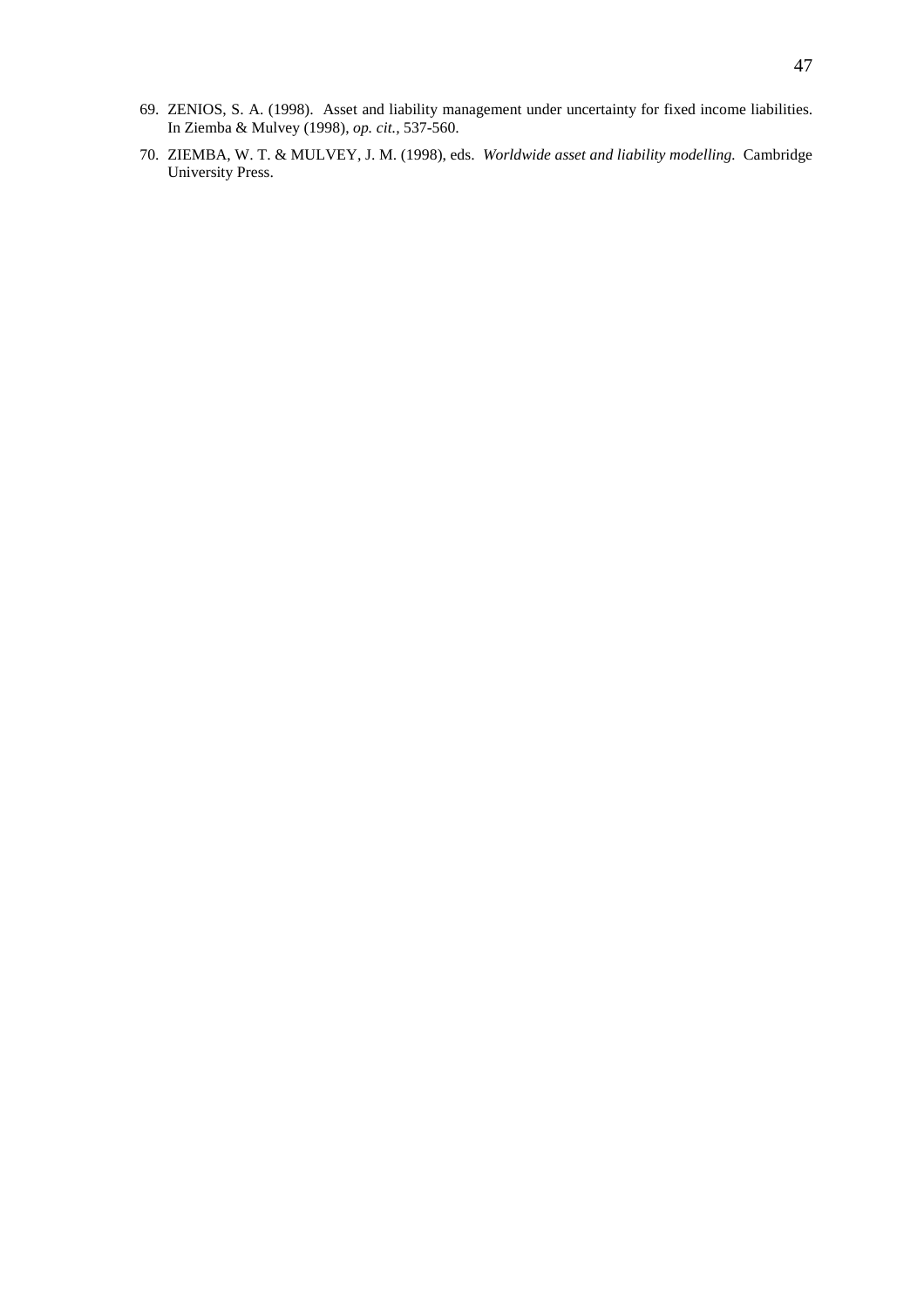# APPENDIX A DETAILED PIONEER ASSET RETURN MODELS

Let the home currency be USD, and for a given scenario let:

- $S_t^c$  denote the equity price at time t for c=US,UK,EU,JP,EM.  $S_t^{EM}$  is assumed to be denominated in USD
- $R_t^c$  denote the percent return on lending cash between time t-1 and time t for c=US,UK,EU,JP. The percent return on borrowing cash is taken to be  $R_t^c + \delta$  for some  $\delta$  > 0
- $-$  L<sub>t</sub><sup>c</sup> denote the bond yield, expressed as a monthly percent, at time t for c=US,UK,EU,JP. The maturity and compounding frequency depends on c and is specified in Table 3.1
- $X_t^c$  denote the exchange rate at time t for c=UK,EU,JP expressed as \$/local currency of c
- $-$  B<sub>t</sub><sup>EM</sup> denote the EM bond price at time t denominated in USD; the (average) maturity of the bond (index) is specified in Table 3.1
- $-C_t^{\text{US}}$  denote the US Consumer Price Index (CPI) at time t
- $-$  W<sub>t</sub><sup>US</sup> denote US wages at time t
- $-$  G<sub>t</sub><sup>US</sup> denote US GDP at time t
- $-$  P<sub>t</sub><sup>US</sup> denote US public sector borrowing (PSB) at time t.

The formulation of the capital markets discrete time model corresponding to the BMSIM3 simulator (see §4.4) is given by the following (with a monthly time step):

$$
\frac{S_{t+1}^{US} - S_{t}^{US}}{S_{t}^{US}} = \begin{pmatrix} a_{S}^{US} + a_{SS}^{US} S_{t}^{US} + a_{SR}^{US} R_{t}^{US} + a_{SL}^{US} L_{t}^{US} + a_{SX}^{US} X_{t}^{US} + \frac{1}{2} A_{S}^{US} S_{S}^{US} \\ b_{SS}^{US} S_{t-1}^{US} + b_{SR}^{US} R_{t-1}^{US} + b_{SL}^{US} L_{t-1}^{US} + b_{SX}^{US} X_{t-1}^{US} \end{pmatrix} + \sigma_{S}^{US} \epsilon_{SR}^{US} \\ \frac{R_{t+1}^{US} - R_{t}^{US}}{R_{t}^{US}} = \begin{pmatrix} a_{R}^{US} + a_{RS}^{US} \left( \frac{S_{t}^{US}}{R_{t}^{US}} \right) + a_{RR}^{US} \left( \frac{1}{R_{t}^{US}} \right) + a_{RL}^{US} \left( \frac{L_{t}^{US}}{R_{t}^{US}} \right) + a_{RX}^{US} \left( \frac{X_{t}^{US}}{R_{t}^{US}} \right) + \frac{1}{2} A_{R}^{US} \epsilon_{SR}^{US} \\ b_{RS}^{US} \left( \frac{S_{t-1}^{US}}{R_{t}^{US}} \right) + b_{RR}^{US} \left( \frac{1}{R_{t}^{US}} \right) + b_{RL}^{US} \left( \frac{L_{t-1}^{US}}{R_{t}^{US}} \right) + b_{RX}^{US} \left( \frac{X_{t-1}^{US}}{R_{t}^{US}} \right) + \sigma_{R}^{US} \epsilon_{Rt}^{US} \\ L_{t+1}^{US} - L_{t}^{US} = \begin{pmatrix} a_{L}^{US} + a_{LS}^{US} S_{t}^{US} + a_{LR}^{US} R_{t}^{US} + a_{LL}^{US} X_{t-1}^{US} \\ b_{LS}^{US} S_{t-1}^{US} + b_{LR}^{US} R_{t-1}^{US} + b_{LL}^{US} L_{t-1}^{US} + b_{LX}^{US} X_{t-1}^{US} \end{pmatrix} + \sigma_{L}^{US} \epsilon_{Lt}^{US} \\ S_{t}^{c} - \frac{1}{2} \left( a_{S}^{c} + a_{SS}^{c} S_{t}^{
$$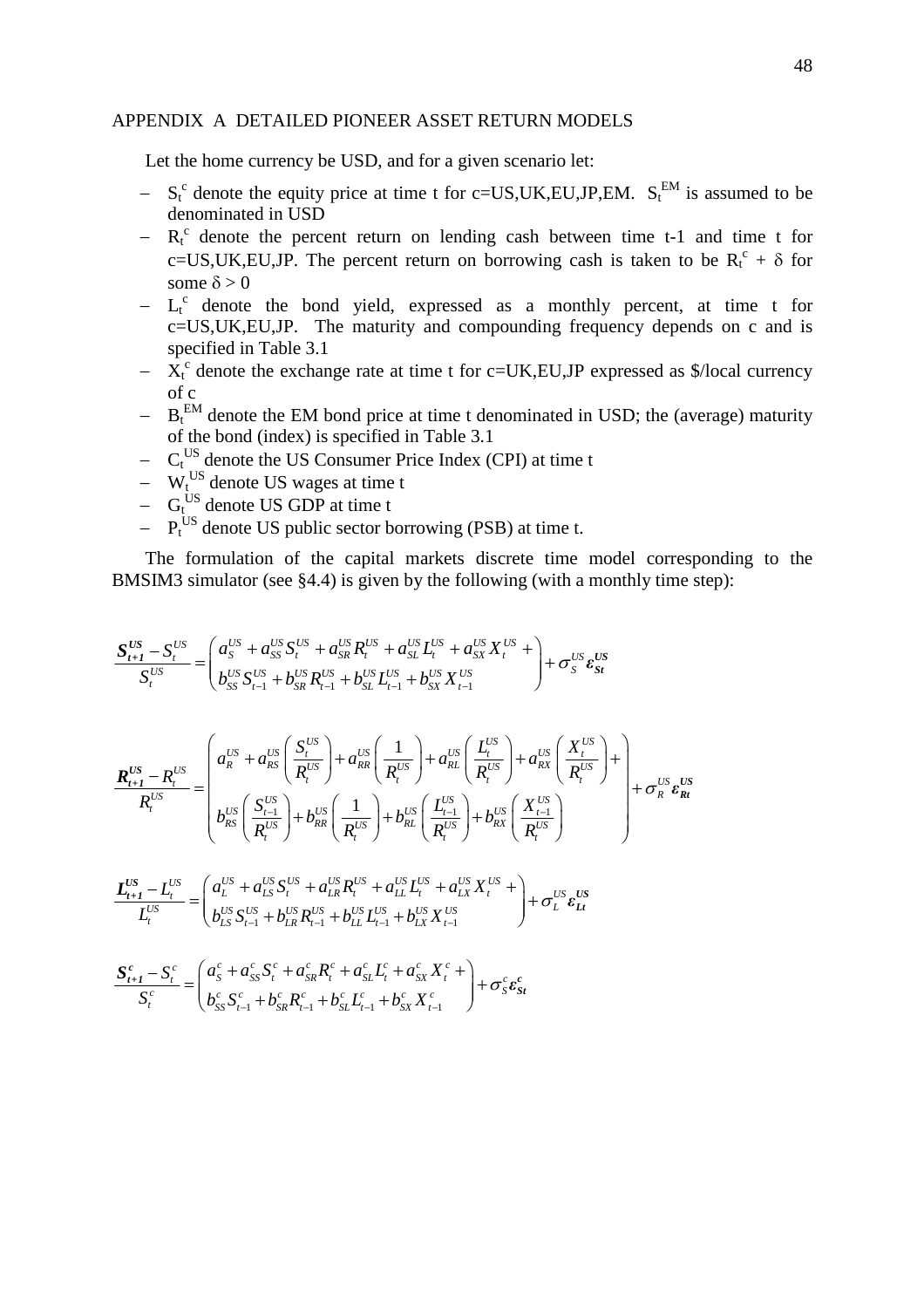$$
\frac{\boldsymbol{R}_{t+1}^{c} - R_{t}^{c}}{R_{t}^{c}} = \begin{pmatrix} a_{R}^{c} + a_{RS}^{c} \left( \frac{S_{t}^{c}}{R_{t}^{c}} \right) + a_{RR}^{c} \left( \frac{1}{R_{t}^{c}} \right) + a_{RL}^{c} \left( \frac{L_{t}^{c}}{R_{t}^{c}} \right) + a_{RX}^{c} \left( \frac{X_{t}^{c}}{R_{t}^{c}} \right) + \\ b_{RS}^{c} \left( \frac{S_{t-1}^{c}}{R_{t}^{c}} \right) + b_{RR}^{c} \left( \frac{1}{R_{t}^{c}} \right) + b_{RL}^{c} \left( \frac{L_{t-1}^{c}}{R_{t}^{c}} \right) + b_{RX}^{c} \left( \frac{X_{t-1}^{c}}{R_{t}^{c}} \right) + \sigma_{R}^{c} \boldsymbol{\epsilon}_{R t}^{c} \\ \frac{\boldsymbol{L}_{t+1}^{c} - L_{t}^{c}}{L_{t}^{c}} = \begin{pmatrix} a_{L}^{c} + a_{LS}^{c} S_{t}^{c} + a_{LR}^{c} R_{t}^{c} + a_{LL}^{c} L_{t}^{c} + a_{LX}^{c} X_{t}^{c} + \\ b_{LS}^{c} S_{t-1}^{c} + b_{LR}^{c} R_{t-1}^{c} + b_{LL}^{c} L_{t-1}^{c} + b_{LX}^{c} X_{t-1}^{c} \end{pmatrix} + \sigma_{L}^{c} \boldsymbol{\epsilon}_{L t}^{c} \\ \frac{\boldsymbol{X}_{t+1}^{c} - \boldsymbol{X}_{t}^{c}}{L_{t}^{c}} = \begin{pmatrix} a_{X}^{c} + a_{XS}^{c} \left( \frac{S_{t}^{c}}{X_{t}^{c}} \right) + a_{XR}^{c} \left( \frac{R_{t}^{US} - R_{t}^{c}}{X_{t}^{c}} \right) + a_{XL}^{j} \left( \frac{L_{t}^{US} - L_{t}^{c}}{X_{t}^{c}} \right) + a_{XX}^{c} \left( \frac{1}{X_{t}^{c}} \right) + \\ b_{XS}^{c} \left( \frac{S_{t-1}^{c}}{X_{t}^{c}} \right) + b_{XR}^{c} \left( \frac{R_{
$$

for c=UK, EU and  $X_t^{US}$ :  $=X_t^{UK}$ . The  $\boldsymbol{\varepsilon}$  terms are correlated standard normal or standardized student t random variables. The a, b and  $\sigma$  terms are parameters of the model. Note that since we are assuming the home currency is USD, modelling an exchange rate for the US in unnecessary. Salient features of the model include non-linear drifts, a lag structure and constant volatilities in this form.

The formulation of the model for the BMSIM4 simulator is identical to that for BMSIM3 with the addition of Japan so that c=UK,EU,JP and with  $X_t^{US}$ :  $=X_t^{JP}$ . As noted in §3.2 additive binary dummy variables were used to remove the  $S_t^{JP}$  bubble and crash.

The formulation of the model for the BMSIM4EM simulator is identical to that for BMSIM4 with the addition of the following  $AR(1)/GARCH$  (1, 1) processes for EM equity and bonds

$$
\frac{\mathbf{S}_{t+1}^{EM} - \mathbf{S}_{t}^{EM}}{\mathbf{S}_{t}^{EM}} = a_{s}^{EM} + a_{s1}^{EM} \frac{\mathbf{S}_{t}^{EM} - \mathbf{S}_{t-1}^{EM}}{\mathbf{S}_{t-1}^{EM}} - a_{s2}^{EM} \sqrt{H_{t-1}^{S}} \varepsilon_{t-1}^{S} + \sqrt{H_{t}^{S}} \varepsilon_{t}^{S}
$$
\n
$$
\mathbf{H}_{t}^{S} = b_{S} + b_{S1} H_{t-1}^{S} - b_{S2} H_{t-1}^{S} (\varepsilon_{t-1}^{S})^{2}
$$
\n
$$
\frac{\mathbf{B}_{t+1}^{EM} - \mathbf{B}_{t}^{EM}}{\mathbf{B}_{t}^{EM}} = a_{B}^{EM} + a_{B1}^{EM} \frac{\mathbf{B}_{t}^{EM} - \mathbf{B}_{t-1}^{EM}}{\mathbf{B}_{t-1}^{EM}} - a_{B2}^{EM} \sqrt{H_{t-1}^{B}} \varepsilon_{t-1}^{B} + \sqrt{H_{t}^{B}} \varepsilon_{t}^{B}
$$
\n
$$
H_{t}^{B} = b_{B} + b_{B1} H_{t-1}^{B} - b_{B2} H_{t-1}^{B} (\varepsilon_{t-1}^{B})^{2}.
$$

We assume that all  $\varepsilon$  terms are contemporaneously correlated but serially uncorrelated. Because the EM variables in BMSIM4EM only influence the US, UK, EU and JP financial variables via the shocks (the contemporaneously correlated  $\epsilon$  terms) the EM variables will normally not influence the US, UK, EU and JP financial variables significantly.

The formulation for BMSIM4EME is similar to that for BMSIM4EM with the exception of two changes. The first is that we introduce the model for the US macroeconomic variables of §3.4. The second is that we the replace the US equations with: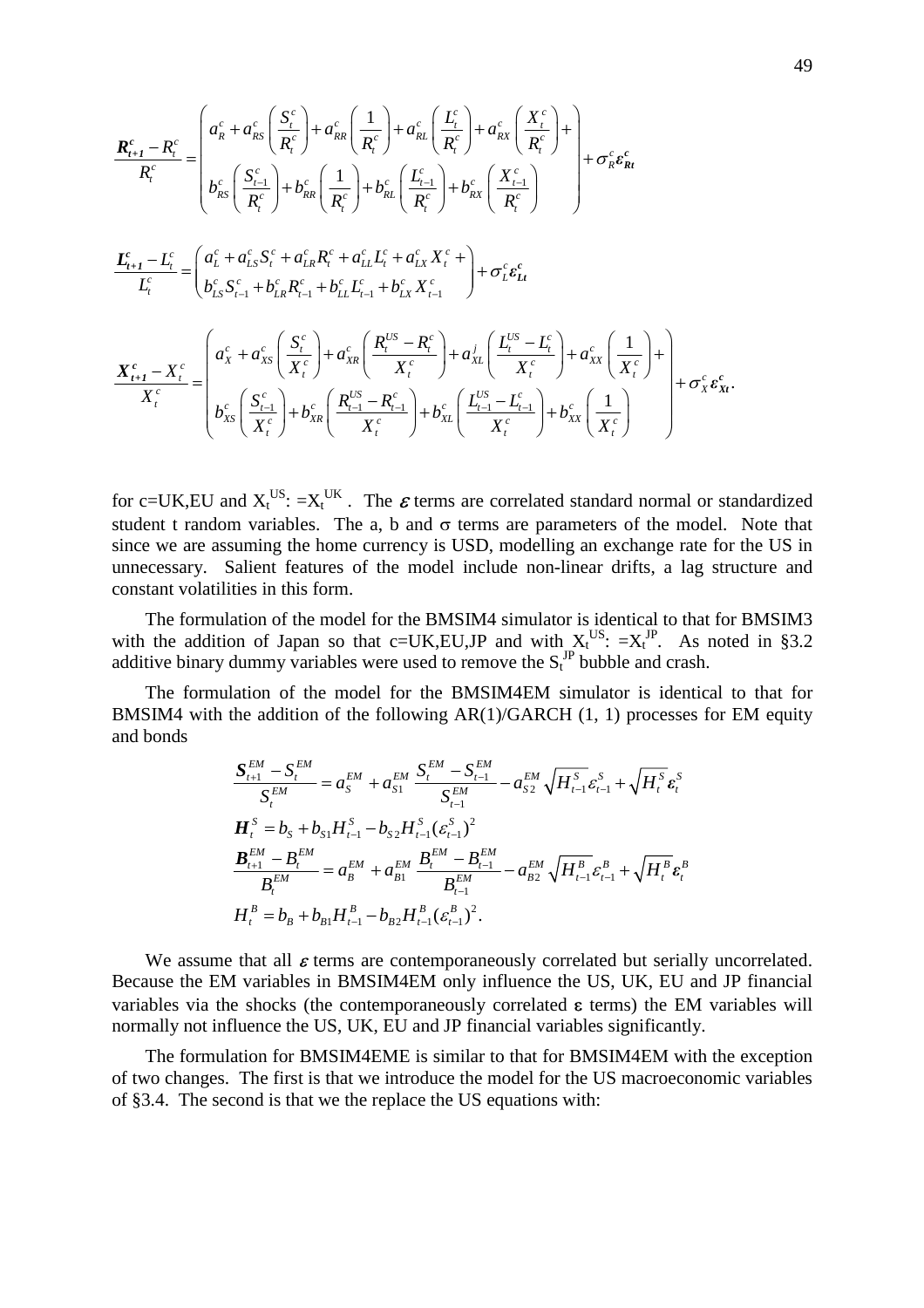$$
\frac{\mathbf{S}_{t+1}^{US} - \mathbf{S}_{t}^{US}}{\mathbf{S}_{t}^{US}} = \begin{pmatrix} a_{S}^{US} + a_{SS}^{US} \mathbf{S}_{t}^{US} + a_{SE}^{US} \mathbf{R}_{t}^{US} + a_{SE}^{US} \mathbf{L}_{t}^{US} + a_{SE}^{US} \mathbf{X}_{t}^{US} + \\ b_{SS}^{US} \mathbf{S}_{t-1}^{US} + b_{SR}^{US} \mathbf{R}_{t-1}^{US} + b_{SL}^{US} \mathbf{L}_{t-1}^{US} + b_{SS}^{US} \mathbf{X}_{t-1}^{US} + \\ c_{SC}^{US} \mathbf{C}_{t}^{US} + c_{SW}^{US} \mathbf{W}_{t}^{US} + c_{SG}^{US} \mathbf{G}_{t}^{US} + c_{SP}^{US} \mathbf{P}_{t}^{US} + \\ d_{SC}^{US} \mathbf{C}_{t-1}^{US} + d_{SW}^{US} \mathbf{W}_{t-1}^{US} + d_{SC}^{US} \mathbf{G}_{t-1}^{US} + d_{SP}^{US} \mathbf{P}_{t-1}^{US} \\ \mathbf{R}_{t}^{US} - \mathbf{R}_{t}^{US} \end{pmatrix} + a_{RS}^{US} \left( \frac{\mathbf{S}_{t}^{US}}{\mathbf{R}_{t}^{US}} \right) + a_{RR}^{US} \left( \frac{\mathbf{L}_{t-1}^{US}}{\mathbf{R}_{t}^{US}} \right) + a_{RX}^{US} \left( \frac{\mathbf{X}_{t-1}^{US}}{\mathbf{R}_{t}^{US}} \right) + \\ \mathbf{R}_{t+1}^{US} - \mathbf{R}_{t}^{US} \begin{pmatrix} \mathbf{S}_{t-1}^{US} \\ \mathbf{R}_{t}^{US} \end{pmatrix} + b_{RR}^{US} \left( \frac{1}{\mathbf{R}_{t}^{US}} \right) + b_{RL}^{US} \left( \frac{\mathbf{L}_{t-1}^{US}}{\mathbf{R}_{t}^{US}} \right) + b_{RX}^{US} \left( \frac{\mathbf{X}_{t-1}^{US}}{\mathbf{R}_{t}^{US}} \right) + \\ c_{RC}^{US} \mathbf{C}_{t}^{US} + c_{RW}^{US} \mathbf{W}_{t}^{US} + c_{RC}^{US} \mathbf{G}_{t}^{US} + c_{RP}
$$

The addition of the US macroeconomic variables is an attempt to create a more realistic model for asset returns and exchange rates. Because they influence the US financial variables through the drift terms and the shocks they should have a significant impact on the US financial variables. Again we assume that all  $\varepsilon$  terms are contemporaneously correlated but serially uncorrelated.

The generation of the dynamic stochastic optimisation problems requires the asset returns and exchange rates in each scenario. Appendix B explains how bond yields are transformed into bond asset returns.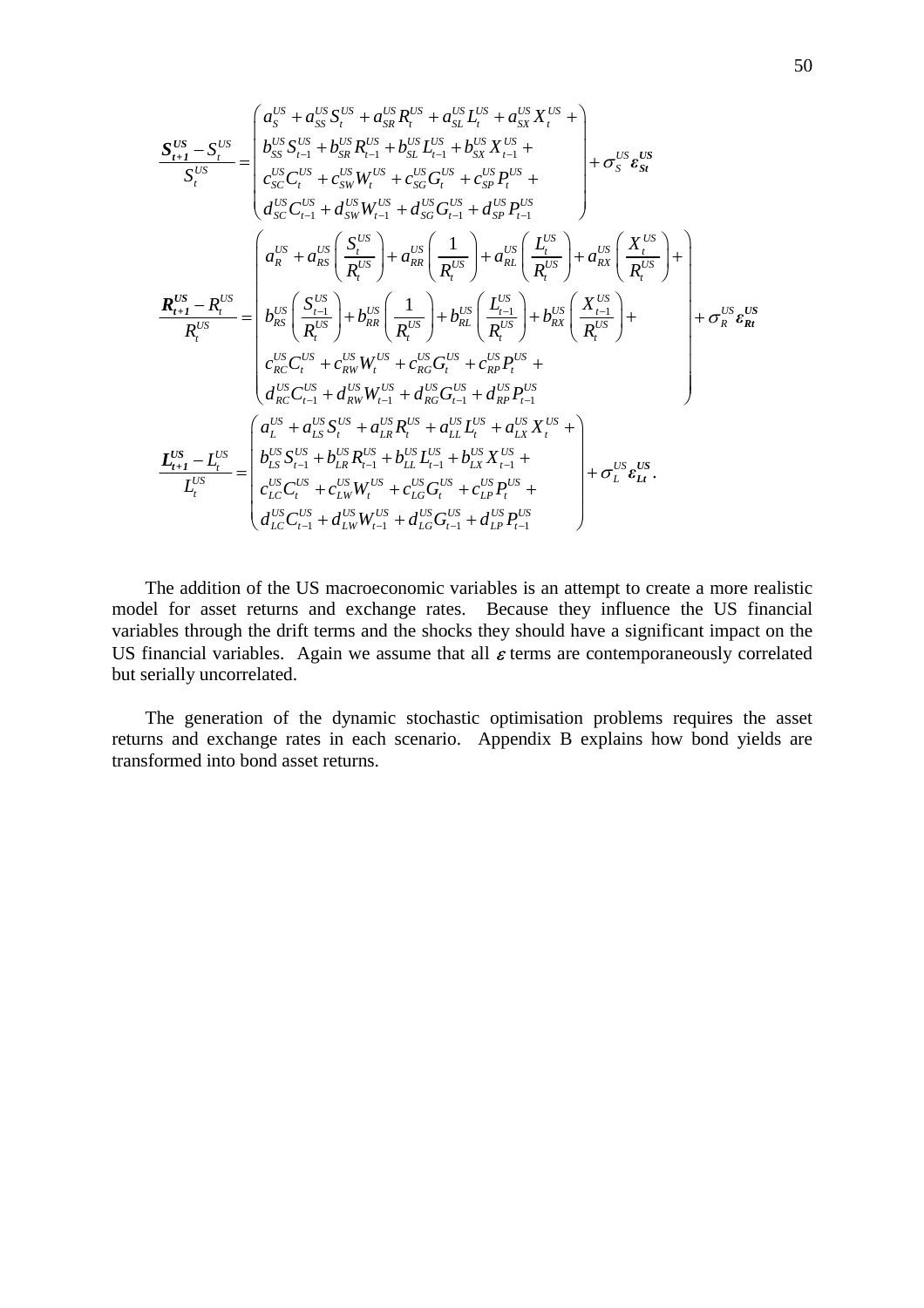# APPENDIX B DERIVATION OF BOND RETURNS FROM BOND YIELDS

The following is a derivation of the 1 month bond return for the US. The UK, EU and Japan formulas differ only in the maturity and compounding frequency of the bond yield.

The US bond has a 30 year maturity with semi-annual compounding. Let  $L_1$  denote the 30 year annualised bond yield with semi-annual compounding, i.e.  $L1_t = 12L_t/100$ . Let F denote the face value of the bond, and let  $c_t$  denote the annual coupon rate.

Consider holding a newly issued 30 year bond from time t to time  $t+1$  which is 1 month later. The value of the investment at time t is the cash price of the 30 year bond which is given by:

$$
V_{t} = \sum_{n=1}^{60} \frac{F \frac{C_{t}}{2}}{(1 + \frac{L1_{t}}{2})^{n}} + \frac{F}{(1 + \frac{L1_{t}}{2})^{60}}
$$
  
=  $\frac{Fc_{t}}{L1_{t}}(1 - \frac{1}{(1 + \frac{L1_{t}}{2})^{60}}) + \frac{F}{(1 + \frac{L1_{t}}{2})^{60}}$ .

At time t+1 or 1 month later there has been no coupon payment and the value of the investment is the cash price of a bond with a  $29\frac{11}{12}$  year maturity and which pays a coupon in 5 months and then every 6 months until maturity. The cash price of this bond is:

$$
\hat{V}_{t+1} = \sum_{n=1}^{60} \frac{F \frac{c_t}{2}}{(1 + \frac{\widehat{L}l_{t+1}}{2})^{n-1 + \frac{5}{6}}} + \frac{F}{(1 + \frac{\widehat{L}l_{t+1}}{2})^{59 \frac{5}{6}}}.
$$

If we assume that the yield of this bond  $\widehat{L}$   $L_{t+1} = L1$ <sub>*t*+1</sub>, we can approximate  $\hat{V}_{t+1}$  by:

$$
\tilde{V}_{t+1} = \sum_{n=1}^{60} \frac{F \frac{C_t}{2}}{(1 + \frac{L1_{t+1}}{2})^{n-1 + \frac{5}{6}}} + \frac{F}{(1 + \frac{L1_{t+1}}{2})^{59 \frac{5}{6}}}
$$
\n
$$
= \frac{Fc_t}{L1_{t+1}(1 - \frac{L1_{t+1}}{2})^{-\frac{1}{6}}} (1 - \frac{1}{(1 + \frac{L1_{t+1}}{2})^{60}}) + \frac{F}{(1 + \frac{L1_{t+1}}{2})^{59 \frac{5}{6}}}.
$$

Then the 1 month bond return can be estimated as:

$$
\frac{\tilde{V}_{t+1}}{\tilde{V}_{t}} - 1 = \frac{\frac{Ll_{t+1}}{Ll_{t+1}} \left(1 - \frac{Ll_{t+1}}{2}\right)^{-\frac{1}{6}} \left(1 + \frac{Ll_{t+1}}{2}\right)^{60}}{\frac{C_{t}}{Ll_{t}} \left(1 - \frac{1}{(1 + \frac{Ll_{t}}{2})^{60}}\right) + \frac{1}{(1 + \frac{Ll_{t}}{2})^{60}}} - 1.
$$

The coupon rate  $c_t$  can be approximated as some fraction of  $L1_t$ , i.e.  $c_t = mL1_t$ , with  $m \le 1$ .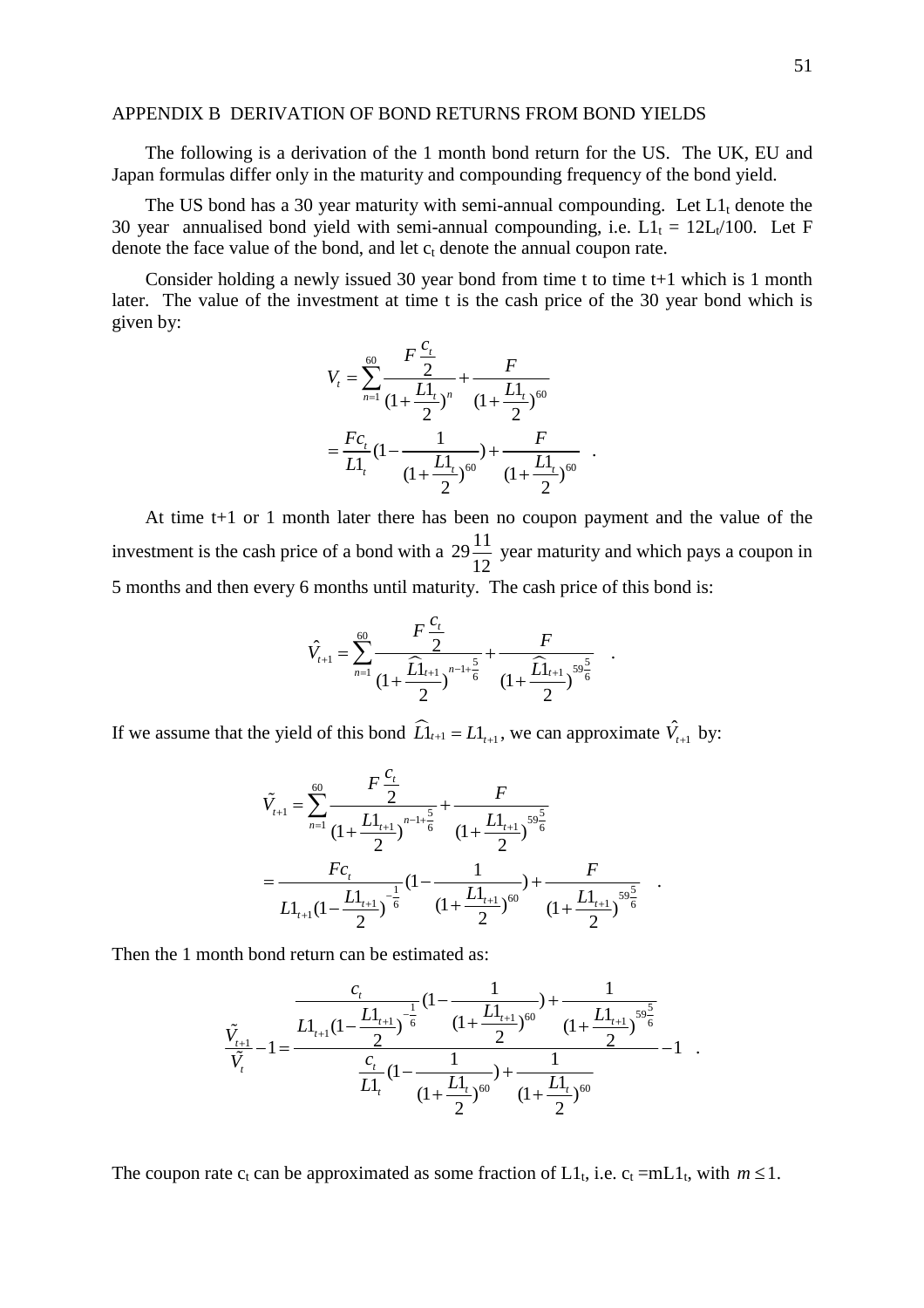# APPENDIX C THE PIONEER CALM ASSET ALLOCATION MODEL

The mathematical formulation of the basic asset management problem in deterministic equivalent form for solution is given by the following version of the CALM model of Dempster (1993). We assume that u is given by one of the utility functions described in §5.2, that as a consequence of Monte Carlo simulation each scenario  $\omega$  in  $\Omega$  is equally likely, that there are no cash inflows or outflows and that the only regulatory and performance constraints are cash borrowing limits, short sale constraints, position limits and turnover constraints. Liabilities are easily added in terms of cash inflows or outflows (Consigli and Dempster, 1998).

$$
\max_{\theta} \sum_{\omega \in \Omega} p(\omega) \sum_{t=2}^{T+1} u_t(w_t^{\theta}(\omega))
$$
  
s.t.  

$$
w_1 + \sum_{i \in I} p_{i1}(\omega) (gx_{i1}^-(\omega) - fx_{i1}^+(\omega)) + \sum_{k \in K} p_{k1}(\omega) (-z_{k1}^+(\omega) + z_{k1}^-(\omega)) = 0 \qquad \omega \in \Omega
$$
  

$$
\sum_{i \in I} p_{i1}(\omega) (gx_{i1}^-(\omega) - fx_{i1}^+(\omega)) +
$$
  

$$
\sum_{k \in K} p_{k1}(\omega) ((1 + r_{k1}^+(\omega)) z_{k1-1}^+(\omega) - (1 + r_{k1}^-(\omega)) z_{k1-1}^-(\omega) - z_{k1}^+(\omega) + z_{k1}^-(\omega)) = 0 \qquad t = 2,...T, \omega \in \Omega
$$

$$
x_{i1}(\omega) = x_i + x_{i1}^+(\omega) - x_{i1}^-(\omega)
$$
  
\n
$$
i \in I, \omega \in \Omega
$$
  
\n
$$
x_{i\ell}(\omega) = x_{i\ell-1}(\omega)(1 + v_{i\ell}(\omega)) + x_{i\ell}^+(\omega) - x_{i\ell}^-(\omega)
$$
  
\n
$$
i \in I, t = 2, ..., T, \omega \in \Omega
$$

$$
\sum_{i \in I} p_{it}(\omega)(1 + v_{it}(\omega))x_{it-1}(\omega) +
$$
\n
$$
\sum_{k \in K} p_{kt}(\omega)((1 + r_{kt}^{+}(\omega))z_{kt-1}^{+}(\omega) - (1 + r_{kt}^{-}(\omega))z_{kt-1}^{-}(\omega)) = w_{t}^{\theta}(\omega) \qquad t = 2,...,T + 1, \omega \in \Omega
$$
\n
$$
W_{t}^{\theta}(\omega) = \sum_{j \in I} p_{jt}(\omega)x_{jt}(\omega) + \sum_{k \in K} p_{kt}(\omega)(z_{kt}^{+}(\omega) - z_{kt}^{-}(\omega)) \qquad t = 1,...,T, \omega \in \Omega
$$

$$
p_{ki}(\omega) z_{ki}^-(\omega) \leq \overline{z_k}
$$
  
\n
$$
p_{ii}(\omega) x_{ii}(\omega) \geq \overline{x_i}
$$
  
\n
$$
p_{ii}(\omega) x_{ii}(\omega) \leq \phi_i W_i^{\theta}(\omega)
$$
  
\n
$$
p_{ki}(\omega) (z_{ki}^+(\omega) - z_{ki}^-(\omega)) \leq \phi_k W_i^{\theta}(\omega)
$$
  
\n
$$
i \in I, t = 1,...,T, \omega \in \Omega
$$
  
\n
$$
p_{ki}(\omega) (z_{ki}^+(\omega) - z_{ki}^-(\omega)) \leq \phi_k W_i^{\theta}(\omega)
$$
  
\n
$$
k \in K, t = 1,...,T, \omega \in \Omega
$$
  
\n
$$
k \in K, t = 1,...,T, \omega \in \Omega
$$
  
\n
$$
i \in I, t = 1,...,T, \omega \in \Omega
$$
  
\n
$$
i \in I, t = 1,...,T, \omega \in \Omega
$$

 $(t^{0}_{t}(a) \ge 0$   $t = 2,..., T + 1, \omega \in \Omega$  $x_{it}^{+}(\omega), x_{it}^{-}(\omega), z_{kt}^{+}(\omega), z_{kt}^{-}(\omega) \ge 0$  $w_t^{\theta}(\omega) \ge 0$  $\geq 0$   $t =$  $i \in I, k \in K, t = 1, \ldots, T, \omega \in \Omega$ ,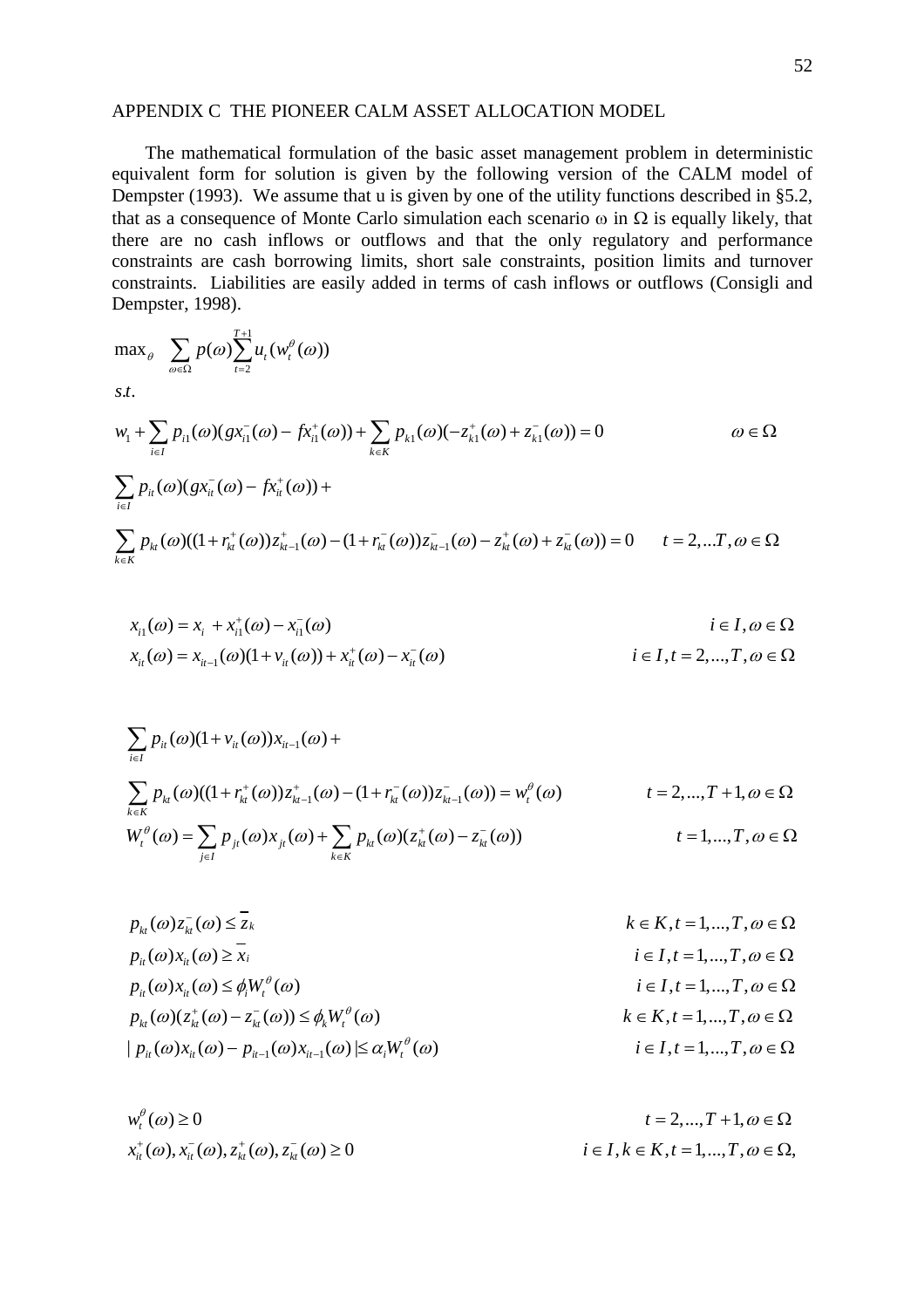where  $p(\omega) = 1/|\Omega|$  and  $\theta_{ikt}(\omega) := (x_{it}(\omega), x_{it}^+(\omega), x_{it}^-(\omega), z_{kt}^+(\omega), z_{kt}^-(\omega))$  for i in I, k in K, t=1,...,  $T, \omega$  in  $\Omega$ .

The first set of constraints are known as *cash balance* constraints. They insure that the net flow of cash at each time and in each state is zero. The next set of constraints are known as *inventory balance* constraint*s*. They give the position in each equity and bond asset at each time and in each state. The third set of constraints define respectively the before and after rebalancing wealth at each time in each state. The next six constraints are the cash borrowing constraints, short sale constraints, position limit constraints, turnover constraints and solvency constraints discussed in the previous section. This deterministic mathematical programming problem is convex, linearly constrained and (unless u is the identity) has a nonlinear objective.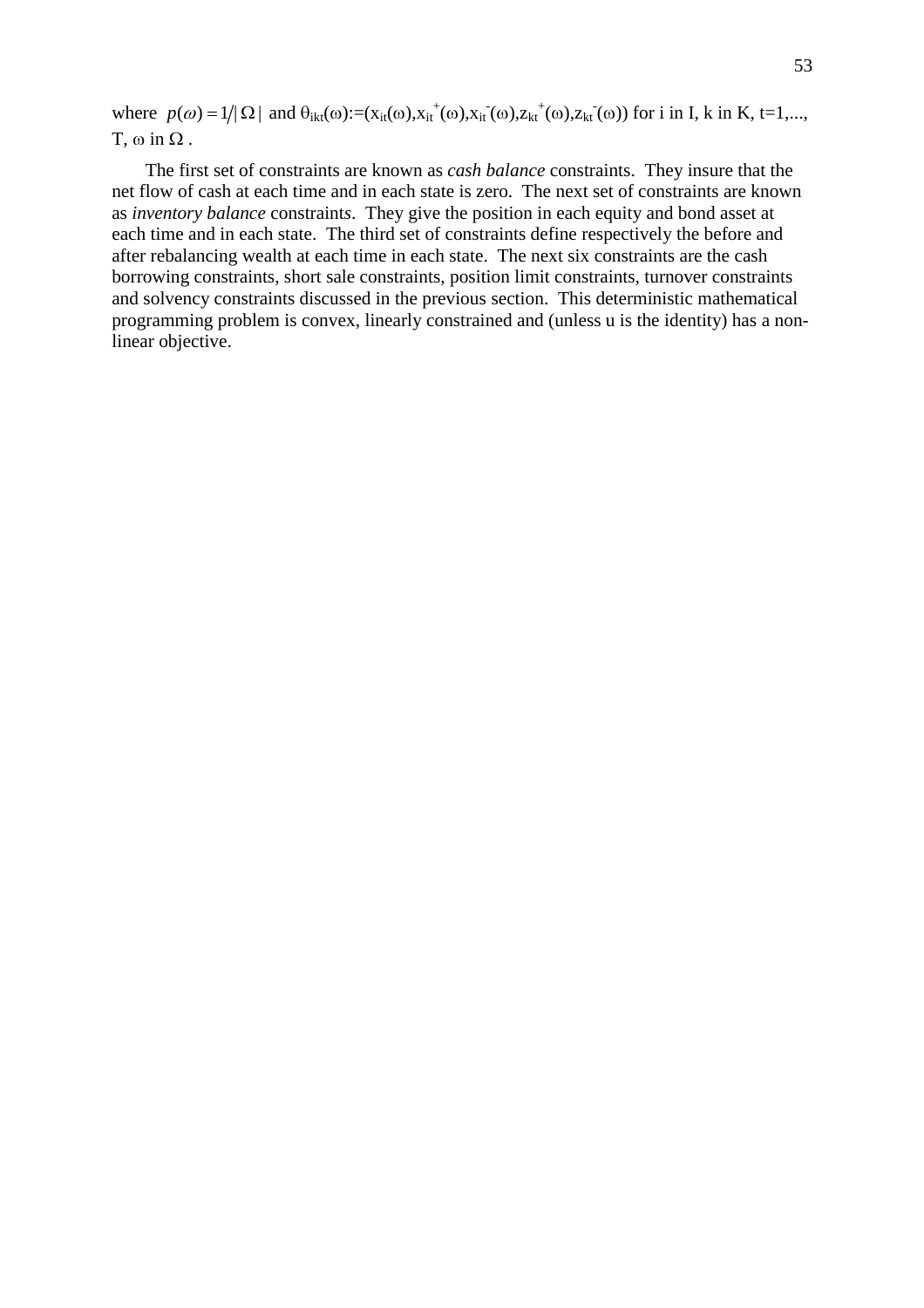### *Global Asset Liability Management*

## **ABSTRACT OF THE DISCUSSION**

**Mr M. Germano** (introducing the paper)**:** Firstly, I should like to thank all of you for this exciting opportunity to present the results of the last three years of our work, in partnership with Professor Dempster and the financial research laboratory at Cambridge. I will give you a brief introduction to the background and objectives behind the system development, to highlight the true dilemma that we have been facing as an industry and as a fund management firm, and then discuss how we have been trying to cope with it.

In United Kingdom, the recent market, as you will know, has been characterised by extremely high volatility. We have seen nevertheless a growing appetite for long-term retirement plans in continental Europe. Clients have been attracted to products with either a minimum-return guarantee or a target-return with an associated level of probability of achievement. The general problem is familiar to all of you. That is, the problem of trying to fill in what we call the "Pensions Gap" by attempting to support the first and the second Pillars with products that will allow us to close the gap in order to maintain current standards of living for the new pensioners.

If you look at the problem from the client's point view, it is very difficult to identify the client with a single paradigm. Consequently, we spent a lot of time trying to understand their true needs. We will outline how it was difficult to associate all the clients with the standard "life cycle model", in which the employees keep contributing to have enough money to maintain their standard of living until death. We have a second model in which there is a true interest from the employee in contributing in order to build a final endowment to leave future generations. So a second model that we can identify is the "legacy model". There is a third model, the true entrepreneur, whose interests and risk aversion do not follow the usual path, but instead follow a path in which the risk aversion does not decrease with age and who retains an appetite for risky assets during the later stages of life.

So we have very complex needs. We try to answer with a complex model, that allows us to solve what we call the pensions plan dilemma. On one hand we keep trying to optimise long-term returns, and on the other side, minimise the downside risk over an intermediate horizon. Being able to cope with multiple schemes, in terms of contribution, is a necessity because we have some clients who may wish to make their contributions at the beginning through a lump sum investment, others, who wish to make regular contributions and each of these will have different risk aversion and different target for expected returns and minimum guaranteed returns.

These are the ingredients that we need to consider when offering complete customised products. Such solutions will give the opportunity to some further soft aspects, such as human capital. A young employee of 25 years of age is easily identifiable as a long-term investor. If we take into account factors like human capital, such as job security and the risk of being fired, it is clear that this potential future pensioner has different characteristics and may have some intermediate horizon, say over five years or six years, during which he wants to secure a minimum return at a certain level of probability in order to cope with such adverse events.

**Professor M. A. H. Dempster, Hon.F.I.A.** (introducing the paper)**:** I suppose that as leading the quantitative attack on the development of the system of this paper, I should advise that the paper is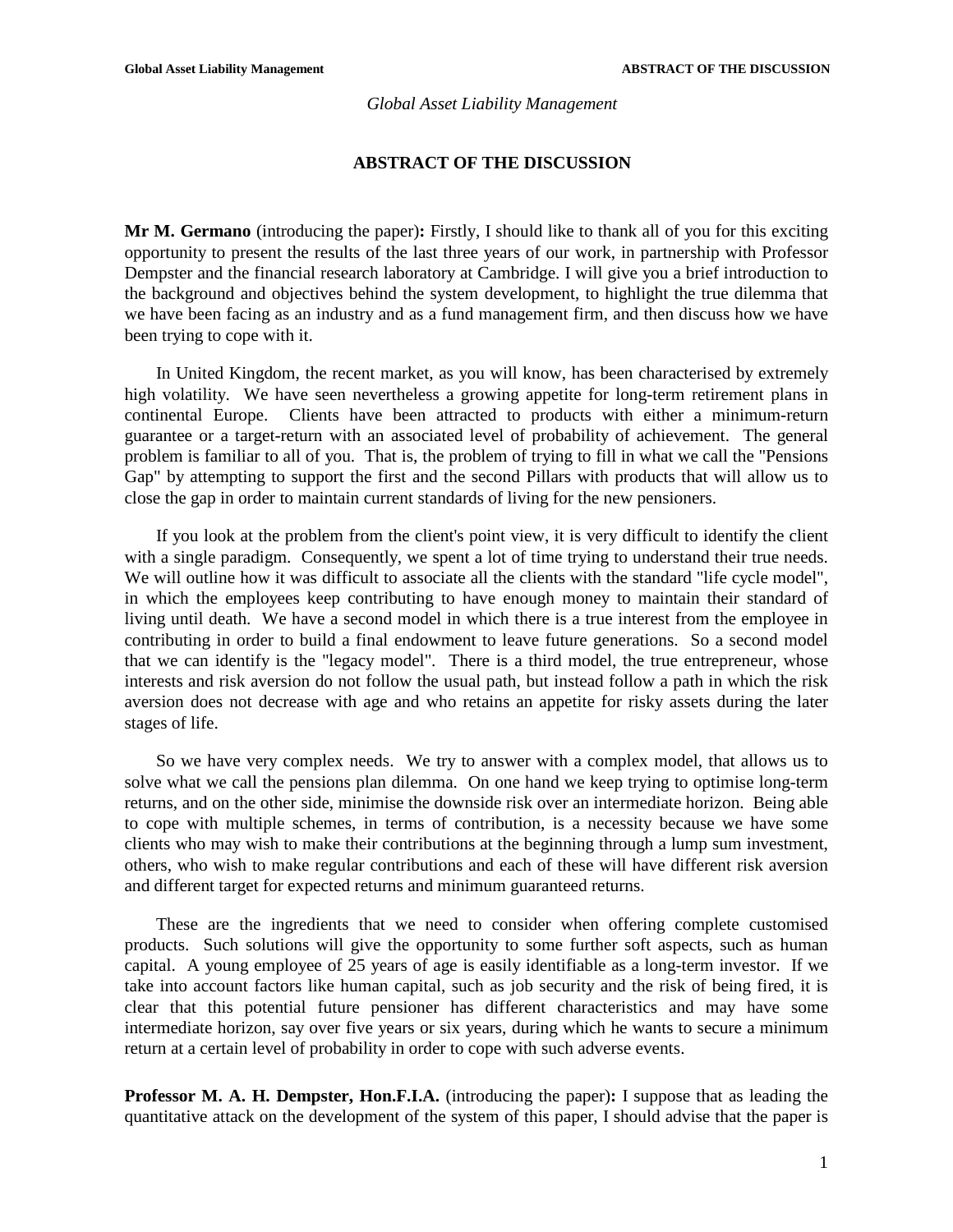really a case study to investigate two aspects of general problems in asset management or asset liability management: uncertainty -- stochastics -- and even more importantly dynamics. In other types of dynamic financial modelling these two aspects appear. For example, in the banking industry at this time there is a great deal of interest in dynamic capital allocation against the risks of various business units. Again, the technology of this paper can be employed.

So, how does this technology differ from ones that actuaries are more familiar with? If actuaries try to optimise asset management over a fixed horizon, with or without liabilities, one typically use some kind of fairly static model, usually after generating -- perhaps very complex generation -- dynamic scenarios of capital market variables, of economic variables, demographic variables, and so on. Then they use some kind of discounting, deterministic or stochastic, to produce present values and finally employ static optimisation using essentially Markowitz technology. It might be surplus that is optimised in an insurance application, but it is still static.

Something I want to emphasise -- and the paper gives a great many details about this case, but this is the basic point -- is that it is better to use dynamic models. Nobody says that they are simple; but 30 years ago Markowitz models were not simple either, and now everyone uses Markowitz models. Since then computers have advanced. Mathematics have advanced. Statistics have advanced. Stimulation has advanced. I would argue that it is now time to employ these models because they offer very significant advantages.

Another way of looking at this is that in leading applications in the actuarial and financial worlds people currently make very complex simulations, which in the actuarial world, usually go by the name dynamic financial analysis. I referred to scenario generation earlier. These simulations, however, employ very complex models and have many parameters. They are extremely difficult to fit to the data available and it is extremely difficult to optimise their decision parameters price fit, because the typical method is simply to take a few parameters, step them through various values and then try to analyse the output, which is quite bewildering.

So, from that point view we have coined the term *strategic* dynamic financial analysis, meaning that we will add industrial strength optimisation to this recipe.

To deal with a system like this is extremely complex. In figure 1.1 I want to stress the lefthand side of the diagram, which shows that one has to put a lot of different skills together. The computer science which deals with data, that is raw statistical analysis of data, cleaning it, filtering it, and so on. Next comes building the econometric models for both asset returns (as begun in this country and, indeed, generally by Professor Wilkie) and possibly complex liability models, although we are not going to stress these in this paper. Then, once we have these models fitted and tuned to data, we must use stochastic Monte Carlo stimulation, which is dynamic financial analysis and take us essentially down to the end of the third bar. Below that is what we want to add to the process; namely, the handling of essentially large-scale dynamic financial analyses models with parameters and optimisation of those parameters. They might be portfolio balances. They might be certain decisions such as capital allocations or more complicated business decisions. One needs complex software for this, and there is quite a bit about this of the problem in the paper.

To go to building the scenario generators, we have in fact (and there are details in the paper of the models used, and so on) a global system -- hence the title of the paper -- that deals with the four major currency areas and emerging markets. We do this in a way that has been pioneered by Professor Wilkie and others; to build a canonical model for a currency area and then link them together. We have linked the areas together with foreign exchange on the grounds that rates react faster than, for example, trade flows, which would come to mind initially for a macro economist.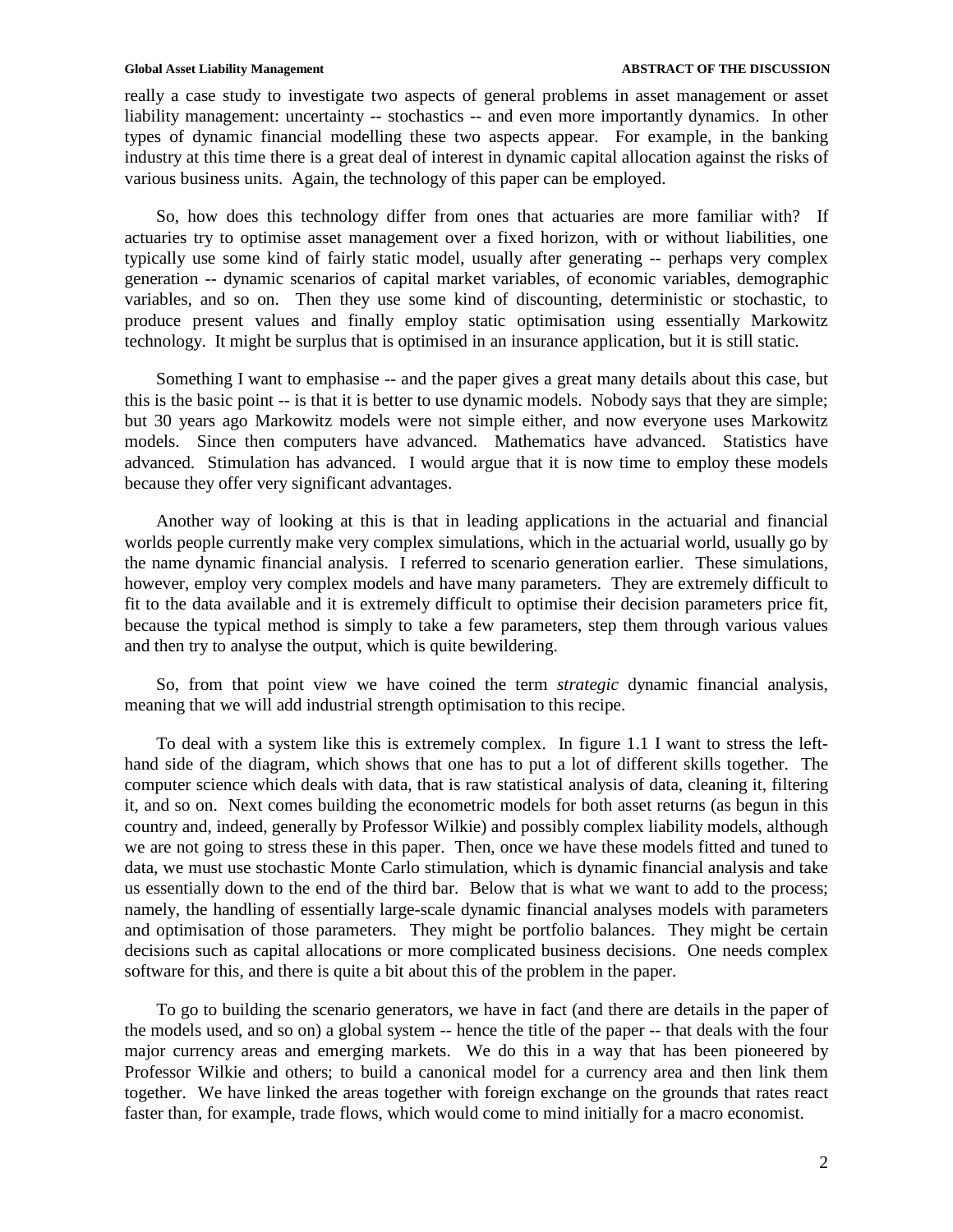What makes our dynamic financial analysis approach different from usual dynamic financial analysis. In dynamic financial analysis this is a typical case of scenario generation involving the New York Stock Exchange Valuated Weighted (refer figure 4.6) Index. What we do here is set up our econometric model, or use some stochastic differential equation model with parameters which we tune until we feel that the model fits the data represented by the black line. Then we generate scenarios forward out of sample. These are the coloured paths in the figure. We look initially to see if they have the kind of variants, and so on, variability, volatility as the black path, which is the history, and they have a suitable distribution around historical path, and so on. All a bit of art rather than science, however, broadly used these days.

On the other hand, we do not just do this for one variable. In our model using 15 variables and throwing in the economic variables, we can have a system of up to 33 state variables. So this is already fairly large-scale. However, the key point about stochastic optimisation is that it is not the optimisation problem necessarily that is now so difficult, because there are industrial strength optimisers which used cleverly can double running speed or even raise it two orders of magnitude using decomposition techniques. Rather it is that one has to generate high dimensional scenarios in a conditional mode (figure 4.7). This is just a scheme that represents the dynamic decisions every node this tree represents, for example, a portfolio balance. Every such decision must face alternative real-world scenarios. That is what makes it different. Even the scenario generation is thus more complex than basic dynamic financial analysis and requires extra software although in principle is straightforward.

The second type of problem we have solved, and generated software to address, concerns the formulation and solution of asset liability management problems, particularly those of defined contribution pension plans. These products are essentially mutual funds with a guarantee or a target return that is achieved at least with high probability. We use utility functions here not in the sense of individuals, but to represent the risk attitude of perhaps a sort of representative individual for a specific fund, tailored with respect to a specific horizon and specific risk characteristics, to which Mr Germano alluded to.

However, for scenario based models, such problems with a probabilistic constraint pose a new scientific class, which we believe we have solved in the applications that we have looked so far. There is still a lot to do. Rather than use a simplified theoretical model, say, with independent returns, period to period, and other restrictive assumptions, we have been able to solve these problems when the scenario generator is of the complex type, which I showed you.

The third type of problem that we looked at was the idea of setting up benchmark portfolios optimally. I have just come back from Princeton and our colleagues there have worked on a similar type of problem as an asset allocation strategy. Here what are trying to do, since these problems define a restriction of the full optimum, and impose a lower bound on it, is use this bound and the associated returns as a benchmark against which other strategies, including the full optimum, can be measured.

 What happens for general cases of all three of these classes of models is that one obtains other suitable formulations really a very large-scale deterministic problem. Essentially, every node of the tree, that I showed you, has assigned to it a set of asset allocations or capital allocations, depending on the application (here it is asset allocation) that correspond to the states, that is the values of the state variables, at the time. That can be expanded so that we have, for every such node a decision, what is represented in the deterministic model are the constraints which are shown and enumerated in section 2.23. These are usually linear, because accounting is usually a linear operation. However, the attitude to risk, which is embodied for a particular fund and a particular horizon, can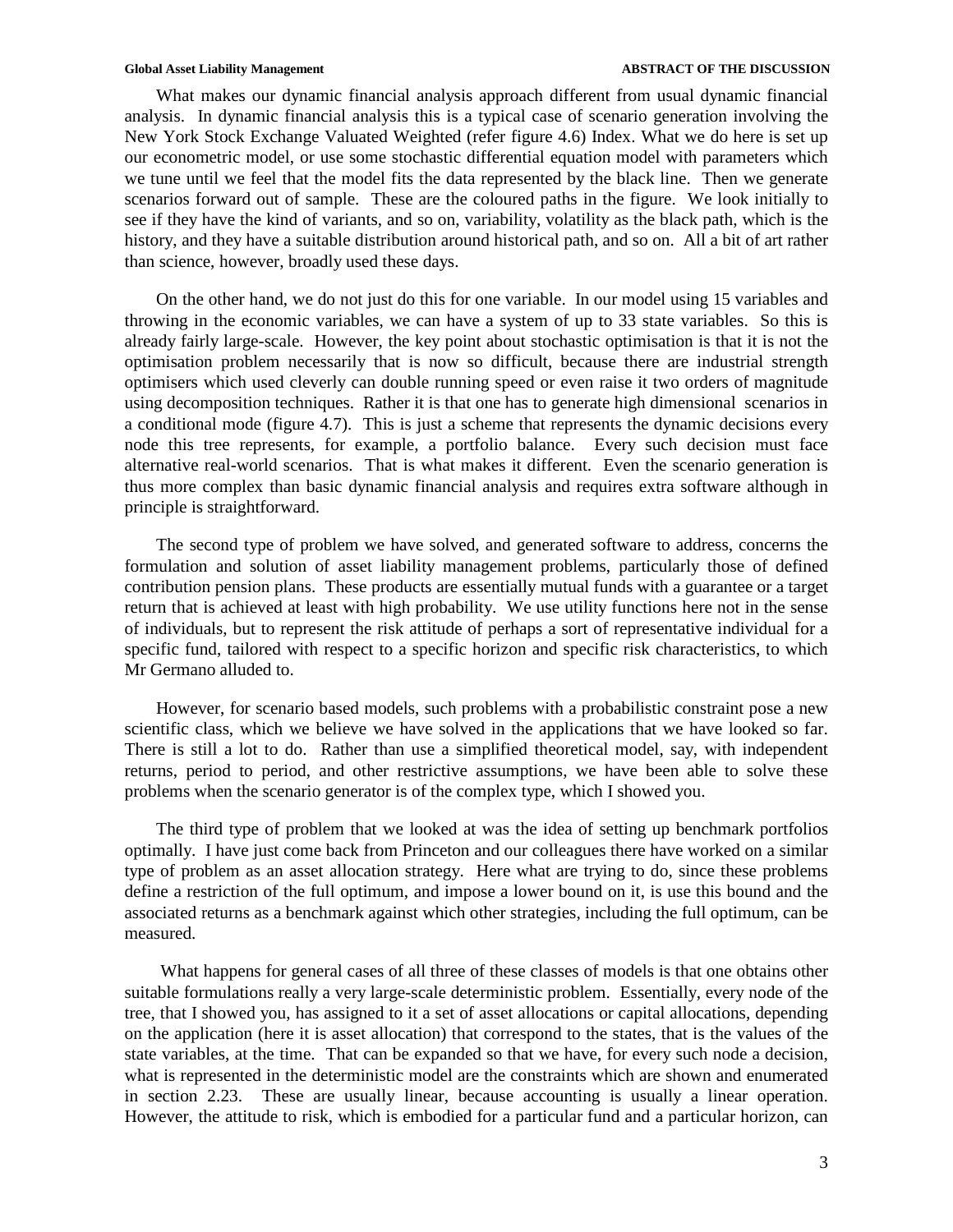be represented by either a sum of risk attitudes represented period by period by a utility function or in fact just looking at risk in the terminal wealth achieved at the horizon.

What we are doing is designing tools to shape the wealth distribution at a particular point in time as the fund evolves (refer figure 6.1). We are interested in not failing to meet a guarantee, for example, by calculating value at risk through accounting scenarios which fail to meet the guarantee. We will use here tens of thousands of scenarios, possibly, and always we can trade off a kind of return variable with the risk variable to shape the wealth distribution. We have put a lot of work into understanding this trade off and in effecting it technically.

We have also done a lot of backtesting of the systems and are very pleased with the backtests. They are as honest as they can be and the returns have been quite good relative to the S&P 500, which we used as a benchmark because we treated this as a dollar fund. These results may not really mean anything due to the small size, as I am sure many people will point out, but it is very nice to have good results rather than bad results, even through the peak and the crash of the world's markets.

The last point is that the kind of systems described require pretty fancy graphics, because one has to go back and forth between tweaking data, tweaking models, optimising, and so on. We will never get away from that process. As the models get more complicated, we may have to do a little more. Figure D1 shows a sort of prototype screen which we are redesigning and implementing in practice.

To conclude, strategic asset liability management in tactical risk systems which are dynamic are a reality today. Multiperiod models yield multiple advantages. They tend to have a more stable portfolio path as we roll them forward because they hedge against a great deal of alternative scenarios, both good and bad. We can get best, worst and value at risk limited portfolio views, or asset and liability views, looking down the scenarios so that we can do a lot of 'what-if' analyses with these kinds of models. The assumptions, that are needed to make rolling over of myopic models correct, are almost entirely violated by real market data.

Using the type of software systems, which are used now in industrial optimisers, both linear and non-linear, we can model any kind of constraint structure, including regulatory and tax structures, and so on. The dynamic stochastic, strategic DFA, approach results in very large models, because they are contingency plans. All possibilities are being considered simultaneously, so they involve literally millions of equations and variables, but they can be solved in a few minutes on a current PC.

Flexibility and visualisation are keys to providing effective decision support systems of this type for strategic pension planning, and the other financial applications that I mentioned (see Figure D1).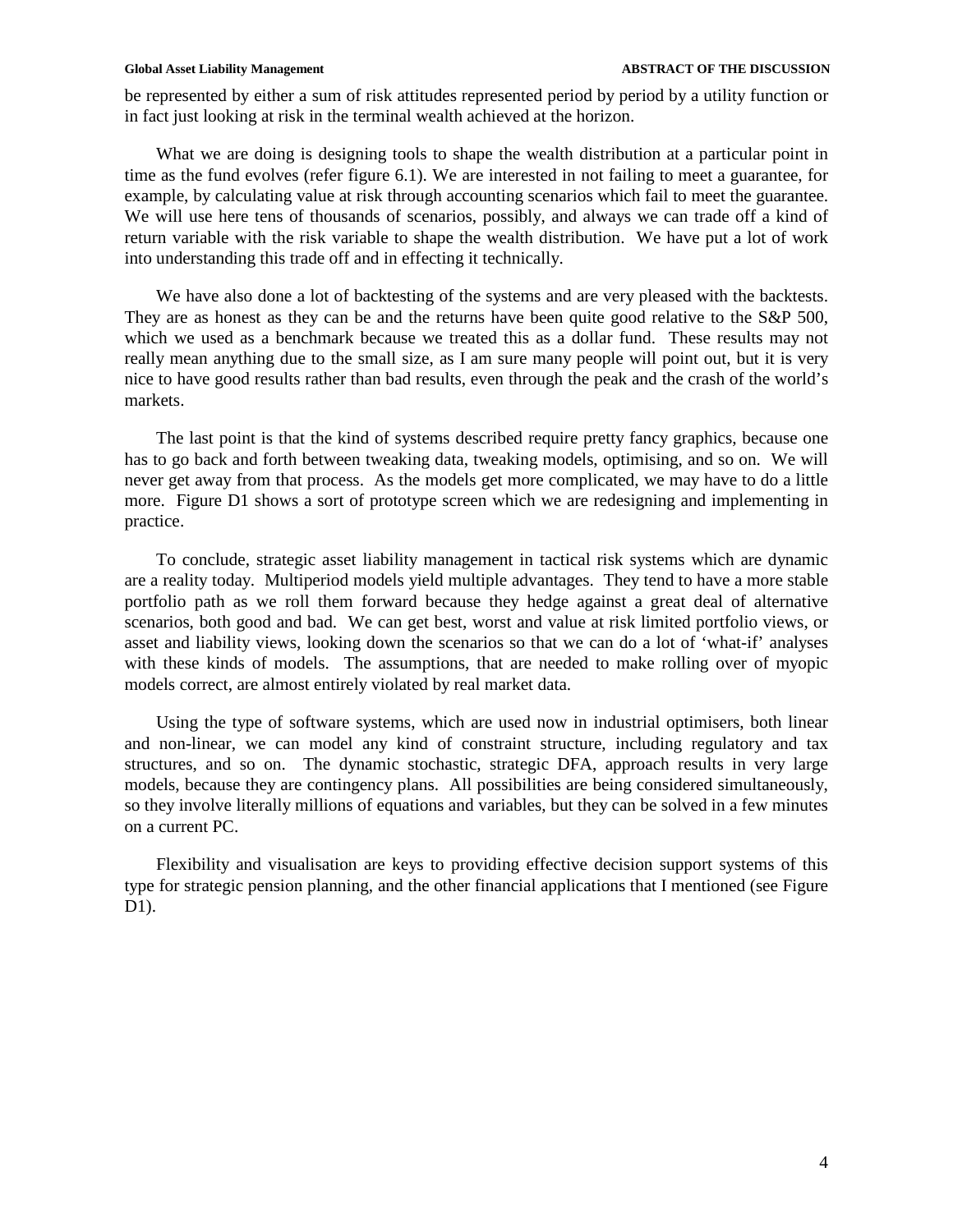| ы                        |                                                                                                                      |                                     |              | Microsoft Excel - stochgen Jexample1.xls |                                                                   |                                |                |                        |                 |                                                                                           | <b>HOM</b>       |                               |
|--------------------------|----------------------------------------------------------------------------------------------------------------------|-------------------------------------|--------------|------------------------------------------|-------------------------------------------------------------------|--------------------------------|----------------|------------------------|-----------------|-------------------------------------------------------------------------------------------|------------------|-------------------------------|
|                          | Carin mod - Horward                                                                                                  |                                     |              |                                          | X I File Edit Yew Insert Format Tools Data Window STOCHASTICS 960 |                                |                |                        |                 |                                                                                           | $= 100 \times 1$ |                               |
|                          | Die Leit Leasch Liebs                                                                                                |                                     |              |                                          | $D$ $B$ $B$ $B$ $B$ $C$ $V$ $A$ the $V$ $B$                       | Coreact Workbook               |                | Θ<br>$2^{\circ}$ Arial |                 | $\blacksquare$ $\blacksquare$ $\blacksquare$ $\blacksquare$ $\blacksquare$ $\blacksquare$ |                  |                               |
|                          |                                                                                                                      |                                     |              | $= 70$                                   |                                                                   | Disconnect Workbook            |                |                        |                 |                                                                                           |                  | Nodal solution variables      |
|                          |                                                                                                                      |                                     | $\wedge$     | B                                        |                                                                   | <b>Initialse Werkbook</b>      | lo.            |                        |                 | G                                                                                         | Ħ                |                               |
|                          | cubject to dawnside(n in 1                                                                                           |                                     |              |                                          |                                                                   | <b>Refresh historical data</b> |                |                        |                 |                                                                                           |                  | return                        |
|                          | subject to terminal wealth                                                                                           |                                     |              | Tree parameters                          |                                                                   | Sohre                          |                |                        | View parameters |                                                                                           |                  |                               |
|                          | sum {i in R} (p[i,                                                                                                   |                                     |              |                                          |                                                                   | Got strudator data             |                |                        |                 |                                                                                           |                  | wearm                         |
|                          | * sun (k in K) (pk[k] 4                                                                                              |                                     |              |                                          | 0 stuchastics ref                                                 | Show solution                  |                | $\theta$               |                 | $\Omega$                                                                                  |                  | made target                   |
|                          |                                                                                                                      |                                     |              |                                          | start date                                                        | Re-rittenen                    |                | 13                     |                 | <b>Fistory start</b>                                                                      | -222             | Visite USE                    |
|                          | war wealthin in nodes):                                                                                              | 6                                   |              |                                          | times:ep                                                          |                                |                |                        |                 | <b>Fistory end</b>                                                                        | 61               |                               |
|                          | subject to wealth c(n in n                                                                                           |                                     |              |                                          | branco times                                                      |                                | 12 24 36 48 60 |                        |                 | view start                                                                                | $\Omega$         | IV value LIRE                 |
|                          | $if (n - root)$ the                                                                                                  | $\alpha$<br>$\overline{\mathbf{u}}$ |              |                                          | tree string                                                       |                                | 20,10          |                        |                 | view end                                                                                  | 60               | V vatre UNS                   |
|                          |                                                                                                                      |                                     |              |                                          | seed                                                              |                                |                |                        |                 | US equity index<br>US short-rate                                                          | IRJE<br>FALSE    | V value UVb                   |
|                          | 0160<br>sum (i in                                                                                                    | 11                                  |              | Simulator parameters                     |                                                                   |                                | brngim         |                        |                 | US long-rate                                                                              | FALSE            |                               |
|                          | · sum (k in                                                                                                          | 12                                  |              |                                          |                                                                   |                                |                |                        |                 | UK equity index                                                                           | <b>FALSE</b>     | Value Es                      |
|                          |                                                                                                                      | 13                                  |              | $\mathbf{H}$                             |                                                                   |                                |                |                        |                 | UK short-rate                                                                             | FALSE            | V value Eb                    |
|                          |                                                                                                                      | 14                                  |              |                                          | deterministic flag                                                |                                |                | FALSE                  |                 | UK long-rate                                                                              | FALSE            | V value JPs                   |
|                          | subject to initial cash ba<br>$wo + sun\{\overline{1} \text{ in } \overline{R}\}\$                                   | 15                                  |              |                                          | vol(US equity index)                                              |                                |                | 0.0411779              |                 | UK exchanga rate                                                                          | <b>FALSE</b>     |                               |
|                          | * sun (k in K) (p)                                                                                                   | 16                                  |              |                                          | vol(US short-rate)                                                |                                |                | 0.0002594              |                 | EU equity index                                                                           | <b>FALSE</b>     | Visitio IPs                   |
|                          |                                                                                                                      |                                     |              |                                          | vol(US long-rate)                                                 |                                |                | 0.0315974              |                 | EU short-rate                                                                             | FALSE            | V value US                    |
|                          | subject to cash halance {c                                                                                           | 18                                  |              |                                          | vol(UK equity index)                                              |                                |                | 0.0499979              |                 | EU long-rate                                                                              | FALSE            | W value UK                    |
|                          | sun (i in R) (p[i,n]*(q[ 19                                                                                          |                                     |              |                                          | vol(UK chort-rate)                                                |                                |                | 0.0789165              |                 | EU exchange rate FALSE                                                                    |                  |                               |
|                          | - sun (k in K) (pk[k. 20<br>$- 0:$                                                                                   |                                     |              |                                          | vol(UK long-rate)                                                 |                                |                | 0.0321391              |                 | JP equity index                                                                           | <b>FALGE</b>     | IV value E                    |
|                          |                                                                                                                      | 21<br>$\overline{22}$               |              |                                          | vol(UK exchange rate)<br>vol(EU equity index)                     |                                |                | 0.0324372<br>0.04/8568 |                 | JP shcn-rate<br>JP long-rate                                                              | FALSE<br>FALSE   | V value JP                    |
|                          |                                                                                                                      | 23                                  |              |                                          | vol(EU short-rate)                                                |                                |                | 0.0483607              |                 | C exchange rate                                                                           | FALSE            |                               |
| нı                       |                                                                                                                      | 24                                  |              |                                          | vol(CU long-rate)                                                 |                                |                | 0.0303407              |                 |                                                                                           |                  | Salant All<br>twent relection |
| <b>DENGIN</b>            | $3.8 - 1$                                                                                                            | 26                                  |              |                                          | vol(EU exchange rate)                                             |                                |                | 0.0357592              |                 |                                                                                           |                  |                               |
| <b>CSUS</b> aquity indus |                                                                                                                      | 26                                  |              |                                          | vol(JP equity index)                                              |                                |                | 0.0514584              |                 |                                                                                           |                  |                               |
|                          | US equi                                                                                                              | 27                                  |              |                                          | vol(JP short-rate)                                                |                                |                | 0.0549622              |                 |                                                                                           |                  |                               |
|                          |                                                                                                                      | 28                                  |              |                                          | vol(JP long-rate)                                                 |                                |                | 0.0615555              |                 |                                                                                           |                  |                               |
| 2500.0                   |                                                                                                                      | 29                                  |              |                                          | vol(JP exchange rate)                                             |                                |                | 0.03/4544              |                 | <b>Backtert</b>                                                                           |                  |                               |
|                          |                                                                                                                      | 30                                  |              |                                          | com/LS short-rate,US coulty index:                                |                                |                | 0.0721819              |                 |                                                                                           |                  |                               |
|                          |                                                                                                                      | 31                                  |              |                                          | com(l, S long-rate US equity index)                               |                                |                | $-0.223394$            |                 |                                                                                           |                  |                               |
| 2000.0                   |                                                                                                                      | 32                                  |              |                                          | corr(LS long-rate US short-rate)                                  |                                |                | 0.523325               |                 |                                                                                           |                  |                               |
|                          |                                                                                                                      |                                     |              |                                          |                                                                   |                                |                |                        |                 | albidoy / desparante / tuned parane-no / NATO   4                                         |                  |                               |
|                          |                                                                                                                      |                                     | <b>Haady</b> |                                          |                                                                   |                                |                |                        |                 |                                                                                           |                  |                               |
| 1500.0                   |                                                                                                                      |                                     |              |                                          |                                                                   |                                |                |                        |                 |                                                                                           |                  |                               |
|                          |                                                                                                                      |                                     |              | pc\stochgen\                             | Charge data                                                       |                                |                |                        | $\vert x \vert$ | ×                                                                                         |                  | x                             |
|                          |                                                                                                                      |                                     |              | TampINdemoko                             |                                                                   |                                |                |                        |                 |                                                                                           |                  |                               |
| 10000                    |                                                                                                                      |                                     |              |                                          | C Bounding Boxoc                                                  |                                |                |                        |                 |                                                                                           |                  |                               |
|                          |                                                                                                                      |                                     |              |                                          | <b>C</b> Trco Structuro                                           |                                |                |                        |                 |                                                                                           |                  |                               |
|                          |                                                                                                                      |                                     |              | ulumur<br>nd 150662 nun<br>007115579e-05 |                                                                   |                                |                |                        |                 |                                                                                           |                  |                               |
| 500.0                    |                                                                                                                      |                                     |              |                                          | C Binulato data                                                   |                                |                | US couty indox         |                 |                                                                                           |                  |                               |
|                          |                                                                                                                      |                                     |              |                                          | is very small<br>C Boution eats                                   |                                |                | roturn                 |                 |                                                                                           |                  |                               |
|                          |                                                                                                                      |                                     |              |                                          |                                                                   |                                |                |                        |                 |                                                                                           |                  |                               |
| n n<br>n                 |                                                                                                                      |                                     |              | pc\stochgen'<br>EO                       |                                                                   | C So ution data as proportions |                | Choose variables       |                 |                                                                                           |                  |                               |
|                          | 10<br>20                                                                                                             | 40                                  | 50           | J'omp1'sleep's                           |                                                                   |                                |                |                        |                 |                                                                                           |                  |                               |
|                          | AMPL Version 20010215 Uin32                                                                                          |                                     |              |                                          |                                                                   | <b>ADDIV</b>                   | <b>Dismiss</b> |                        |                 |                                                                                           |                  |                               |
|                          | CPLEX 7.1.0: dioplay 1                                                                                               |                                     |              |                                          |                                                                   |                                |                |                        |                 |                                                                                           |                  |                               |
|                          | QP Presolve eliminated 1981 rous and 1589 columns.<br>Reduced QP has 34601 rous, 45462 columns, and 150652 nonzeros. |                                     |              |                                          |                                                                   |                                |                |                        |                 |                                                                                           |                  |                               |
|                          |                                                                                                                      |                                     |              |                                          |                                                                   |                                |                |                        |                 |                                                                                           |                  |                               |
|                          |                                                                                                                      |                                     |              |                                          |                                                                   | 14 Paulin most - Notingart     |                |                        | - Soldern count |                                                                                           |                  | $R = 1617$                    |
|                          | Start SAC With INSpires OUM X Hicrosoft Excel - stoc 2216 equip index                                                |                                     |              |                                          |                                                                   |                                |                |                        |                 |                                                                                           |                  |                               |

# **Figure D1 Prototype User Interface for the Fund Manager STOCHASTICS™ System Stochgen 3.0**

**Dr A. J. G. Cairns, F.F.A.** (opening the discussion): Dempster, Germano, Medova and Villaverde's paper is very interesting and comprehensive with many stimulating ideas contained within it, which the wider profession needs to be learning about.

The paper assumes a certain knowledge of the subject of dynamic optimisation. It may be helpful to cover some of the basic ideas in this subject area. A very simple example will illustrate some of the basic ideas, which will provide a firmer base from where we can look at the more complex environment that is in the paper.

In this simple example we have two assets: cash and equities. Investment is carried out over two periods. We have to decide what proportion of our fund, or what I will from now on call wealth, should be invested in equities over each of the two investment periods. So  $p_0$  represents the proportion in equities from time 0 to time 1 and  $p_1$  the proportion in equities from times 1 to 2.

Our investor has a utility function *U* which he will apply to his wealth at time 2. His objective is to maximise his expected utility by choosing  $p_0$  and  $p_1$  optimally.

One way of going about this is to find the optimal static investment strategy, that is, we assume that  $p_0$  and  $p_1$  are equal and then optimise over  $p_0$ .

On the other hand, you have the opportunity at time 1 to revise your strategy in light of what has happened over the previous year.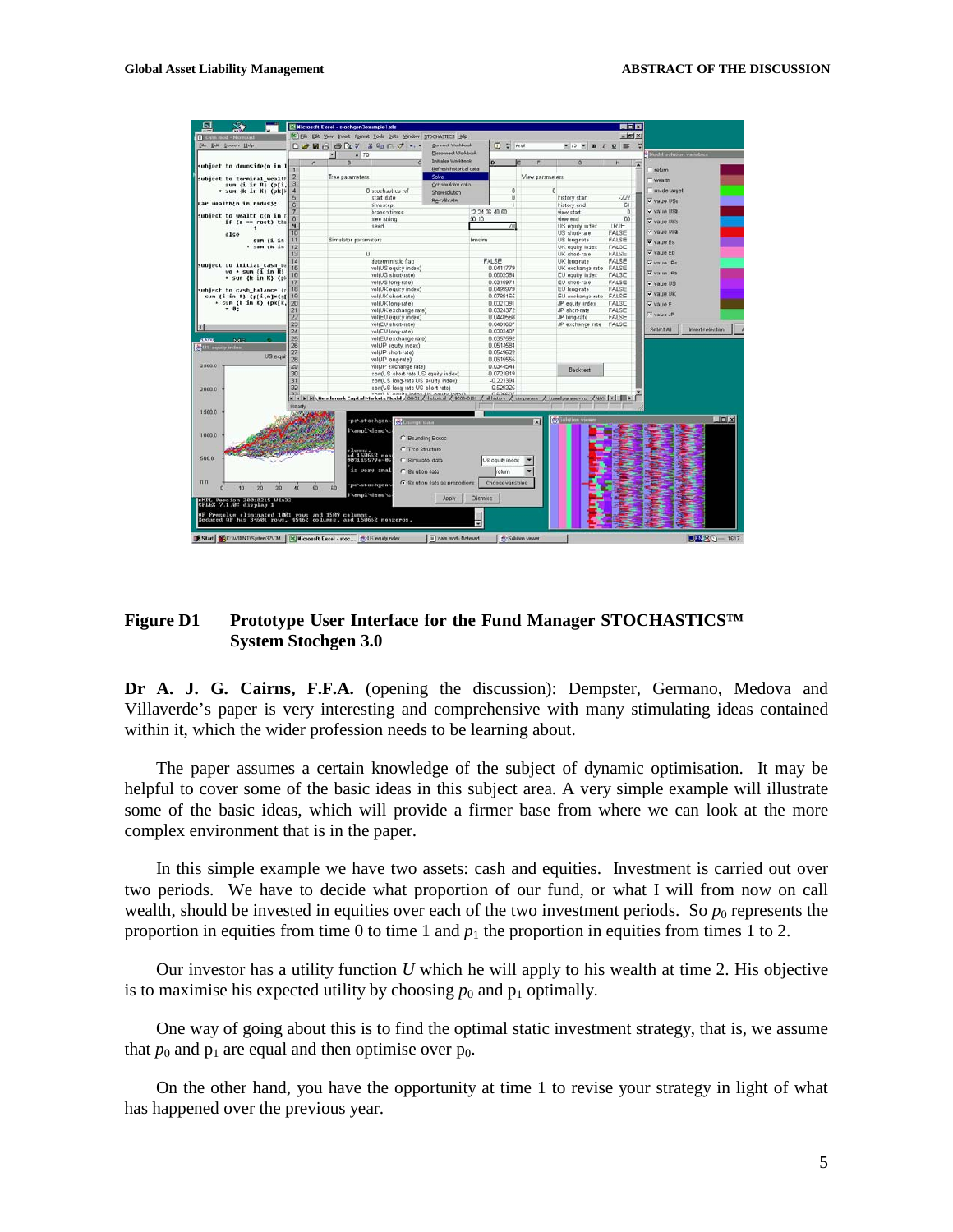What are the consequences of this? Well, first it makes sense to take advantage of this opportunity. If you do not, then you may be acting suboptimally, and you know you are acting potentially suboptimally by not taking this opportunity.

Second, how much you invest in equities at time 0 should take into account how you will act at time 1. This is the dynamic element.

Now compare this with the static investment strategy. The second approach must be better in terms of optimising in advance the expected utility because the first, static approach is just a special case of the second.

What we can also point out at this stage is that  $p_1$  does not need to be specified at time 0. Instead the optimal equity proportion can and should take account of what has happened in the first year. So it might be random, but we will have a rule, or a set of rules, which will allow us to determine  $p_1$  at the time when we need it.

This simple problem leads us to the Bellman Principle, which tells us that any optimisation problem over T years can be broken down into a sequence of T one-year optimisation problems. Each one-year problem (or whatever time-step you want) is effectively a static utility maximisation problem which is clearly much easier to tackle.

As a side remark, in continuous rather than discrete time we use the Hamilton-Jacobi-Bellman equation (or HJB equation). There are growing numbers of papers on this in the international actuarial journals such as *ASTIN Bulletin* and *Insurance: Mathematics and Economics*. Typically these papers are more concerned with the development of qualitative results using simpler models, than we have before us today. However, the analytical nature of their results do allow us to quantify exactly how much popular, but suboptimal, strategies cost to the policyholder in terms of expected utility.

Coming back now to the discrete-time problem, in some cases, for example, power utility, the static optimal solution is the same as the dynamic optimum. In other cases, the static optimum delivers a far inferior optimal expected utility to an investor than the dynamic optimum. It is in this sort of case that we need to be able to identify and solve the dynamic problem as accurately as possible.

The Bellman Principle requires what we call a finite-dimensional state variable, *X(t)*, that is, how we predict the future depends on a finite number of variables observable at the current time. For example,

> $X_1(t) = W(t)$ =current wealth  $X_2(t)=r(t)=$ short-term interest rate *X3(t)=DY(t)*=equity dividend yield *X4(t)=I(t)=*inflation rate etc.

In the simplest case we have only one state variable which is relevant and the investment problem is simple to optimise.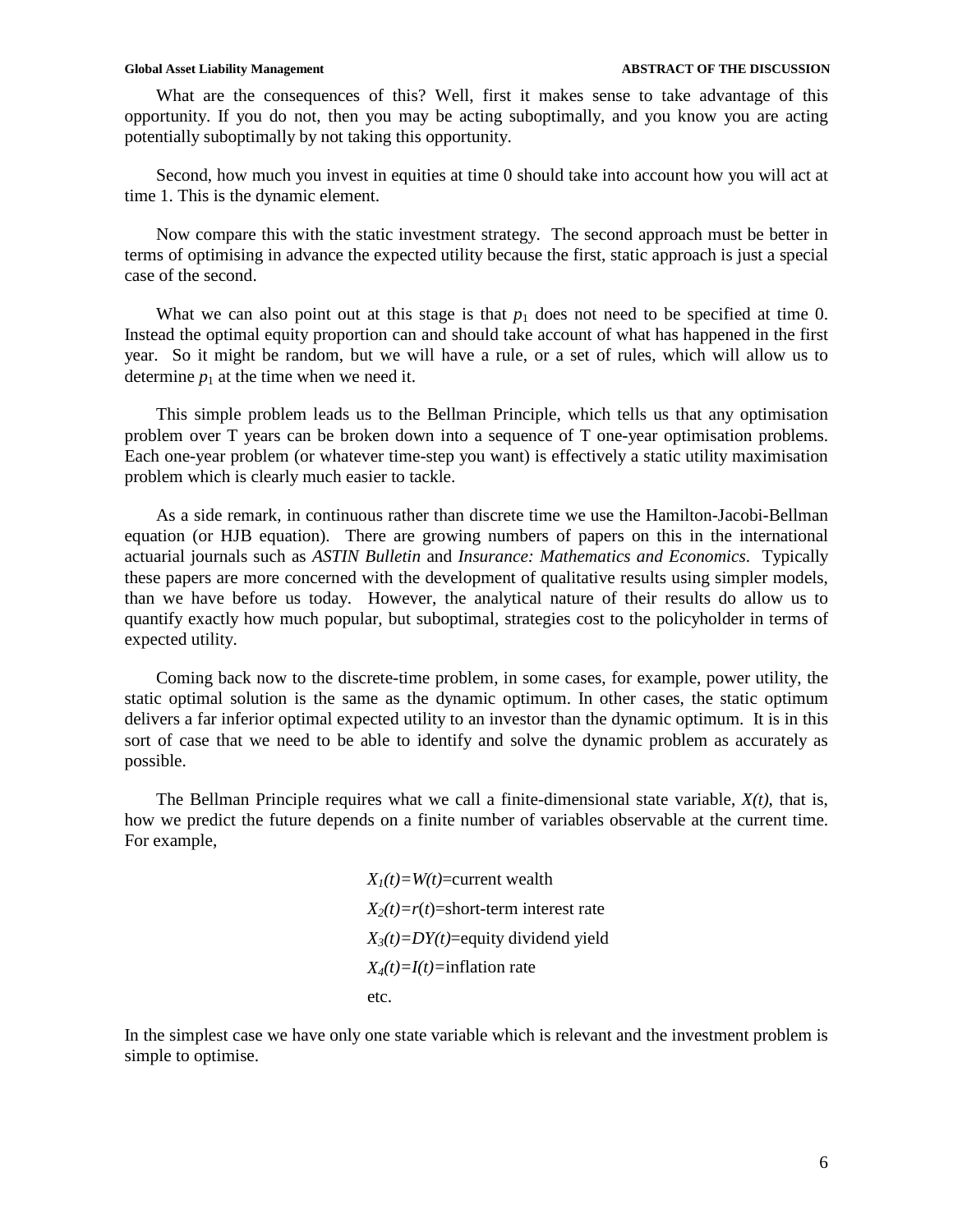

**Figure D2** 

However, it is still not trivial, because we need to establish the optimal *p*\* for each possible wealth at time *t* as I have tried to show in Figure D2.

As the number of state variables increases things get much more complex as we need to find the optimal asset mix for each combination of the state variables as we see in Figure D3.



**Figure D3** 

In today's paper we find ourselves in the situation where

- (a) we want to carry out dynamic optimisation
- (b) we have a large number of state variables.

Indeed, to add to the complexity of the problem the authors include transaction costs. This, then, also increases the number of state variables.

For example, think back to my very simple example with two assets.

What the investor will choose to do at time 1 will depend not just on

- (a) total wealth at time 1 (as before), but also
- (b) how this wealth is distributed between cash and equity at the end of the first period of investment.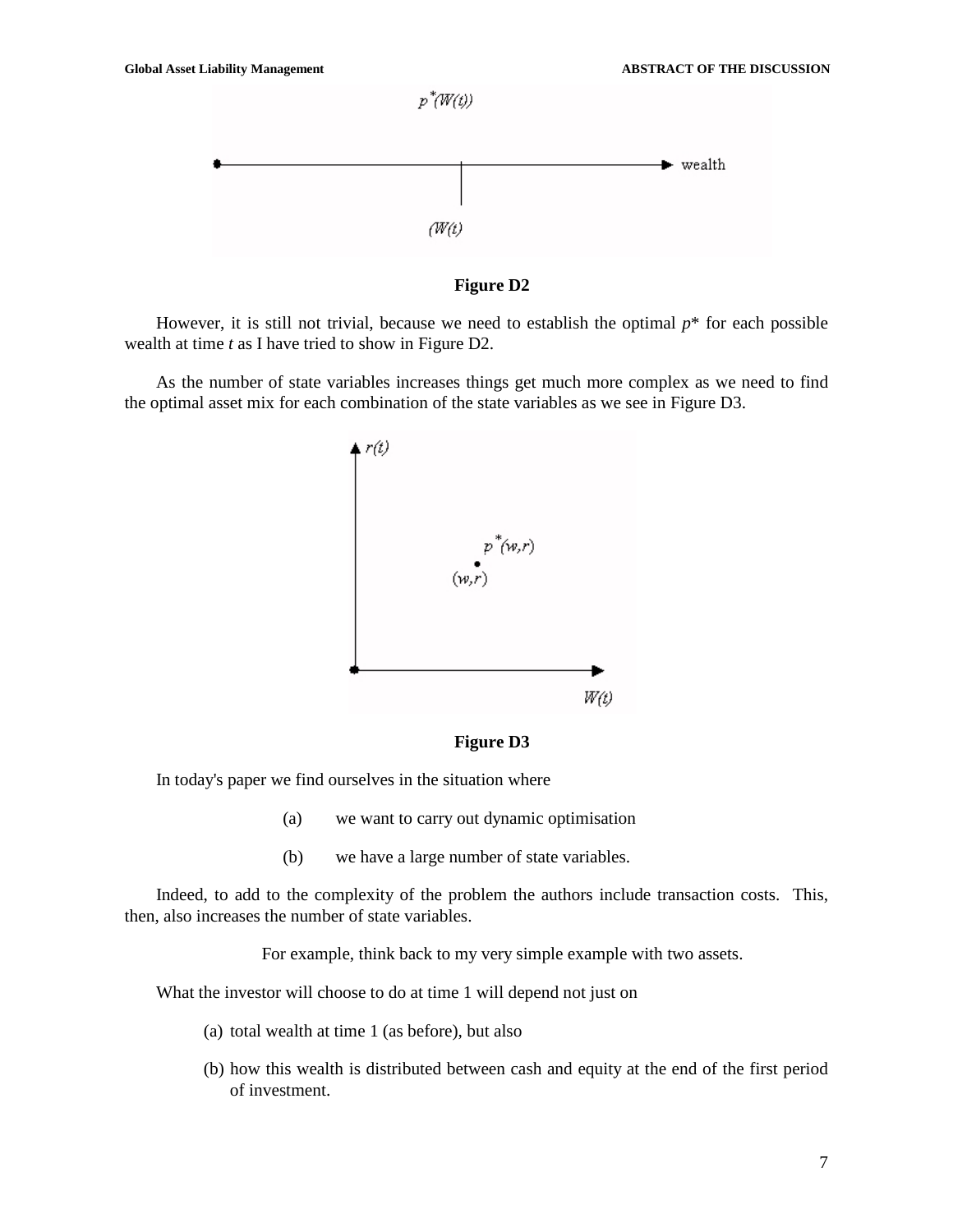The reason is that the effective wealth available depends on how much trading you want to do at time 1 and what the transaction costs of this are.

So we have a complex optimisation problem, particularly in terms of computer programing and processing times. The paper brings to us a wealth of expertise built up over many years in the field of dynamic stochastic optimisation. The authors have brought together and summarised a number of technically difficult toolkits to address this problem.

The other important part to this paper is the authors' presentation of their asset model. This gives us the state variables for the dynamic optimisation problems. However, the model is very interesting to see in its own right given the relative scarcity of other published models. It would have been nice to have typical parameter values for this model to allow us to get a feel for how it compares with other models.

Some specific observations now and questions, which the authors may wish to respond to during the meeting.

In ¶3.4.3 the authors describe a possible term-structure model and I have some thoughts and questions on this.

(1) What is the difference between  $R^0$  and  $R$ ?

They need to be different because of the use of the process *Y* and its dependence on a third *dZ* term.

- (2) Both  $R^0$  and *L* can go negative, so how do you deal with this in practical terms?
- (3) It appears that the real world version of these processes follows a random walk with drift through the constants δ. Could the authors comment on this, because my interpretation seems rather unsatisfactory and therefore probably incorrect.
- (4) Finally how are we to interpret the  $\alpha$ 's, the market prices of risk? For example, how do they translate into risk premiums on various bonds?

In ¶3.1 the authors describe the different types of asset model: in particular, those developed in the econometric-modelling school and those developed in the arbitrage-free modelling school. To me the paper polarises things in a slightly misleading way. That is, a given model will belong to one school or the other with no middle ground. However, I can take my own model, cited in this section, as an example. This model was indeed developed starting from an arbitrage-free modelling standpoint. The approach implied in today's paper is to calibrate the model using today's market prices with a view to getting the best possible estimate of the market price of, say, some insurance or pensions liabilities. On the other hand, most of the arbitrage-free models can be calibrated using historical data. In particular, we can use exactly the same statistical methods of estimation as employed in fitting the econometric models. Thus there is no *a priori* reason why econometric models should be better than arbitrage-free models for long-term risk management purposes. Indeed, if a model is being used for dynamic optimisation, then it must be arbitrage free otherwise dynamic optimisation, properly implemented, will find the arbitrage to create infinite profit. It might well be that the authors feel that typical, arbitrage-free models are unnecessarily complex within the context of a global asset model, and this is true, but this is quite a different issue from the point that is brought out in that particular section.

At a couple of points in the paper the authors describe the use of a branching structure in the scenario generator. In particular, in ¶7.3.3 they use a  $128x16x2x2$  structure. I was quite intrigued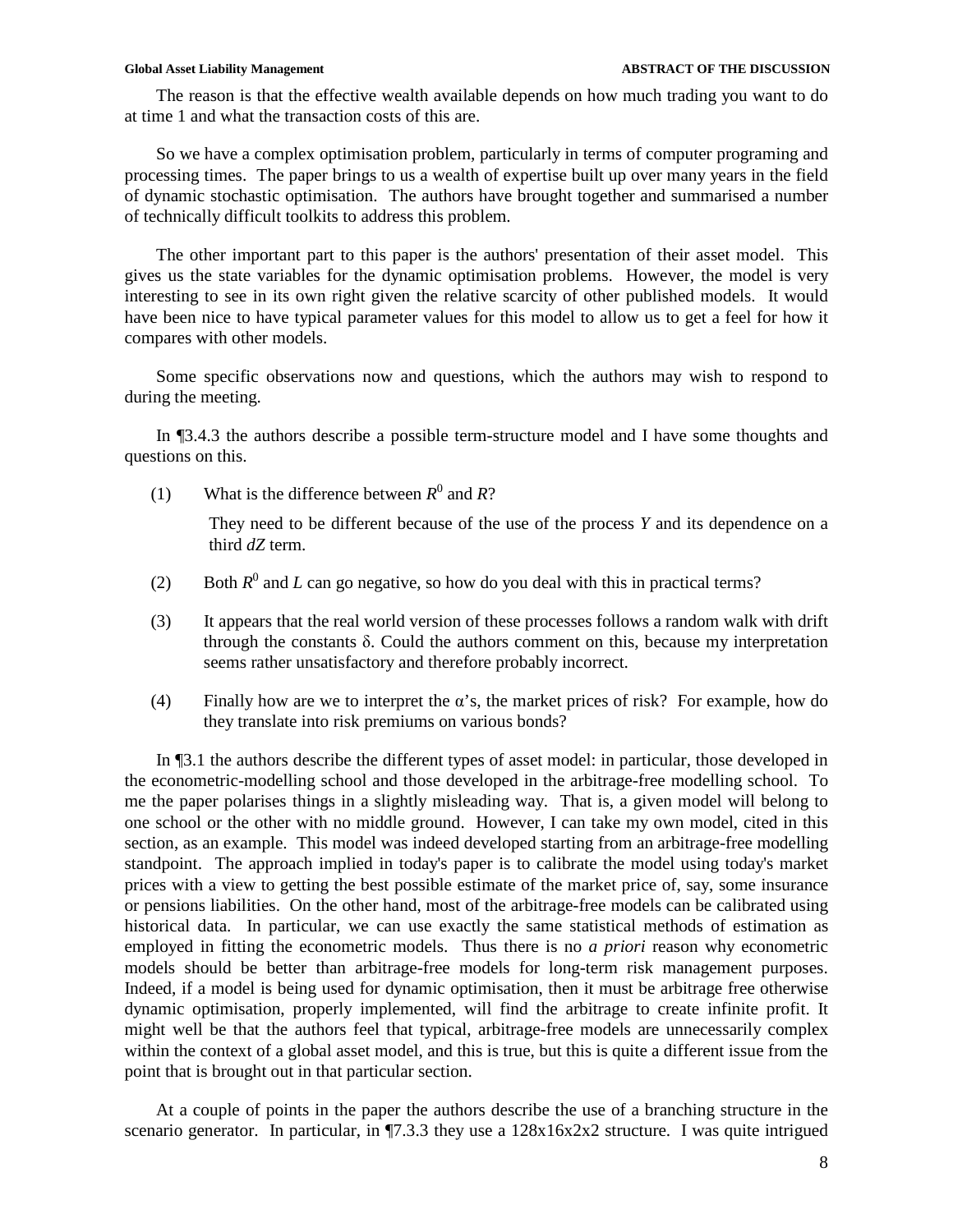by this. It is obvious that having two branches is quite inadequate for determining the optimal strategy in the final step, so the natural conclusion, perhaps, is that we should have, say, a 100x100x100x100 branching structure, or even bigger than that.

However, there is probably something much more clever going on here. The real aim is to determine the optimal strategy in the first step, where there are 128 branches, rather than in the final step of the tree. My question to the authors is this: does the chosen  $128x16x2x2$  structure give a reasonably accurate result? I am sure that there are, but in the time available to me for reading the paper I did not find the relevant references. However this looks like a very useful approach which is worth pursuing.

I was reminded here of an alternative approach to combining scenario paths with dynamic optimisation. Longstaff and Schwartz in 2001 looked at the pricing of American options — a problem which also requires dynamic optimisation. They proposed quite a different approach from the branching structure used in today's paper. What they did was to fit regression surfaces to the value function at each time step, working backwards from the terminal time. However, theirs was really a one-dimensional problem or a low dimensional problem, whereas today's paper deals with a multi-dimensional one. Perhaps the authors could comment on the relative merits of the two approaches.

For my final comments I come back to the main theme of the paper. The authors have described a global asset model with many assets. They then overlay a potentially complex dynamic optimisation problem and describe the various tools which exist to solve this type of problem. In the paper the authors note three types of error:

- (1) sampling error the result of using a finite number of scenarios
- (2) parameter uncertainty the result of having only a finite amount of historical data with which to estimate parameters
- (3) model risk any model we propose can only be an approximation to reality.

Suppose we have been able to eliminate the sampling error. Parameter and model risk are still quite significant and this led me to wonder if there is an element of spurious accuracy in the methods being proposed by today's authors. In order to illustrate my point, we can take a much simpler example, the one-period Markowitz portfolio theory model. The output from this model is well-known to be very sensitive to parameter uncertainty. In particular, if we make even quite small changes to the mean returns on different assets, then the optimal portfolio mix can change quite markedly. In today's paper we have many assets and many time steps so it seems likely that the consequences of parameter error might be at least as big.

On the other hand, this does not invalidate the optimisation exercise. For example, we may find the results of an optimisation exercise which are not, in fact optimal. Indeed, the resulting investment strategy might be quite different from the true optimum. However, in terms of expected utility to the investor we will often be very close to the true, maximum utility: that is, if we had known the correct model and parameter set. So even though the asset mix is very far away from the optimal asset mix, the actual effects in terms of optimal utility are small.

So the existence of parameter and model risk should not be used as an excuse for not trying to optimise expected utility or some other objective. However, work needs to be done to establish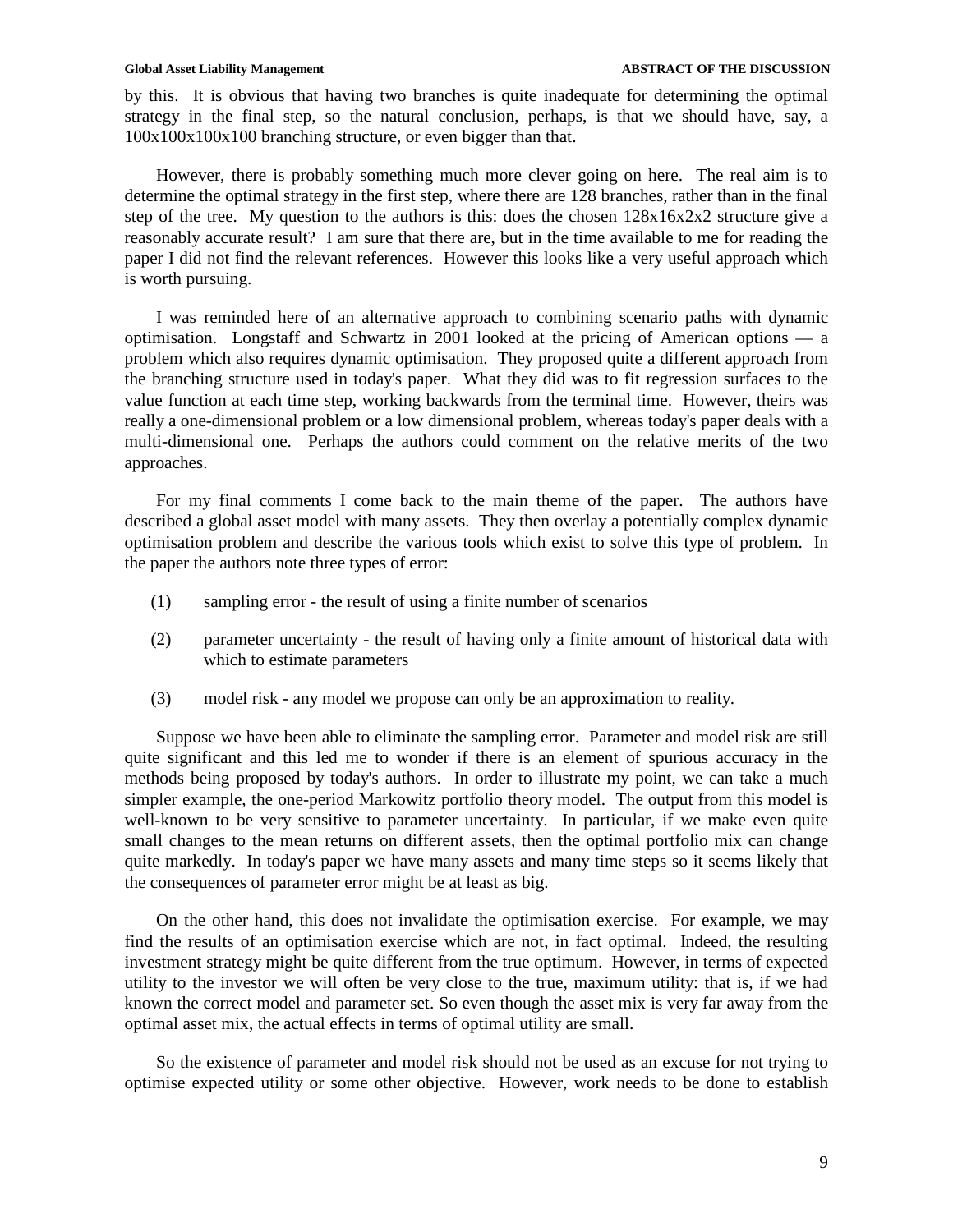when, in the presence of parameter and model risk, dynamic optimalisation delivers a result where the actual utility value is indeed close to the optimum.

## **Reference:**

LONGSTAFF, F.A., and SCHWARTZ, E.S. (2001) Valuing American options by simulation: a simple least-squares approach. Review of Financial Studies, 14(1):113-147.

**Mr A. D. Smith:** A few years ago, I thought dynamic optimisation was a prohibitively difficult problem. I looked at investment on the basis that a strategic asset allocation would stay in place for several years. We talked about stochastic optimisation, but it was a lot of effort to get it working and the answers made no sense. For example, in my 1996 paper, which the authors quote, I got enormous potential trading profits from the Wilkie model, without taking much risk. In the discussion of that paper, Professor Wilkie pointed out you could not rely on a model behaving like that and I agreed with him.

Judging from today's paper, much progress has been made. The authors are right to be proud of the generic dynamic optimisation tools they have developed. On this occasion they show an application to a utility problem. Dynamic optimisation problems also come up in a corporate context: for example, the management of profit sharing insurance funds. The same optimisation tools might be useful for the problems that occur here, too, although the objective functions would be rather different. If we believe this paper, then there is a whole industry building optimisation tools, which actuaries should be able to tap into.

As it stands, the process seems demanding on input and parsimonious on output. For example, I would like to see some in-sample testing. How much reward does the model say is achievable for a given constraint on risk? How does this compare to the out-of-sample tests of what is actually achieved?

Out there in the market, there might (or might not) be some gold, that is, some exploitable opportunities to make investment profits with low risk. If you want to mine these gold nuggets, you need to make sure any model correctly captures them. But the process of fitting a model, can generate what I call 'fools' gold'. By this I mean trading opportunities that exist only in the model and not in the real world.

Now we start mining, using dynamic optimisation. We think we find lots of gold nuggets the question is: are they real gold or are they fools' gold?

Calibration by statistical time series analysis, which the authors advocate in ¶3.1.1, or even by eye, which they also seem to advocate, is notorious for producing fools' gold in simulation models. Parameter estimates might be unbiased individually, but the optimisation process serves to concentrate any sampling error. You can see this at work as follows. Simulate from your favourite efficient market model — so you know there is no real gold — then use one of your efficient simulations and apply the methodology in this paper to calibrate a second time series model. You will find that gold nuggets pop up all over the place in the second model, but you know they are not real because of the way you put the experiment together.

The paper is too dismissive, in ¶3.1.2, of economically based models. These more theoretically based models use asset pricing theory, which minimises the amount of fools' gold. See for example Chapter 16 of Cochrane's 2001 book for a clear explanation of how this works.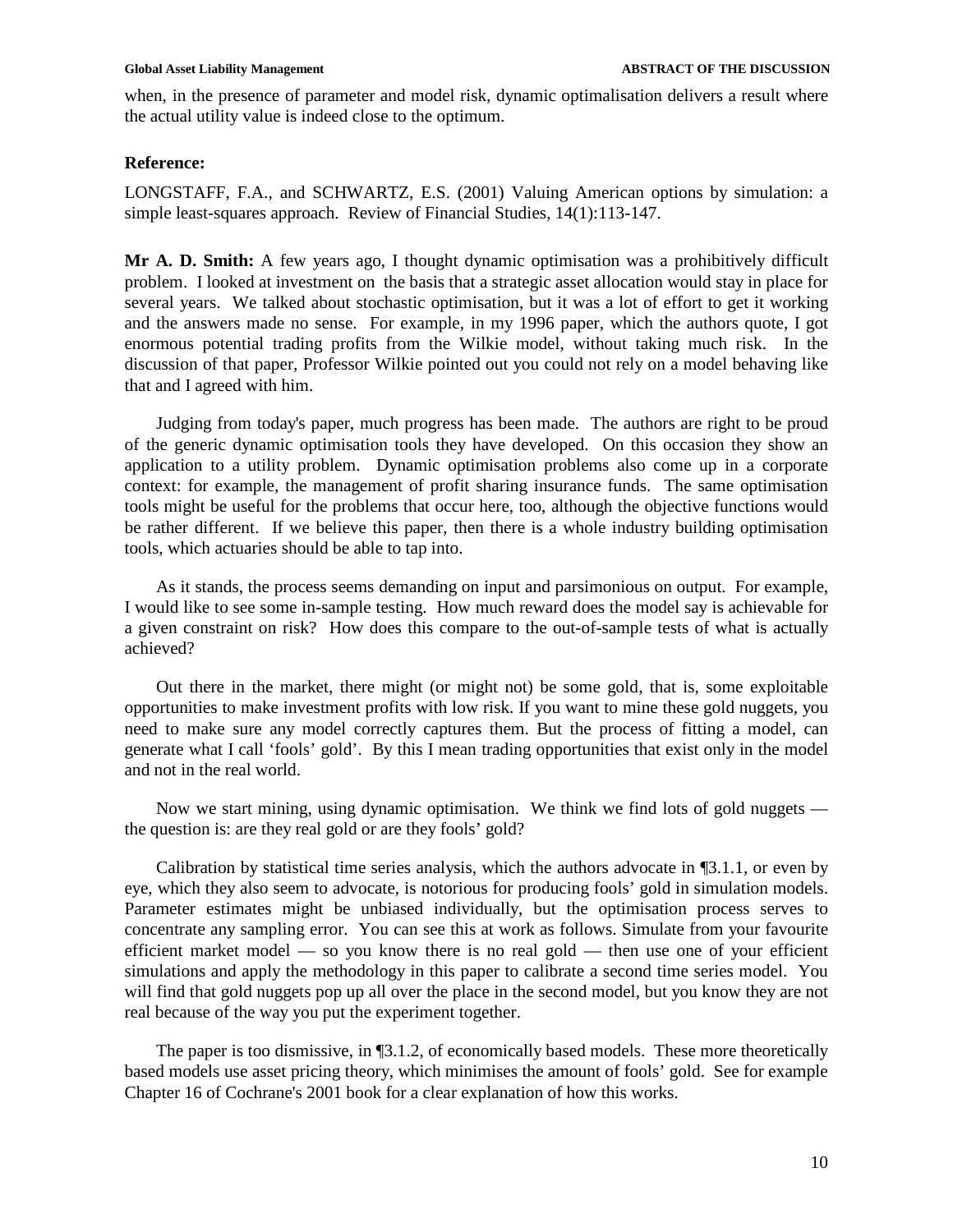The backtests in Section 7, which we have seen amplified on the screen, claim a performance that is impressive without being extravagant. As the authors point out, in ¶7.3.6, their moderate success is probably due to the position limits they impose, and in particular the constraint of turnover to 15% of the portfolio. This is like telling a gold prospector he can only take 15% of any nugget he finds, irrespective of whether its real gold or fools' gold. The total volume of gold that the authors declare is perhaps within believable limits, but in the small print they are asking us to believe that there is another six times as much out there and up for grabs. At this point I believe that greater scepticism is in order.

In conclusion, we should congratulate the authors for their ambitious steps forward in stochastic optimisation. These techniques raise the hurdles for asset models. For the current paper, the asset model is surely the weakest link. But as the old adage goes, the best way to get rich in a gold rush is to sell shovels. Then you do not care whether the gold is real or not. And you cannot fail to be impressed with the shovels in this paper.

**Mr C. A. Speed. F.F.A.:** The authors bring to the attention of the profession dynamic optimisation techniques, which have great potential for many areas of actuarial work.

In the pensions arena the work before us offers new possibilities for Defined Contribution (DC) schemes. The techniques in the paper could be applied to DC asset allocation strategies by setting investment strategies, which would take account of the utility of the member. We need to be cautious as there is much work still to be done in finding plausible utility functions and to be able to consider all aspects of the member's wealth and also personal liabilities. Then we have the problem of communicating that.

In the realm of Defined Benefit (DB) schemes, the paper has less to offer. The results make it clear that risk must be taken with investments when applying these methods. For any organisation there is clearly a limit on the amount of risk that can be assumed, particularly if that organisation might have need to raise further finance at a later date. So where should an organisation take risks?

There are two attractive possibilities.

- (1) the company could invest in business projects in its current line of business. This should coincide with where the company has a competitive advantage.
- (2) alternatively, the company could gear up its balance sheet and so use a tax advantage available for financing through debt instead of equity.

Both these approaches to risk-taking have clear advantages to the shareholders.

In contrast, taking risk in a pension scheme, for example, through equity investment, provides a shareholder with neither tax advantages nor the benefits of competitive advantage. As the amount of risk an organisation can take it has practical limits, equity investment or other risky strategies in DB schemes is clearly sub-optimal. The introduction of dynamic optimisation does not change this analysis.

It is a cause for concern that standard financial results we are aware of are not recovered within the current framework.

In ¶2.2.3 the authors talk about utility theory. Utility theory should be applied to individuals, as we are all aware. In this context the authors use it as applying to a fund. Using utility theory for a collection of individuals is fraught with difficulty. Essentially, we are using utility to measure the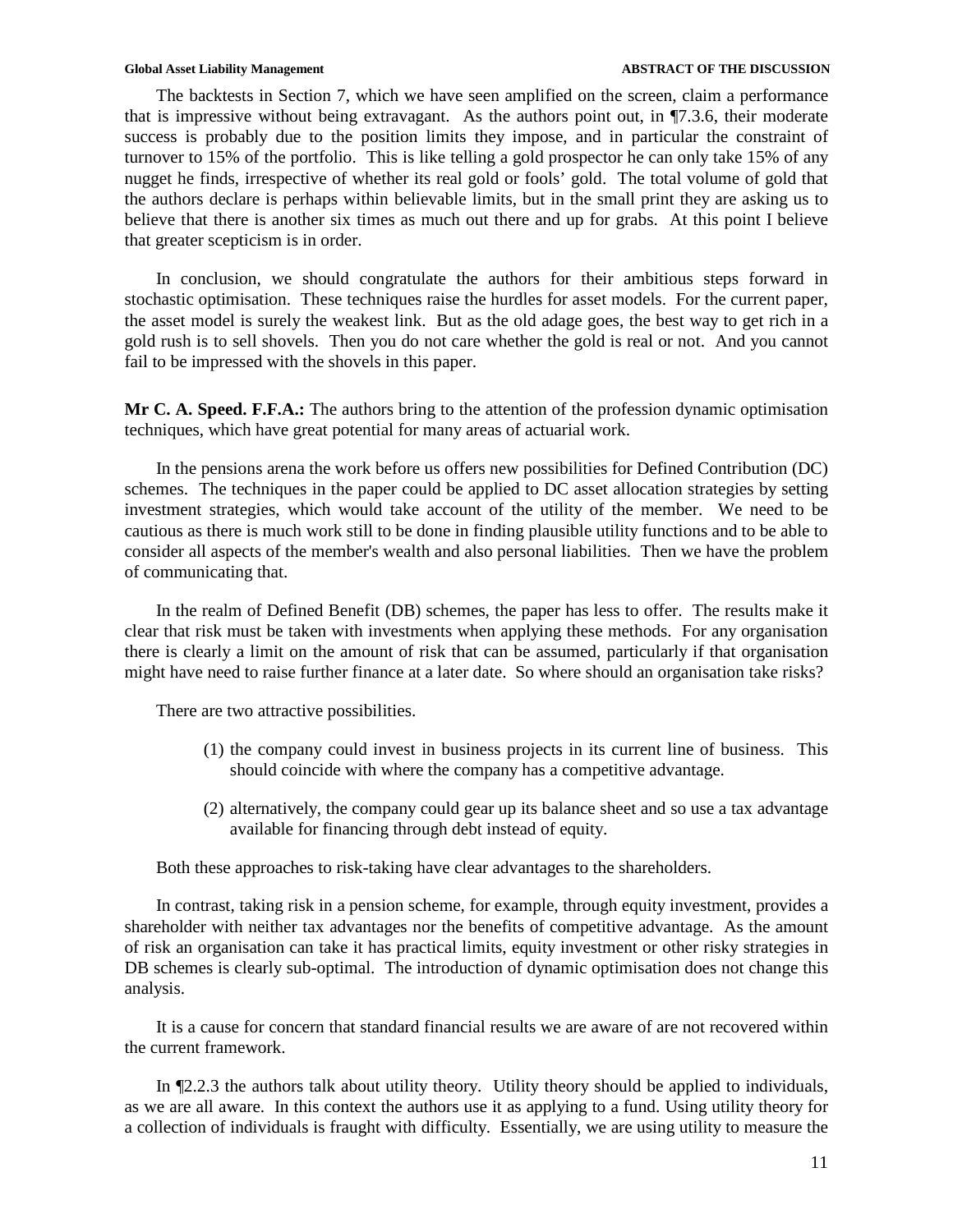### Global Asset Liability Management **ABSTRACT OF THE DISCUSSION**

benefit to members. The utility function optimised seems to depend upon the fund, but in a defined benefit scheme there is also the implicit guarantee which is given by the sponsor and ultimately the shareholders. This does not seem to be allowed for. True we could update and optimise different functions but we are going to need to take this a step further. We know there is a guarantee, what value should a member put upon that or alternatively, what is the cost to shareholders of this guarantee?

We really ought to be able to value and to say something about that guarantee. The current paper does not, but this is possible, because we have arbitrage-free models, which, for example, include deflators. However these are precisely the models, which the authors reject in ¶¶3.1.2 and 3.1.3, so the key question relating to DB schemes cannot be answered in the current framework.

Again, this is another example of the problems of using econometric models rather than arbitrage-free models. Arbitrage-free models are harder for advisers. There are no magic solutions, which crop up and make everyone a winner, though they are a useful reality check.

In summary, the paper offers promise of dynamic stochastic optimisation. As a profession, I hope that we go away and learn from the important techniques presented. There is much work to be done still. We ought to be aware of unjustifiable simplifications or possible wrong terms, be it the use of the asset model or the representation of the economic interests of the different stakeholders. If we are not careful, these simplifications could lead to illusory gains rather than tangible results.

**Mrs S. Bridgeland. F.I.A.:** As Chairman of the Finance and Investment Board of the profession at the moment, I thank the authors for this paper.

With regard to the case study, it is useful to have a concrete example of a project in an area, which is of particular relevance to the profession. There are significant challenges in dealing with Defined Contribution arrangements as opposed to Defined Benefit arrangements, which this paper helps us consider.

There are four main challenges.

Firstly, the choice of the asset model when modelling for a single individual rather than a group of individuals merits special attention. In a group you expect there to be some sharing of risks over time, which permits some approximations. Previous speakers have mentioned the comments made in ¶3.1.2 about the different sorts of asset models that are available when modelling for an individual. I favour a scientific theoretically accurate model rather than, what Professor Dempster might have described as, a more artistic model that takes into account some of the real world risks. However, the profession should not be focusing too much debate on whether a model is particularly right or not, when the real issue for the profession is how wrong it could be.

Our responsibility is to ensure that we do not advise individual members of pension schemes in a way which might mislead them about the potential risks of a particular investment strategy.

Second, it is vital to have a better understanding of utility functions. I agree that using a dynamic approach to the asset allocation problem helps when modelling realistically. We know when advising Defined Benefit pension plan trustees that they have different utility functions when the market has just gone down by 20% compared to when it has just gone up. They have different demands for risks and return and a different way of thinking about scheme assets and potential rewards.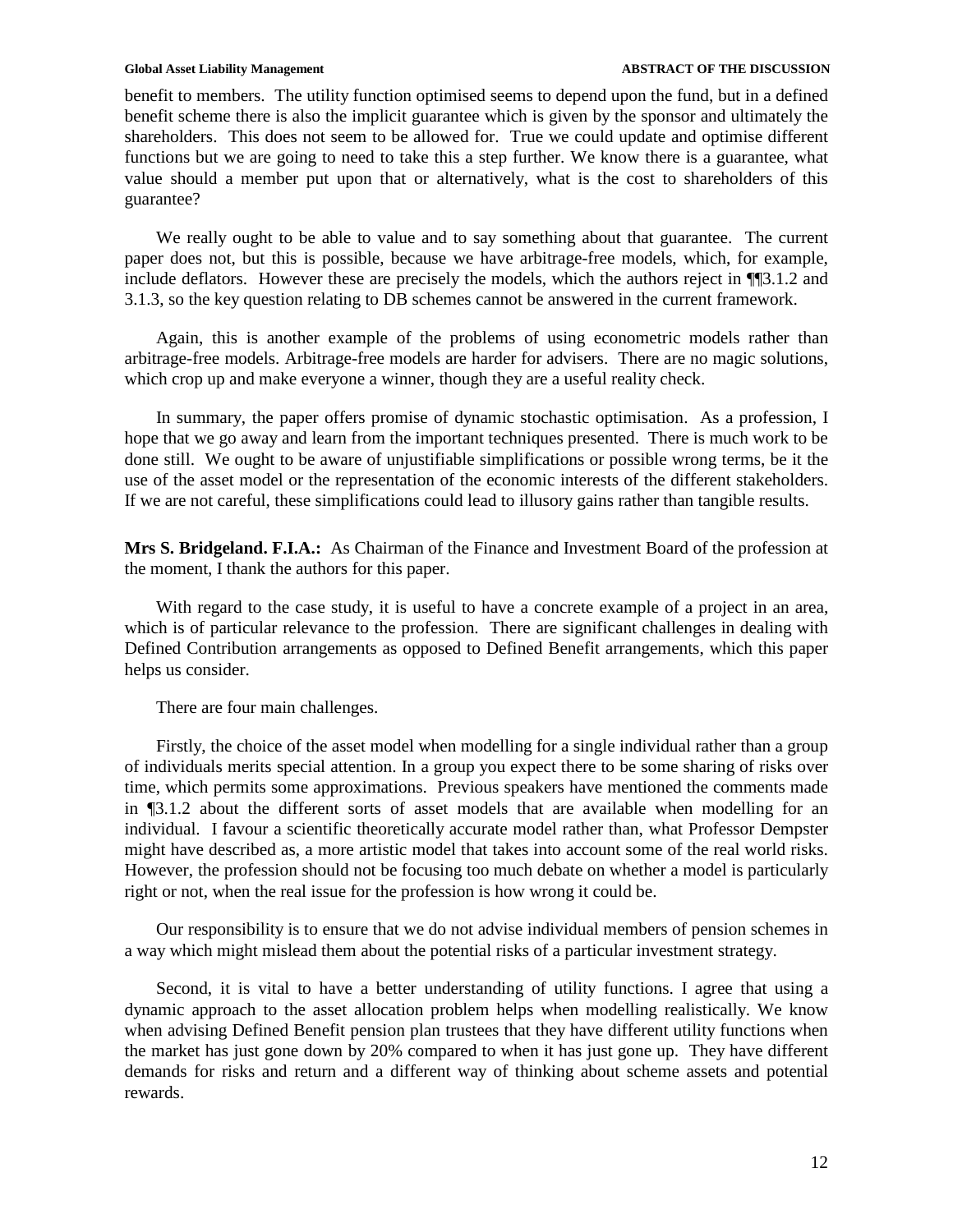Much of the existing work on utility theory highlights the difficulties in actually desiring somebody's unique utility function, their real trade-off between risk and return. Whatever investment questions you ask someone, it is clear that when they come down to make investment decisions, reality kicks in and some other rules apply. For example, what they read in the paper last night about which way markets have gone may influence their attitude. We might be deluding ourselves, it might be another fools' gold to believe that we can actually tune into that aspect of human behaviour in a way that means that we can optimise the solution through a single model.

I do not see any harm in selecting a tractable model for utility functions if that means that we can find an answer but we need to be sure that we understand how wrong that answer might be.

Thirdly, communication. There are some useful concepts in the paper, for example, the expected shortfall across scenarios in ¶5.6.2, and the severe downside linear penalty in ¶6.4.1, which may be difficult to explain to an individual member of a pension scheme. But there is potential to use these sorts of models to develop new ways of communicating risk, and the compromises involved in suboptimal activity and suboptimal investment strategies to members. For example, looking at the traditional lifestyle approaches that we might use at the moment, how suboptimal are those? How much better could we do?

That leads on to the final challenge which is to help design better investment products targeted more on the risk and return requirements of individuals. In **[6.3.2** the relaxed fit/rebalancing rule model looks like a promising move for further investigation.

I hope that this paper will trigger off further research to enable us to help those that we advise understand the risks involved in saving for their future.

**Mr M. Lamb** (a visitor; Managing Director, Investment Banking, Dresdner Kleinwort Wasserstein)**:** I am an investment banker. This paper provides a very important framework for understanding the trade-offs between risk and reward, not just for the actuarial profession, but also for others working with it as well. It laid down a number of principles for optimising wealth, not just for institutions but also for the individual market as well.

The debate raises two worries. Firstly about communication, for the non-actuary and maybe for the actuary. As Ms Bridgeland mentioned, there was a communication issue or challenge, not just communicating this type of analysis to the profession, but also to the institution and to the people, who will need to rely on this type of analysis. There is a far greater challenge probably for the institutions, the providers operating in the life and pensions industry, to communicate the benefits of this type of analysis to individuals, who are entrusting their pension assets to the industry.

When there is fragile confidence in the industry, there is an issue about how the results are interpreted as well. One of the benefits of this type of analysis is that it does identify risks. What is important is that those risks are interpreted as well and that judgements are made around that.

That brings me to my second point in terms of confidence. I think Mr Smith also made this point. It is very important that this is only a framework. It cannot replace judgement. Certainly, investment managers, actuaries and boards, will be using this as an important tool to make decisions, to make judgements, but it would not necessarily eliminate experience in terms of making those very important and what are often binary judgements.

In terms of the opportunities, this type of analysis enables us more accurately to quantify risk and analyse that form of risk, and there is an opportunity here for the investment banking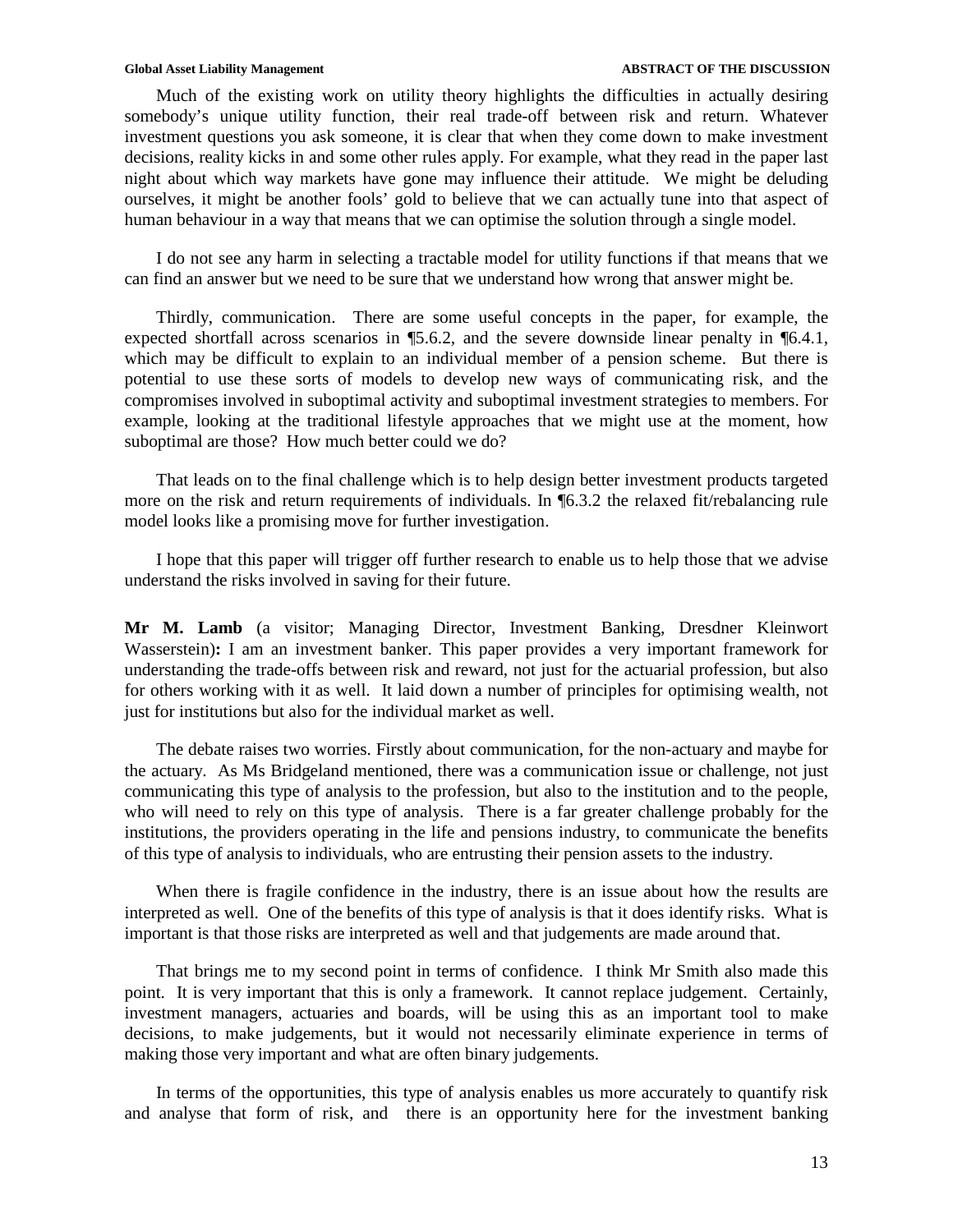community to tailor products to address those types of risks. But generally, if those risks are more precisely quantified in order to develop cheaper and more effective pricing for products to address risk, that should be beneficial for all people who place their assets in pension funds.

**The President (Mr J. Goford, F.I.A.):** I think that we have had some considerable meat in the contributions that we have had so far. I wonder whether Mr Dempster would like to reply to what he has heard so far.

**Professor M. A. H. Dempster, Hon.F.I.A.** (responding)**:** There appear to be two principal criticisms, which are not new. The debate is not new between generating asset free models and using econometric models. Both of these, as Dr Cairns pointed out, can be fitted to data. The question is what do you get with the fit?

We are taking the naive approach that history tells us something about the future. History tells us something about the relatively near future and not very much about the long future. If we are looking at long horizon problems, which we are, 20-30 years, then of course we need some kind of arbitrage-freeness.

However, this debate about the two classes of asset return models is more subtle because to generate the real world probabilities from a deflator model one has to tune it to something. The literature is a bit thin on this as much of it is in terms of, for example, state prices, Arrow-Debrem securities, and so on, which I find very hard to see or to buy in the marketplace, actually. Therefore this turning is quite difficult. I think that Mr Smith, Mr Speed, and Dr Cairns, would admit that it is equally difficult to calibrate these kinds of models as it is for generally specified econometric models, at least without using econometric techniques.

There is one criticism I should like to address immediately. Mr Smith made much about the fact that optimisers find the spurious things and then show you fools' gold, etc. This point is fairly easily addressed. One of our co-authors has been working on relatively simple schemes to make sure that those kinds of trivial arbitrages are not found and can be automatically eliminated as scenario trees are generated.

We were accused perhaps of being artistic, and that may be a compliment. We are also scientific in that we have taken a kind of schoolboy approach to spurious arbitrages which is to generate problems and see the outcomes. It was a surprise to me that suppressing the sampling error of the generated scenarios actually stabilises the decisions and, answers the question that Mr Smith raised: what happens in a sample?

Since the paper's topics were defined we have been spending our time studying the decision stability question. For example, Mrs Bridgeland referred to the probabilistic constraints and how these are related to individuals. It is critical that in assessing the scenarios that are generated to optimise the probabilities of violating a guarantee or a value at risk number, either of which might be considered, must use out-of-sample for flat scenarios generated exactly as the ones used in the model's scenario tree.

That turns out to be not as trivial as one might think, but with proper manipulation of parameters of the model one can ensure virtually the same probability of violation of a guarantee constraint within the model that has been optimised on, say, 10,000 scenarios as for 100,000 further flat scenarios that have been generated over the same time period from your scenario generator. That is a key result.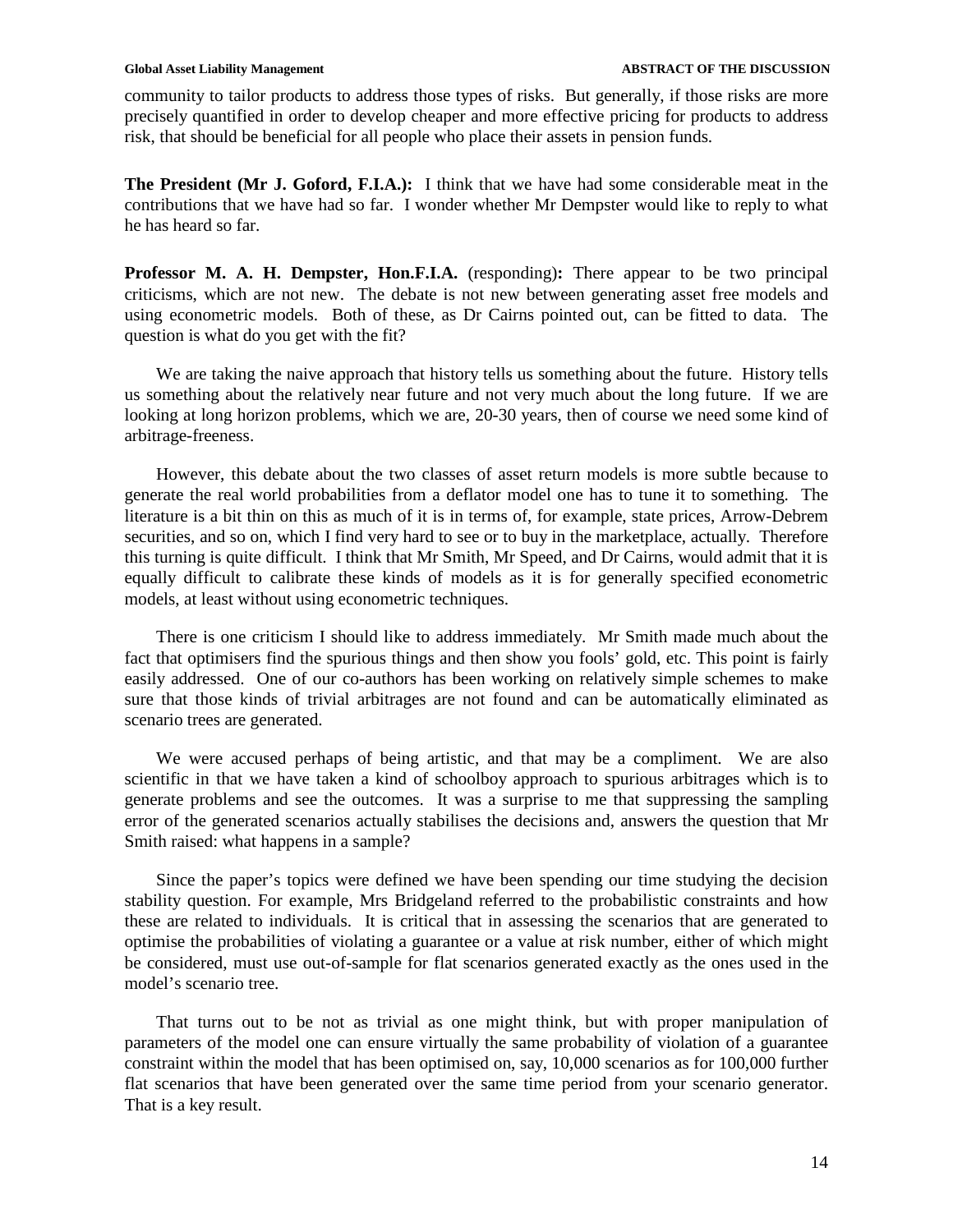That leads me to a second misconception. Those of us who have been trained as economists, or in a latter day way, have come to financial economics, think of utility as applying to individuals. We have heard several comments along these lines. However, to go back to von Neumann and Morganstern a utility is simply a representation of preferences over probability distributions, and the probability distributions that count in the models of the paper are wealth distributions at particularly the horizon and possibly at time points before the horizon. As Mr Smith pointed out, as we roll forward we are only going to implement the first decision, the first portfolio balance, in the light of all the uncertainties. We want to handle the risk of the wealth distributions that come from the model. That is all we are attributing to utilities. You could call them objective functions, which we are using to shape distribution at the horizon or as we go along, which is more difficult, but it still can be done. There what we do is assign a utility function at each period. More recent experiments, than those in the paper, have been carried out by Michael Villaverde along those lines, although some of the early work is in the paper.

So I should like to dispel the notion that we are really exactly trying to get individuals. Mr Germano can clarify because he said in his opening remarks that we are dealing in fund design with a whole lot of different horizons. That is what is going to be needed to be provided to a bunch of individuals.

Another point, which was mentioned, is that we need to consider liabilities, as we go along. This is what the system was designed for, to deal with cash requirements or cash inflows as one goes over time and to see the possible nature of that over future scenarios, and their implications for today's balance for the fund.

Another point, made by Mr Lamb, was that no matter how complex the model, it does not replace human judgement. We used the term "decision support system" in the paper, and we meant exactly that. I tried to stress that with the graphics, which are a real technical challenge from a computer science point view, you want to be able to look at data that went into the statistical models, scenarios that are generated, and paths of the portfolios on the dynamic models to see what you would do in various scenarios that have been projected forward, and you would want to look at all that together and be able to flip back and forth between them. That is because the only way to get this right is to apply human judgement and knowledge. We are certainly not suggesting that this will be a turn on operation that just flicks out what you want.

Dr Cairns mentioned the yield curve model. We got the model from Lehman Brothers. It was one widely used for pricing fixed income derivatives in the past. It is a bit confusing, partly because we could not manipulate one symbol on the diagram; I hope we will solve this problem before the paper is published. (We have.)

It is essentially a three factor model. There is a very short rate, which is a one month rate, a three month rate, which is there implicitly because it defines is a slope with a long-term rate, which in this case is a 30 year rate, the Bellweather bond rate. Dividing up the yield curve this way, we are aiming to back out the market prices of risk for the three factors, not so much because we wanted to interpret them carefully but, because we knew they changed over time, even fitting them to today's yield curve data, and we wanted to see whether the variation of these quantities over time really correlated well with our macro economic variables.

**Mr M. Germano:** Starting from the last contribution, and the effort that has been put together in terms of communication, I will try to give more insight about wealth distribution and the study on the true distribution of the population in terms of true needs. We have also set up, in parallel with this working group, a research group for the past year. This will be a long-term partnership, in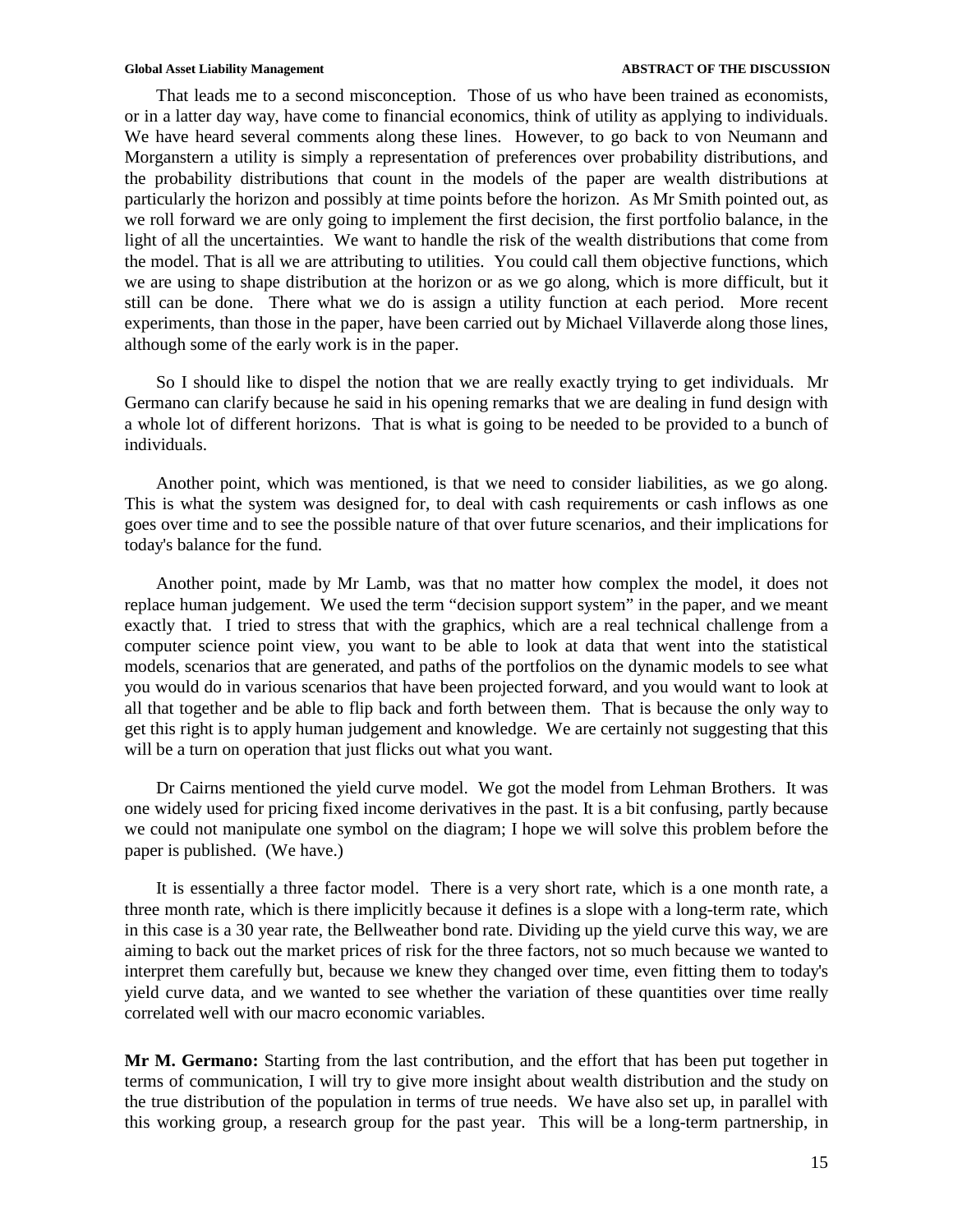### Global Asset Liability Management **ABSTRACT OF THE DISCUSSION**

order to understand a bit more in-depth expectation of the client and how to interpret and to study the distribution of the population. So we are not trying to go down to the single individual future pensioner, but we are trying to classify them in a few classes and trying to answer with proper products. We are going close to a customisation of the products without going into the individual long-term plans.

This increases the number of inputs. The demand for new inputs is even higher, because we have a lot of work to do in order to understand what are the proper products to meet individual needs.

The true goal of the system is risk management, studying future scenarios in order is to limit the downside. The system is also used in order to develop stress scenarios, to verify where the current products already in the markets are really reliable and in which different scenarios would produce the wealth distribution expected as they arise.

Another point about judgement, the system has been built in order to be used with judgement and it is not replace the decision-making of the portfolio manager, it is just giving the portfolio manager an extra tool in order to analyse extreme scenarios and have more insight about the possible near and long-term future.

In terms of communication, a big effort has to be made. The client does not need to have all the information about the technicalities. What is important is to give a clear understanding of possible future scenarios.

**Professor M. A. H. Dempster, Hon.F.I.A.:** This paper is part of the effort of communication of this technology, which is being considered in the actuarial world, in the investment-banking world, and financial services generally. Just as in the early 1970s people began, 20 years after it was proposed, to look at the Markowitz model, people are beginning to look at stochastic optimisation models, 20 years after they were first studied. In the introduction to our paper we discussed the very restrictive assumptions under which myopic models are optimal. The inappropriateness of these assumptions and the advance of the technology generally is what is driving a lot of institutions, banks, actuarial consultants, and so on, to use some version of these kinds of models, and to try to optimise them.

Communication is a problem because they are complex. Regarding use for individuals, there have been several attempts round the world, by various financial services companies, to produce individual advice based on these kinds of models or approximations to them. These so far have been uniform failures. At least the banking industry is now backing off and seeing that so-called high net worth individuals are a more sensible market. There are several projects underway along those lines. These should come ultimately to individuals but not yet. Then utility, in the classical sense, will be usable. It is not, however, how we use it here.

**Mr M. H. D. Kemp:** I want to share one or two thoughts about asset liability modelling more generally.

When I have reviewed the results of asset liability modelling exercises, they gave the same relatively straightforward answer. The more you invest in equities, if you believe equities are going to deliver good returns in the long-term, then the better off generally you are, except in a relatively few circumstances, when you are worse off. This seems to be an almost universal result.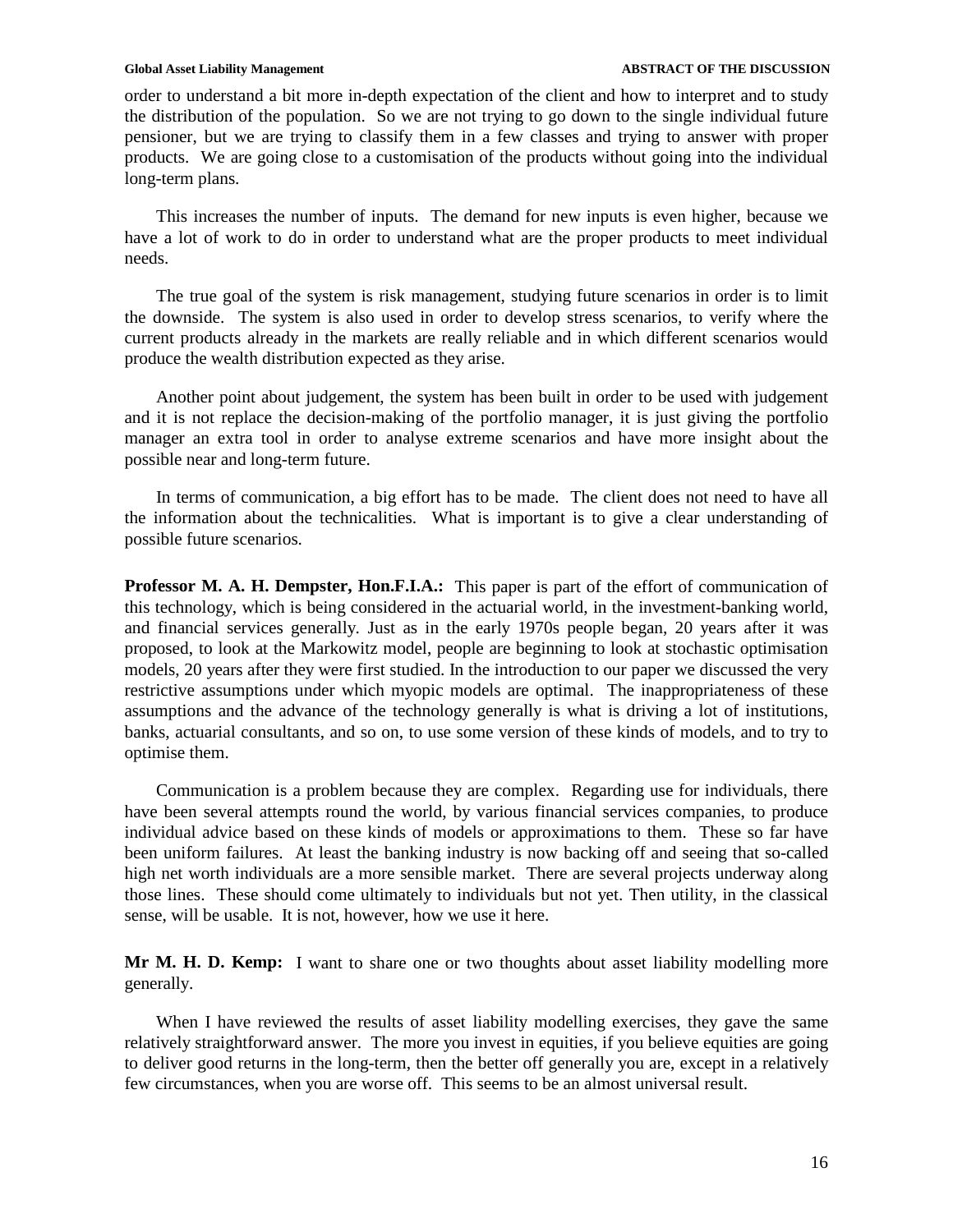It seems, subject to a few sweeping generalisations, that with all such exercises you start off with a stance that is very low-risk indeed, and then you consider alternatives that move away from that stance in some shape or form. Whatever financial institution that an actuary might advise, the starting point is essentially to approach a very highly rated bank, or institution, and say: "Please sell me an instrument that will deliver exactly what my liabilities look like." In principle, let us assume that it is possible to do this. The next step is then to say: "This instrument costs 100, I have 120". Then there is a margin to play with. Conversely "I have only 80!" Then there is a need to find more funds. You always start with the low-risk position and then take a view as to whether and how to move away from that stance. "Arbitrage-free" or "not arbitrage-free" instruments and several of the tools covered in the paper can be used to produce possible outcomes.

Firstly, there is the problem of how to price a complicated derivative of the sort just highlighted that is to match exactly a specified liability. The methodology actually used in the marketplace seems to be very similar to the sorts of technique described in the paper. The techniques are widely used in derivatives houses for pricing complicated derivatives. Second, this approach also helps with the arbitrage-free vs not arbitrage-free question. A derivative house pricing such a derivative will work out some kind of low risk investment strategy or some other kind of dynamic hedging approach "to match" the liabilities. Therefore all the other aspects of the asset liability problem can be thought of as a divergence from the matched stance. If inefficiencies or arbitrages exist in an asset-liability model, then it is possible to work out where they are coming from by analysing the difference between the strategy the model claims is optimal when incorporating differential returns between asset classes and what it would have claimed as optimal if you had adopted a very high preference towards the lowest possible risk. In summary, there is a very strong link between some of the techniques described in this paper and some of the techniques already used by the investment-banking community, when pricing derivatives.

**Mr P. J. Nowell:** I have been using the techniques described in the paper for about 10 years or so now, that is asset-liability techniques, and mainly using them with with-profits funds. Therefore I should like to make a few observations.

The main thrust of the paper is the concept of optimisation. In my work I find it difficult, despite trying different ploys and interrogating the data, to hone in on the things that would help lead to optimal solutions and funding methods to do that in some way would be helpful.

My interpretation of history would be that in the 1990s, when we were looking at these issues, we started off with a simple conundrum of maintaining solvency continuously, as we are supposed to do in a life company, and to optimise what the asset allocation should be in order effectively to maximise returns to policyholders and, by implication, if you are taking 10% of the profits for shareholders, then to optimise that as well.

We did a huge amount of trial and error. What we tried to do, in order to come to some sort of conclusion, was converge on solutions as opposed to just trying out something and then trying something else and spending hours not converging. But that process involved more sitting and thinking what to do next, and trying to eliminate silly things, rather than any scientific optimisation process.

Later we focused on not only the actual return and the total bonus, but also how much of it we could give by way of reversionary bonus. That put a new dynamic into it. We came up with different types of solutions, and a better understanding of the underlying dynamics of the model. We then examined or modelled the different types of shareholders' transfers, the difference between a fixed and a floating benchmark, and, generally, what was the optimal strategy. This work caused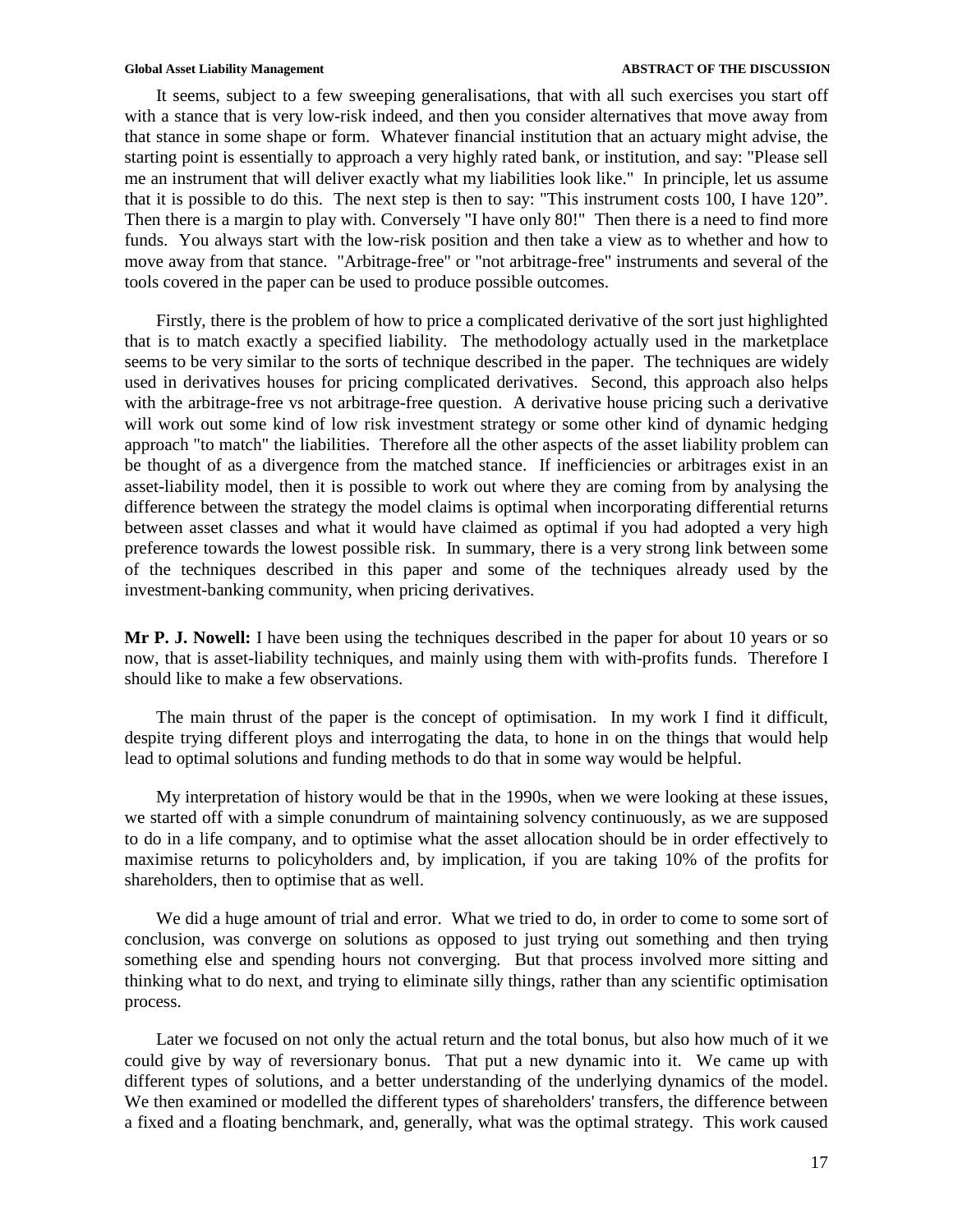us to think in terms of not just the quantum but the shape of the distribution. We were also able to use the model to calculate the cost of the support loans when acquiring other life companies. We learnt a tremendous amount about the dynamics of the funds but never found a clear way of optimising strategies.

I agree with the authors about the importance of use of graphics as a communication tool. The more ways you can turn the results around and zero in on particular issues, the better. We collect a tremendous amount of data, that is not always analysed fully, but to be able to look at it when necessary is very valuable. For example, the recent work of the Continuous Mortality Investigation Bureau, analysing the cohort effect, which was there all the time but which we had never seen before. Use of graphics is an extremely good way of seeing with great clarity something that is very difficult.

Adopting the models set out in this paper will enable us to get away from trial and error and come up with optimal solutions. My concerns are about the difference between arbitrage-free models and ones that are not arbitrage-free, the question to the authors is: do these techniques work well with arbitrage-free models? In other words, do they actually help you in the zeroing in on the right solution process, or is the optimisation heavily influenced by the fools' gold type of approach, in which case that may help to guide you in the right direction only if the model is correct but in which case you then have to worry about whether you are looking at what the model is telling you rather than what the real-world does.

**Professor D. Blake** (a visitor; Professor of Financial Economics, Birkbeck College, University of London and Director of the Pensions Institute)**:** When I entered my profession in the early nineteen seventies, the big thing was large-scale macroeconomic models. They started pretty small, beginning with a few equations, and then hundreds of equations and then thousands of equations. You could end up getting big government grants for building large-scale macroeconomic models of the U.K., the U.S.A., Japan, and even the whole world. This was fine until you started to predict. There were many little variations and permutations on this model. One of the variations always gave very good predictions. The problem was that you never ever knew which one.

After a while, research money dried up. It became clear that these large-scale models were of little practical use. They had too much of a 'black box' feel about them. This is also my feeling about the techniques used in this paper despite their sophistication. Instead of large-scale models we reverted to simple models, going back to first principles. I later became interested in pensions. My simple approach to this was the life cycle model, in which you want to smooth consumption over your life cycle. You have fluctuating wealth, fluctuating income, and so forth, but want to smooth consumption over your life cycle. A pension plan is just a way of smoothing consumption over your life cycle. It is an investment vehicle for switching resources from when you are young to when you are old, that is an investment vehicle to hold stores of wealth while you are young to accumulate a fund or funds from which you can drawdown when you are retired.

The key issue is the simple design of investment products, not the complicated models that we now see in the paper; models exhibiting all these risks, sampling risk, modelling risk, and so on. You can never be sure how precise and useful the predictions are, as was the case with large-scale macro models. I would always go back to first principles.

The models in the paper only focus on the accumulation phase. It does not discuss what to do during the drawdown decumulation phase. Ideally, two types of assets are needed, zero-coupon wage indexed bonds during the accumulation phase, to hedge the earnings risk during the working career, and during the decumulation phase something I call "survivor bonds" (see reference below).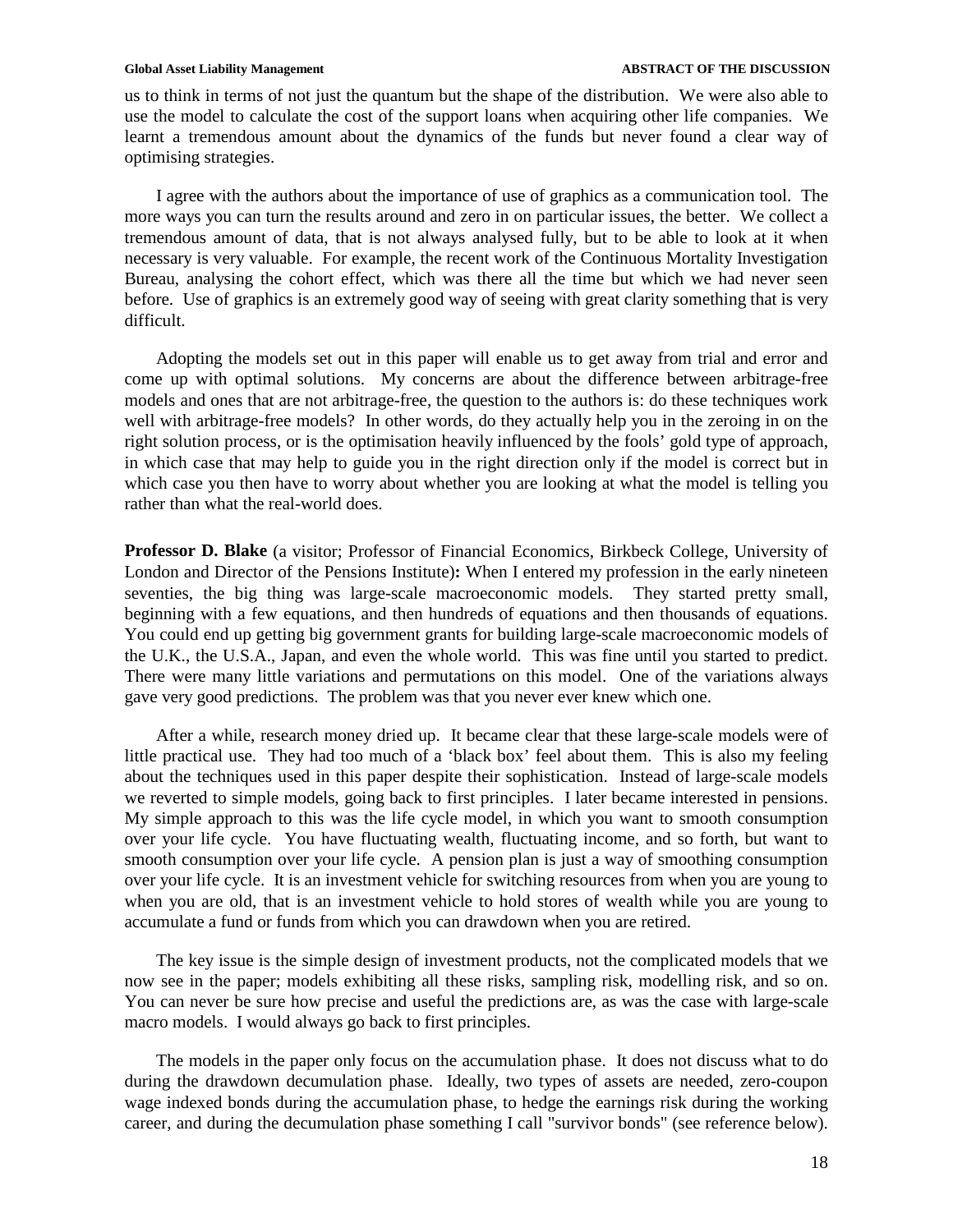### Global Asset Liability Management **ABSTRACT OF THE DISCUSSION**

Survivor bonds are annuity bonds where the coupons fall over time at the same rate as the cohort of the population drawing pension annuities dies out. For example, for every 100,000 people on the issue date of the bond, if, after a year, 98% of that group were still alive, then the coupon on the bonds would fall to 98% of the starting coupon. But the coupon payments would continue so long as cohort members were alive. Survivor bonds would enable life offices to hedge the mortality risks.

The interesting question, given all the arbitrage-free modelling in this paper, is why do the two types of assets not exist? Why do we need to look at emerging market funds and all the other asset categories discussed in the paper in order to find accumulation vehicles and decumulation vehicles for what is a very simple problem: transferring resources over time from when you are young to when you are old? The Pension Metrico approach to pension plans design is much simpler.

## **References**:

David Blake and William Burrows (2001), "Survivor Bonds: Helping to Hedge Mortality Risk", Journal of Risk Insurance, 68, 339-348.

David Blake, Andrew J. G. Cairns, and Kevin Dowd (2001) "PensionMetrics: Stochastic Pension Plan Design and Value-at-Risk during the Accumulation Phase", Insurance: Mathematics and Economics, 29, 187-215.

David Blake, Andrew J. G. Cairns, and Kevin Dowd (2002), PensionMetrics 2: Stochastic Pension Plan design during the Decumulation Phase", Pensions Institute Discussion Paper PI-0103, Birkbeck College London (www.pensions-institute.org/wp/wp 0103.pdf)

**Mr A. D. Smith:** I should like to come back on the question of utility. Utility is a way of ranking distributions. That is where von Neumann and Morganstern start (reference). The question is what do you apply the utility to? von Neumann and Morganstern appear to be trying to apply it to somebody's total wealth. But what if you have a model describing only part of somebody's wealth? For example, perhaps somebody is buying a house and stock market investments. Maybe they have some bonds overseas and maybe some legacies in the pipeline from rich relatives. Does it make sense to take just the equities that they are investing in and put them through some sort of utility or Markowitz model? No, it would be better to get hold of the whole of their wealth to use that sort of model.

In the case of some defined contribution pension funds, you might find that the vast majority of somebody's retirement savings were in those funds. In such cases that might be appropriate to use a utility approach. For the paper, the client is a corporation that operates these funds and provides guarantees to those funds. To try to advise that corporation on the basis of the utility function of the fund seems a bit nonsensical. For a start, the corporation does not receive any of the upside, because that goes to the members of the fund. They are interested only when there is an event, when they have to make up the guarantees. When you are dealing with a corporation, rather than considering the corporation to have a utility, why not consider the investors in that corporation and their utilities? Very few investors have only a single equity in their portfolios, one should probably suppose that those investors can diversify and have already done so.

That rather changes the problem. It means that you might want to look at options from an option pricing point view rather than from a utility maximisation point view. There is no justification for applying utilities to corporations. If you take the utility approach to its limits you find that no corporations should ever specialise. As well as running investment funds, the corporation should also start making automobiles, organise package deals to far-flung places,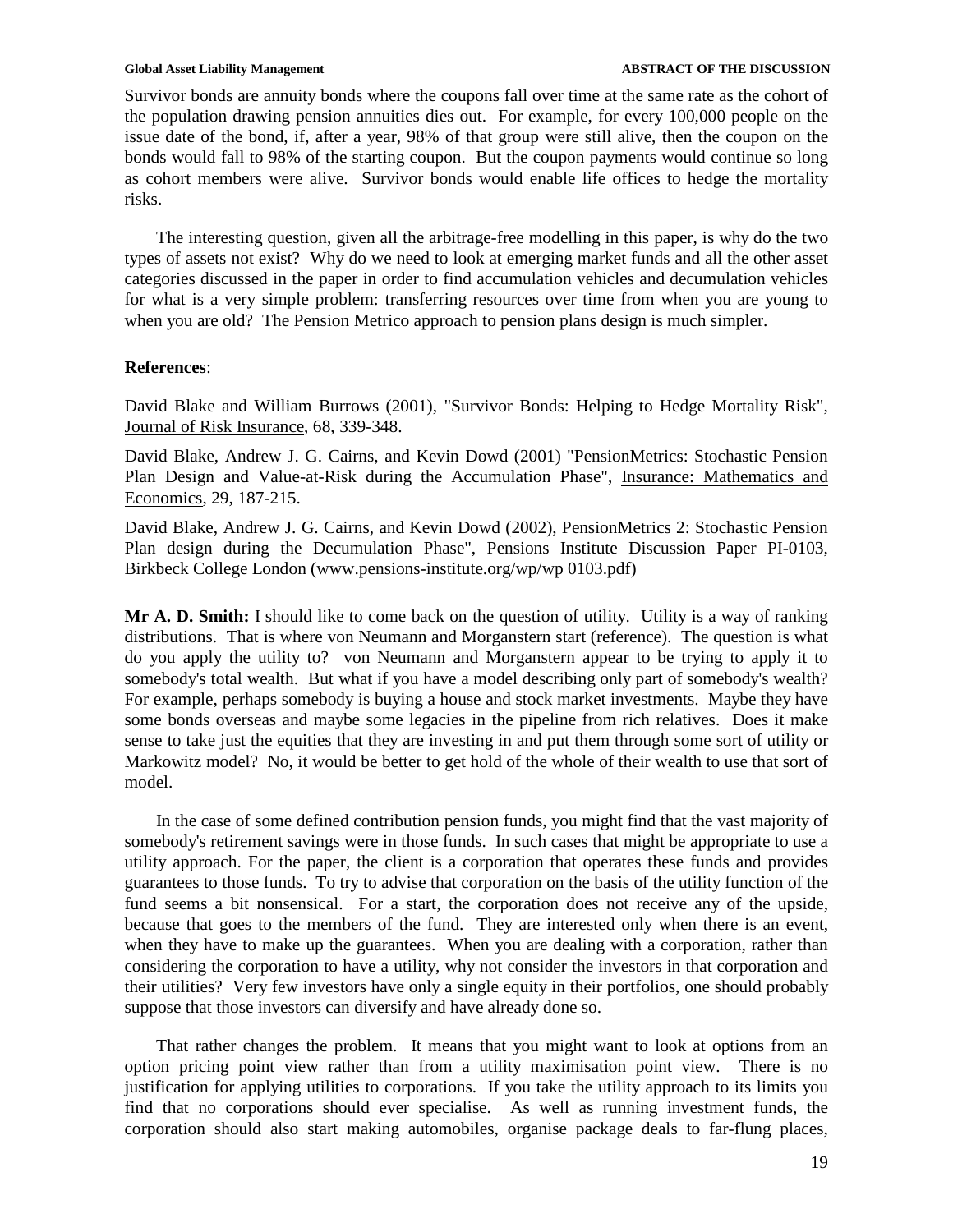exploring for crude oil, and so on, because you are going to improve the utility function merely by diversification. Of course, that only makes sense if the person who invests in this particular institution cannot diversify on their own.

That is the point that both Mr Speed and I were seeking to make. From an individual investment point view, we can see that at least in principle it makes sense to say let us try to figure out what this individual's utility function is. From the point view of managing a corporation, whether it is an insurance company with a with-profits fund, or whether it is a company with a defined benefit pension scheme, it really does not make a lot of sense to take just the fund in isolation and to imagine that somehow it was going to serve the corporation or its shareholders by applying a utility function to what is a tiny proportion of somebody's total wealth.

## **Reference**

von Neuman, John & Morgenstern, Oskar (1947). *The Theory of Games and Economic Behaviour*. Princeton University Press.

**Mr J. P. Ryan, F.I.A.:** I should like to cover the issue which Mr Smith just raised, because I have recently been exposed to pension funds from a rather different angle, that is trying to find market solutions to some of the risks that one finds. The marketplace for a number of risks is very different from what the profession in general and the funds are investing for. The reason for that is in many cases there is not the proper marketplace, frustrating the use of a utility function for the individual corporation. If you look at issues like longevity risk vis-à-vis the fund, you cannot simply diversify. There is not a market out there that actually does that. Capacity is exhausted.

You start getting into a capacity pricing type approach rather than a utility type approach, which means that you go then into some of the non-life type assets because you cannot diversify. That starts putting the risk loadings up on these things quite substantially. The parameter for operation type risks again comes very significantly into play and significantly increases the price over and above the outcomes of a lot of these optimisation type issues.

The other issue, which in terms of pension funds where utility theory does not come into play, is often a lot of this depends on the credit standing of the individual institution that is standing behind it, which for the pensioner or the employee means that he has his risk very heavily concentrated in that institution. Again, that needs to be reflected and priced, which seems to be allied to the issues that Mr Smith raised.

There are many interesting points in the paper in terms of techniques, but when it comes through to pricing some of these things, we need to follow some of these matters through further.

**The President (Mr J. Goford, F.I.A.):** One of the advantages of sitting here, and in no way this being my field, is that I can ask some naïve questions.

Those of you who have read my Presidential Address may or may not be aware that I advocated much more involvement of actuaries with financial economics, and indeed recommended that all actuaries should read certain chapters of Brealey and Myers. That was the book of the month for July.

The book of the month for November, which I am two-thirds of the way through, and hence the naïveté of the question, is "When Genius Failed", which is the story of Long Term Capital Management's demise.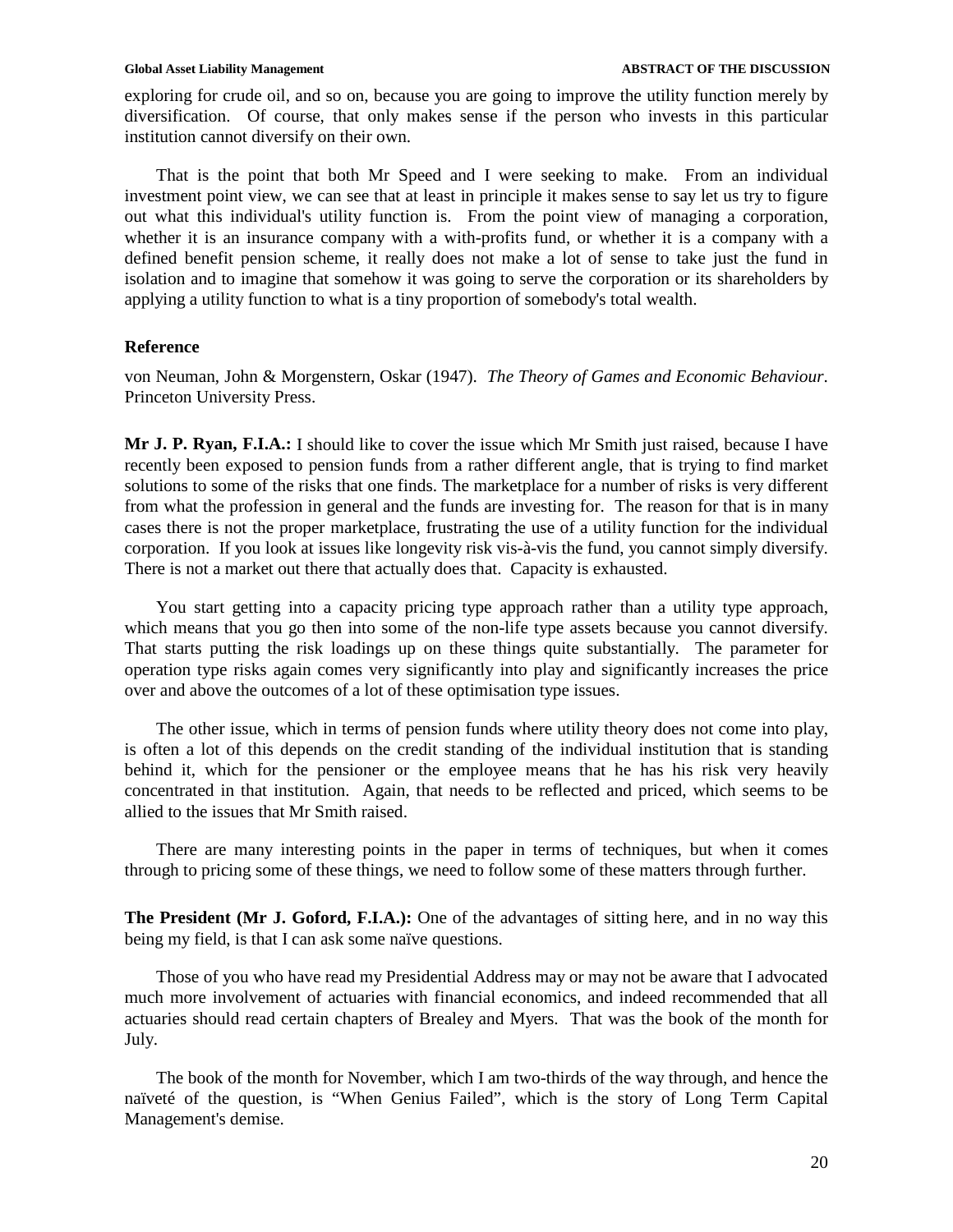So, my first question is: would what you have done have informed Long Term Capital Management, in particular on the issue of the assumption of constant volatility? The answer may simply be "No", in which case you can say so.

The second question is looking at what employees are now being confronted with in their defined contribution schemes. They are being given access at their workplace to information on their choice of investment advice or investment funds and being shown the different expanding funnels of doubt depending on what particular funds they have chosen from low-risk to high risk. Employees are encouraged to ask for information like "I do not want an expected return; I want a return that is 85% likely to happen." Would a fund manager with these sort of techniques enable a narrower funnel of doubt for a particular investment choice and therefore, for a given propensity for wanting an 85% probability of pension, enable a more risky underlying investment?

Question 3 relates to derivatives. Would what you are talking about enable an organisation to have a reduced demand for derivatives or indeed would it reduce the cost? Would decisions, that are likely to be supported by what you are showing here, reduce the need for esoteric derivatives or perhaps reduce their costs?

**Professor A. D. Wilkie, C.B.E., F.F.A., F.I.A.** (closing the discussion)**:** I start by making a comment on the system, that we have in the actuarial profession, for organising sessional meetings, or strictly, Ordinary General Meetings, of the Institute. Years ago, the Institute used to have six sessional meetings a year. That included the Presidential Address every second year. Now we have about nine a year and that is too many. We do not have a queue of good papers waiting to be presented, as some other organisations do. Instead, we look around for papers, accept almost any volunteers and then put pressure on authors to meet a deadline. As a result, papers are often late; they receive very little scrutinising and certainly not proper academic refereeing. The quality and reputation of the *British Actuarial Journal* consequently suffers. I suggest that we have fewer formal sessional meetings and take up all the spaces with discussion sessions, as sometimes we do have, introduced by unrefereed notes, not necessarily all printed in the *British Actuarial Journal*, as this meeting will be, but making a distinction between the refereed papers and the unrefereed notes.

I, and colleagues, are producing a paper for the next Faculty sessional meeting in January, and we are running late. I am conceited enough to think it will be an important paper, and it would be a better paper if certain aspects of it could receive more investigation, than would be possible in the remaining few days left to finish it off.

The paper before us this evening has clearly suffered from this problem. It has not been available for long enough for most of us to study carefully, and the lack of time to consider it has been reflected in the rather few technical contributors that we have had in the discussion, although there have been plenty of practitioners making extremely useful points in general. The paper has been hastily printed, so one needs both the A5 photocopy and the PDF version to get all of it. It also suffers from a necessary defect, that is common to all academic papers, which is it relies heavily on references to other papers. This is normal and quite proper in the academic field, because academics usually have access to good libraries and ought to have time to look up other papers on their relevant subjects, as research is part of their job. But actuaries, apart from those who are also academics, usually do not have access to the same quality of library or the time to make themselves familiar with all the previous literature. Of course, it will be difficult for anybody to do so in the space of a few days.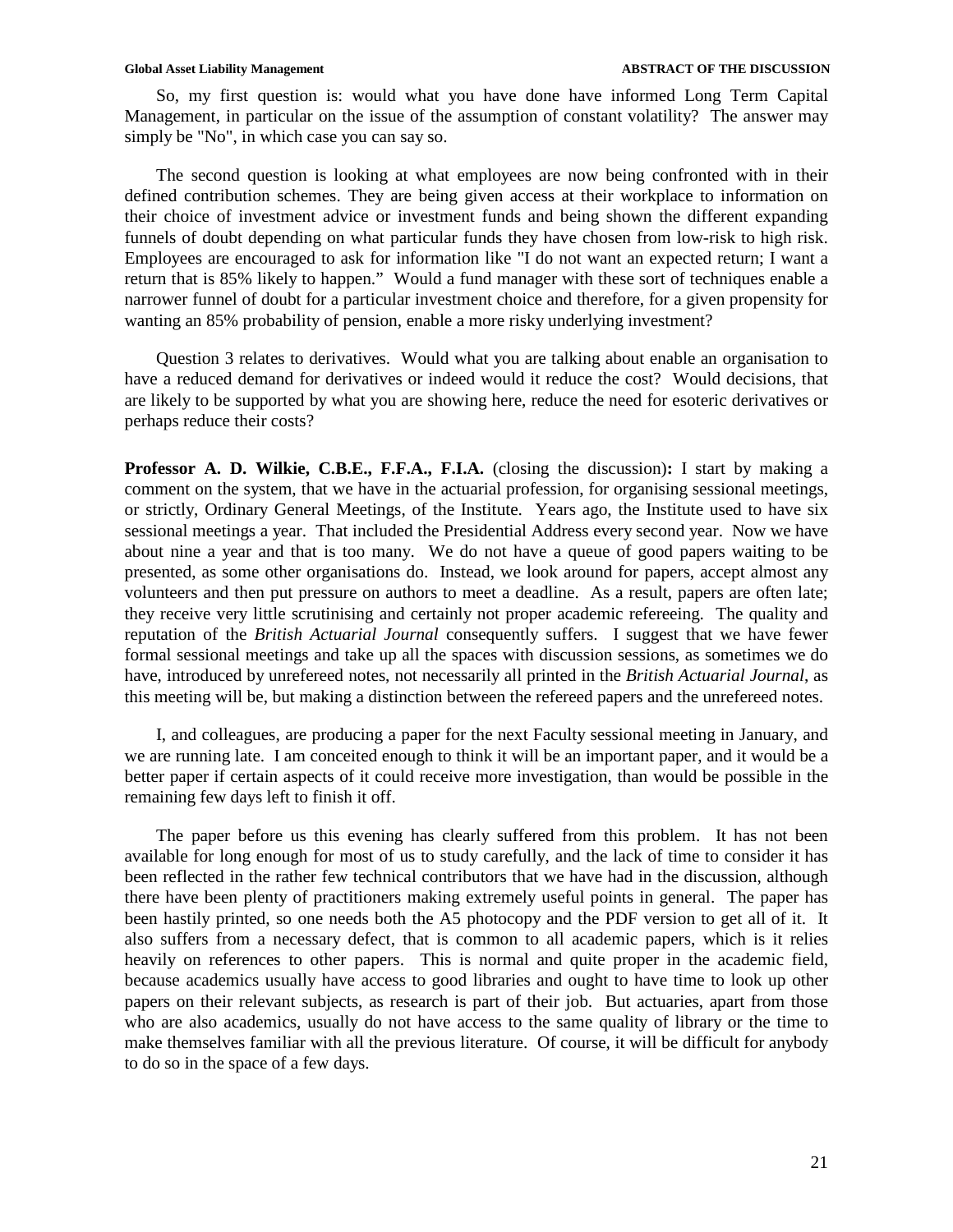Here I can say these things, because the paper this evening is a good one. Its subject is perhaps the most important one that actuaries face: the guidance over time of a financial institution. It is not referring specifically to a defined contribution pension fund. The principles apply to any financial institution.

Most of us drive cars and also navigate a car to where we wish to go. Guiding a ship or an aeroplane, navigating it to its destination, are also skills that many have. Sending space ships round the solar system is also possible for those who have the skill. However, guiding a financial institution to avoid disaster and with the best possible outcome seems to be a lot harder. Part of the reason for this is that spacecraft obey the laws of Newtonian mechanics, which are well understood. There is some stochastic uncertainty, but it is less than with financial systems and the error correction mechanisms are better formulated. Ships and aeroplanes are subject to uncertain winds and weather but, barring accidents, they normally reach their destinations. We even manage it with cars, though traffic delays may mean that it turns out, in retrospect, that we have chosen a suboptimal route.

Financial institutions are harder because there is so much stochastic uncertainty and the laws, if one can call them that, that guide them are not understood all, as we can see from the discussion this evening. Further, the overall structure of all but the simplest financial institution is very complex, and this has defeated previous attempts to tackle the problem comprehensively.

The authors this evening have shown us a serious and complex system for tackling this problem, or at least part of it. A real life office can influence its sales of new business; it can adjust its bonus rates in response to changes in the financial environment and in order to keep it on a good track. A real defined benefit pension fund may be subject to surprises from changes in legislation or accounting requirements and may have to deal with bulk transfers in or out. But there is often some flexibility and discretion in awarding pension increases or improving benefits and in contribution rates. If all else fails, one can close the scheme to new entrants or even to future accrual, as some schemes recently have done. It would be too difficult to add these real world complexities to what is already a very complex problem.

The methodology of the authors derives from two sources, which we have heard something about already. The first was dynamic programing, which Dr Cairns described briefly, to optimise over time. The other approach starts with linear programing. Like dynamic programing, it is a common part of any course in Operational Research. A great many OR techniques are rather like actuarial techniques applied in different fields, and much OR methodology can be useful for actuaries.

Linear programing maximises a linear function in an n dimensional space, probably subject to linear constraints. It is deterministic; it is not a trivial problem if the dimensions are high. Quadratic programing, what is needed to solve the Markowitz portfolio selection problem, maximises a quadratic function subject to linear constraints, and so on. Stochastic programing then moves up a step. Instead of a deterministic objective function of fixed constraints, we may have uncertainty in any or all aspects of them. Then dynamic stochastic programing, which is what the authors are doing, combines the two strands. One is optimising over multiple time steps using a Bellman principle with each step as stochastic and that produces an enormously large linear programing problem, that the authors have developed methods to solve.

Most of their methods are described in other papers referred to in their paper, but some of the methods may be proprietary and therefore not fully described in the published material and that is a pity.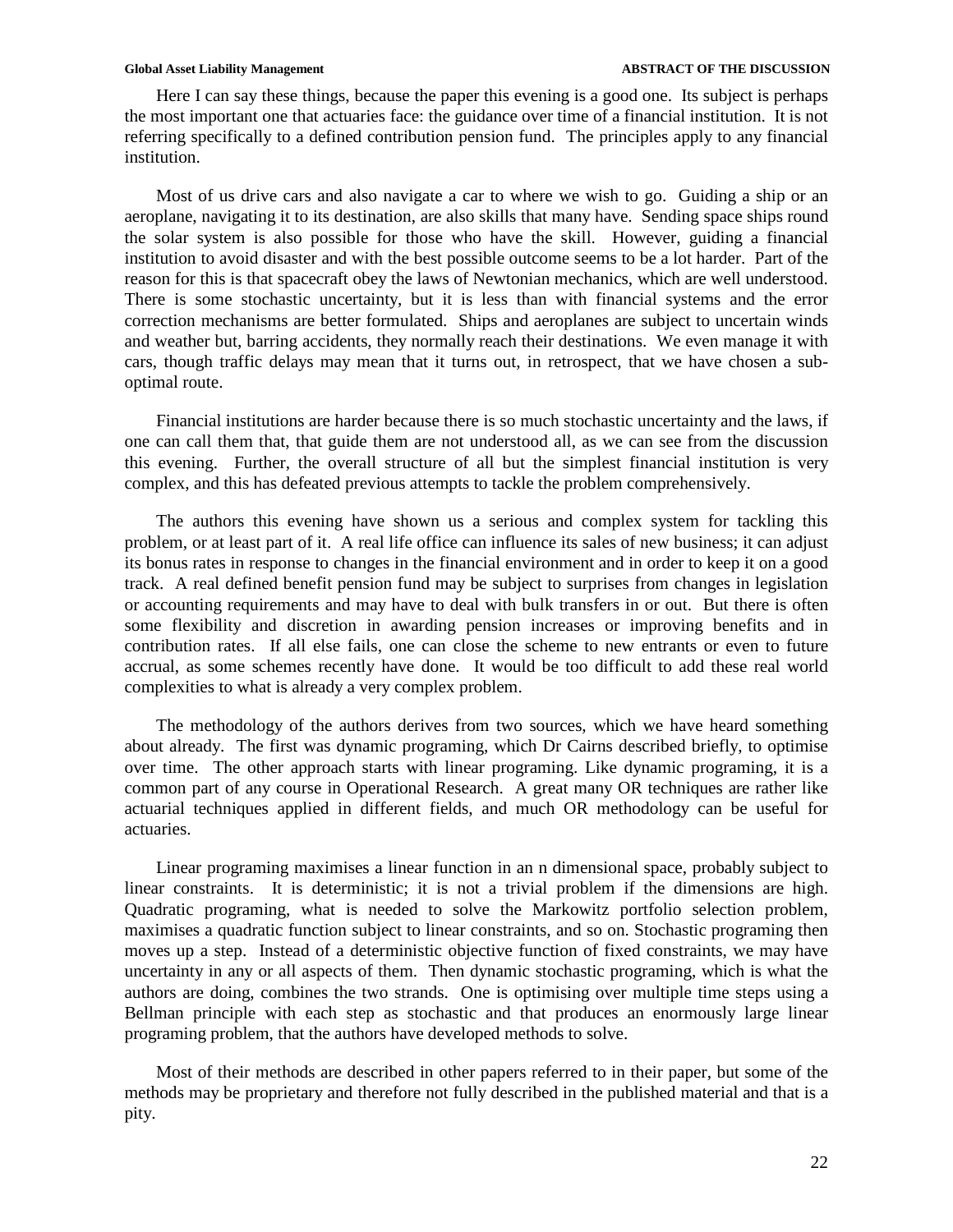As Dr Cairns said, to solve the problem one would really like a tree simulation with 1,000 steps on each branch or 100 steps on each branch so that there would be 100 choices in period 1, followed by 100 more in period 2, making 10,000, followed by 100 more in period 3, making 1 million. It is possible to specify such a problem, but it is just as impractical as to specify every possible game for chess, which can nevertheless be shown by logical argument to be a wholly deterministic game if only one had big enough computers.

In solving this problem, there are some things that the authors have mentioned at the very beginning. They talk about guarantees but do not mention, although mentioned in the discussion, option pricing methodology, and the comparable dynamic hedging that goes with that. The option pricing method determines a possible investment strategy with dynamic hedging investment, which requires pretty frequent portfolio revisions, and I wonder whether some splicing in of dynamic hedging in respect of the downside guarantees might be possible.

The econometric model in Section 3 gets a lot of emphasis in the paper. It deserves a separate paper, because the heart of the paper in Section 5 could be tackled with any particular model, not necessarily the one that the authors have presented. This model is very difficult to assess without knowing the parameters, and without seeing specimen outputs. There is a problem in putting in too many influences. It is not quite a vector autoregressive model, certainly not a linear one, but there are so many possible parameters, that you cannot necessarily see what the important effects are.

There has been discussion about the difference between econometric and arbitrage-free models. I think "arbitrage-free" is the wrong word. The Wilkie model, or any other of these types of models, is arbitrage-free in that there are no guaranteed profits to be made from particular strategies within the model, whereas they may be not market consistent in the sense that they may at times suggest that some particular investment has a very low rate of return as compared with others. I am a little surprised that Mr Smith is continuing to support, as he would call it, the arbitrage-free market efficient models as representing the real world. The Wilkie model, or those that might have followed it, would not have lost money in the last three years, whereas those who believe in the random walk model and therefore thought shares always did the same thing every year, at least had the same possibilities every year, might well have lost much. I can also possibly say that the Wilkie model had not made any money in the previous three years! It thought that share prices were too high in 1997 and it is still thinks they are a bit high in some countries.

Utility functions have come in for a bit of discussion. I am happy to follow Professor Dempster's approach, that utility functions are there to allow decision-makers to choose between different probability distributions. I do not think that it matters, as Mr Smith was bringing up in his last point, that the decision-makers do not have total information about the potential beneficiaries of the scheme. They have to make some sort of assumptions, the best assumptions that they can, about what the right level of security and the right level of pension increase is and what the right level of bonus would be for those beneficiaries, knowing that they are not dealing with the total wealth of the customers. On the other hand, they are the people who have to make decisions about alternative probability distributions and they need some strategy for taking them into account. The particular utility function that the authors have used, which adds up utilities over the years, I am not 100% happy with. I like the downside quadratic part. The sigma utility function over years does not take account of a possible trade-off between years. You may want a smooth consumption pattern over the years, but an individual may not mind too much whether he gets a bonus this year, when he can take a specially good holiday, or a bonus next year, when he can take that good holiday. You can trade off one against the other, and it is quite different to have the certainty of a bonus, but uncertainty about the timing of it as opposed to uncertainty about no bonuses, one bonus or two bonuses in successive years. So, taking into account correlation between years would be nice.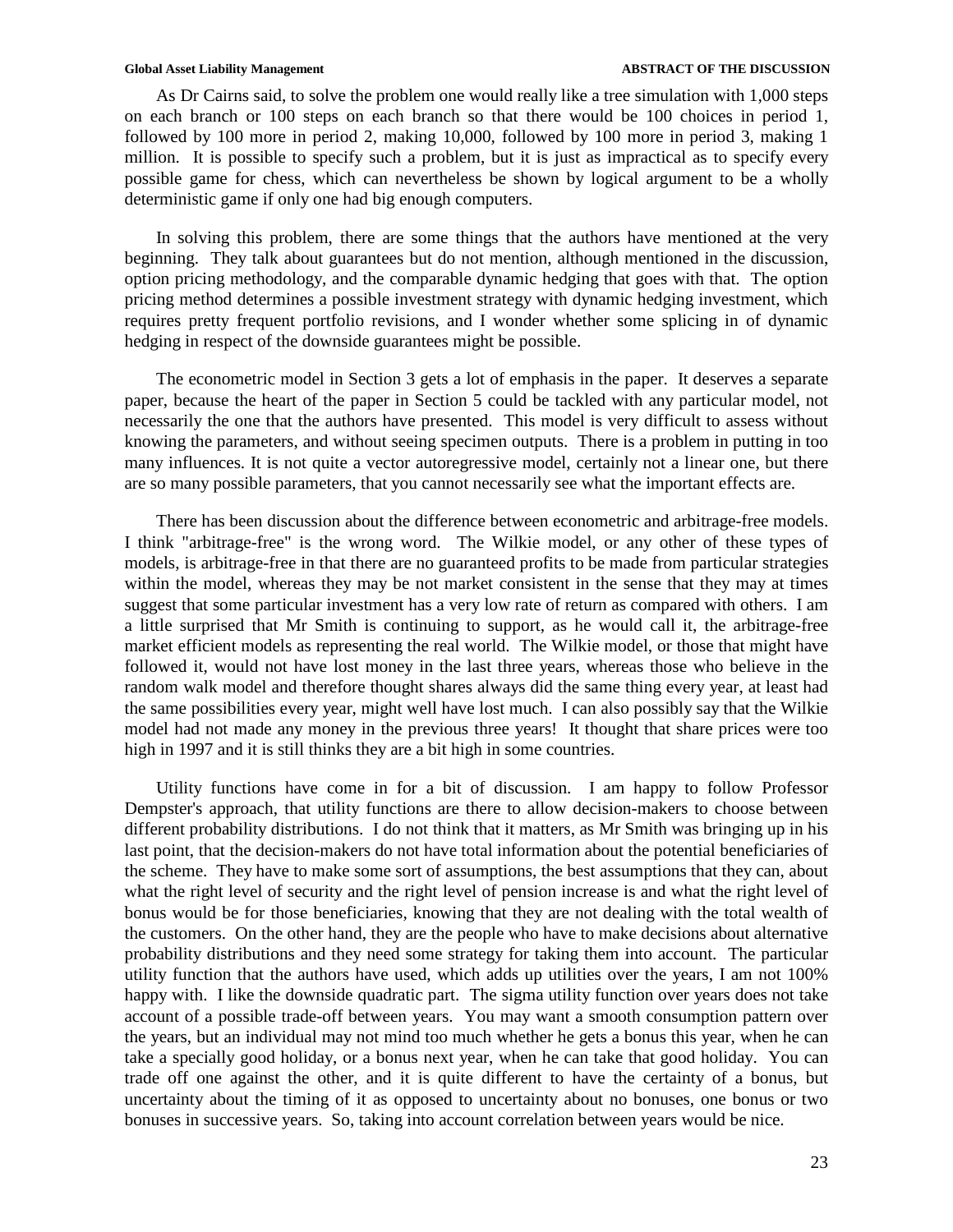This is the sort of paper that I hope some younger actuaries will take account of. I hope they will have time to study it and to learn about the really very complicated mathematical process that is at the heart of Section 5. Dealing with very large systems is necessary for solving problems. Dealing with very large numbers of simulations is necessary. The problem about doing huge numbers of simulations is that you get such enormous results all hidden inside the computer, and having some visualisation system for looking at the results you need can be very useful.

In my forthcoming paper I was producing one graph, which told me not an awful lot if I plotted it in one way, but I plot the same data in a slightly different way and see something rather striking coming out of it. It is just a matter of sometimes being fortunate in choosing the right way to look at something visually. It can give you lessons, which simply the numerical statistics do not do. The emphasis on visualisation presentation is important.

I hope many people in future study this paper and the other papers referred to in it, learn from it and take up this exciting subject, which I first discovered something about about 10 years ago when I first met Professor Dempster.

**Professor M. A. H. Dempster, Hon F.I.A.** (in reply)**:** I will tackle the President's questions, some of the other questions that have been discussed, and some of the points that Professor Wilkie raised.

On the point of non-constant volatilities, we do have non-constant volatilities in our model. What we did was transform the model in such a way that it had constant volatilities in spite of the fact that we began with state-dependent volatilities. For the emerging markets returns in equities and bonds, these are strategic asset/liability problems, so we are dealing really with emerging market indices: we use Generalised Autoregressive Conditional Heteroscedastic (GARCH [1,1]) models and the now usual sort of way of dealing with non-constant volatilities. That was just a small comment in answer to the President's first question.

What the President next questioned concerning LTCM amounts to asking, does the use of these models help the manager to narrow the funnel of doubt? That is the whole point of the exercise. The proof of the pudding is in the eating. I believe that some pudding has been eaten, but there is more to come!

So far as "Will this reduce the cost or demand for derivatives?", if the funnel of doubt goes down, the need for derivatives goes down as well. So the answer to that question is one hopes so to a certain extent.

The point was made earlier that these techniques can be used to price derivatives, particularly if you study risk management problems for derivatives. We, and other people, have in fact done that, so our technology has been applied for that kind of technique.

A point that Professor Wilkie, Mr Smith and Dr Cairns made was that they would really like to see great big trees. We can solve problems with great big trees. In the experiments, I mentioned earlier, about stability we have been solving some trees,  $100x100x100$  and perhaps by another 100. But that means that we will not be able to study a dynamic problem, which might be over 20 years. We are not going to be able to rebalance every year or assume that we can solve a problem the size of the universe or something. We are not going to be able to do that. However, that is what the experiments are about, the stability of both the portfolio and actually the extreme scenarios in which the guarantees are violated. What this is really about is to try to see how to get the same results as for the huge problems that run for hours with appropriately chosen scenarios. We have a few more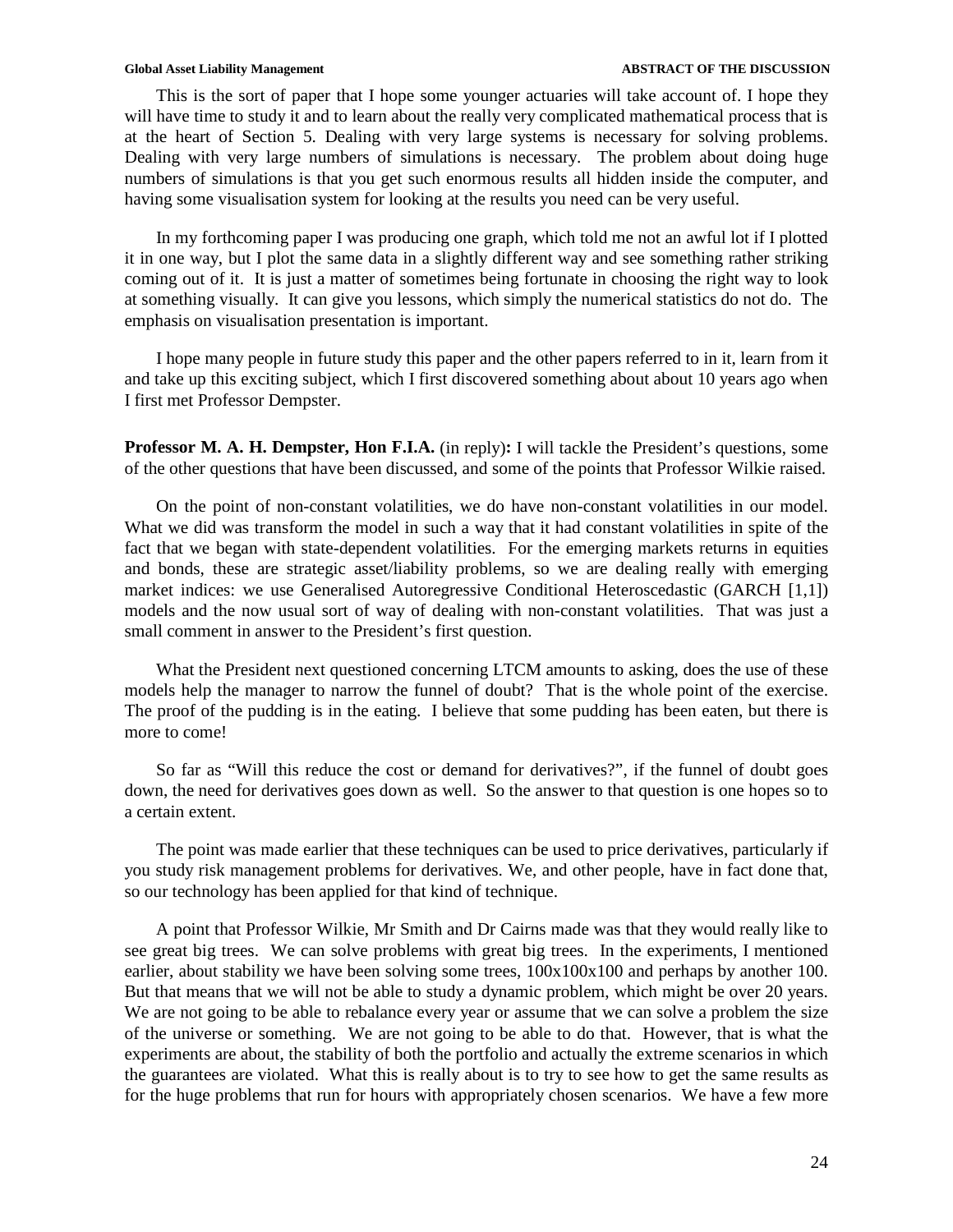tricks up our sleeves for this, which we have not talked about in this paper. But we are working very hard on that problem because it is the key limitation.

Some of our points have been reinforced in this discussion. With others the jury is out, but we have been arguing back and forth about these questions for some time.

**Mr M. Germano** (in reply)**:** In reply to Professor Blake, we have been looking into ways to simulate wage inflation and trying to find the instruments that will allow us to add that risk, as well as mortality risk. It is under development.

Regarding Mr Smith's query, the point of view of the guarantor rather than the single individual, we are keeping that separate. The guarantor behind the product has his own model to add to the risk. We are looking to achieve a minimum wealth for the class of individual, not to add the risk for the corporation in terms of not meeting the target. There are two separate models. One is an underlying model system in a bank and that is different from the function that is in the model for the class of the individuals.

**Professor M. A. H. Dempster, Hon.F.I.A.:** To take up the comment of Professor Blake, it is really about a simpler world in which people work in corporations, firms or professions. They finished training, started work and then retired. As Mr Germano mentioned earlier on, in the modern world that is not necessarily the case. People change professions. They are laid off. They change countries, and so on. So there are a lot more liabilities in an individual's life cycle. One of the points of this kind of modelling, is that it can be applied to this. In the first instance, it will only be a practical and economic solution if it applies to people who have a great deal of money and are facing some strange liability, shall we say. But, ultimately, we are going to be able to walk into a financial institution and have something tailored for each individual, using this kind of technology. However that may be many years away.

**The President (Mr J. Goford, F.I.A.):** The great joy of this paper was Mr Germano's introduction, where he demonstrated some serious customer needs focus which is very close to my heart, recognising that employees do have different needs, saving for pensions, for legacy, and those not so risk-averse.

I express my sincere thanks and the thanks of all of us to the authors, the opener and the closer and those who participated in the discussion.